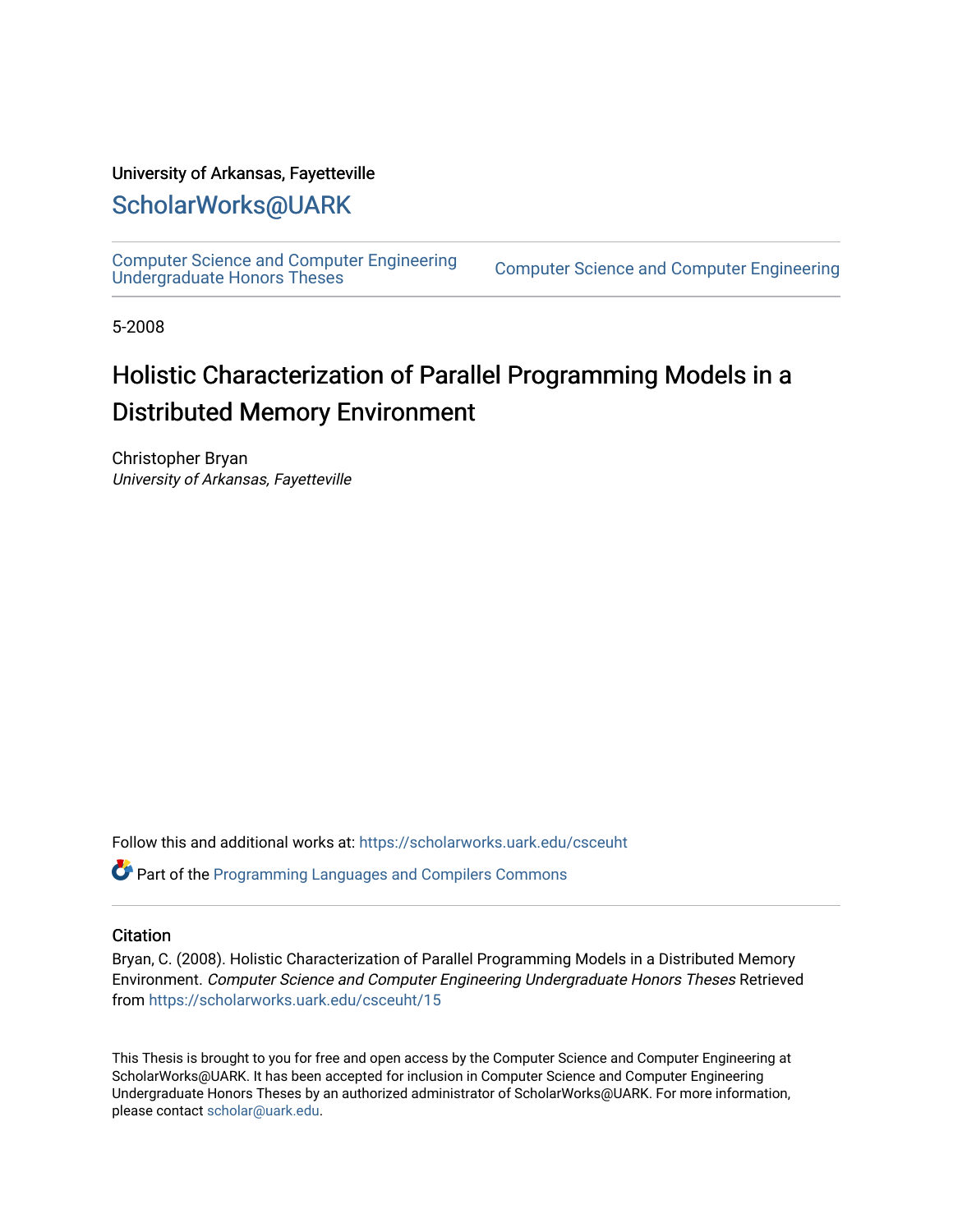# Holistic Characterization of Parallel Programming Models in a Distributed Memory Environment

Chris Bryan

cjb04@uark.edu

April 23, 2008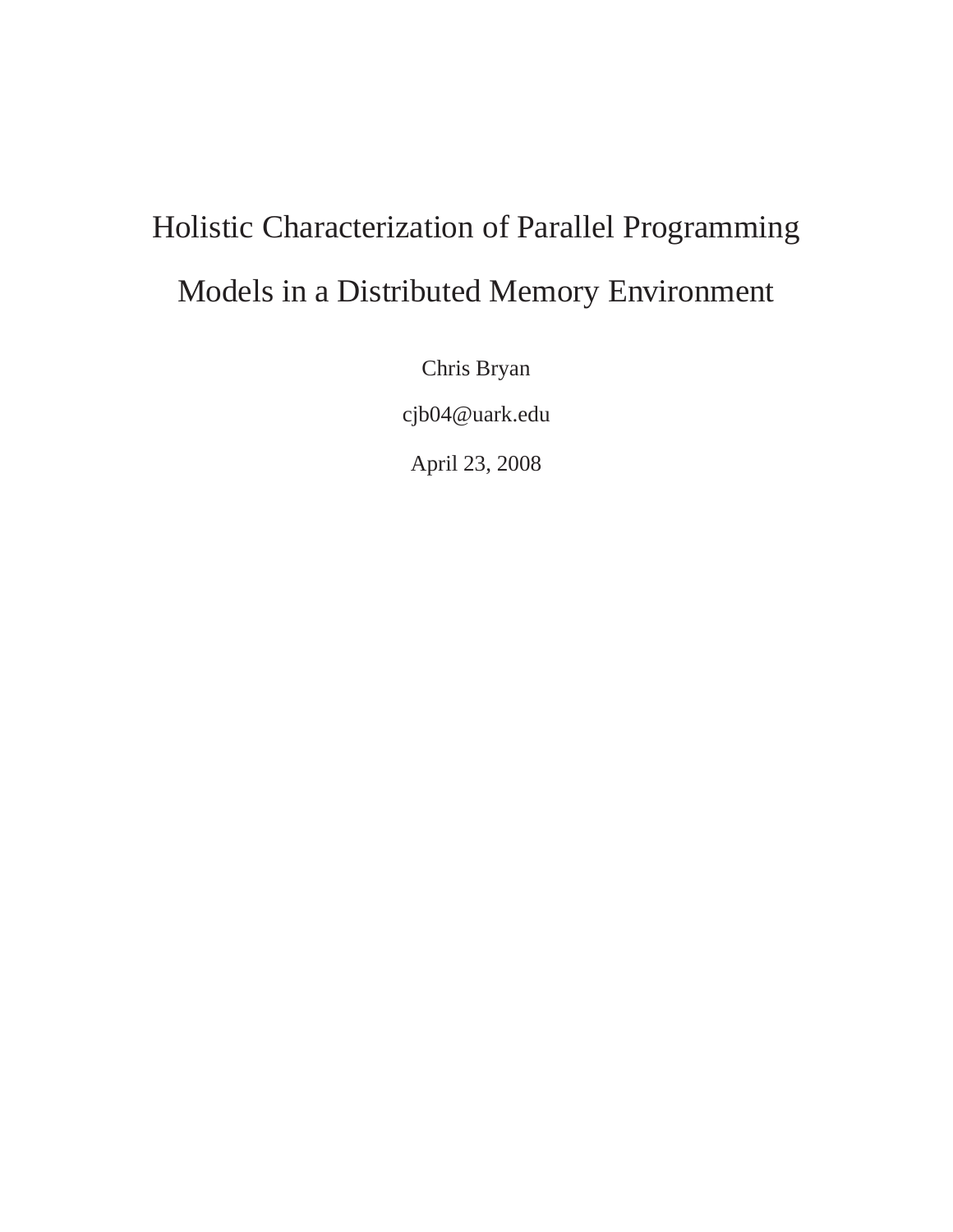An honor's thesis submitted in partial fulfillment of the requirements for the degree of Bachelor of Science in Computer Science

> By Chris Bryan

May 2008, University of Arkansas Fayetteville, Arkansas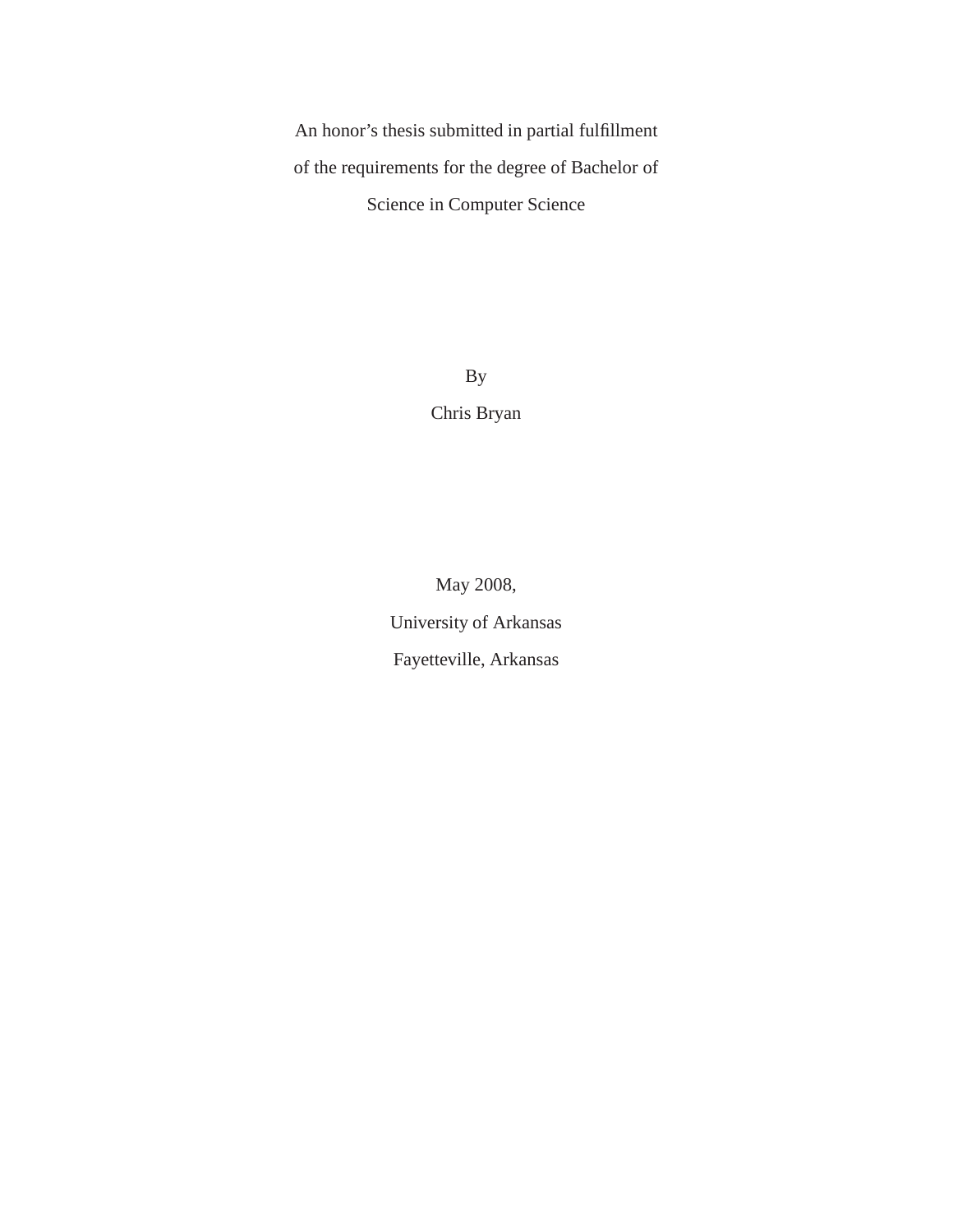## **Contents**

| <b>Introduction</b><br>$\mathbf{1}$ |     |                   |                                                                       | $\overline{2}$ |  |
|-------------------------------------|-----|-------------------|-----------------------------------------------------------------------|----------------|--|
|                                     | 1.1 |                   | Recent Emphases in Productivity, Leading to Holistic Characterization | $\overline{2}$ |  |
|                                     | 1.2 |                   |                                                                       | 3              |  |
|                                     | 1.3 |                   |                                                                       | $\overline{4}$ |  |
| <b>Background</b><br>$\overline{2}$ |     |                   |                                                                       | 6              |  |
|                                     | 2.1 |                   |                                                                       |                |  |
|                                     |     | 2.1.1             |                                                                       | $\overline{7}$ |  |
|                                     |     | 2.1.2             |                                                                       | 9              |  |
|                                     |     | 2.1.3             |                                                                       |                |  |
|                                     |     | 2.1.4             |                                                                       |                |  |
|                                     |     | 2.1.5             |                                                                       |                |  |
|                                     | 2.2 |                   |                                                                       |                |  |
|                                     | 2.3 |                   |                                                                       |                |  |
|                                     | 2.4 |                   |                                                                       | 19             |  |
| 3                                   |     | Methodology<br>22 |                                                                       |                |  |
|                                     | 3.1 |                   |                                                                       | 22             |  |
|                                     | 3.2 |                   |                                                                       | 23             |  |
|                                     |     | 3.2.1             | Lines of Code and Number of Characters used 24                        |                |  |
|                                     |     | 3.2.2             |                                                                       | 24             |  |
|                                     |     | 3.2.3             |                                                                       | 25             |  |
|                                     |     | 3.2.4             |                                                                       | 28             |  |
|                                     |     | 3.2.5             |                                                                       | 28             |  |
|                                     | 3.3 |                   |                                                                       | 29             |  |
| 3.4                                 |     |                   | 30                                                                    |                |  |
|                                     |     | 3.4.1             |                                                                       |                |  |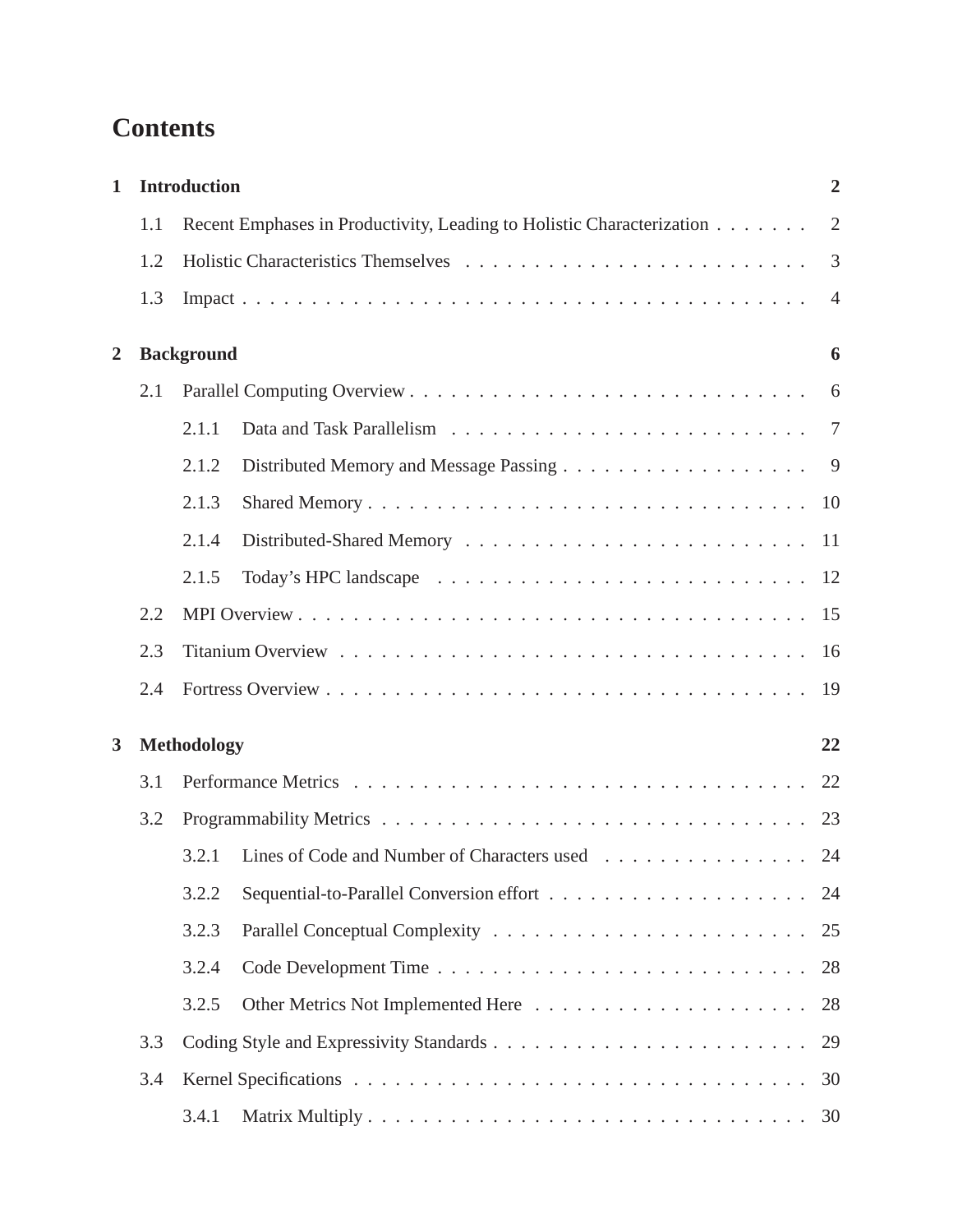|                         |     | 3.4.2 |                                    | 34 |
|-------------------------|-----|-------|------------------------------------|----|
|                         | 3.5 |       |                                    | 37 |
| $\overline{\mathbf{4}}$ |     |       | <b>Results and Analysis</b>        | 38 |
|                         | 4.1 |       |                                    | 38 |
|                         | 4.2 |       |                                    | 40 |
|                         |     | 4.2.1 |                                    | 40 |
|                         |     | 4.2.2 |                                    | 45 |
|                         |     | 4.2.3 |                                    | 48 |
|                         |     | 4.2.4 |                                    | 51 |
|                         |     | 4.2.5 |                                    | 54 |
|                         |     | 4.2.6 |                                    | 58 |
|                         |     | 4.2.7 |                                    | 59 |
|                         | 4.3 |       |                                    | 60 |
|                         |     | 4.3.1 |                                    | 61 |
|                         |     | 4.3.2 |                                    | 62 |
|                         |     | 4.3.3 |                                    | 63 |
|                         | 4.4 |       |                                    | 66 |
|                         |     | 4.4.1 |                                    | 66 |
|                         |     |       |                                    |    |
|                         | 4.5 |       |                                    | 68 |
| 5                       |     |       | <b>Conclusions and Future Work</b> | 69 |
| 6                       |     |       | <b>Appendix A : Program Code</b>   | 71 |
|                         | 6.1 |       |                                    | 71 |
|                         | 6.2 |       |                                    | 72 |
|                         | 6.3 |       |                                    | 72 |
|                         | 6.4 |       |                                    |    |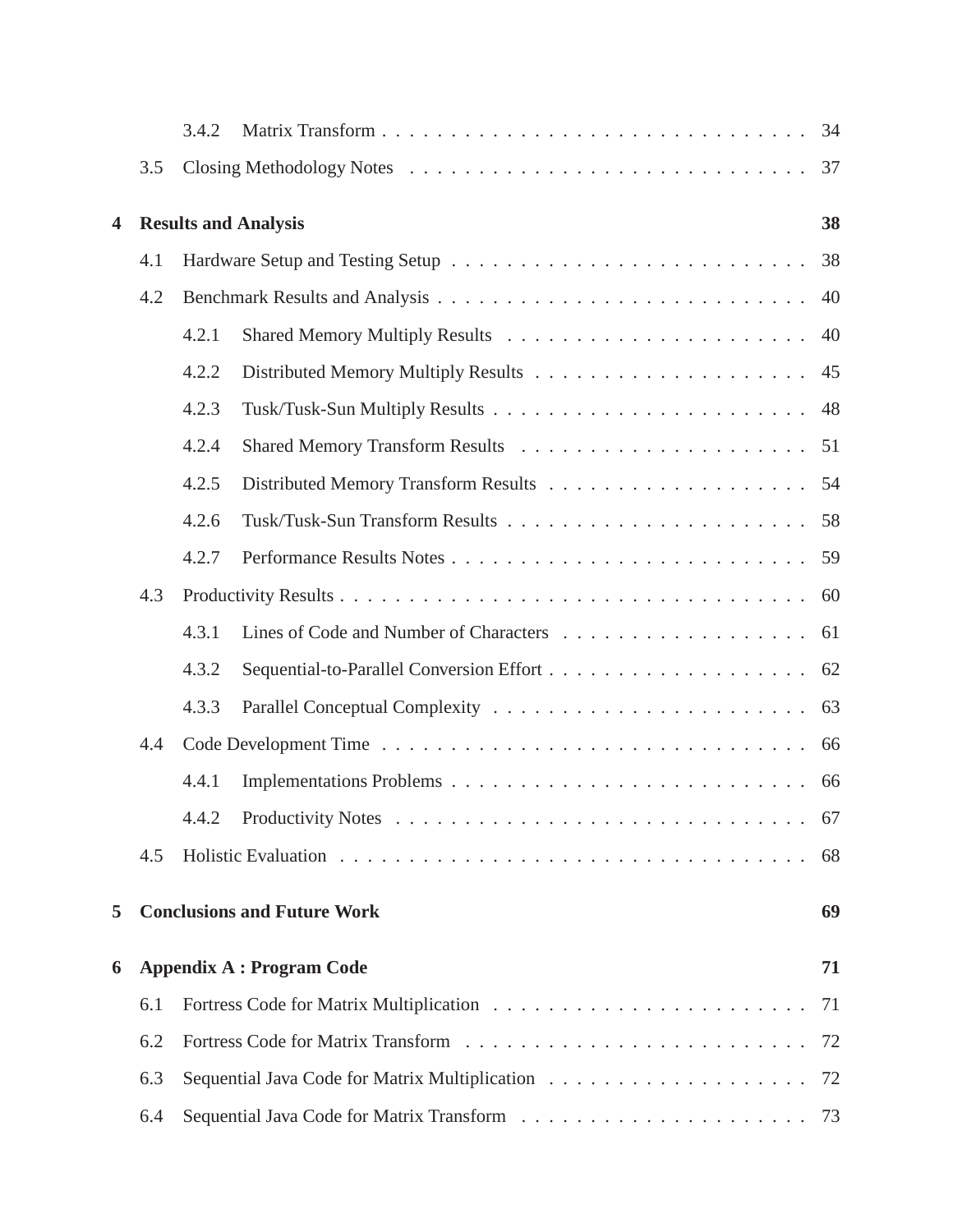|   | 6.5 |       |                                                                                                          | 73 |
|---|-----|-------|----------------------------------------------------------------------------------------------------------|----|
|   | 6.6 |       |                                                                                                          | 75 |
|   | 6.7 |       | "Naive" Titanium Code (Ti-Naive) for Matrix Multiply                                                     | 76 |
|   | 6.8 |       | "Real" Titanium Code (Ti-Real) for Matrix Multiplication                                                 | 77 |
|   | 6.9 |       |                                                                                                          | 78 |
|   |     |       |                                                                                                          | 79 |
|   |     |       |                                                                                                          | 80 |
| 7 |     |       | <b>Appendix B: Runtime Results</b>                                                                       | 82 |
|   | 7.1 |       |                                                                                                          | 83 |
|   |     | 7.1.1 |                                                                                                          | 83 |
|   |     | 7.1.2 |                                                                                                          | 83 |
|   |     | 7.1.3 |                                                                                                          | 83 |
|   |     | 7.1.4 |                                                                                                          | 84 |
|   |     | 7.1.5 |                                                                                                          | 84 |
|   |     | 7.1.6 | $DM$ Ti-Real $\ldots \ldots \ldots \ldots \ldots \ldots \ldots \ldots \ldots \ldots \ldots$              | 84 |
|   |     | 7.1.7 |                                                                                                          | 84 |
|   |     | 7.1.8 |                                                                                                          | 85 |
|   |     | 7.1.9 |                                                                                                          | 85 |
|   | 7.2 |       | Transform Runtimes $\ldots \ldots \ldots \ldots \ldots \ldots \ldots \ldots \ldots \ldots \ldots \ldots$ | 85 |
|   |     | 7.2.1 |                                                                                                          | 85 |
|   |     | 7.2.2 |                                                                                                          | 85 |
|   |     | 7.2.3 |                                                                                                          | 86 |
|   |     | 7.2.4 |                                                                                                          | 86 |
|   |     | 7.2.5 |                                                                                                          | 86 |
|   |     | 7.2.6 |                                                                                                          | 86 |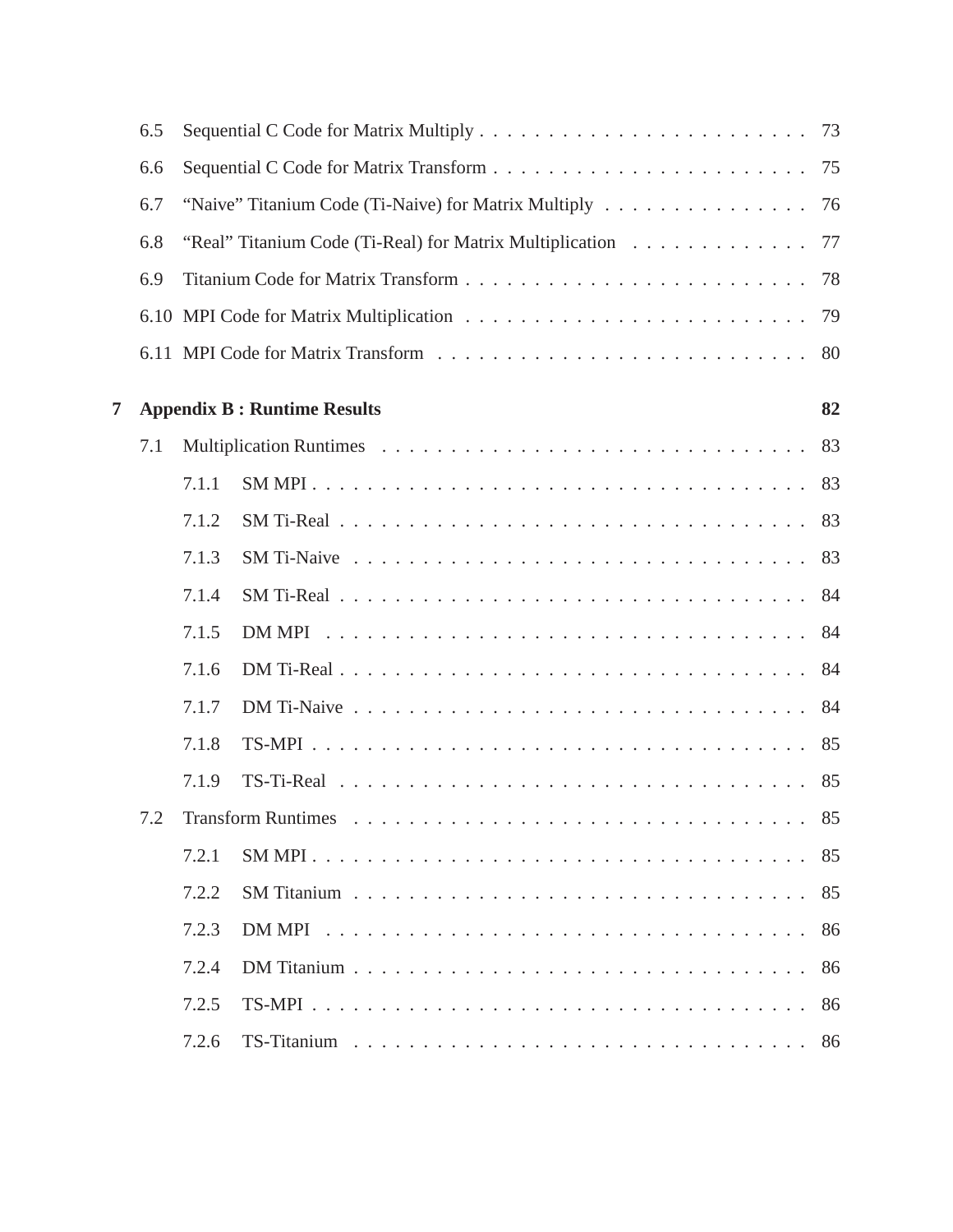## **List of Figures**

| $\mathbf{1}$   |                                                                                                       | 13 |
|----------------|-------------------------------------------------------------------------------------------------------|----|
| $\overline{2}$ |                                                                                                       | 14 |
| 3              | Matrix Multiplication : $A * B = C \dots \dots \dots \dots \dots \dots \dots \dots \dots \dots \dots$ | 31 |
| 4              |                                                                                                       | 35 |
| 5              |                                                                                                       | 41 |
| 6              |                                                                                                       | 41 |
| 7              |                                                                                                       | 42 |
| 8              |                                                                                                       | 42 |
| 9              |                                                                                                       | 44 |
| 10             |                                                                                                       | 45 |
| 11             |                                                                                                       | 47 |
| 12             |                                                                                                       | 47 |
| 13             |                                                                                                       | 47 |
| 14             |                                                                                                       | 47 |
| 15             | Tusk/Tusk-Sun Comparison Runs - Multiply with length 256                                              | 49 |
| 16             | Tusk/Tusk-Sun Comparison Runs - Multiply Matrix 1024                                                  | 49 |
| 17             |                                                                                                       |    |
| 18             |                                                                                                       | 52 |
| 19             |                                                                                                       |    |
| 20             |                                                                                                       | 53 |
| 21             |                                                                                                       | 53 |
| 22             |                                                                                                       | 55 |
| 23             |                                                                                                       | 55 |
| 24             |                                                                                                       | 56 |
| 25             |                                                                                                       | 56 |
| 26             |                                                                                                       | 57 |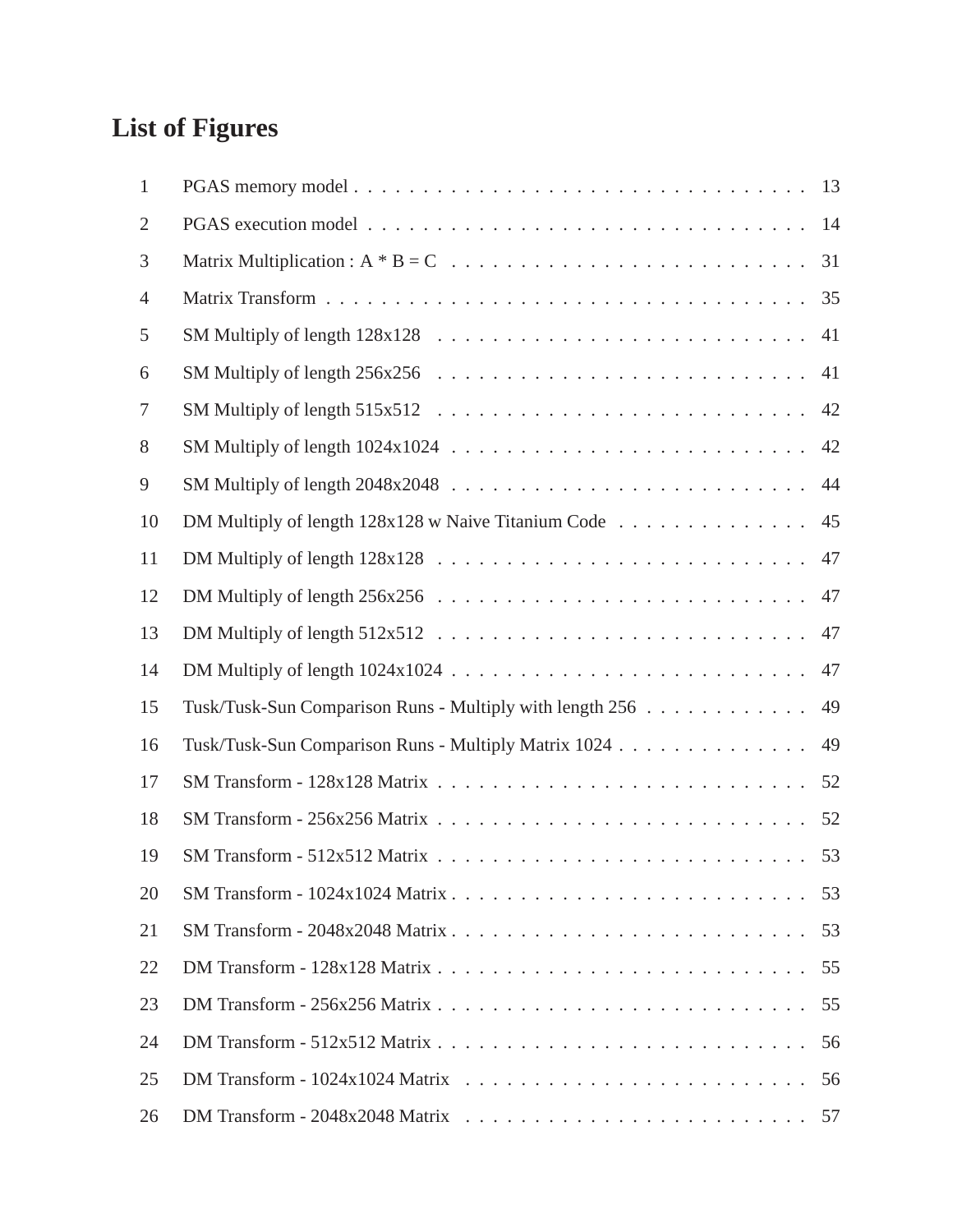| 27 | Tusk/Tusk-Sun Comparison Runs - Transform of length 256x256 58   |  |
|----|------------------------------------------------------------------|--|
| 28 | Tusk/Tusk-Sun Comparison Runs - Transform of length 1024x1024 58 |  |
| 29 |                                                                  |  |
|    |                                                                  |  |
|    |                                                                  |  |
|    |                                                                  |  |
| 33 |                                                                  |  |
| 34 |                                                                  |  |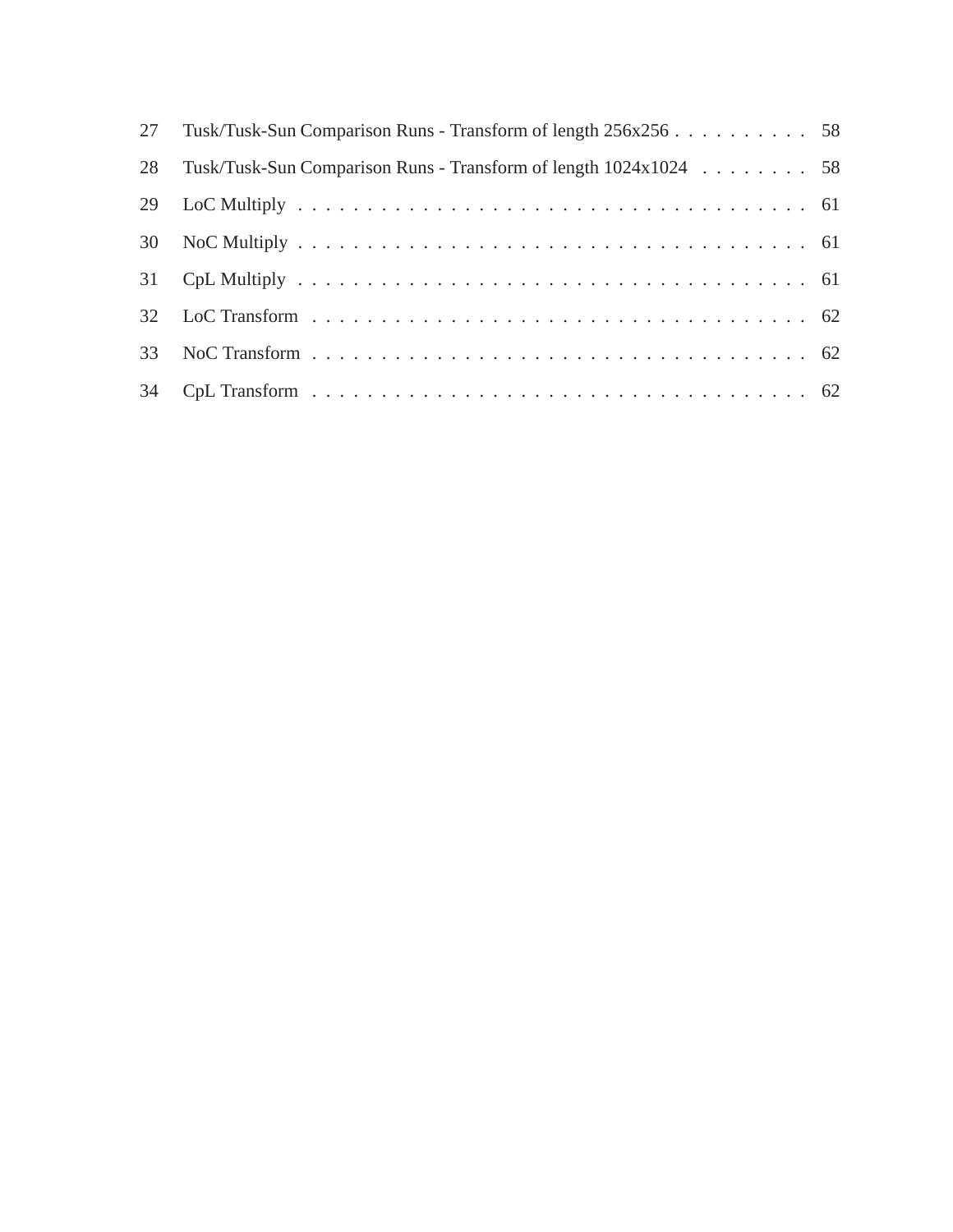## **List of Tables**

| $\mathbf{1}$    |                                                       |  |
|-----------------|-------------------------------------------------------|--|
| 2               |                                                       |  |
| 3               | Titanium Naive Matrix Multiply Parallel Complexity 63 |  |
| $\overline{4}$  | Titanium Real Matrix Multiply Parallel Complexity 64  |  |
| 5               |                                                       |  |
| 6               |                                                       |  |
| $7\phantom{.0}$ |                                                       |  |
| 8               |                                                       |  |
| 9               |                                                       |  |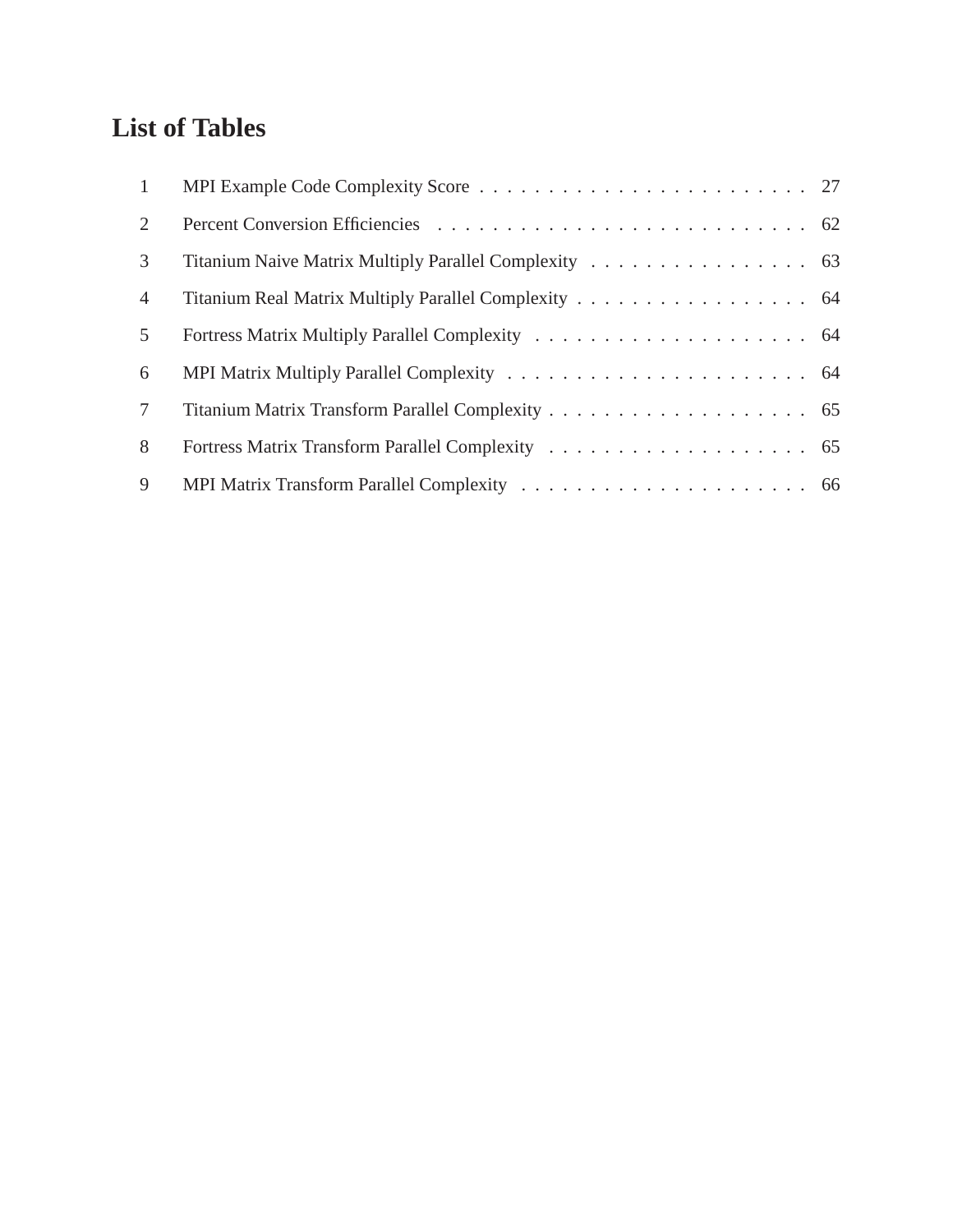## **Acknowledgements**

This project was supported in part by faculty research equipment awards from Sun Microsystems, Dell Corporation, and an undergraduate research award from the Honors College of the University of Arkansas, Fayetteville. In addition to this, this work owes enormous thanks to Wesley Emeneker and Dr. Amy Apon, who provided invaluable assistance, guidance, and patience along the way.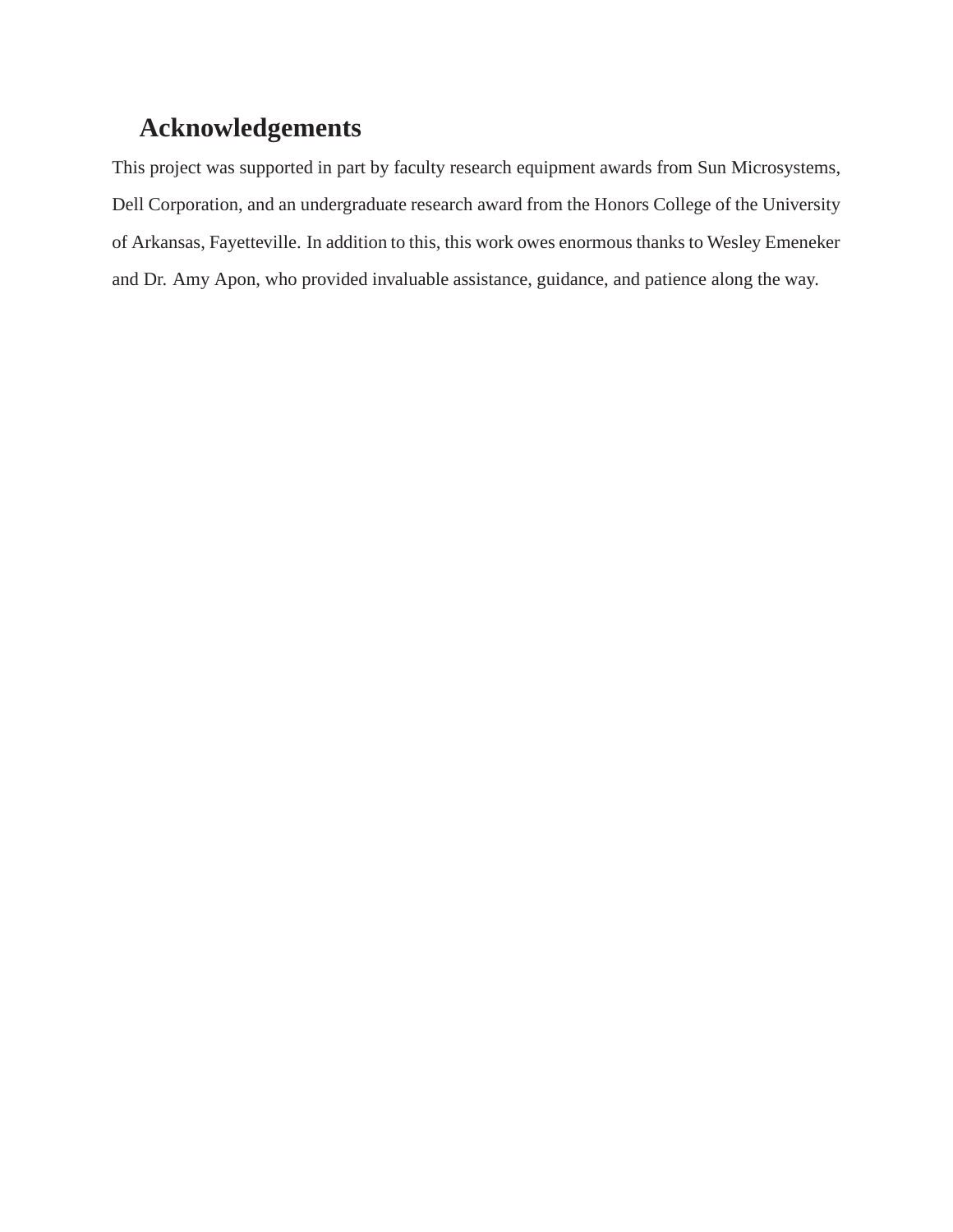## **Abstract**

The popularity of cluster computing has increased focus on usability, especially in the area of programmability. Languages and libraries that require explicit message passing have been the standard. New languages, designed for cluster computing, are coming to the forefront as a way to simplify parallel programming. Titanium and Fortress are examples of this new class of programming paradigms. This work holistically characterizes these languages and contrasts them with the standard model of parallel programming, and presents benchmark results of small computational kernels written in these languages and models.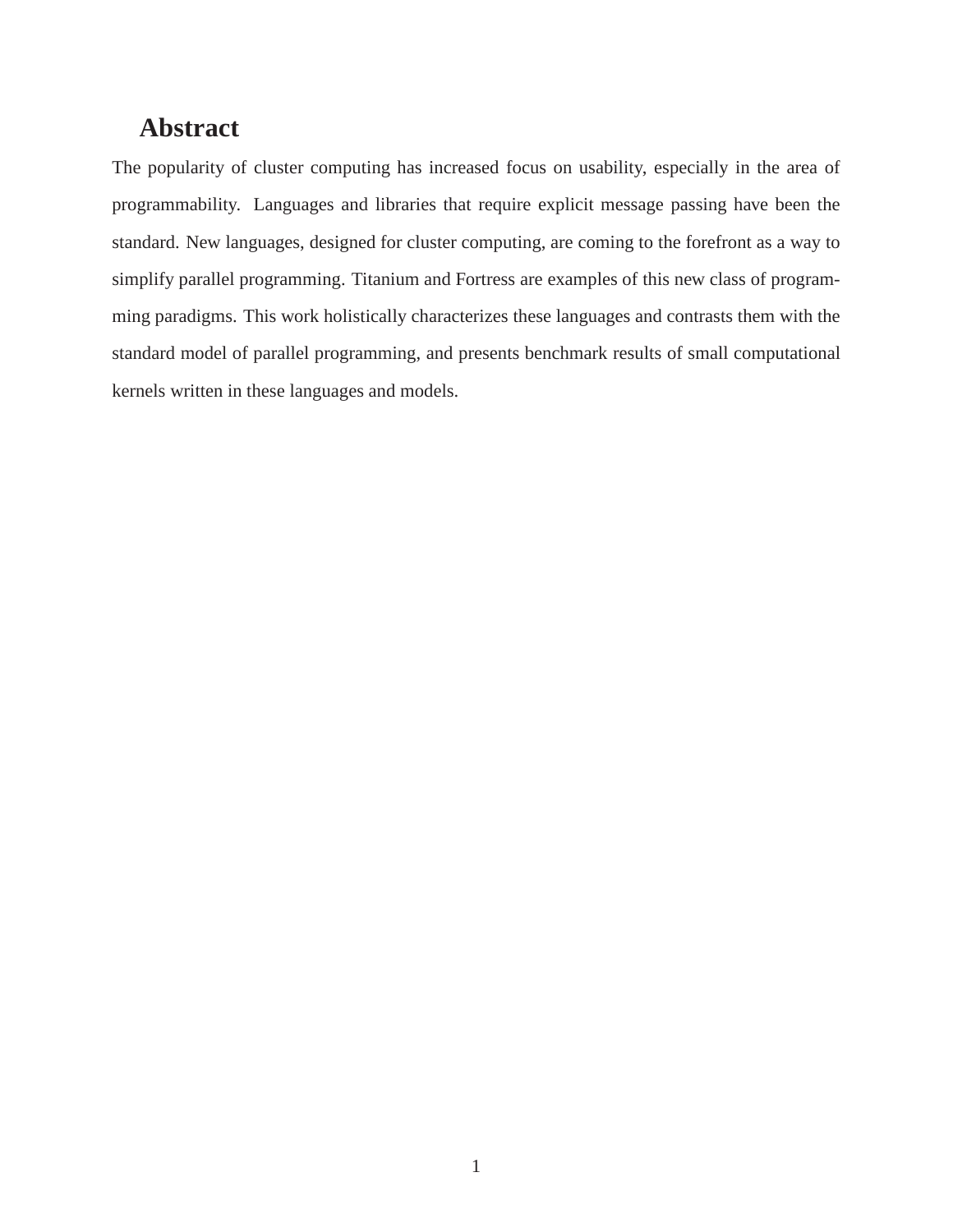## **1 Introduction**

High Performance Computing (HPC) with clusters of commodity computers has experienced enormous growth in recent years in scientific and business computing environments. Despite this growth, little work has been done in simplifying usability, and HPC is still difficult. Writing programs for serial execution can be hard. Difficulties are only compounded when writing correct parallel programs. Each node in an HPC cluster is independent from every other node. In order to process data in parallel, the nodes have to share data. Sharing is usually done with message passing, a technique where data is sent between nodes over a network connecting them. The standard parallel programming model has been one of explicit message passing, the widely used Message Passing Interface (MPI) being the most popular in HPC. As HPC's popularity increases, and the need for parallel programming increases (especially with multicore architectures emerging), enhancing parallel usability becomes increasingly important [1, 2].

This work studies programmer productivity and language usability for the standard MPI and two new developing programming languages, Titanium[3] and Fortress [4], that are being developed to simplify the process of parallel programming. These languages have stated goals of enhancing programmer productivity, and *programmability*, not only in their ability to do HPC, but also by having an emphasis on high usability. This work examines these three parallel programming models in a holistic way, studying and analyzing both language usability and benchmark performance for two computational algorithms, a naive matrix multiply and a communicationintensive matrix transformation.

### **1.1 Recent Emphases in Productivity, Leading to Holistic Characterization**

Many historical analyses of parallel models consist of optimized benchmark codes and resulting runtimes. With the rise in popularity of parallel programming on HPC systems, it has become clear that runtime is no longer the only metric that counts. Programmer productivity should also be considered. The Defense Advanced Research Projects Agency (DARPA) High Productivity Computer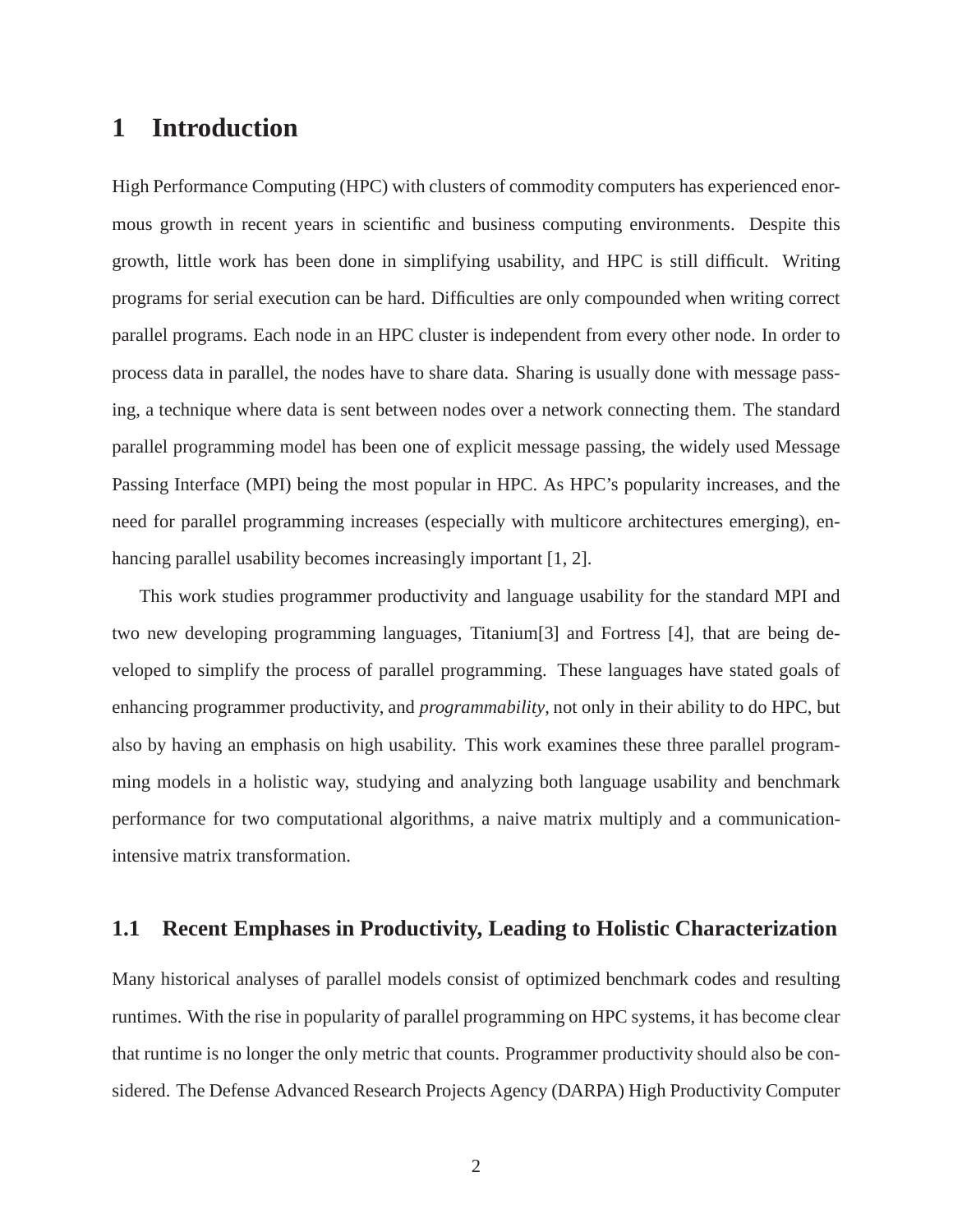Systems (HPCS) initiative has recognized the importance of usability and defines defines productivity as "a combination of programmability, portability and robustness," [2]. The HPCS initiative has solicited work to develop languages that focus not only on improving program runtime, but development time as well [5, 2]. The two languages studied in this work, Fortress and Titanium, are designed to satisfy these goals.

Titanium (developed at the University of California-Berkeley) has three stated main goals: performance, safety, and expressiveness [3]. Titanium is a parallel version of Java built in the sotermed Partitioned Global Address Space (PGAS) paradigm. This means that data is partitioned across processors, and may be declared as global or local. Fortress, a DARPA HPCS solicited language, is stated as being "designed for producing robust high-performance software with high programmability," [4]. Fortress is an entirely new language built upon the concept of mathematical notation programming, and incorporates parallelism as an implicit part of the language that may also be explicitly exploited. Both of these languages exemplify the new wave of parallel programming that focuses on usability without neglecting performance.

The HPCS program's goals are runtime and usability. Execution time is easy to measure, productivity and programmability are not. These characteristics are much more qualitative in nature. Measurement of the these characteristics, or the *expressivitiy* of a language, is vague and often a loosely defined term. Research in this topic has not produced a widely-accepted productivity standard for measurement, or drawn any firm conclusion about what makes one language more or less expressive than another, even in sequential languages [6, 7, 8, 9]. As a result, the general HPC community has preferred to quantitative benchmarks such as the NAS Parallel Benchmarks (NPB) [10], Linpack [11] and High-Performance Linpack (HPL) [12], and the High Performance Computing Challenge (HPCC) [13] that provide objective operations-per-second and timing results.

#### **1.2 Holistic Characteristics Themselves**

Much work into HPC system performance has been done at the expense of usability research. This work looks at programmability as well as performance. Much of this work will examine the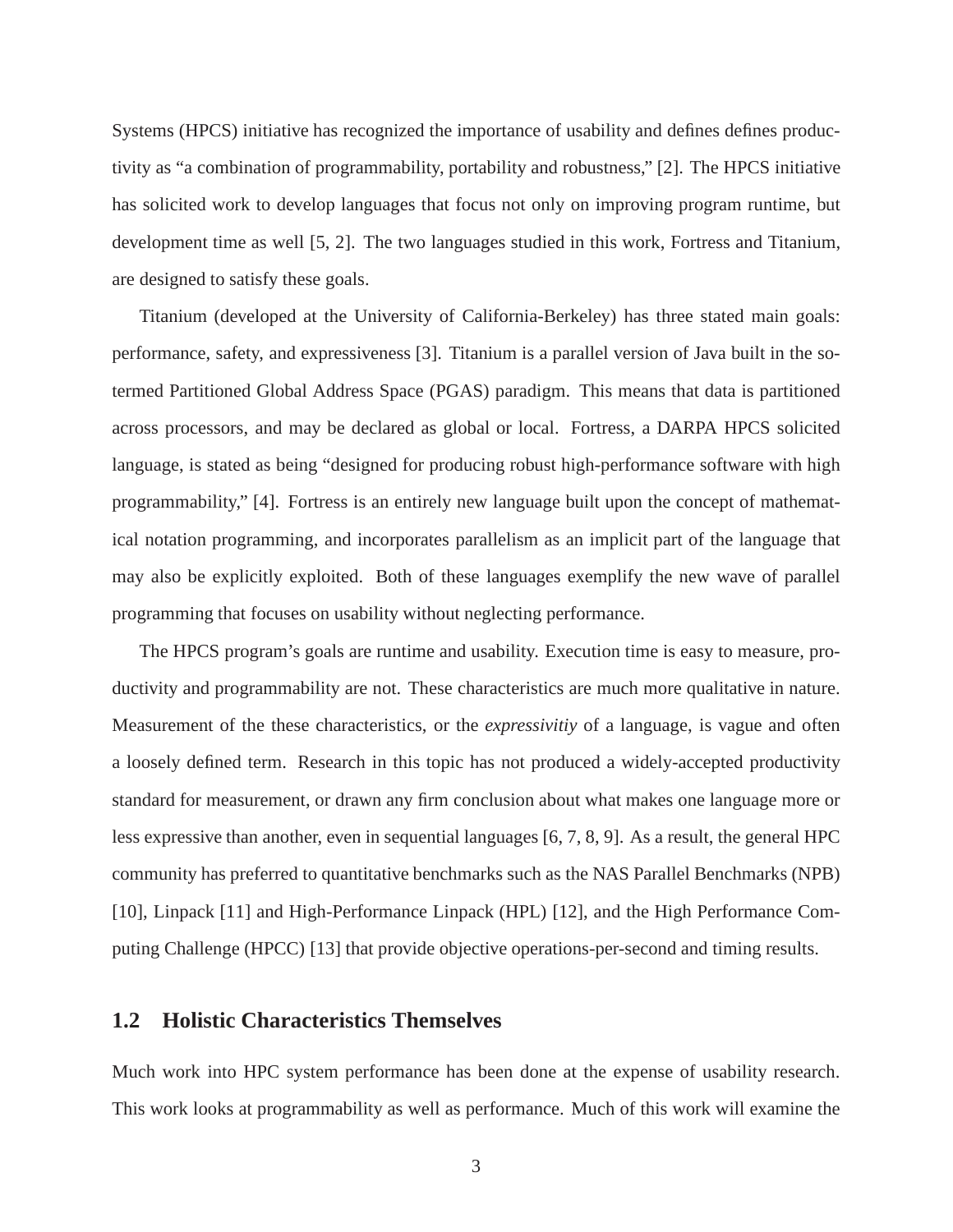holistic, or all-inclusive, qualities of Titanium, Fortress, and MPI. This is done through the use of program chrestomathy, which is the development of similar programs written in the different languages for the purpose of demonstrating differences in syntax, semantics, parallel conceptualization, idioms, and performance.

This work shows that specifying a set of productivity and performance metrics allows for a holistic comparison of languages. To do this, we take a set of generalized, loosely applicable characterizations:

- lines of code
- characters in code
- parallel constructors used
- documentation
- sequential-to-parallel complexity

and then implement a set of simple benchmark kernels. The process of writing the kernel and measuring these characteristics leads to a conceptualization of the language's programmability, as well as a general idea of the complexity of programming required to implement a certain application.

The focus of this work is on overall usability. However, application performance will not be overlooked. Any parallel programming model or language that wishes to be taken seriously for scientific computing must be able to supplement its development productivity with computational results. Therefore, the kernels implemented, a matrix multiply and matrix transformation, will be tested for both programmability and performance.

#### **1.3 Impact**

The emphasis in this work is on developing real conclusions from holistic productivity measurements. However, the sum of these characterizations cannot be accumulated to form some sort of objective productivity score to say that one parallel language is better than another. Although the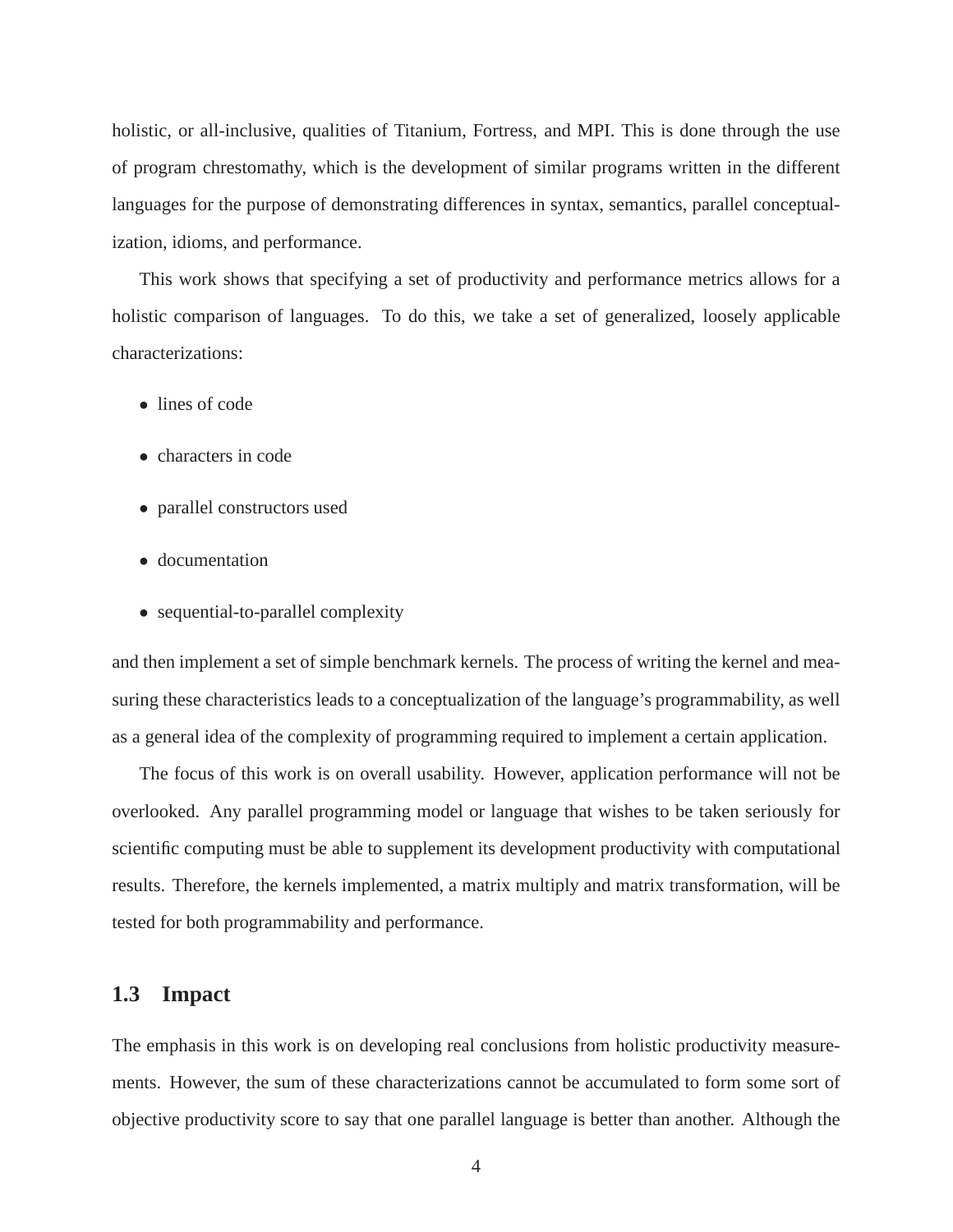results of this work are qualitative, this research is still valid. It gives a real world sense of what it is like to do parallel programming in these models. In addition, the metrics implemented here may be further used for continuing research on these languages, or they may be rewritten in other parallel programming models for further usability or performance testing.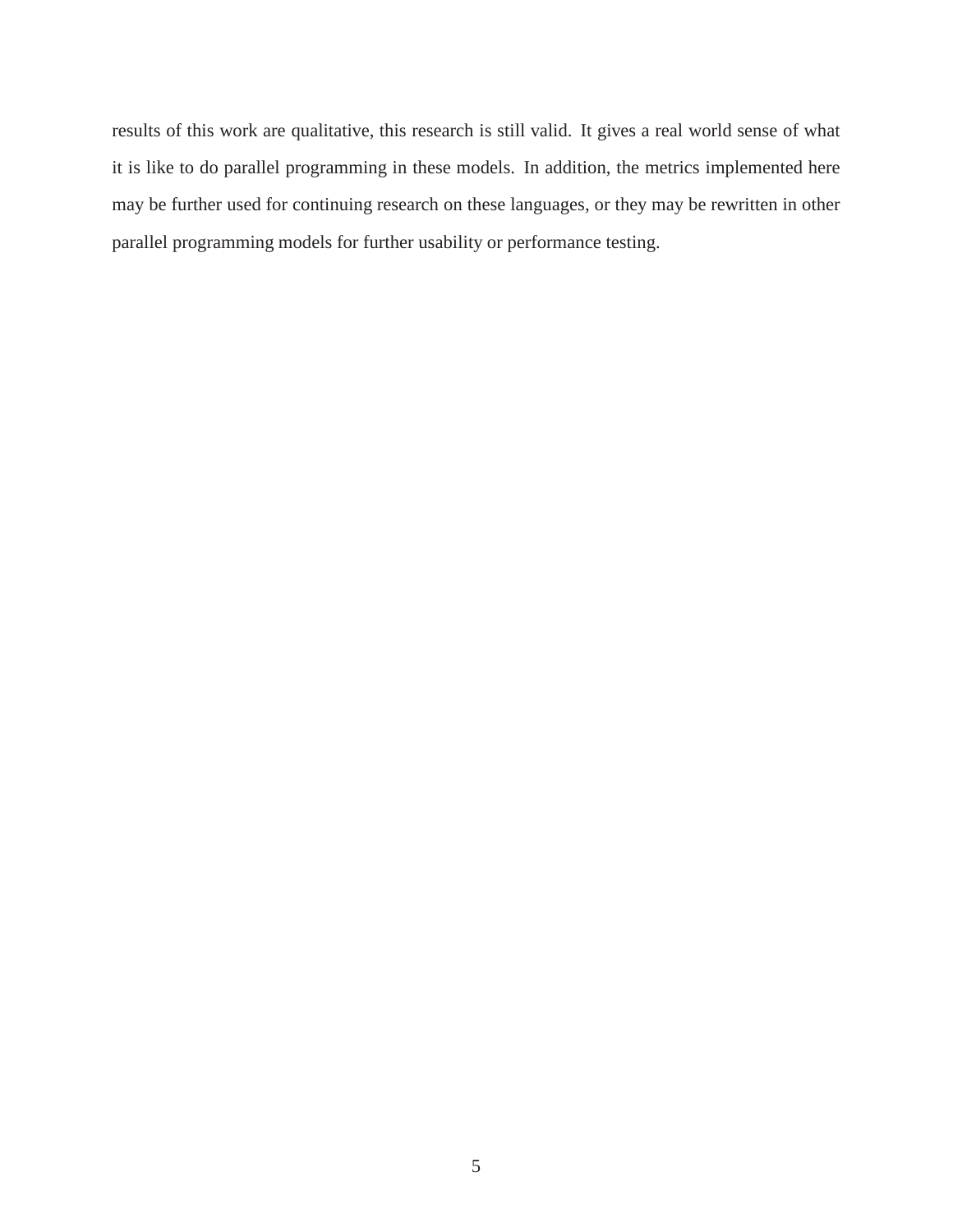### **2 Background**

Modern high performance computing is defined by the use of parallelism. Parallel computing is a form of computing in which multiple processors work simultaneously on a single problem or application [14]. Parallel computation can be carried out by a single computer with multiple internal processors, or multiple computers that communicate over a network. MPI, Titanium, and Fortress all use parallelism in different ways to execute programs. This chapter gives an overview and history of parallel computing, and defines the types of parallel computation. The history and motivation for MPI, Titanium, and Fortress are discussed, and are examined in the context of the current state of HPC langauge development.

### **2.1 Parallel Computing Overview**

Parallel computing is not a new idea. The topic has been discussed since the late 1950s [15, 16], and the idea of a parallel computer was described in the early 1960s [17], with much more work and important progress happening as that decade went on [18, 19, 20].

Historically, parallel processing has either been done on symmetric multi-processor (SMP) machines with large number of processors sharing a memory, or on vector machines. This approach works well for many tasks, but is prohibitively expensive and has limited scalability. Distributed systems made of physically independent processors and memories evidence better scalability and price/performance as long as the programmer is sufficiently clever.

Distributed systems make use of massively parallel processors (MPPs) all operating together. This provides more cost-efficient scalability than the monolithic "big iron" machines of the 1980s [21]. They do this by sending messages over a network to share data, a technique commonly called message passing.

The migration from large SMP and vector machines began in the 1980s and culminated with Beowulf clusters, a type of system built using commercial-off-the-shelf components striving to achieve HPC at a low cost [22, 21]. Beowulf clusters (simply denoted as clusters for the rest of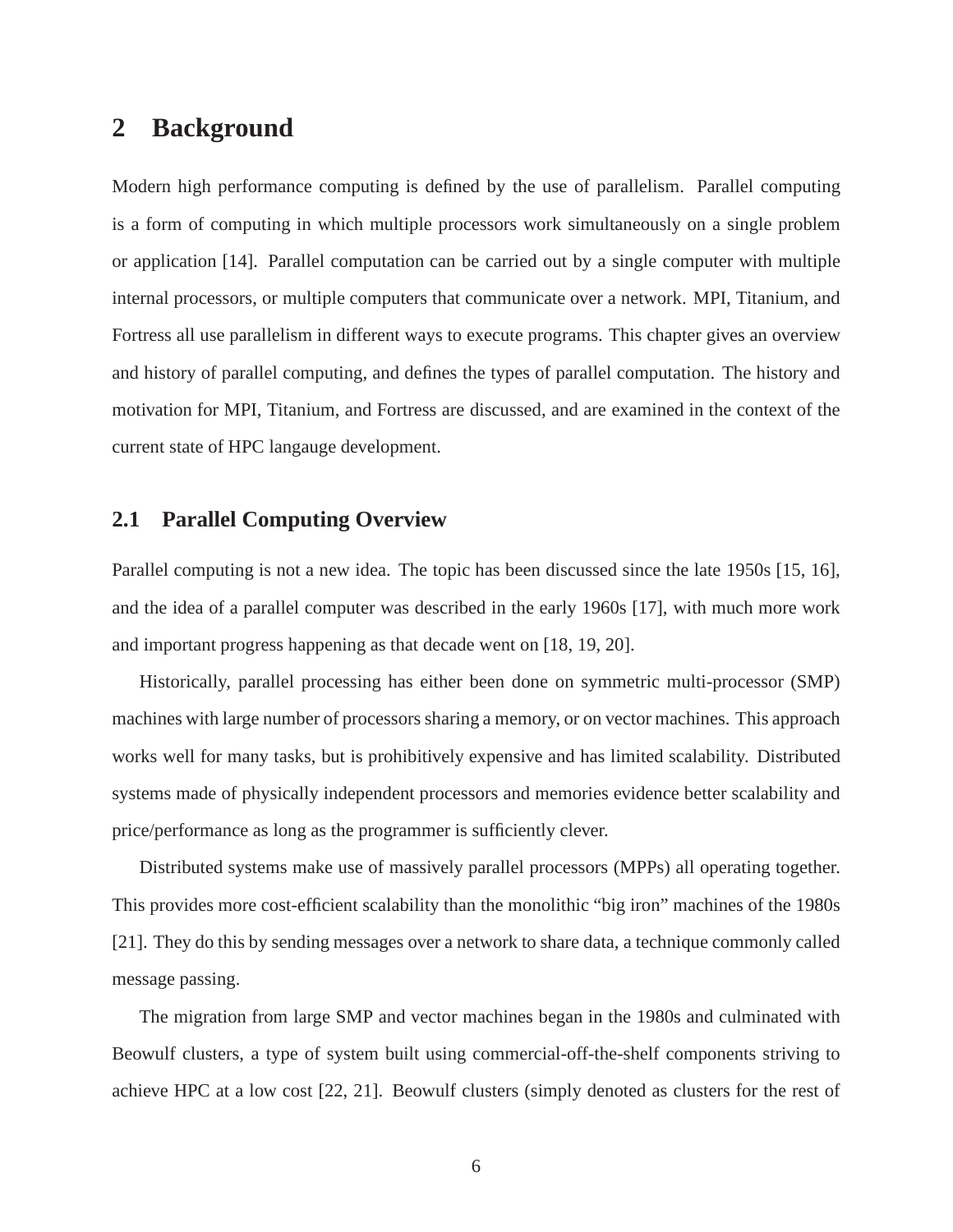this paper) increased the emphasis on high-performance message passing.

Explicit message passing is generally regarded as hard to use by programmers. Data must be explicitly decomposed and passed between memories. This requires fine-grained control over a program, and can become much more complicated than simply having a single address space that is accessible by all processors, as is done with shared memory. Therefore, hybrids have been developed and researched, including distributed-shared memory, which simulates shared memory on a distributed system. In all of this, there are two fundamental types of parallelism that message passing can implement, *data parallelism*, and *task parallelism*.

#### **2.1.1 Data and Task Parallelism**

Data and task parallelism are two fundamental approaches to parallel programming. Their difference is in the way they approach the parallelism. Data parallelism uses multiple processors to perform a set of computations on different data sets. Task parallelism uses multiple processors to implement different paths of computation, i.e. tasks, in parallel.

In data parallelism, a single set of instructions is executed in parallel by different processors using distributed data. The parallelism comes entirely from data partitioning. Data parallelism generally scales well to larger problems [14]. Data parallel applications also resemble a single program, which enhances *programmability*. The data partitioning can be handled by the compiler instead of the programmer, and so the program appears more like a sequential program in the way that it is programmed.

Flynn's taxonomy, a classification system based on execution type, defines this as Single Instruction, Multiple Data [20]. Data parallelism can be implemented as *loop-level parallelism*. In this model, the programmer is not responsible for communication between the processors, only data distribution. Some notable implementations of data parallelism include High Performance Fortran [23], ZPL [24], NESL [25], HPJava [26], and forall loops in OpenMP [27].

Data parallelism is attractive for its semantic simplicity. Hillis and Steele Jr. discuss several data parallel algorithms [28]. There are, however, factors that limit the success of data parallel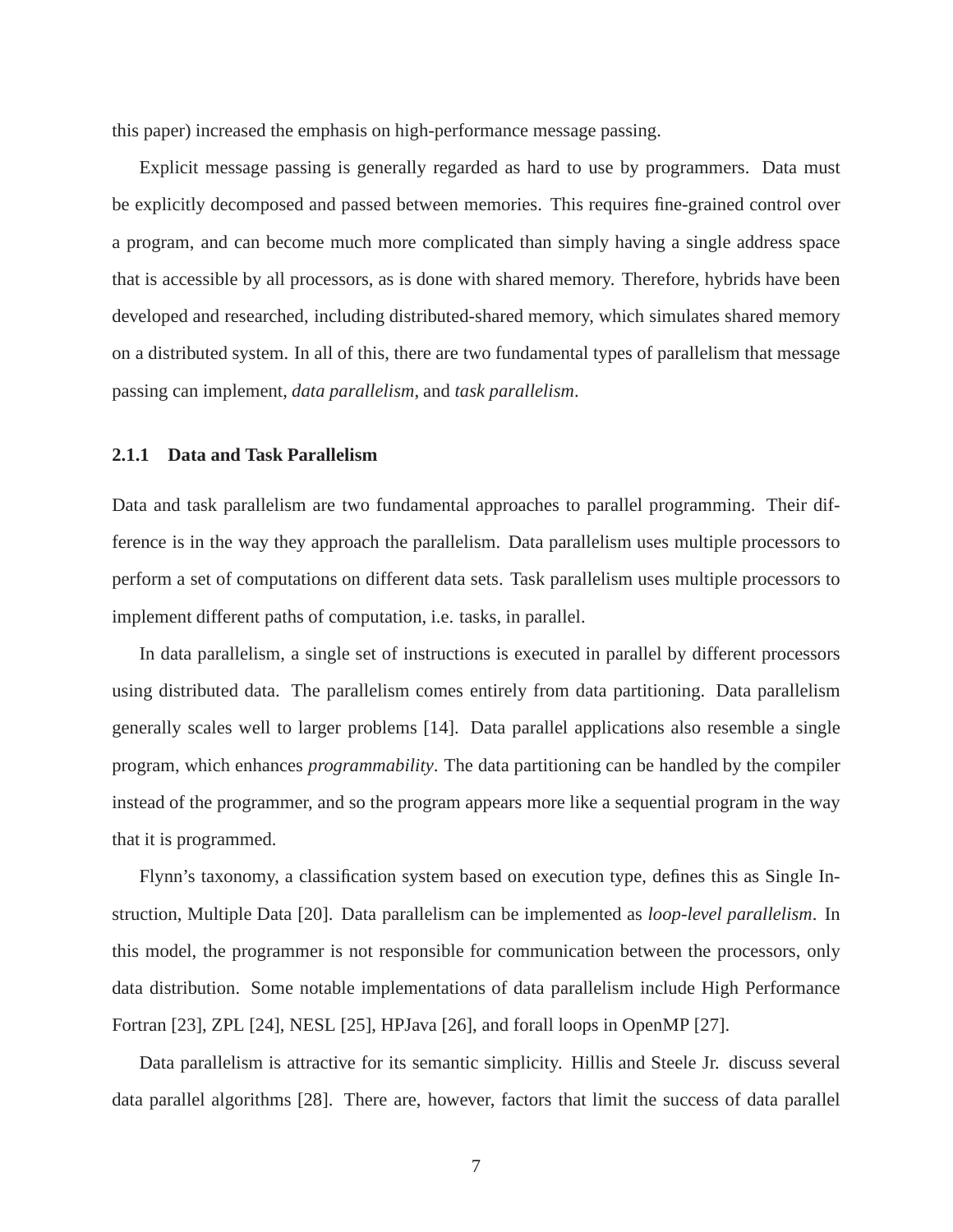languages.

- 1. The number of algorithms that may be performed is limited.
- 2. By being limited to performing identical operations in parallel, computations like divideand-conquer and adaptive algorithms are challenging to implement.
- 3. Data parallel languages rely on sophisticated compiler and runtime support that take control away from programmers [29, 30, 31].

In contrast to data parallelism, task parallelism is defined by a program having multiple paths of parallel execution. Each process, however, is free to follow its own path of execution. This is known as Multiple Instruction, Multiple Data in Flynn's taxonomy [20, 14]

In task parallelism, a program will spawn *processes* of execution that execute code in parallel using multiple processors. The processes may all execute the same instructions, or may execute different ones. Parallel programming usually maps these processes (or *threads*, as they are sometimes called in shared memory), in an associative relationship with processors. This means that the process is paired with a processor (usually in a one-to-one mapping), and the processes/processors all work in parallel.

Some forms of task parallelism allow dynamic process creation, such as pthreads[32], Java threads [33], MPI-2 [34], Charm++ [35], CC++ [36], Fortress [4], and OpenMP's parallel blocks [27]. When processes are static, that is, there is a fixed number of processes throughout the program, the Single Program, Multiple Data (SPMD) model results [14]. With SPMD, all processes are created at program startup and execute the same program, perhaps branching on conditional statements to execute different code. Processes may be synchronized through use of barriers or communication calls, but otherwise continue their own paths of execution. Examples of SPMD programming models include MPI [37], SHMEM [38], and Titanium [39].

Data and task parallelism may be implemented where the view of memory is shared or distributed. A single view of memory by processes gives a global address space (GAS) addressable by all processes. Distributed memory requires processes use message passing to communicate with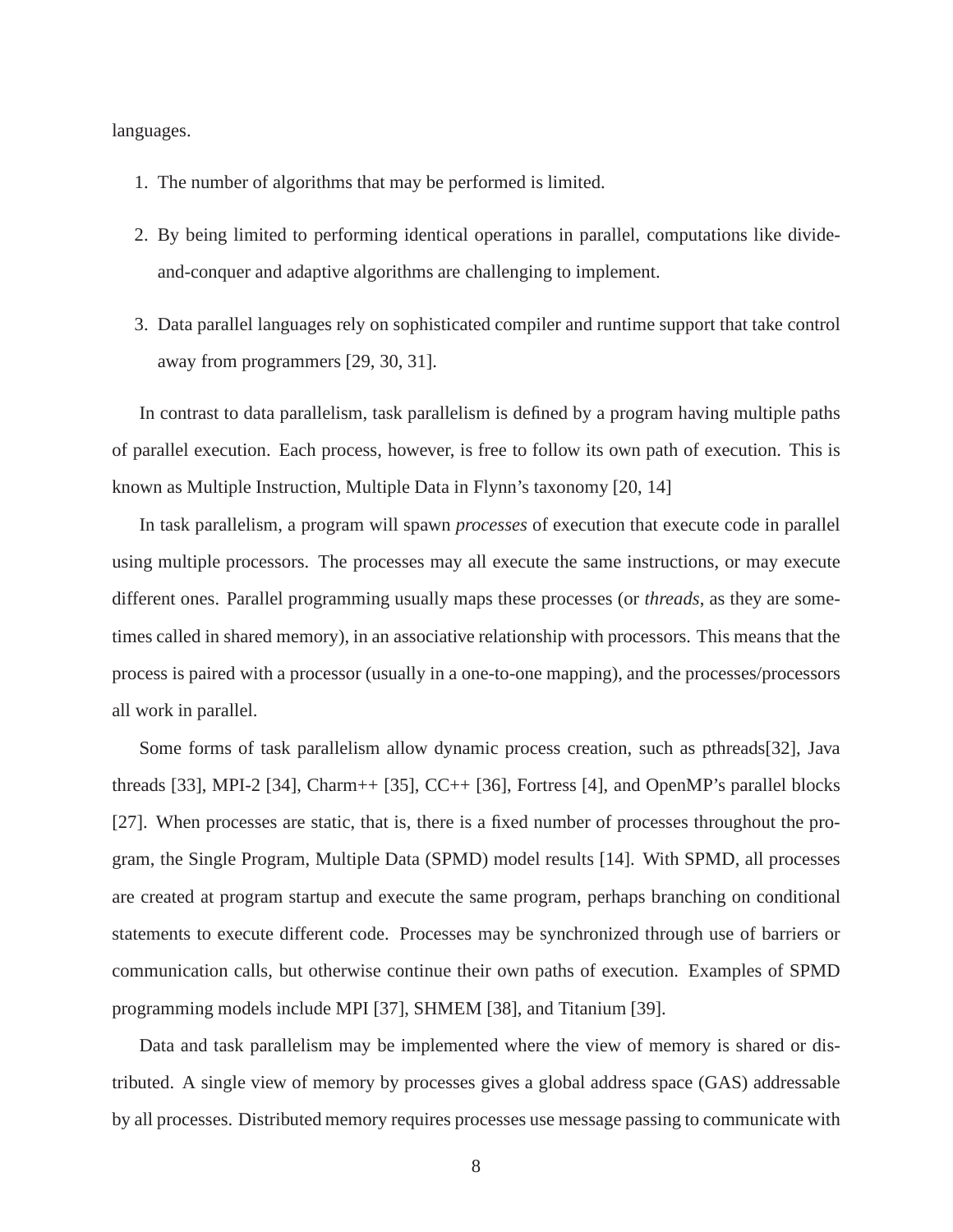each other. Message passing is usually used on distributed memory systems, and GAS programming is usually implemented in shared memory systems. When GAS is implemented on distributed memory systems (by use of implicit message passing), Distributed-Shared Memory (DSM) is the result.

#### **2.1.2 Distributed Memory and Message Passing**

Distributed memory machines are made of independent nodes that have physically distinct components, such as memories, CPUs, and disks. They must share data by message passing over the network.

Distributed memory computer clusters have become the dominant HPC architecture in recent years, especially as commodity cluster research has gained focus [40, 41, 42]. Commodity clusters are defined by having their computer nodes and interconnects having commercial-off-the-shelf (COTS) components [43]. Commodity clustering is a more cost-efficient way to get high-end computation [43, 21]. Two important programs in the development of commodity clusters were the Berkeley NOW (Network of Workstations) [41] and work by Thomas Sterling and Donald Becker, who coined the term Beowulf clusters [22].

Distributed memory parallel programming usually utilizes the message passing model for program communication and coordination. In message passing, the programmer is left to explicitly divide data and work across processes (which are mapped to processors), and is required to manage communication between them [14].

Parallel Virtual Machine (PVM) was an early notable implementation of message passing [44]. PVM's focus was on having the abilitity to communicate between a loosely-coupled, heterogenous network of workstations, to achieve parallelism. Its emphasis was on providing a distributed computing environment. The MPI standard was introduced in 1994, and quickly became the *de facto* standard for HPC message passing [45]. MPI was specifically designed with HPC in mind, and therefore it superceded PVM in this realm. Gropp and Lusk provide a good review on goals, differences, and similarities between MPI and PVM [46].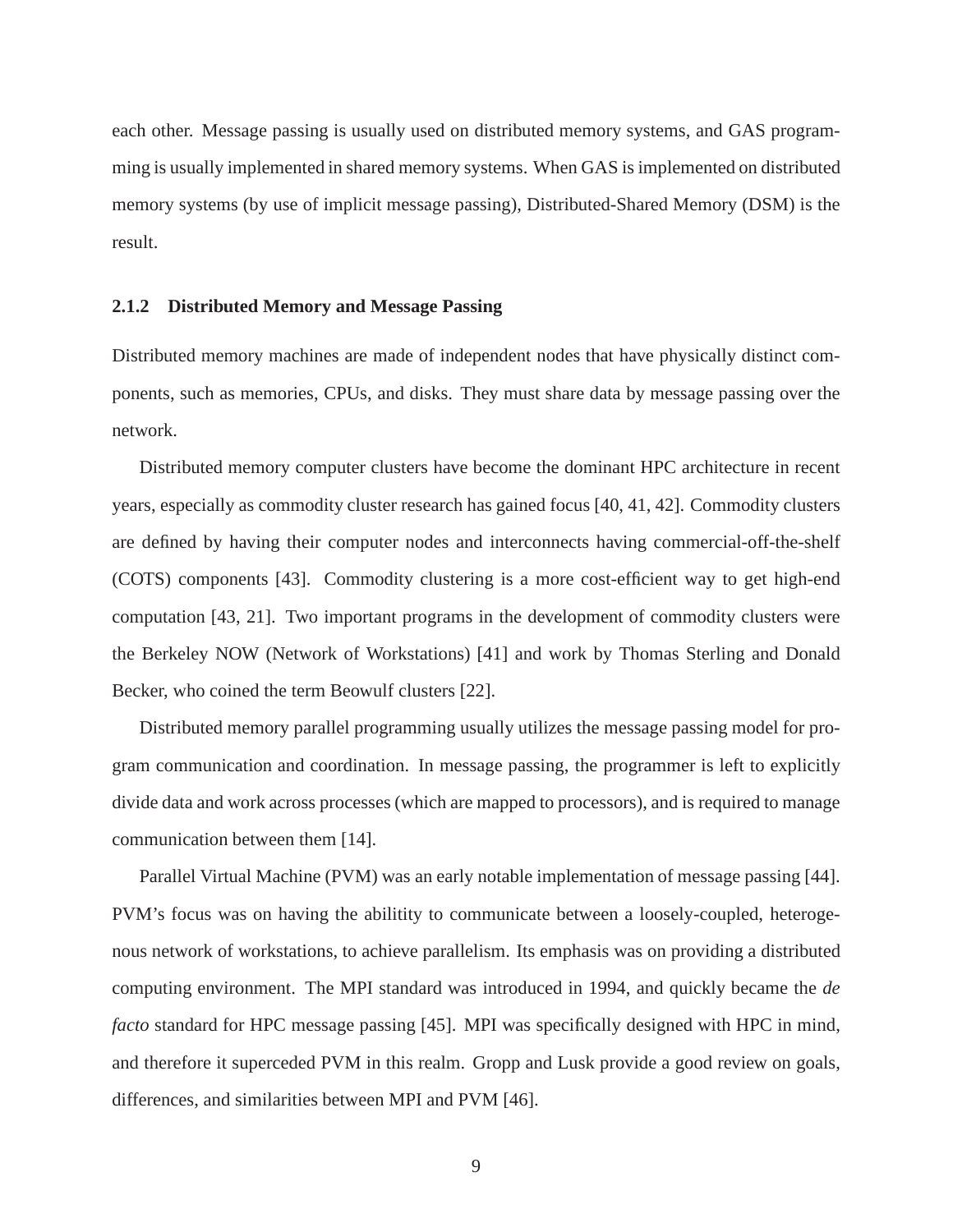The message passing model has traits that make it attractive for parallel computation. Any type of parallelizable computation may be rewritten using an abstract model of send and receieve calls between processors, and message passing implementations can execute on both shared and distributed memory machines [47, 48]. Additionally, message passing implementations like MPI and PVM have high *portability* since they are implemented across a variety of hardware platforms [48, 44]. However, because of its explicitness, message passing requires fine grained control over data and program flow. This is bad because it is required. If only allowed, it could be good, but instead programmers are forced to write restricted code that adheres to communication limitations.

#### **2.1.3 Shared Memory**

In the shared-memory paradigm, there is one addressable storage space to which processors have access. Data must be kept consistent from simultaneous manipulation by the use of some form of locking, and communication usually happens through the use of loads and stores between processors and memory.

The *global view* of data that shared memory provides means that all processors see and have access to the same data. From a programmer's view, it is very convenient then to share data. However, it is difficult and expensive to scale "true" shared-memory machines to more than a few tens of processors while still having memory access time be uniform [45, 14].

There are three notable methods for programming with shared memory systems. They are Unix heavyweight processes, threads, and OpenMP. Unix processes were one of the earliest ways to achieve task parallelism [17]. In Unix processes, there are two calls that are important, **fork** and **join**. A fork statement generates a new path of parallel execution by the Unix system by creating a child process. A join statement would terminate the child. The fork call creates an exact copy of the parent process, including variables, except for a unique process ID. Processes share data through explicit means that are written by the programmer, and also have their own private memories.

Threads can be thought of as lightweight processes working within a single process. Threads are much less memory intensive than processes [49, 50]. And, because threads share the same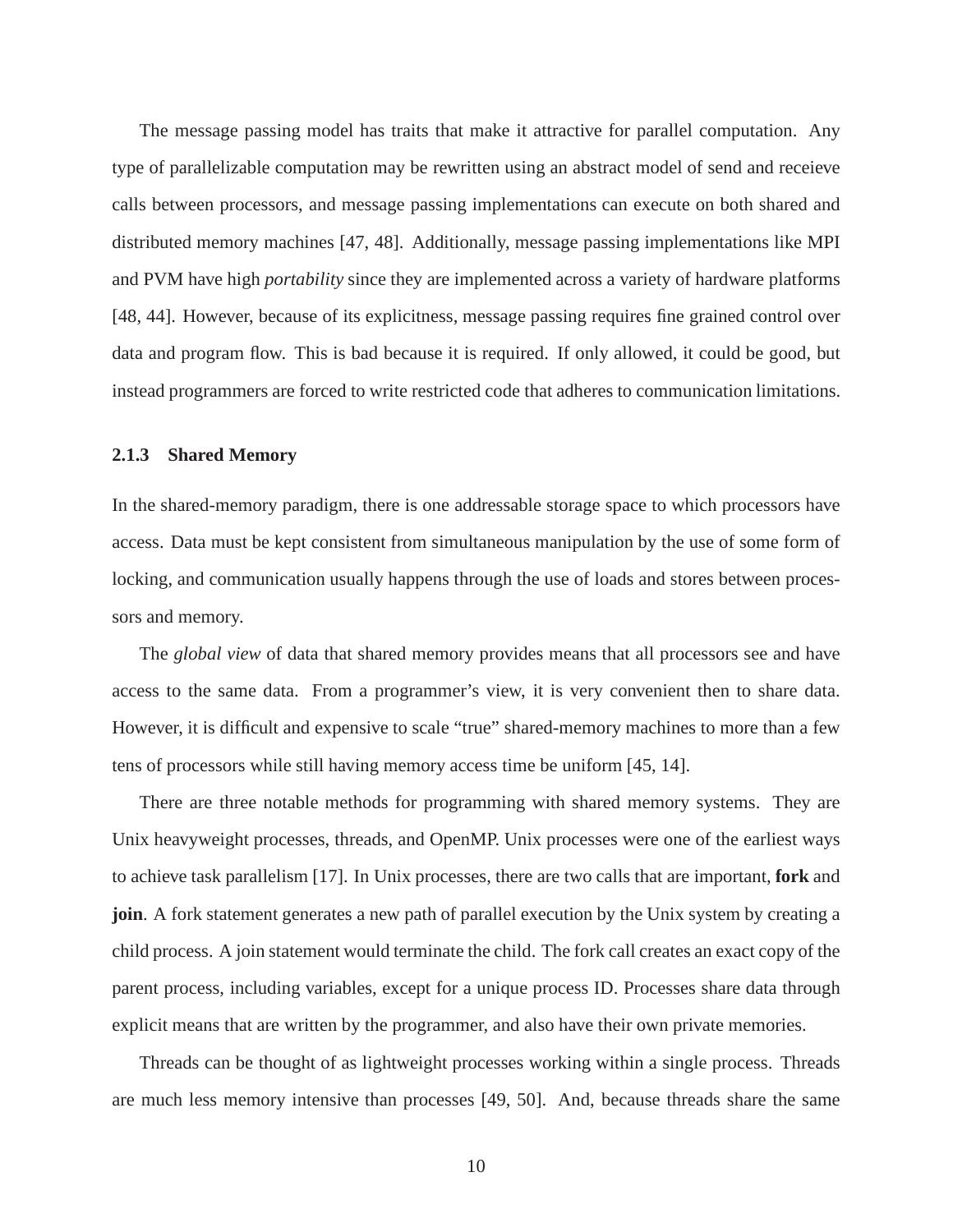memory space, they have a global view of variables, a GAS view of programming [14]. While explicit communication is not needed between threads, race conditions for data access and modification are possible. It is the programmer's responsibility to ensure that this does not happen. Many threads implementations, like Posix pthreads [32], contain ways to manage threads and handle synchronization issues by using mutexes, locks, and condition variables. Though threading is better than Unix processes, the threading standard (with pthreads) is not suitable for the scientific community. Pthreads has no Fortran bindings, it is too low-level, it doesn't support data parallelism, and although much faster than Unix processes, is still not performance oriented [27]. Therefore, the OpenMP standard was introduced.

OpenMP is a higher level Application Programmer Interface (API) standard. It defines a set of directives that the compiler transforms into parallel code. OpenMP is built on top of threads and provides a higher-level way to do parallel processing on a shared memory machine. In OpenMP, the parallelization of a program is done with **pragma** directives, which are set at the start of blocks of parallelized code. OpenMP makes it easy to parallelize existing C/C++ and Fortran code, and has support for data parallelism through parallel **for** loops [27, 51], as well as dynamic task parallelism through **pragma** defined blocks. OpenMP is the most widely used shared memory model for parallel HPC today [45, 52].

#### **2.1.4 Distributed-Shared Memory**

The hybrid of shared and distributed memory is the distributed-shared memory (DSM) model. In DSM, there may be physically distributed and separate memories, but from a programming standpoint there is a global view of memory shared between processors [14]. With a global address space, programming may be done like the system is composed of shared memory, and message passing is not explicit. The challenge of DSM implementations is providing a level of abstraction to shared memory that still produces efficiently running code. Although it can make use of compiler optimizations, one-way communications, and remote-direct memory accesses to help speed up computation, DSM has several drawbacks including communication overhead, network latency,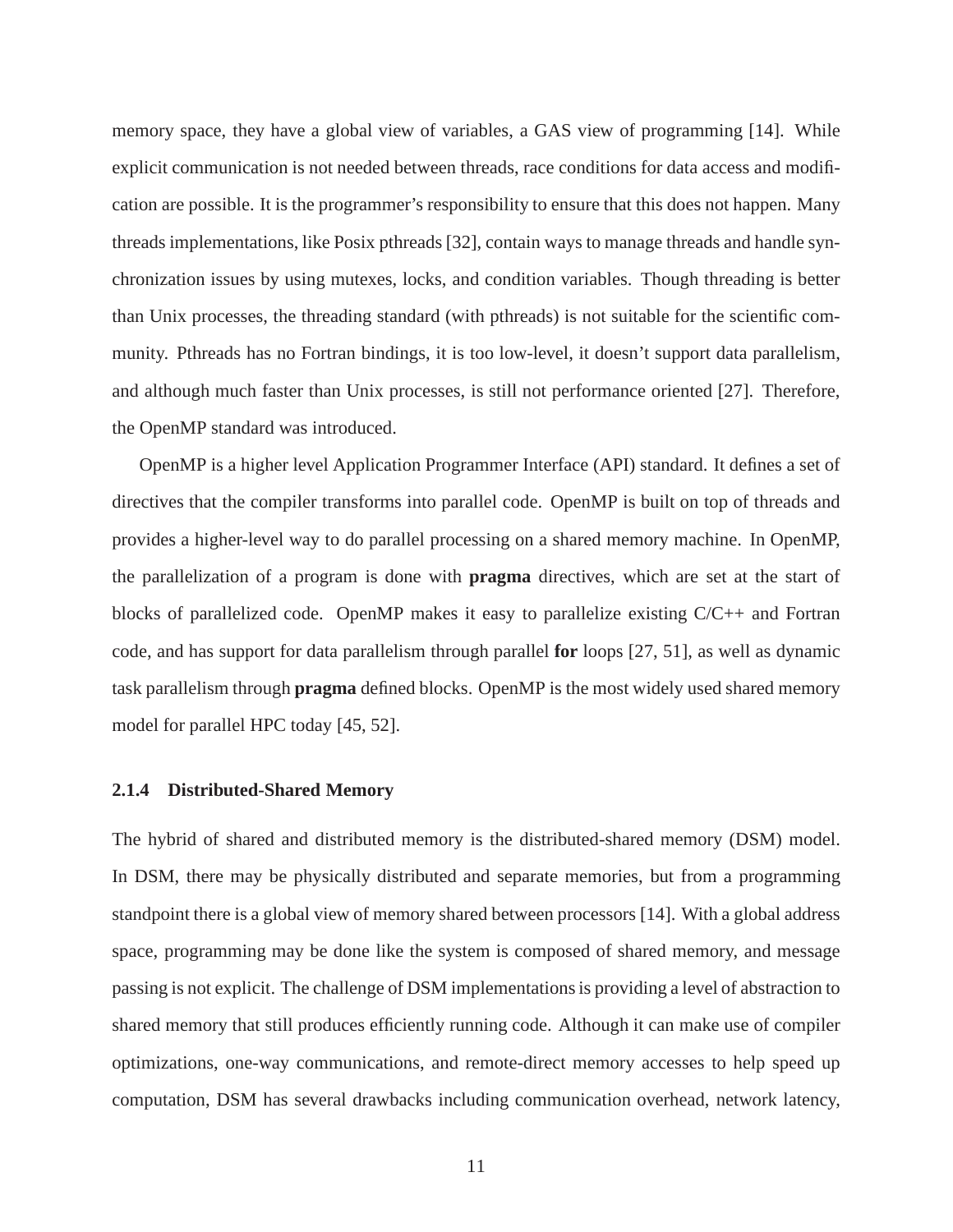false sharing, coherence and page faults [53, 14].

DSM has been implemented in many different ways. Sometimes the entire system image is virtualized [54, 55]. Software languages and libraries [56, 57, 58] provide another option. Hardware [59, 60] is a third option, but none of these has been widely successful in widespread implementation.

DSM presents a view of multiple machines as if they were one. Historically, DSM has been a niche market in HPC. This is because extracting adequate performance on DSM systems is usually extremely difficult [14]. DSM has an "undisciplined" view of data in that any variable may be accessed at any time by any processor [1]. These problems negatively impact performance to a degree that makes DSM basically unusable for HPC.

#### **2.1.5 Today's HPC landscape**

Currently, MPI is the dominant model for distributed programming and OpenMP is the most popular shared memory parallel model [1, 52]. Shared memory programming is generally considered to be easier than message passing. However, shared memory machines are very expensive [61]. Commodity clustering can lead to more computing power at lower costs, but requires message passing. Therefore, harder work is required to do message passing, but it is done anyway because it is the best way currently to get high performance at a reasonable cost [62]. It would be nice if ease of programming in the shared memory paradigm could be used to give high performance applications on distributed memory. Ideally, we want a language that has high programmability, like GAS programming, but also high performance like MPI.

There have been numerous approaches to producing these high productivity languages. Shared address space and DSM are one. However, pure DSM has many problems and has been discarded as a serious HPC option. Therefore, research is trying to take the best parts of GAS and develop models that are hybridized with message passing, forming models that have message passing performance with the ease of shared memory programming. These models will have the convenience of implicit parallelism through a global view of data with implicit communication, but achieve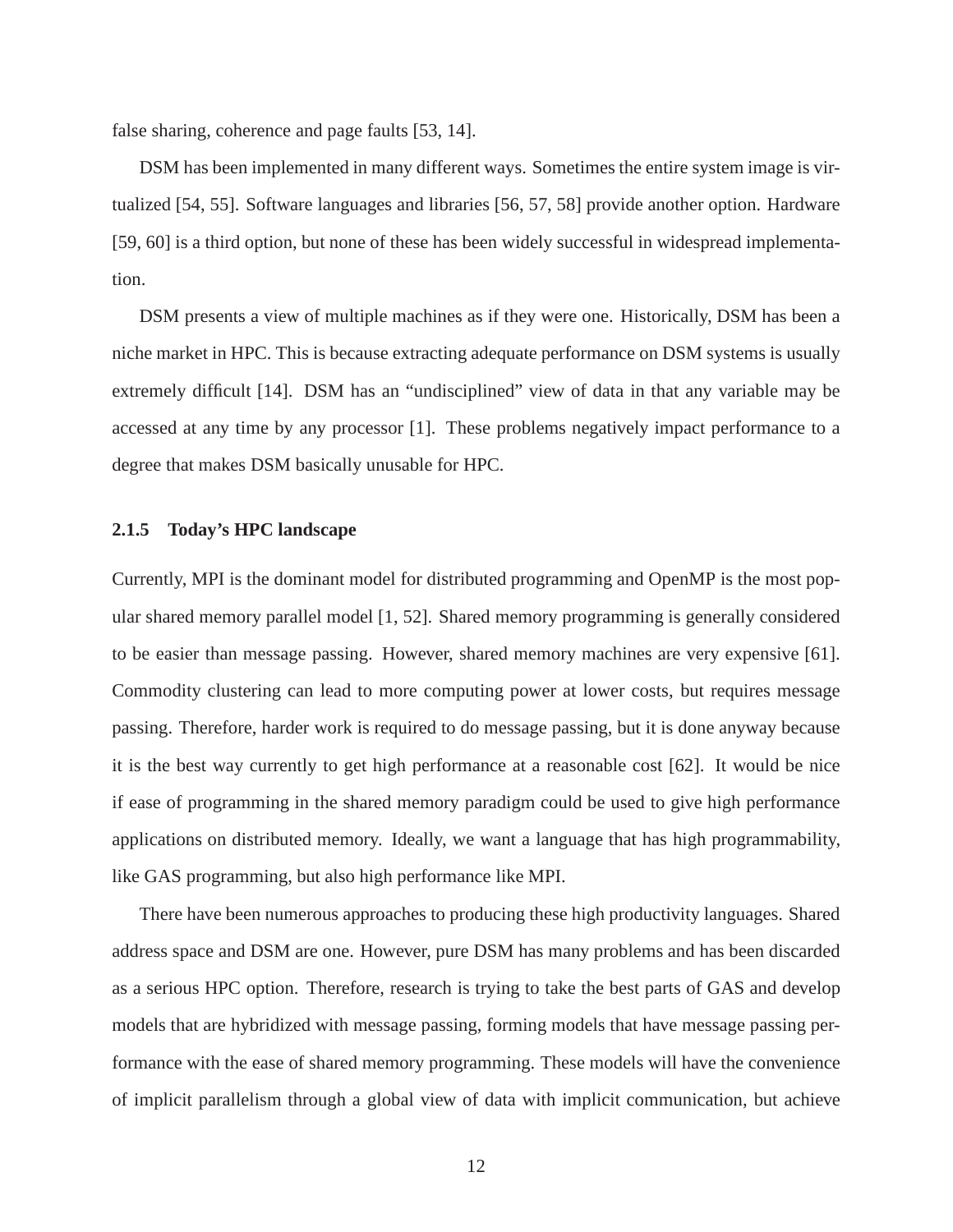high performance and scalability through use of clever compiler optimization and programmer control of data layout and intraprocessor communication. The DARPA HPCS initiative and the development of Partitioned Global Address Space languages like Titanium and Unified Parallel C are results of this research.

In 2002, DARPA launched the HPCS program. Its primary goal is to develop systems that improve the overall productivity of high performance computing by reducing code development time and complexity while retaining good performance.

The program itself is broken into three phases. Phase II of the program, which lasted through July 2006, had funding for three languages being developed by three different vendors- Chapel from Cray [63], X10 from IBM, and Fortress from Sun. Fortress was dropped from the program at the start of Phase III, and is now an open source project under the direction of Sun [64].

The importance of the DARPA project is that it recognizes the need for language productivity. The three main HPCS languages all feature GAS programming, while allowing the ability to perform data and task parallelism, through loops or dyanmic process creation.

A specialized approach to DSM is the partitioned global address space (PGAS). In PGAS implementations, there is a shared memory space that all processes may use to share variables, like in shared memory, and at the same time facilitate implicit communication, like in DSM. Additionally, there is also a private memory region for each process.



The word "partitioned" indicates that global data variables are divided up and stored in differ-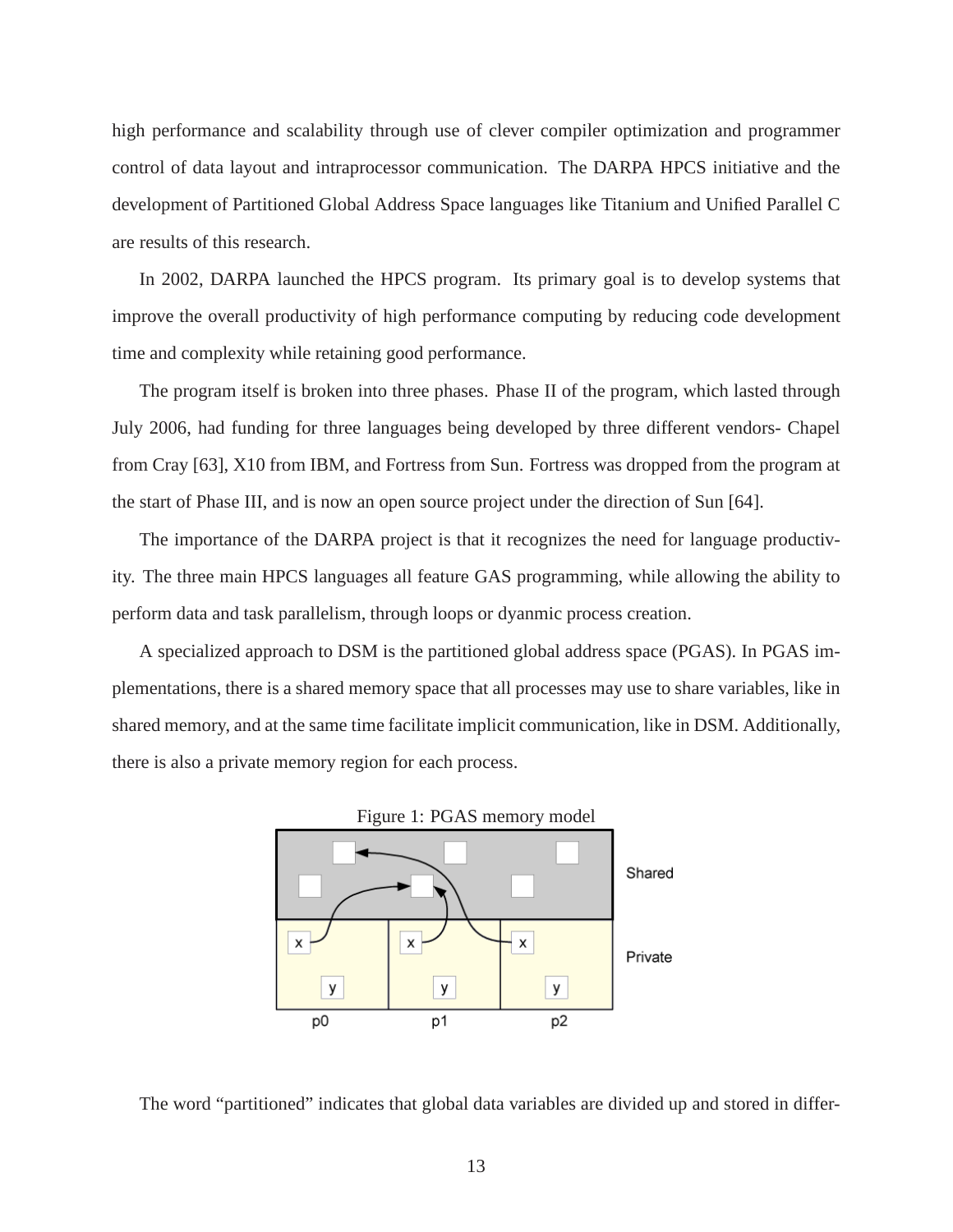ent individual process memories. The data has a so-called *affinity* for a particular local memory partition. Processors have fast access to local variables, and slower access time to global variables that may reside in a remote partition of memory. The programmer and/or compiler may control and exploit this data layout to produce optimized communication [65, 66]. Although optimizing communication is not required for correctness, it is critical to achieving good performance on distributed memory systems [67]. A naively-written program may ignore data-locality exploitation, but moving from shared memory to distributed memory would significantly impact performance. In shared memory, all memory is considered local and all references behave as local references [31]. On distributed memory remote puts and gets takes considerable time, even if the data is still physically local to a node, because of global checking overhead associated with all global pointers.

Titanium, Co-Array Fortran [68], and Unified Parallel C [69] are three examples of PGAS languages. Within these languages, programmers use shared variables and may create shared objects as well. One-sided communication is implicitly used to access remote data. This has been shown to lead to faster communication than explicit two-sided message passing, and works well for problems that have data-dependent communications patterns that may be irregular [70, 66]. Titanium, UPC, and CAF all use GASNet for their distributed messaging, which is a low-level network layer that uses one-sided communication [71].

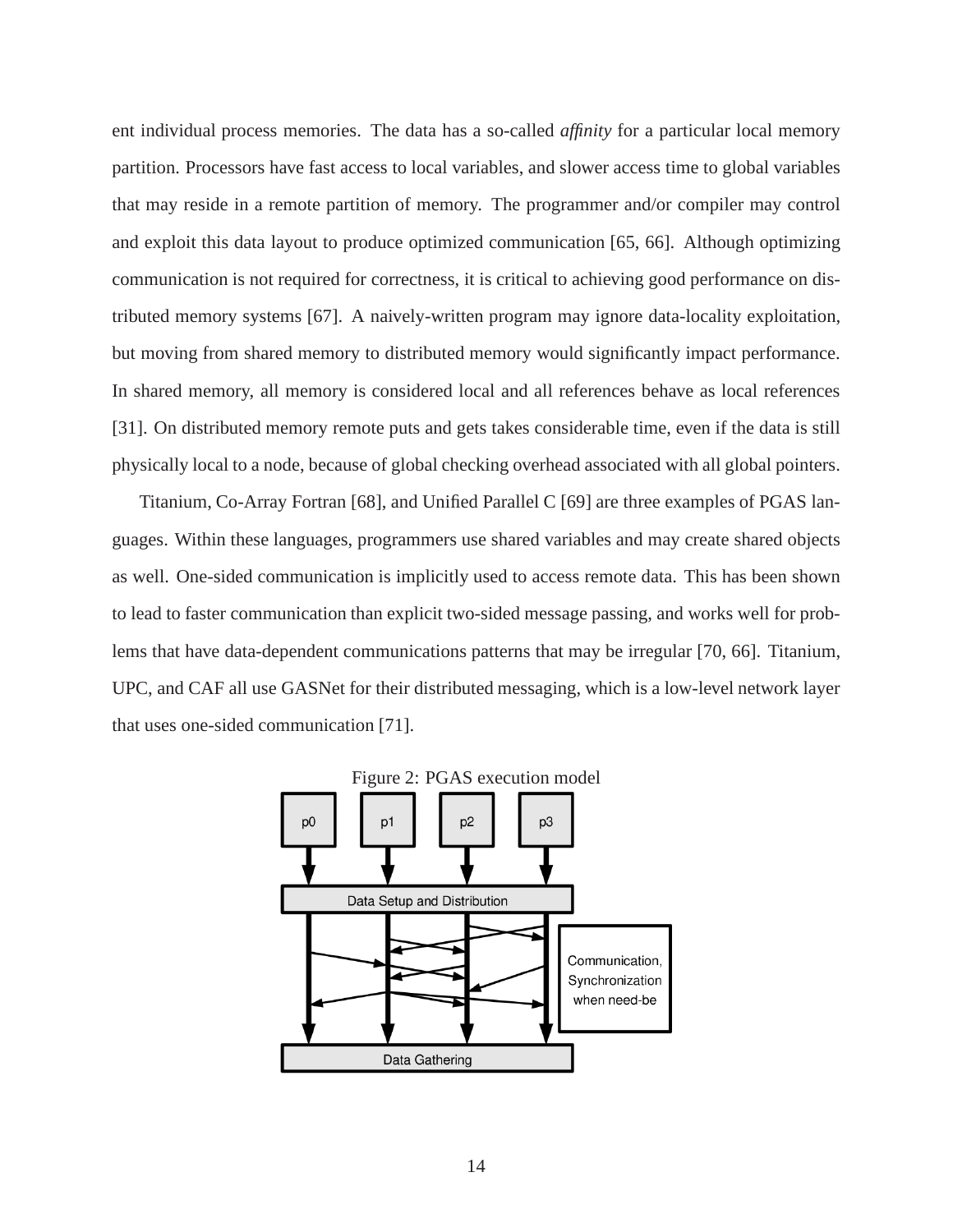Each PGAS language also offers explicit communication functions to broadcast and collect local data between processors as well as barriers to synchronize task execution. A typical program from one of these languages might be structrued as follows (see Figure 2). First, data is scattered to different processes, where each one performs it own threads of execution, using barriers for synchronization. Communication is implicit, using fast one-sided messages when needed. Finally, the data may be collected together to a single process.

#### **2.2 MPI Overview**

MPI is an industry standard API specification designed for HPC on multiprocessor and cluster computers. Introduced in 1994 [14], the "primary goal of the MPI specification is to demonstrate that users need not compromise among efficiency, portability, and functionality" [45]. The API designers attempted to collect the best features of earlier message passing systems, improve them where appropriate, and standardize them for the parallel programming community.

**History and Development** MPI was devloped during 1993 and 1994 by a group of scientists, vendors, and programmers called "the MPI Forum," [72]. What they created was a standard for a message passing library designed for high-performance computation.

A second MPI specification, MPI-2, was defined in 1997 [34]. MPI-2 provides additional features to the MPI-1 specification such as parallel I/O,  $C_{++}$  and Fortran 90 bindings, remote memory access, one-sided communication, and dynamic process management/creation. It should be noted that MPI-2 is not simply MPI version 2. This work does testing only with the MPI-1 specification, and as such the term MPI will refer to the MPI-1 standard.

The MPI standard is not an implementation. That is left to individual vendors, of which there are many. Two notable free implementations are MPICH [73] and LAM/MPI [74]. There are also MPI implementations in many different programming languages [75, 76, 77, 78], and on many different architectures [45, 14]. The entire MPI API (both MPI-1 and MPI-2) contains more than 300 routines [48], although many MPI applications are coded with much smaller subsets of this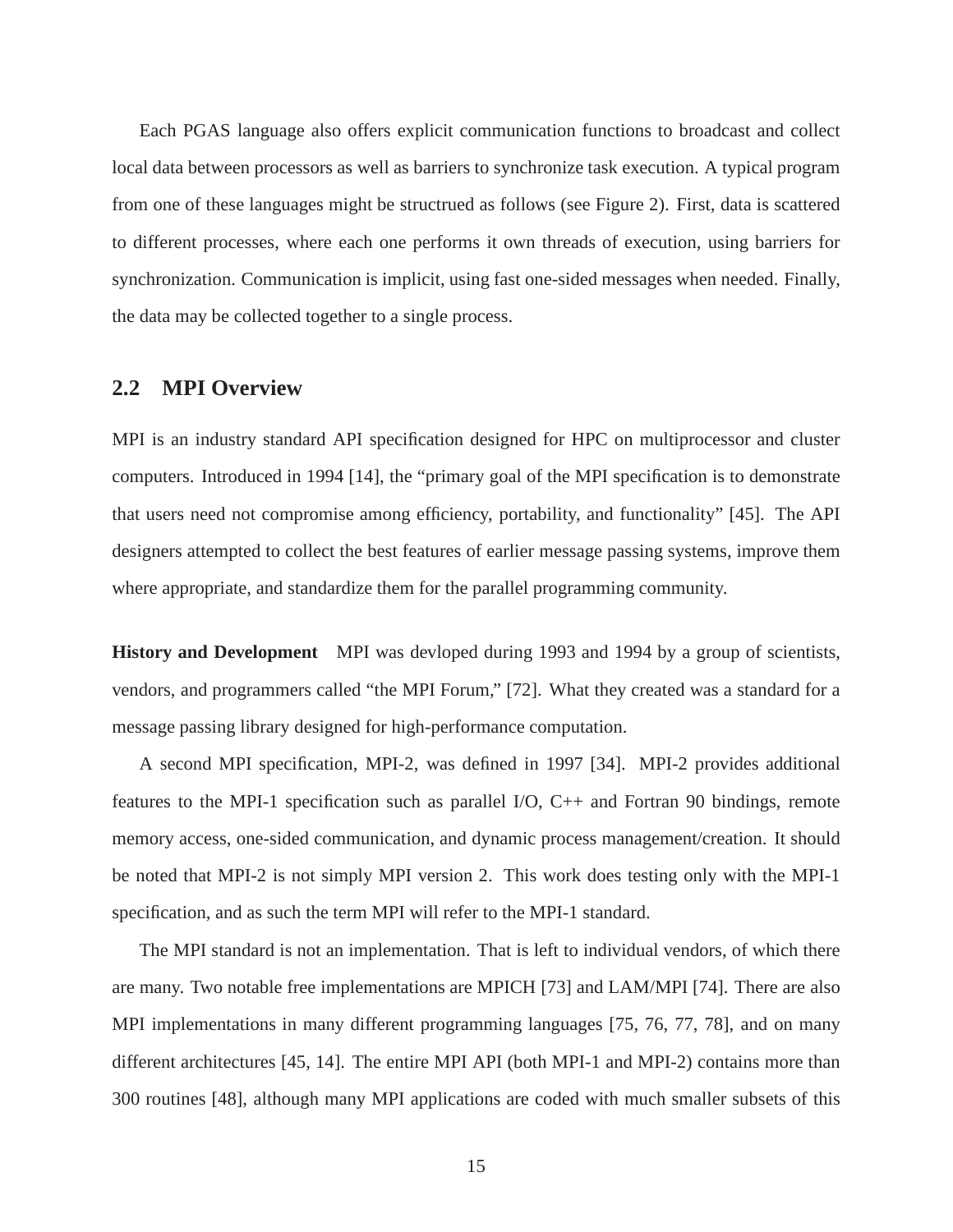[14, 45, 48]. In C/C++ and Fortran, MPI is used as a set of routines that are inserted into source code to control data communication between processes [14].

**Parallelism and Communication** In a program using MPI, there are a static number of *processes*, which are generally distributed among processors (this is left up to individual implementations, however). Communication happens through send and receive calls, either through pointto-point messages, or collective operations such as *broadcasts*, *reductions*, and *scatters*. This processor-centric method allows for full control of communication and parallelism. Using MPI, a programmer explicitly decomposes the data processing and sharing. Of widely used parallel models for HPC, MPI is in the class of most explicit [79, 80]. Because of this, MPI has been referred to as the "assembly language" for parallel programming [48].

**Other Language Notes** MPI has been a very successful approach for achieving parallelism in programs. It is widespread, portable, and achieves high performance. It has been described as a "complete" model, whereby any parallel algorithm may be implemented [48]. Yet, MPI has many difficulties. Some common issues raised about MPI include its complexity (as measured by number of functions called), performance costs (especially with regard to communicating small messages) and lack of compile and runtime help [48, 14, 81]. For a programming model to be a successor to MPI, it needs to have the performance, scalability, and completeness of MPI, yet do so in a more elegant and programmable fashion that raises overall productivity.

#### **2.3 Titanium Overview**

Titanium is a language designed for "high-performance parallel scientific computing" [3]. Titanium is based on the Java programming language. The main thing that Titanium adds is SPMD parallelism with PGAS support.

**History and Development** The Titanium project began in 1995 with the objective of building a high-level language on the experience of GAS languages such as Split-C [82], AC [83], and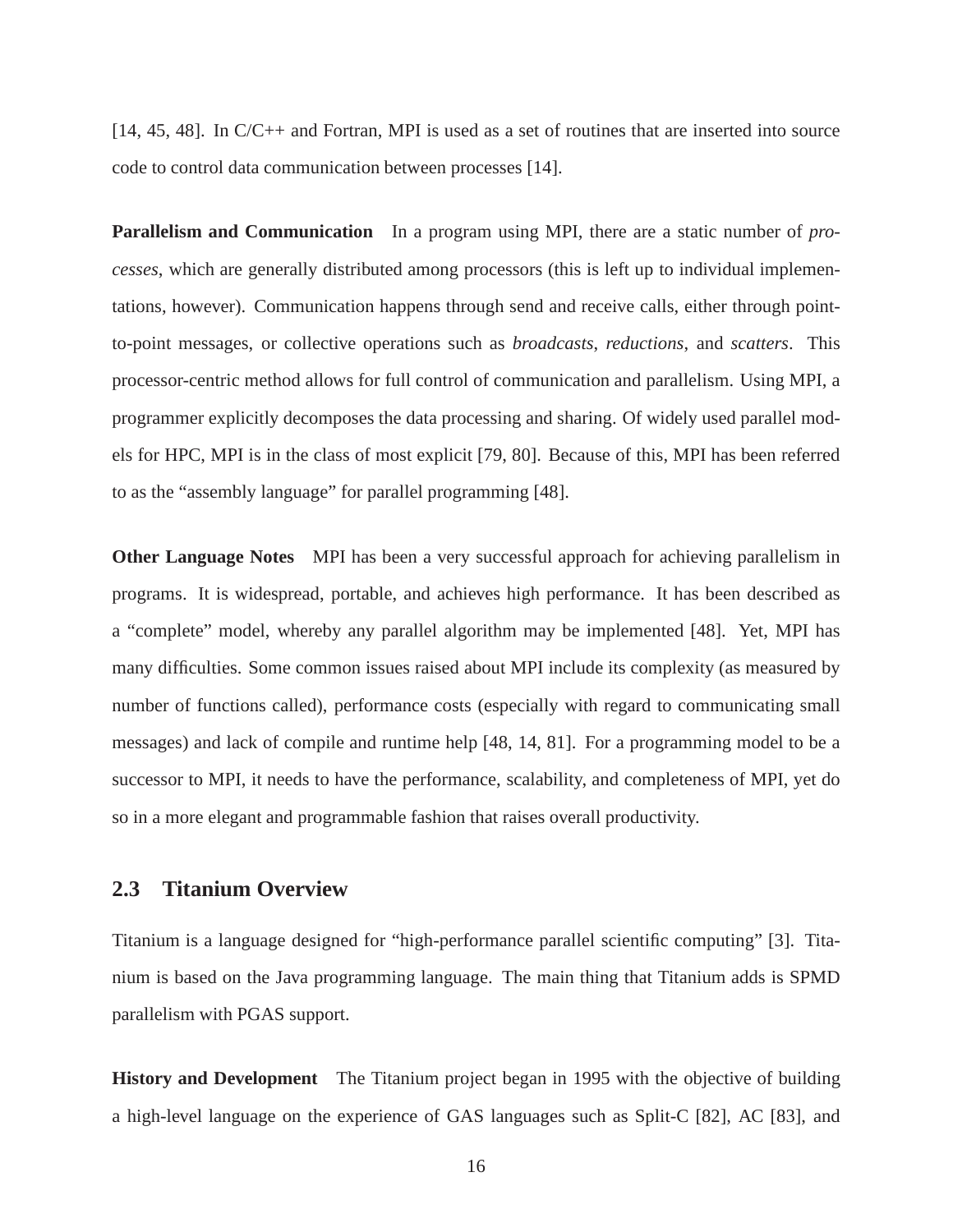CC++ [36] [31, 3]. The motivation behind Titanium's design was "to create a language design and implementation enabling portable programming for a wide range of parallel platforms that strikes an appropriate balance between expressiveness, user-provided information about concurrency and memory locality, and compiler and runtime support for parallelism" [31]. The goal was to offer Java's object orientation with strong typing and safe memory management, while allowing for local and global data sharing or passing between processes.

Titanium's foremost goal is performance, followed by safety and expressiveness [3]. Safety is meant in the sense that Titanium's compiler not only detects errors statically, but also that it can detect run-time errors accurately. Expressivity is claimed by use of built-ins like multidimensional array support and **foreach** statements, which make for easier and more readable program development, especially with grid-intensive applications.

Most of Titanium's application work has come from development teams that are closely related to the language compiler or language development effort. Notable Titanium programs include a subset of the NAS Parallel Benchmarks [84], a 2D Poisson equation solver [85], Adaptive Mesh Refinement programs [86, 87], and an Immersed Boundary simulation [88].

**Parallelism and Communication** The SPMD model of programming means that a Titanium program has a fixed number of *processes* associated with it, in the same way as MPI-1. That is, processes cannot be created dynamically. Within this, the processes themselves are not required to be executing in a tightly synchronized, step-by-step basis. Different processes may follow their own paths of execution, taking loops different amounts of time, just like MPI.

Titanium processes communicate with each other through *global* variables and data structures they share. These processes may transparently read and write data that reside on other proccesors using implicit, one-sided communication. Titanium also has constructs for facilitating explicit collective communcation between processes using *exchange* and *broadcast* calls, and can use *barrier* calls to enforce explicit process synchronization. Additionally, the Titanium keyword *single* is used to ensure that desired variables do not have different values among processes, and that desired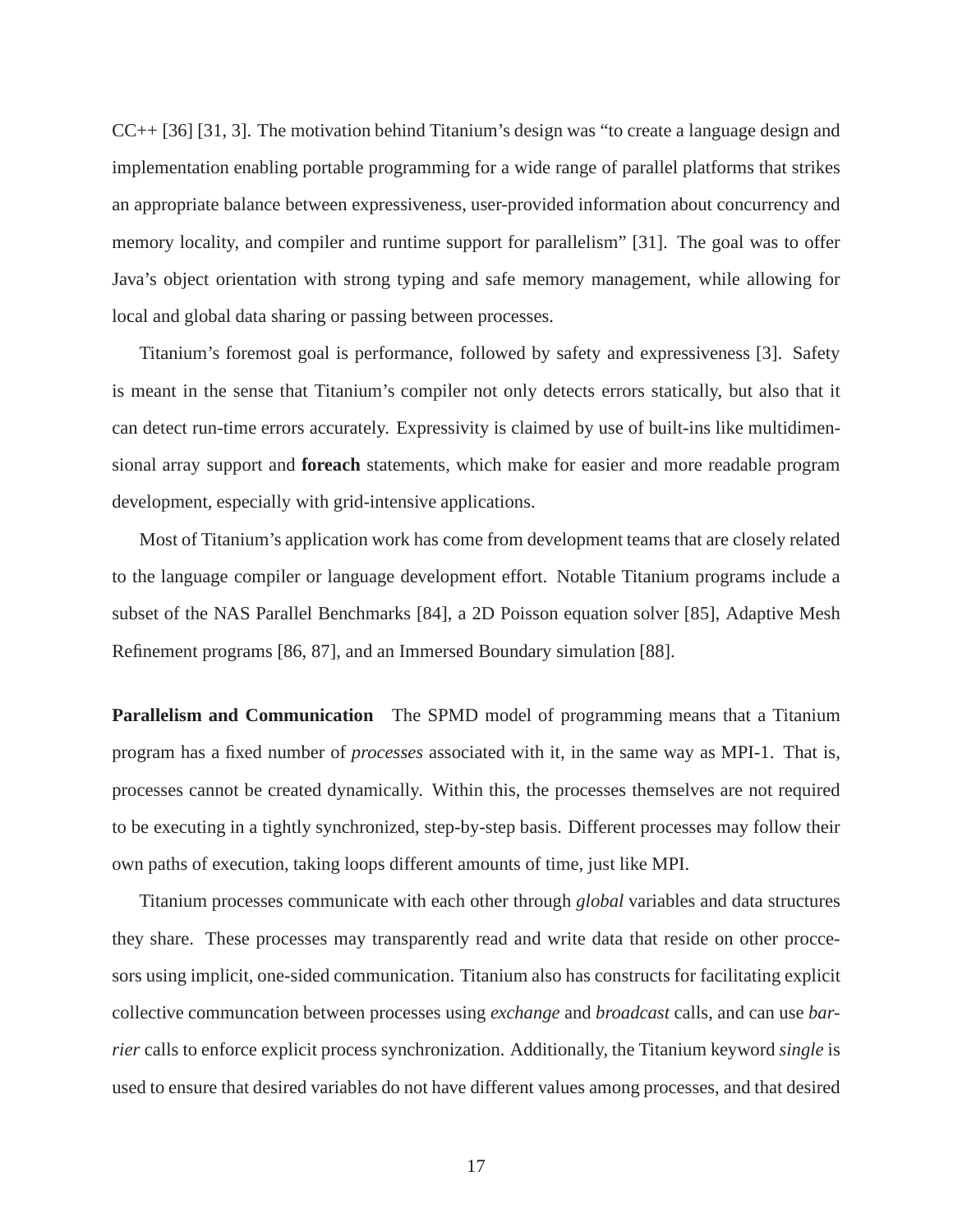calls are made by all processes.

The local memories associated with Titanium processes are given the name regions [39]. Objects are contained in the region of the process that creates them, and pointers are used to reference them. Global variables and objects may be pointed at by any Titanium process. The declaration *local* means that the variable may only be referenced by the allocating process and it resides in the local partition of memory.

The intent is that in shared (or uniprocessor) implementations, there is only one region, and so global and local pointers are equivalent, and on distributed memory there is one region per processor. Variables in Titanium default to global. This makes porting Java programs easily, but may be inefficient in parallel, as global pointers have overhead associated with them. A naive Titanium application without local and global pointer exploitation might not run as well as a Titanium program that did use data locality to its advantage.

The Titanium compiler performs analysis to optimize parallel code execution. This analysis can do things like converting global pointers into less expensive local pointers when possible, overlaps communication with computation, and preserves the illusion of sequential consistency. On shared memory, accesses to the global memory space translate into conventional load/store instructions, while in distributed memory, the GASNet layer is used to handle messaging [71, 3].

**Other Language Notes** Java was chosen as the base language (as opposed to C or C++) for Titanium because it is a semantically cleaner and simpler language, which makes it easier to extend [31]. The type-safety of Java allows for better optimization in the compiler, as static information can better be used for program analysis parallelization. It should be noted that the Titanium compiler translates code into C. There is no Java Virtual Machine or Just-In-Time compiler that runs Titanium.

Since Titanium is an extension of Java, most basic Java programs may be run as Titanium programs. Titanium does modify and add to some parts of Java though, for the purposes of making efficient parallel code. Extra language features include immutable classes (similar to **structs** in C),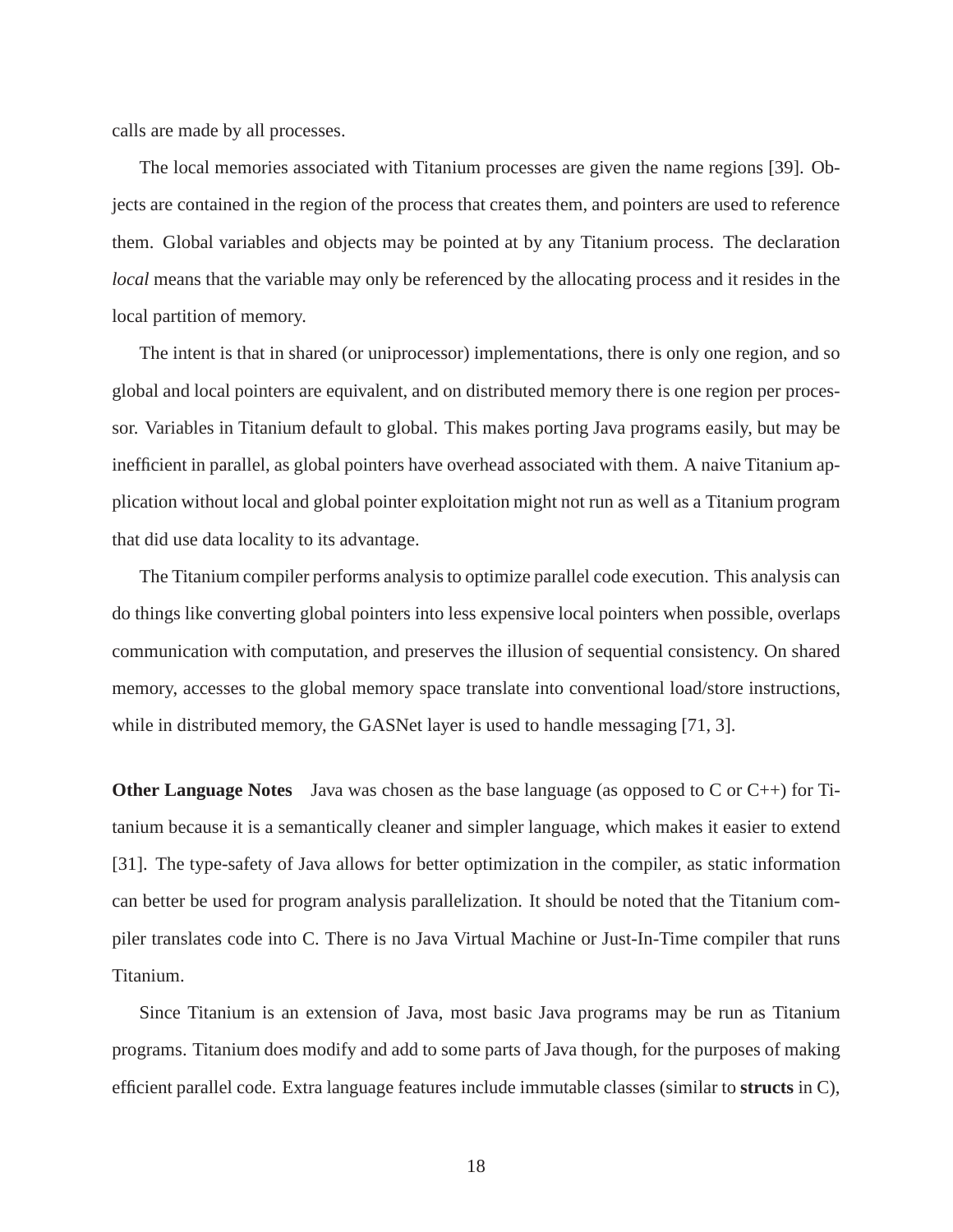multidimensional arrays, points and domains, single variables, explicit collective communicators, and local and global references [39].

Multidimensional arrays are very important for HPC, so Titanium has included native support for them. In Java, multi-dimensional arrays are represented as arrays of arrays, and only 1-dimensional arrays are fully supported. In Titanium, arrays are indexed by integer tuples known as *points*, and are built on sets of points, called **domains**. Arrays are built with special rectangular domains called a **RectDomains**. Titanium also has a **foreach** command to execute a block of code on each point in a domain, although this is used to ease readability and compiler checking, and does not produce data parallelism (as each **foreach** call is in only one process's execution path). The purpose of a foreach is for easing boundary work, making for less buggy and easier-to-read code.

#### **2.4 Fortress Overview**

Fortress is called a "novel" language for HPC. It is a built-from-the-ground-up effort by Sun, aiming to facilitate the programming of next-generation parallel systems [2].

Fortress is an object-oriented, statically typed language that is interpreted. It uses a "component" system that is similar to classes in Java, contained within a single "Fortress" or program directory. The current compiler runs on top of a Java Virtual Machine, and only a small core of the language specification is currently working. The program structure of Fortress is meant to reflect scienctific notation, and its syntax, semantics, and parallelism reflect that.

**History and Development** The name Fortress is meant as a play off of the language Fortran, specifically the thought of a "secure Fortran" [4]. The syntax and semantics of Fortress, though built with elements from many programming languages, is designed to resemble mathematical notation as closely as possible. Fortress was formerly part of the DARPA HPCS initiative, and is now an open-source project overseen by Sun.

Sun's philosophy is for Fortress to be a growable language. The language design strategy is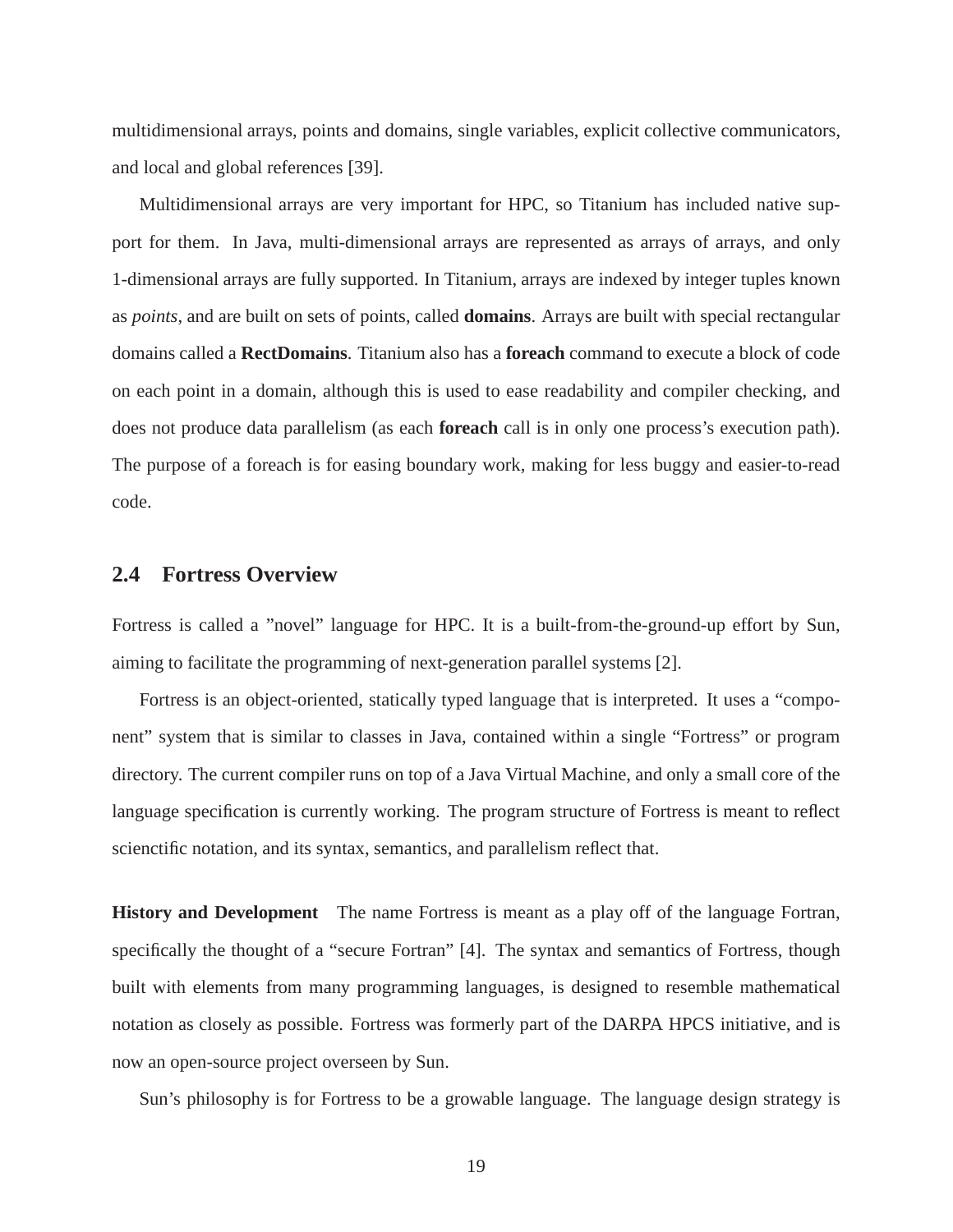one that wherever possible, language features are to be provided through libraries, as opposed to compiler hardwiring. This assumes that the implementation technology for Fortress will make use of aggressive runtime performance measurement and optimization.

**Parallelism and Communication** Fortress is a PGAS language. It presents the user with a global address space much like Titanium, instead of explicit message passing like MPI. Fortress uses threads for task parallelism. Unlike Titanium and MPI-1, Fortress allows dynamic thread creation. Furthermore in Fortress, parallelism is the default. Implicitly created threads are used to do parallel operations, like **for** loops and **do** statements, as well as **tuple** expressions, which are a special block construct that execute expressions in parallel. Fortress includes atomic expressions for controlling parallel interactions, or ensuring variables maintain consistency during modification.

Fortress will eventually allow for user-defined data locality with computation, for performance. Especially for arrays, explicitly distributed data structures allow the automation of this. These data structures are specified in *distributions* to different local memories, where they are divided and mapped among processors. Fortress allows explicit data locality using so-called *distributions* or it may be handled by the compiler. In Fortress, this work is delegated to libraries, and even at that, *distributions* handling libraries are not yet available.

**Other Language Notes** Fortress is built to resemble mathematical notation, and its syntax reflects that. The goal of Fortress is to translate chalkboard math writing into code that works as seamlessly as possible. The language does things like type inference to achieve better readability, operator overloading, and matching mathematical notation. Semicolons are optional, and Fortress may be typed in ASCII or unicode characters.

For example, instead of using a "\*" to denote multiplication, as in  $a^*b$ , juxtaposition may be used to mean the same thing, *a b*.

Fortress will also eventually allow values to be defined in terms of physical units or dimensions, and will provide commonly used ones in Fortress standard libraries. A variable *velocityA* can be defined using the units *Meters* / *Seconds*. Physically defined values or dimensions will be statically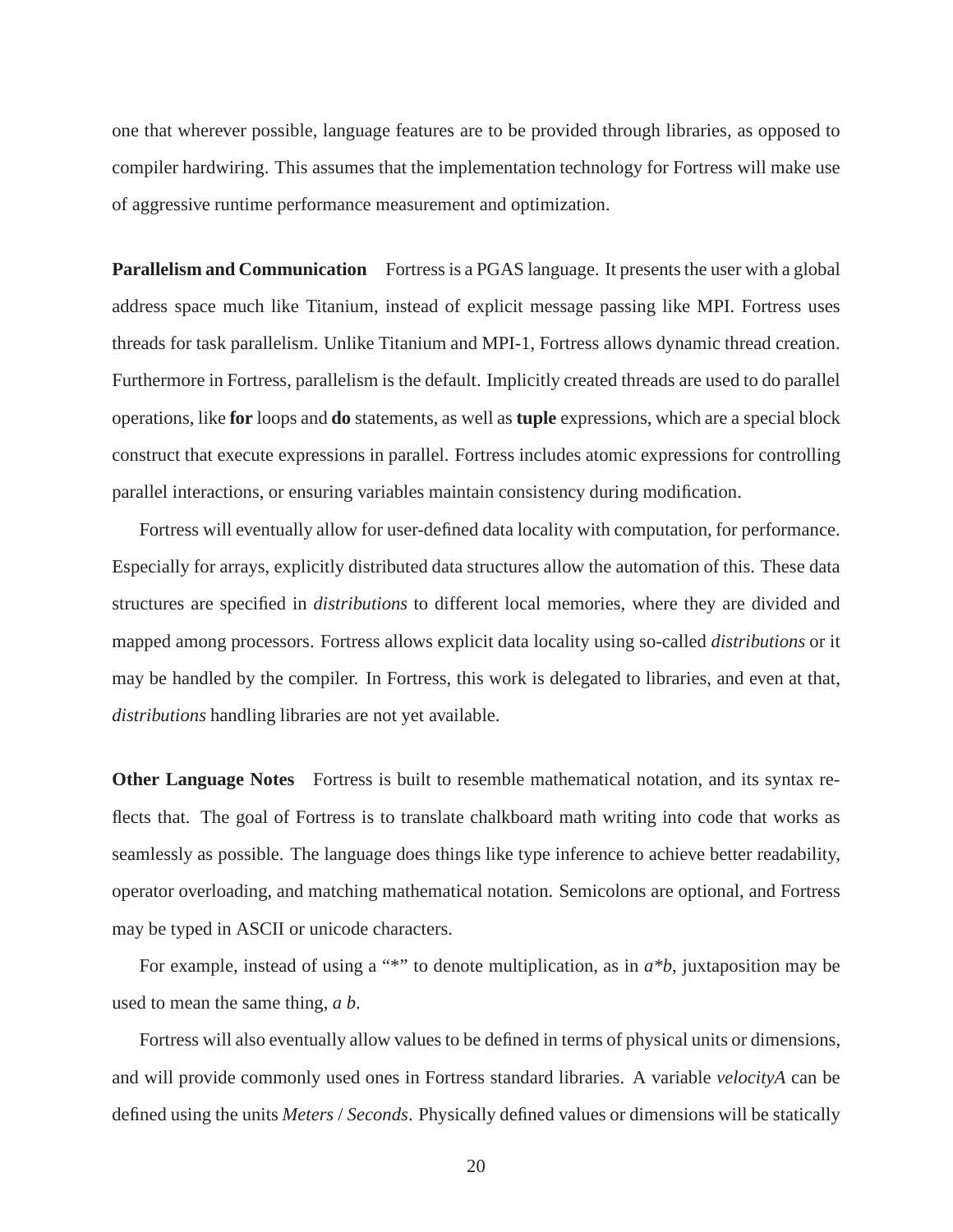checked by the compiler. For example- seconds cannot be added to meters, and the library-supplied dimension *Acceleration* is equivalent to *Velocity* / *Time* types.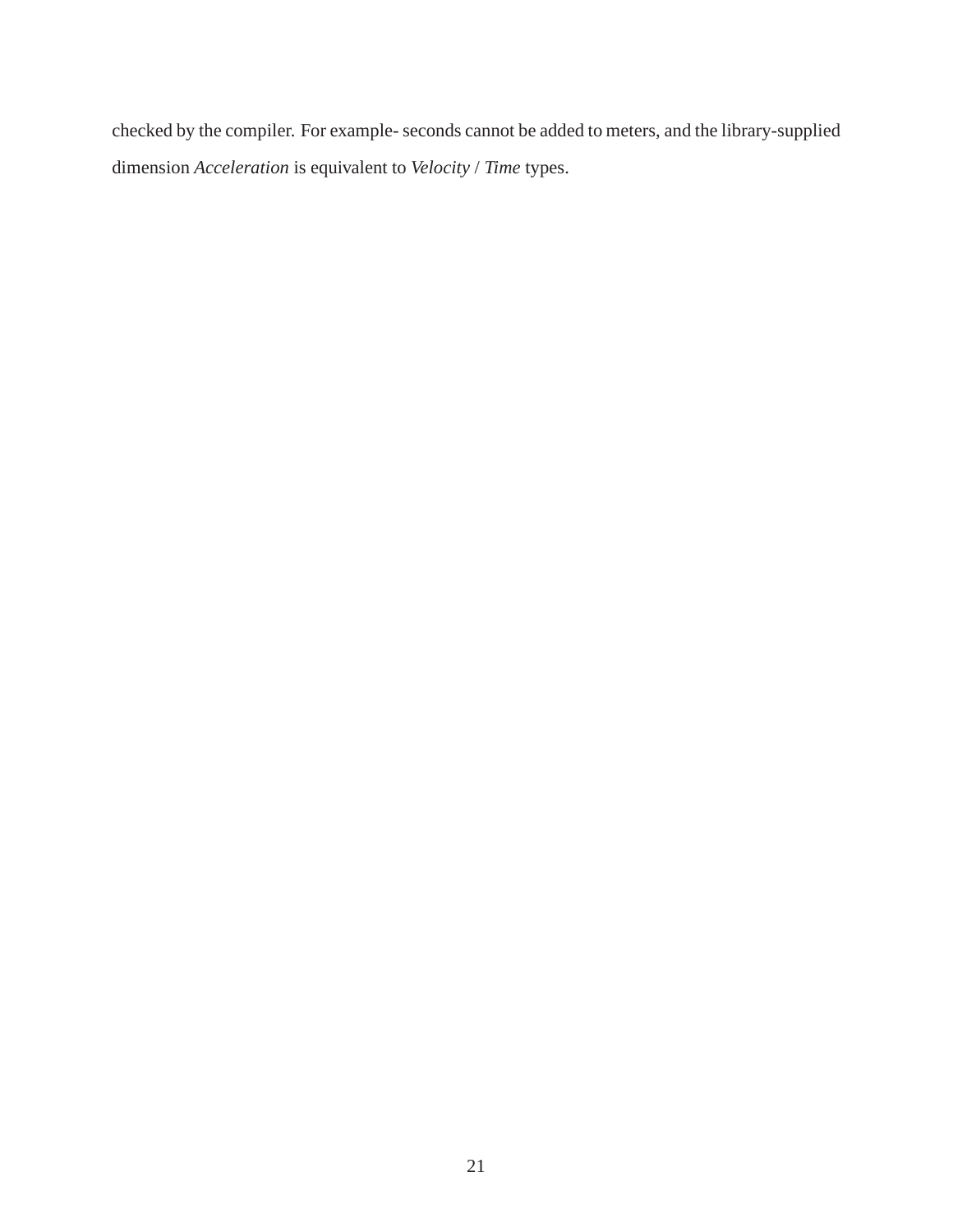## **3 Methodology**

We have discussed the need for new, more usable and productive parallel languages. These languages must make it easier to read, write, optimize, and debug code. In short, new languages must make the process of going from abstract algorithm and mathematical theory to high-performance application as seamless as possible.

Historically, words like *productivity*, *programmability*, and *usability* have been vaguely defined. Most research into programmer productivity has been only loosely connected, and there is no standardized set of productivity benchmarks [7, 89, 6]. However, this should not imply that productivity, programmability, and usability are unimportant. There is a high focus in enhancing these elements of HPC [90, 1, 79]. Programs like the DARPA HPCS program and the Titanium language out of the University of California-Berkeley seek to develop high-performance languages that ease program development time [3, 5].

This work develops a set of productivity metrics that are used to roughly compare the "usability" of different languages. This approach will not let us say Titanium is 80% usable. It will let us say that Titanium is more usable than MPI, or vice versa. Implementing a program chrestomathy can demonstrate semantic and syntactic differences between languages and APIs. A trivial example of programming chrestomathy is seen in the ACM "Hello, World!" project [91]. This thesis presents two relevant scientific applications for comparison between languages.

In this chapter, the performance and productivity benchmarks are explained. Additionally, the kernels that are implemented are discussed.

#### **3.1 Performance Metrics**

The performance of the languages will be shown through runtimes. The time required to perform the parallel distribution and computation is measured for each kernel. For each language, native timing mechanisms are used to perform a timing of computation. For both kernels, the computation of the runtime includes all communication, computation, and data gathering that happened in the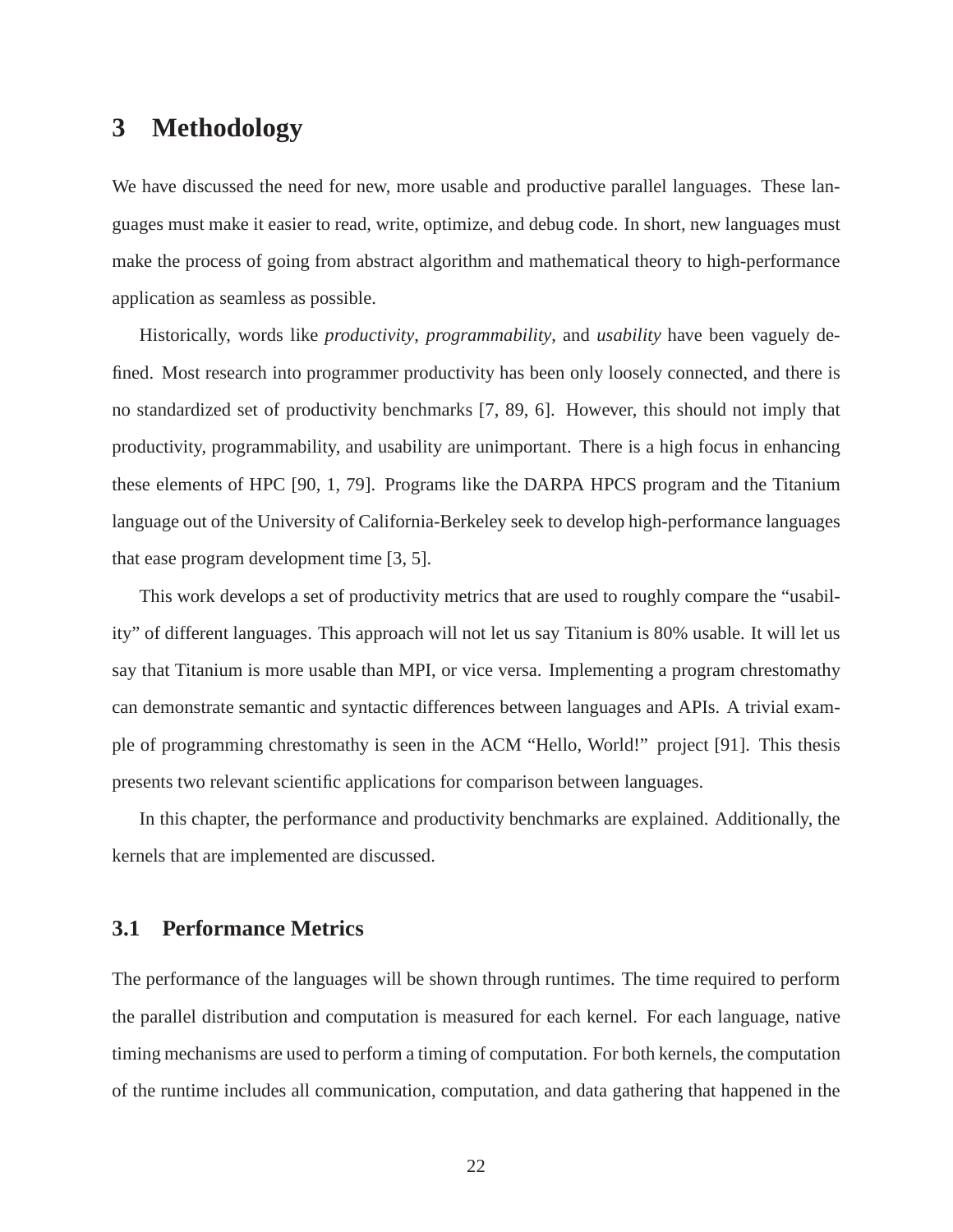program, excepting matrix creation and population. The specific timing functions used are as follows:

- sequential C **time()**
- MPI (in C) **MPI Wtime()**
- sequential Java **System.currentTimeMillis()**
- Titanium a Titanium Timer object
- Fortress **nanoTime()**

Timing results are noted in the "Results and Analysis" chapter. It should be noted that the since the kernels in C, Java, and Fortress were not timed, the timing mechanisms were merely included so as not to skew the results of the other productivity metrics such as lines of code.

#### **3.2 Programmability Metrics**

A holistic characterization of a language cannot be based only on performance. The *programmability*, or ease of use, of each language, will be measured with the following metrics. They are described in detail below.

- Lines of code, number of characters used, and characters per line
- Sequential-to-parallel conversion effort
- Parallel conceptual complexity
- Development time

It should be noted that the ideas and distinctions for the first three metrics are related to a paper by Cantonnet et. al., a loose productivity study between UPC and MPI [92]. The specific details of each metric are given below.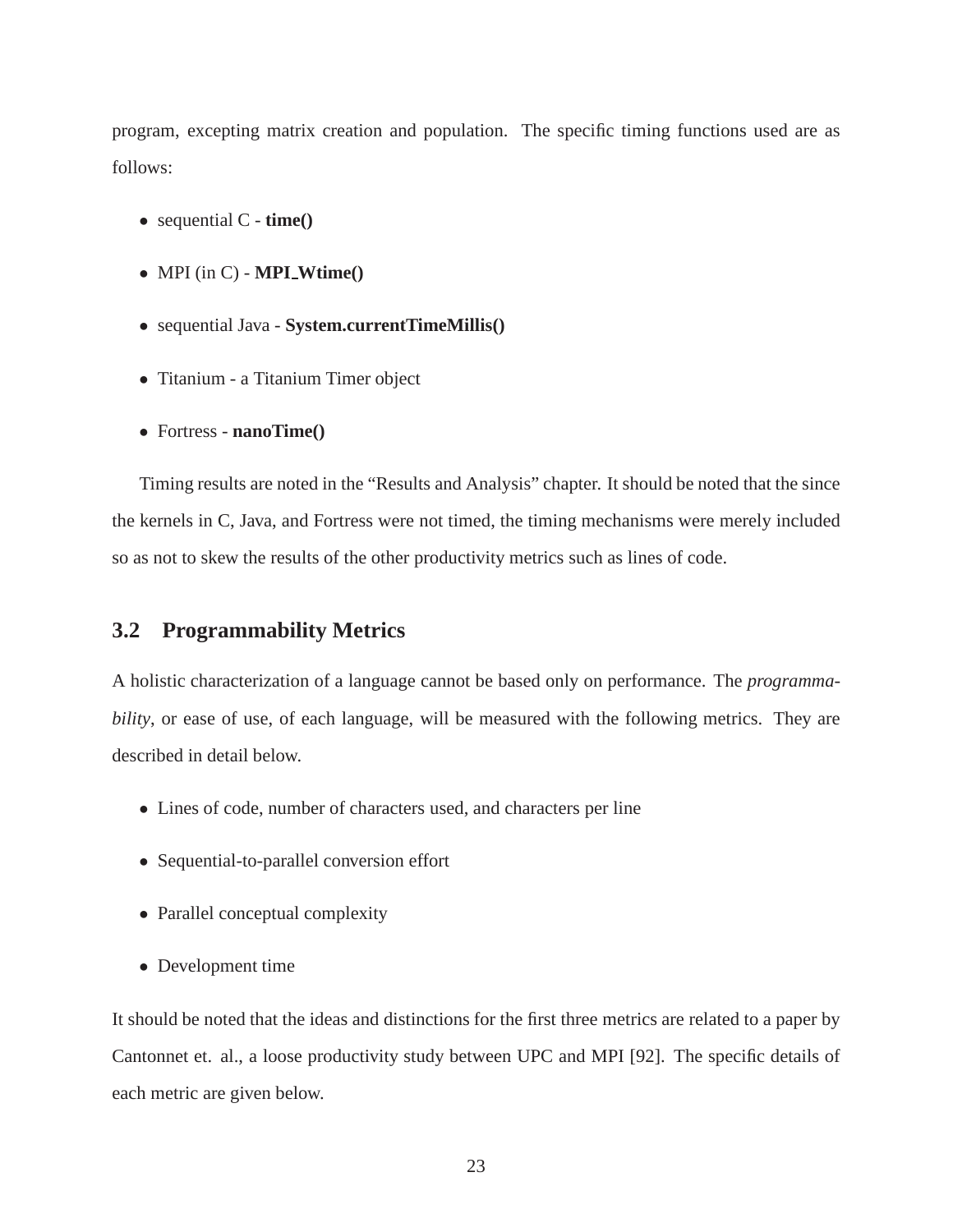#### **3.2.1 Lines of Code and Number of Characters used**

Lines of code (LoC) itself is an imperfect programming measurement, and it has received much criticism. However, it is still a valuable metric to record. A LoC measure can further be supplemented by the total number of characters (NoC) used in the application. A single line may contain one statement that is very long and drawn out. In this case, the NoC will compliment the LoC by allowing us to determine the average number of characters per line (CpL) in each kernel, represented simply by:

$$
NoC/LoC = CpL
$$
 (1)

Of course, the sophistication put into each line of code cannot be measured by this, merely the physical output required to type the characters. The ease of programming, or *programmability* of each line cannot be measured as well. These are shortcomings that must be kept in mind using LoC, NoC, and CpL as productivity metrics. However, by comparing LoC, NoC, and CpL between programming models, the code size of each benchmark can be shown.

To implement this measurement for each kernel, every line of code is counted, except for blank lines and comments. Every character is also counted, except for comments, and non-syntactically required spaces and tabs.

#### **3.2.2 Sequential-to-Parallel Conversion effort**

This metric attempts to describe the effort required to convert code from a sequential base to parallel. To measure this, we will use two efficiency equations defined as:

$$
(LoC_{parallel} - LoC_{sequential})/LoC_{sequential}
$$
 (2)

$$
(NoC_{parallel} - NoC_{sequential})/NoC_{sequential}
$$
 (3)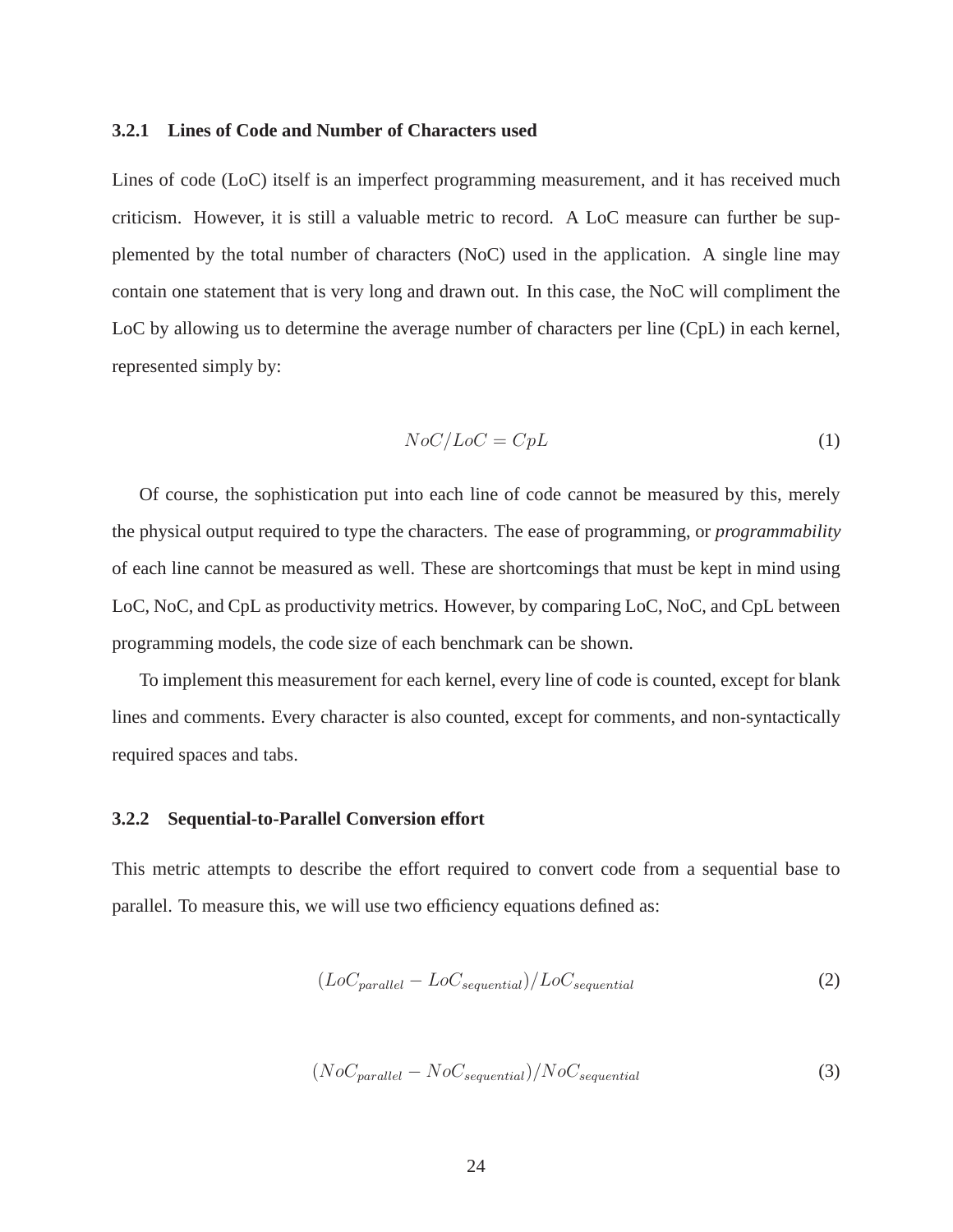These equations show the difference between the sequential code and parallel code. To perform this metric, the kernels will first be represented in its base language.

- MPI in sequential C code
- Titanium in sequential Java code
- Fortress does not have a base language, so this metric is not applied to it

For MPI and Titanium, the sequentialized code will be modified to be parallel, and the effort equation will be applied to it. A program with a lower number will mean that fewer steps are needed for parallelization. The physical effort needed to parallelize the program will then be less. If the program still achieves good performance, then it can reasonably be concluded that more productivity is attained through ease of conversion while still having high performance.

#### **3.2.3 Parallel Conceptual Complexity**

"A conceptually complex programming environment is one in which the original parallel application view is obscured as it compares to the original application view, and thus requires additional work to maintain the correspondence with the original problem" [92]. Special effort is required to transform a sequential version of the code into its corresponding parallel version. A conceptually complex model may introduce many conceptual changes or additives that make the sequential and parallel versions recognizable from each other. Parallel conceptual complexity of a program is defined as the amount that a program must be modified from sequential code to make it parallelized. This may take the form of synchronization calls, domain management calls, loops for different tasks, or handling required to partition work among processes. Parallel conceptual complexity can depend greatly on the underlying programming model.

The score is a positive value based on language constructs needed to parallelize a program. A metric based upon this score shows parallel conceptual complexity. To produce this score, each program written will be viewed. Parallel function calls, along with their parameters and task references are counted, and summed together to produce the score.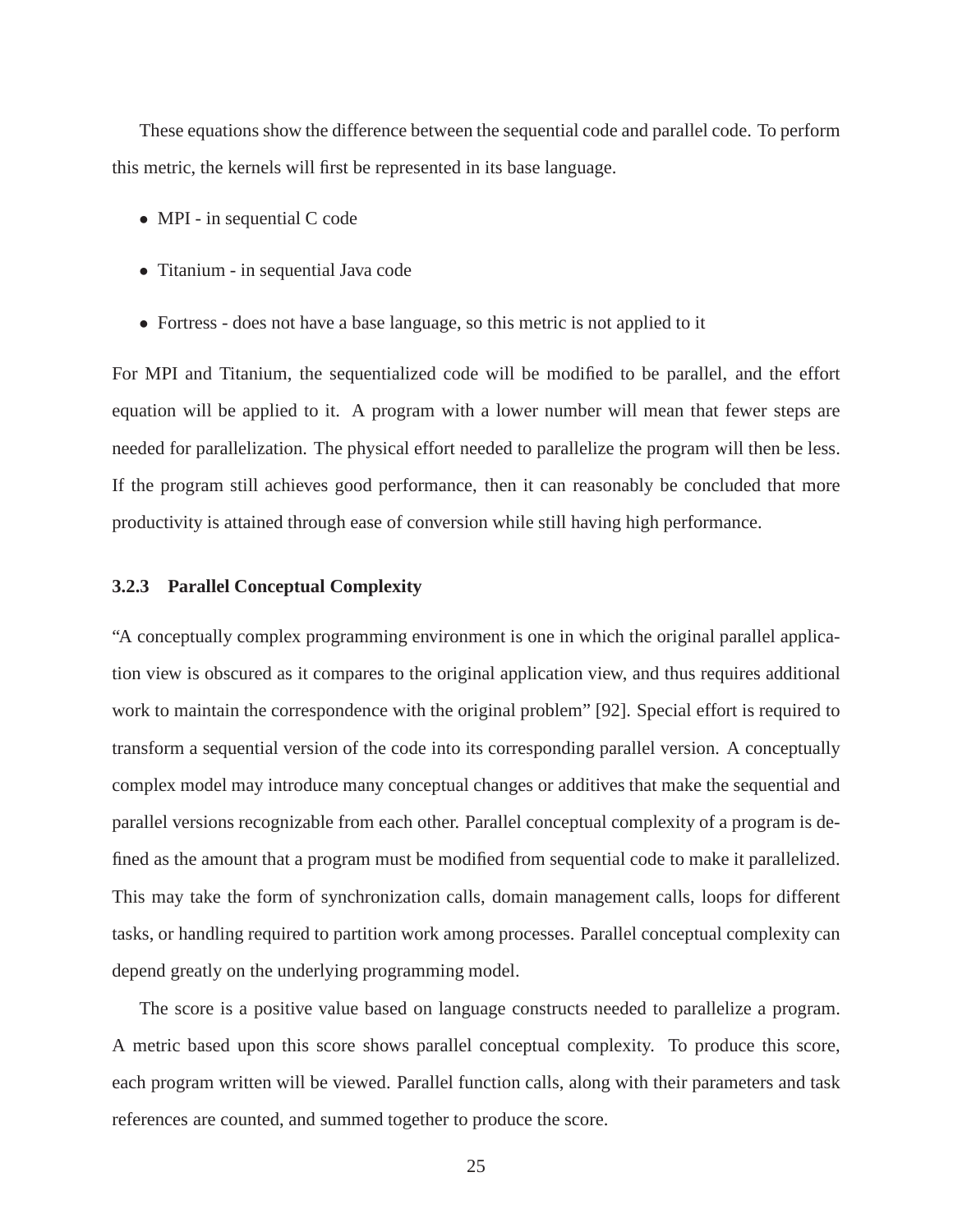There are different elements involved in parallelizing code. Elements for distributing data to processes, elements for determining the amount of work, communicators, synchronization calls, and other required functions are needed. We distinguish between them with the following call types, which are slightly modified from the metrics used by Cantonnet et. al [92]:

- *Work Distributors* (WDs) define how work is done by processes, or distribute tasks among processes. The calls that distribute work are **if**, **for**, Fortress **tuple**, and Titanium **foreach** statements.
- *Data Distributions*(DDs) define how data is distributed among processes, and define which processes may access data. Calls to **alloc**, **memset**, textbffree, **local**, **shared**, and **private**, as well as extra created objects or data structures, such as locally allocated arrays are data distributors
- *Communicators* (Comms) perform explicit communication calls between processes. These may be point-to-point **send** and **receives**, or may be collective calls such as **broadcast** or **scatter** that MPI and Titanium provide, or **copy** operations on arrays that Titanium does.
- *Synchronization and Consistency calls* (SCs) ensure that all computation reaches a point together, or that a variable is synchronized across all processes. These calls are defined as **barriers**, **single** types in Titanium and MPI, and **atomic** constructs in Fortress.
- *Miscellaneous Operations*(Miscs) include other necessary calls within the program to ensure correct parallelization. Calls to **initialize** or to orient the environment (such as finding the number of processes) or to close down the parallel environment, such as MPI's **finalize** call, as well as required library calls, are considered miscellaneous.

Each construct itself is further broken down into parameters, the function call itself, and task references associated with it. Every parallel construct raises parallel complexity if it uses multiple parameters, or makes references to process tasks or ranks.

• Parameters - the number of parameters within each construct used.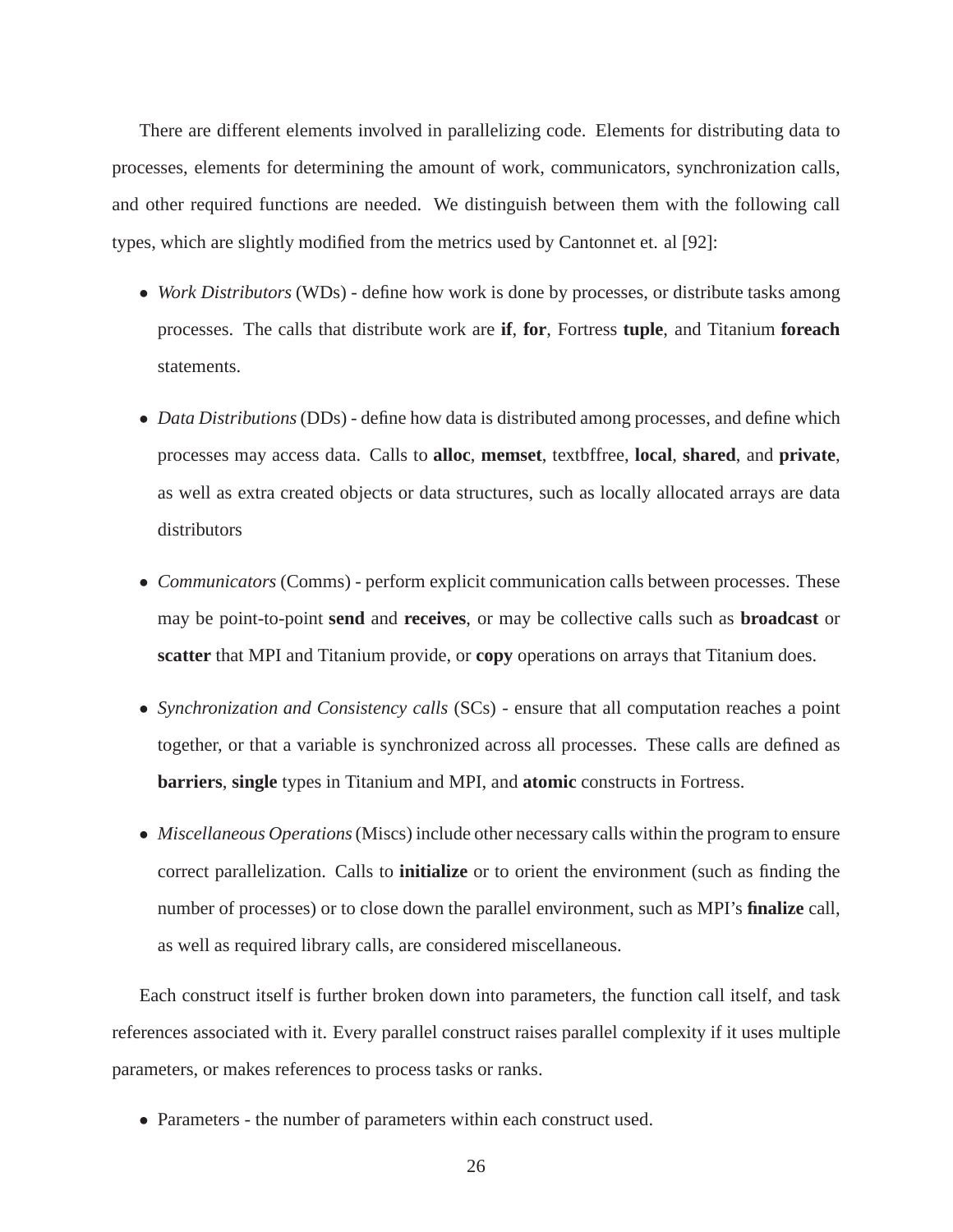- Function calls the specific function called (should be one for each call)s
- Rank / Size references to specific processes, a particular process's rank, or the number of processes in the domain.

Here is some example MPI code:

```
14 MPI_Init(&argc, &argv);
15 MPI_Comm_rank(MPI_COMM_WORLD, &my_rank);
16 MPI Comm size(MPI COMM WORLD, &p);
17 if (rank%2==0)
18 MPI_Send(3, 1, MPI_INT, dest, tag, MPI_COMM_WORLD);
.
.
.
27 if(rank%2==1)
28 MPI_Recv(&data, 1, MPI_INT, source, tag, MPI_COMM_WORLD, &status);
.
.
.
32 MPI_Barrier(MPI_COMM_WORLD);
33 MPI Finalize();
```
The parallel conceptual complexity is represented in the following chart, which also gives a parallel complexity score for the above code fragment- 37.

|                                                                                | <b>WD</b> | DD | Comm | <b>SC</b> | Misc | Sub Totals | Score |  |  |  |
|--------------------------------------------------------------------------------|-----------|----|------|-----------|------|------------|-------|--|--|--|
| Params                                                                         |           |    |      |           |      | $\gamma$ - |       |  |  |  |
| Calls                                                                          |           |    |      |           |      |            | 37    |  |  |  |
| R/S                                                                            |           |    |      |           |      |            |       |  |  |  |
| Notes : Score comes 2 if, 1 MPI_Send, 1 MPI_Recv, 1 MPI_Barrier, 1 MPI_Init, 1 |           |    |      |           |      |            |       |  |  |  |
| MPLComm_world, 1 MPLComm_size, and 1 MPLFinalize statement.                    |           |    |      |           |      |            |       |  |  |  |

Table 1: MPI Example Code Complexity Score

Each line that adds to the conceptual complexity score performs some parallel-related call. It should be noted that this does not take into account variable declarations that are used for parallel work. For example, the MPI matrix multiply code uses  $A_{local}$  matrices. The declaration of these are not counted as parallel constructs. It is only when they are used in parallel calls that they are counted, such as when they are parameters.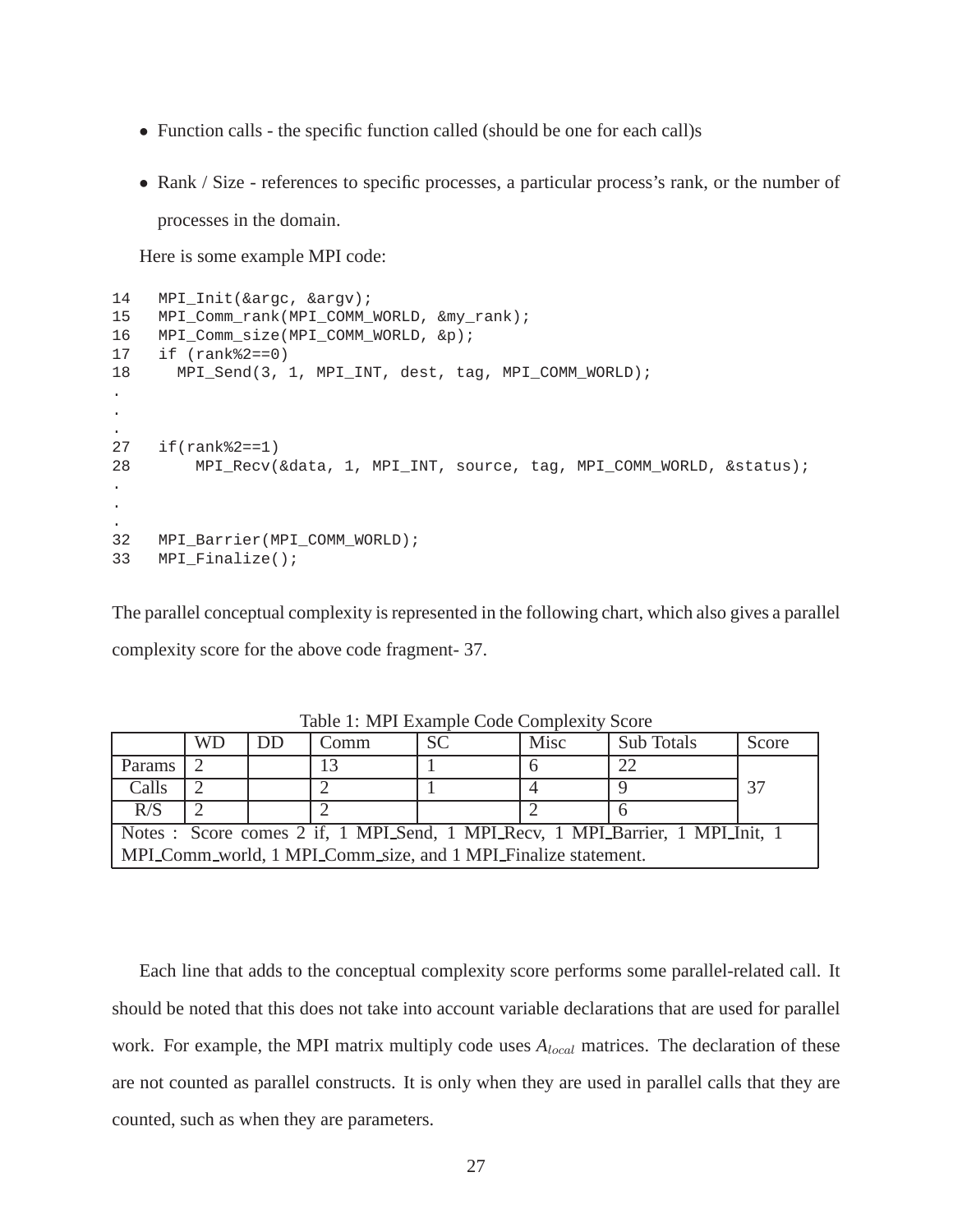Each of these construct are summed together to produce a parallel conceptual complexity score for each benchmark. The score illustrates the programmability of a parallel application. A lower score means a less complex parallel program, and better programmability. Usability is positively correlated with programmability, so a lower score translates into better usability. As an application increases in size and complexity, the parallel conceptual complexity of a program becomes increasingly important [92].

## **3.2.4 Code Development Time**

Code development time measures how long it takes to develop each specific kernel. The code development time for an application is a critical measure of productivity. More programmability in a parallel model will lead to faster programming.

Unfortunately, specific time integrals were not measured in the process of this work. However, general remarks about development time are formulated for these kernels, and are found in the "Results and Analysis" section.

#### **3.2.5 Other Metrics Not Implemented Here**

The metrics described above document important characteristics about parallel conversion for codes. There are other metrics that are not implemented in this research, but could also serve as useful studies for languages in a holistic way.

These include studying a model's development resources in the form of documentation and development tools, studying its debugging, visualization, and analysis tools, its compiler support, and its acceptance by the general HPC user community. The scope of these is beyond this research paper, but they are still important measures of a parallel model's holistic evaluation. They are also large factors in a model's mainstream usage.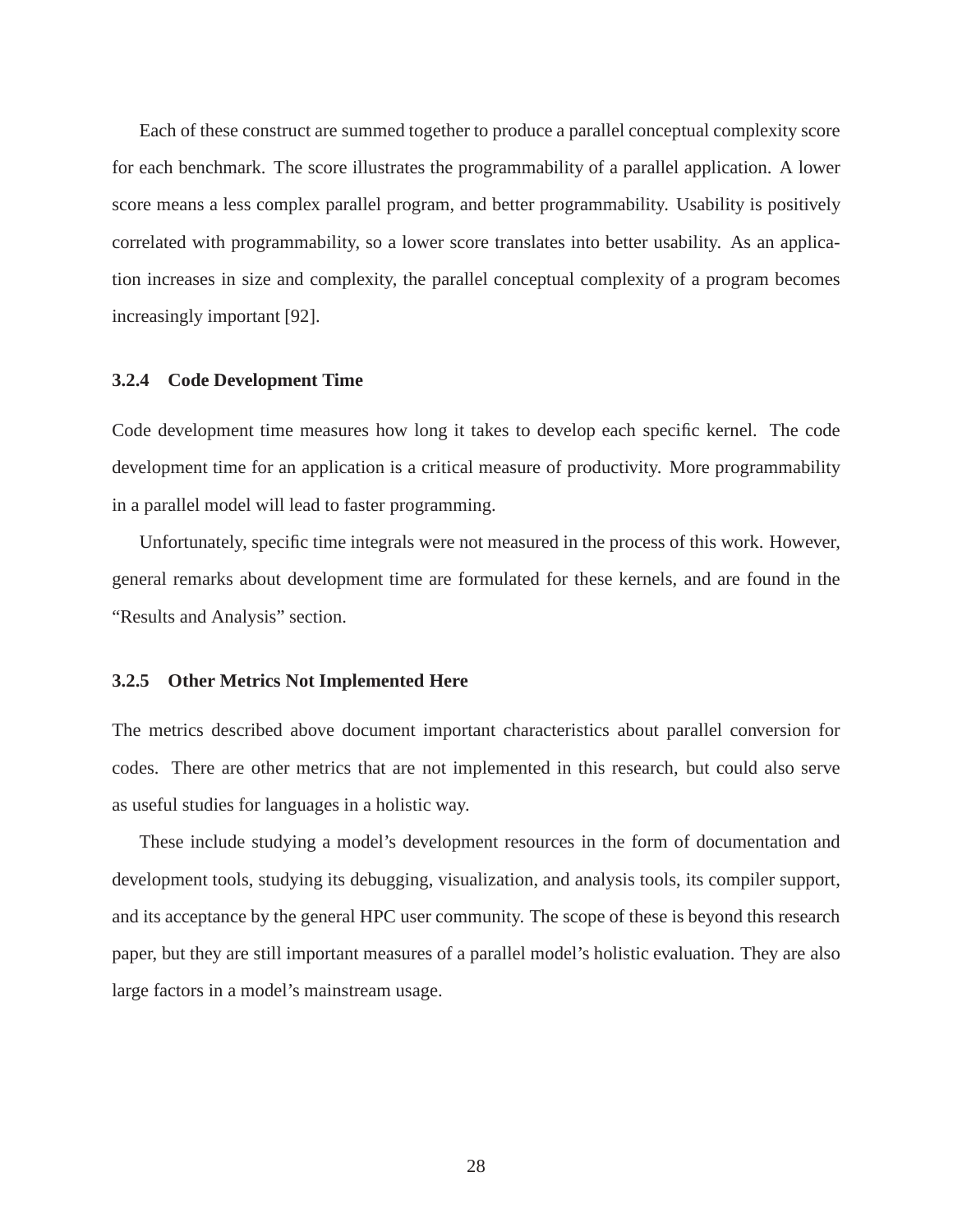# **3.3 Coding Style and Expressivity Standards**

To help maintain consistency between kernel implementations and different models, a series a of expressivity standards will be enforced on the code. A coding standard makes the implementation of a code follow a similar style, and is used to facilitate easier analysis and metric scoring. The standards adhered to for development are:

- 1. No more than one variable declaration per line.
- 2. No more than one statement per line.
- 3. Brackets, **do**, and **end** keywords (used in Fortress) each reside in their own line.
- 4. Blank lines, comments, and non-required tabs and spaces will not add to LoC, NoC, or CpL.
- 5. "Built ins," or functions meant to make programming easier to implement will be used if such expressiveness exists, such as **foreach** calls or or collective communication calls.
- 6. Programs will be written in as straightforward a way as possible. When possible, the easiest form of parallelization will be used. This "quick and dirty way" will be noted if it is revised at all, and both implementations will be noted. (It should be noted that this is only done to Titanium programs.)
- 7. The code will be structured in a "pretty-print" style, with generally accepted indentions and spacing.

These standards are being implemented for a three-fold reason.

- They maintain a uniform approach to code development across three different programming and semantical models.
- These standards emulate the "quick and dirty way" of programming, forsaking tedious optimization to see if enhanced productivity results.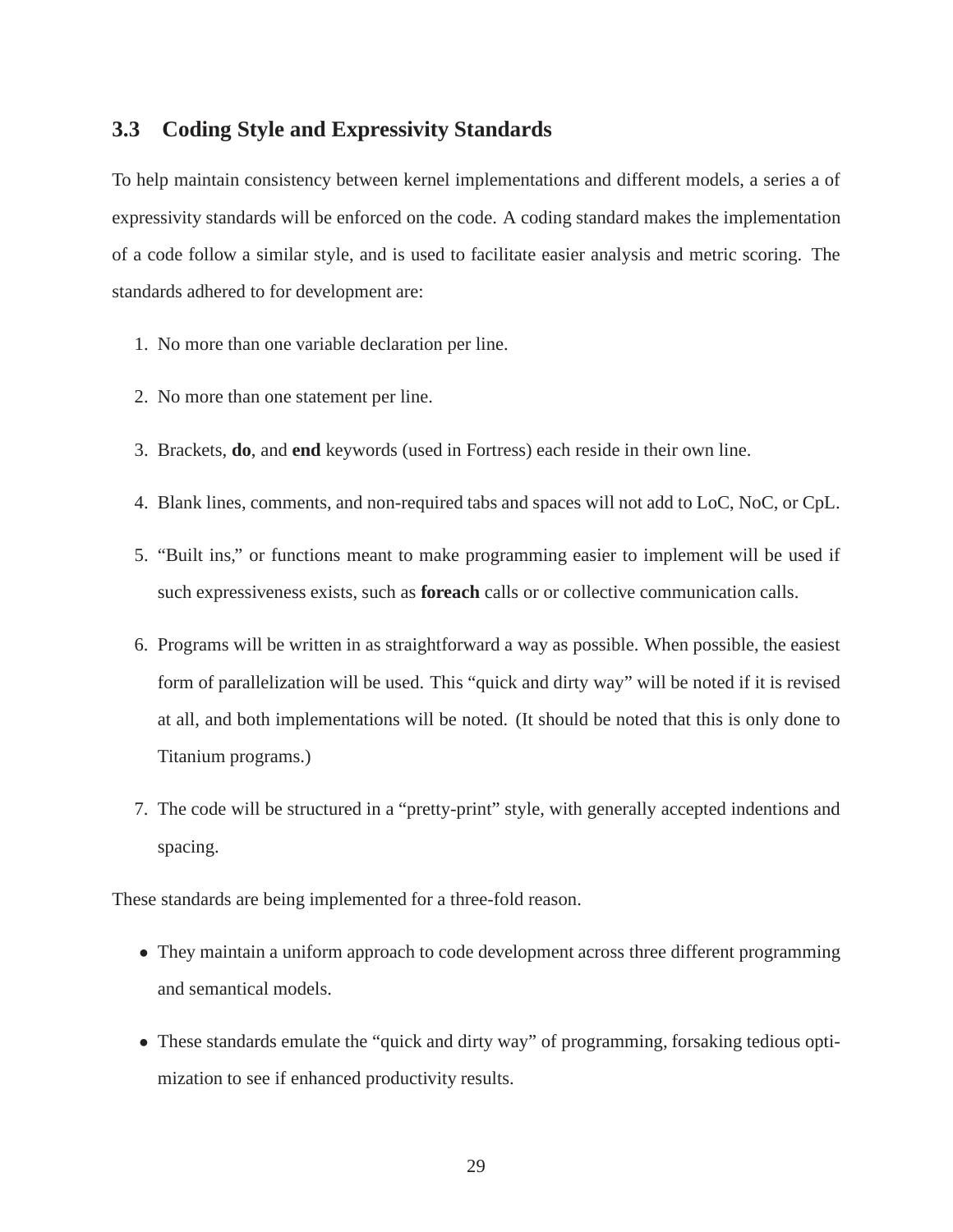• The standards are being implemented in the hope of ensuring a fair treatment of the benchmarks, that they are all represented at an equal level of programming sophistication.

# **3.4 Kernel Specifications**

The computational kernels selected for implementation are a matrix multiply and a matrix transformation. Each of these applications illustrate an important aspect of scientific computing, computation and communication. They are naively solved through simple parallel means to illustrate the different communication paradigms between MPI, Titanium, and Fortress.

## **3.4.1 Matrix Multiply**

Matrix multiplication is one of the most fundamental operations in linear algebra, and one of the most fundamental problems in scientific computing [93]. It serves as the main building block for many different algorithms. As HPC deals with scientific calculations, matrix multiply is widely used in parallel algorithms.

A matrix multiply takes two matrices,  $A$  and  $B$ , where  $A$  has an equivalent number of columns to B's number of rows. If A is an  $m * n$  matrix, and B a  $n * p$  matrix, the resulting matrix will have dimensions  $m * p$ . If  $A * B = C$ , then each point in C, denoted as  $C_{ij}$ , may be represented as

$$
C_{i,j} = \sum_{k=1}^{n} A_{i,k} * B_{k,j} = A_{i,1} * B_{1,j} + A_{i,2} * B_{2,j} + \dots + A_{i,n} * B_{n,j}
$$

By using a set of three **for** loops to iterate through the matrices, a naive implementation yields a time complexity of  $O(n^3)$ . There are many other matrix multiplication implementations besides a straightforward solution [94, 95, 96, 14], including Strassen's algorithm [97] and Winograd's variation [98, 93], which both use clever techniques to reduce time complexity. However, this paper implements the easy-to-understand method described above.

For performing the multiplication in parallel, each point  $C_{ij}$  may be computed independently by a different processor. Therefore, each process may work on computing a subset of *C*ij points.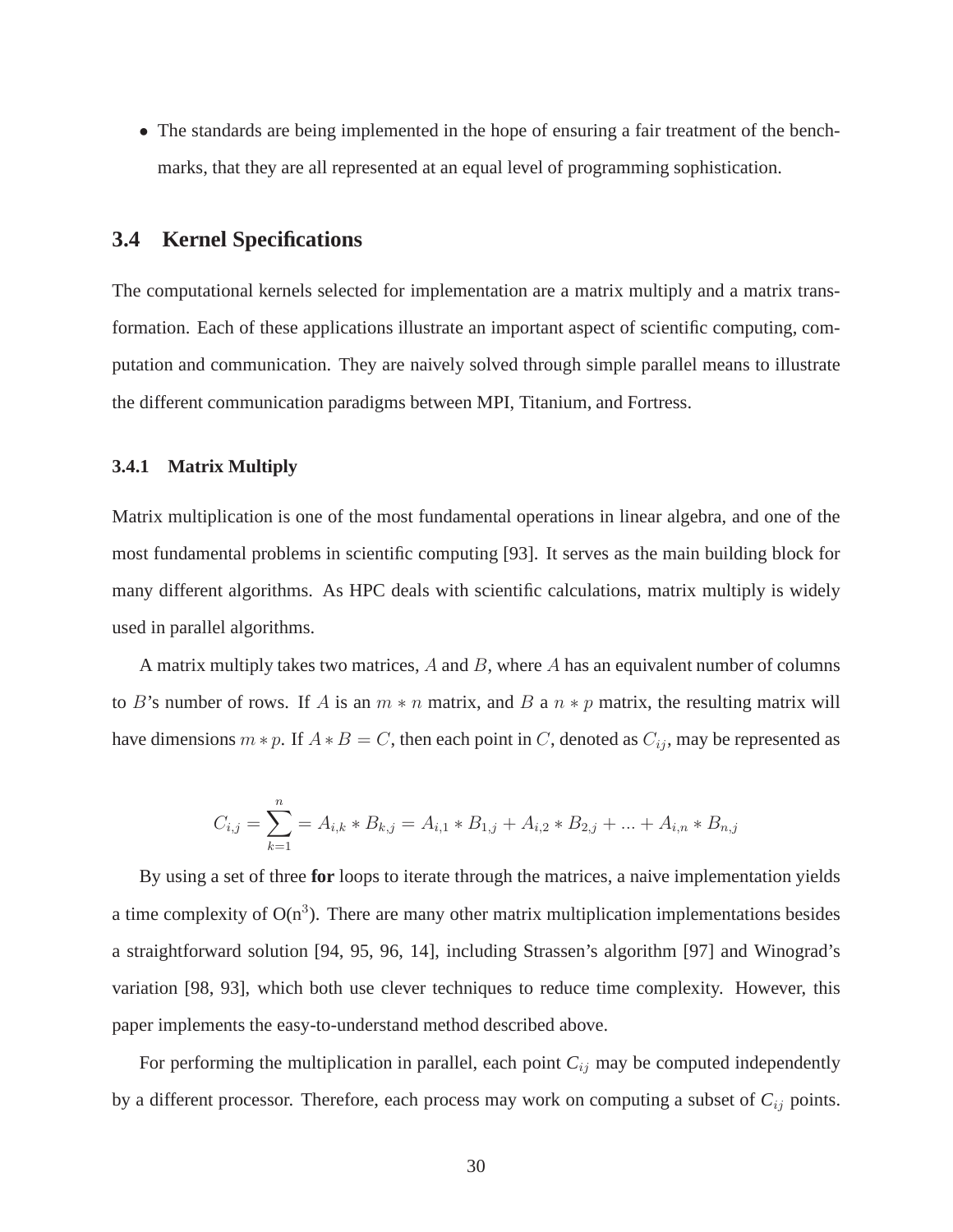

If for loops are parallelizeable, then each point  $C_{ij}$  may be trivially partitioned to processes. If not, the simplest way to distribute work is by a row or column-deconstruction algorithm, which divides up work evenly between processes. Using row-deconstruction, the matrix (for example A) is broken up into chunks defined by an interval, and each process performs work upon a unique chunk (called an Alocal matrix). Each Alocal would be of size interval∗numberofcolumns. Each process is then responsible for computing a  $C_{local}$  matrix, from matrix multiplication of  $A_{local} * B$ .

To solve a chunk of matrix  $A$ , a process needs only to have access to that particular submatrix ( $A_{local}$  matrix), and all of matrix B. For performing matrix multiplication using  $A_{local} * B$  matrices, the matrix must distribute a unique chunk to each process'  $A_{local}$  matrix, and distribute all of B to each process. Once this has happened, local computation may proceed in parallel without intraprocess communication. As local computation completes, each chunk's result matrix may be gathered together into a result matrix  $C$ . Thus, this kernel may utilize bulk communication at the beginning and end of computation, with parallel tasks running independently in between.

For computing the matrix multiply kernel, a number of simplifications were made for the purpose of more easily discernible code, and to simplify overhead. Square matrices are used, and the number of processes run must be a multiple of 2, to ensure that rows are distributed correctly. The specific steps taken in each implementation are given below.

**MPI Implementation** This implementation of a matrix multiply utilizes three collective MPI calls- **MPI Broadcast**, **MPI Scatter** and **MPI Gather**. The basic steps in the MPI program are: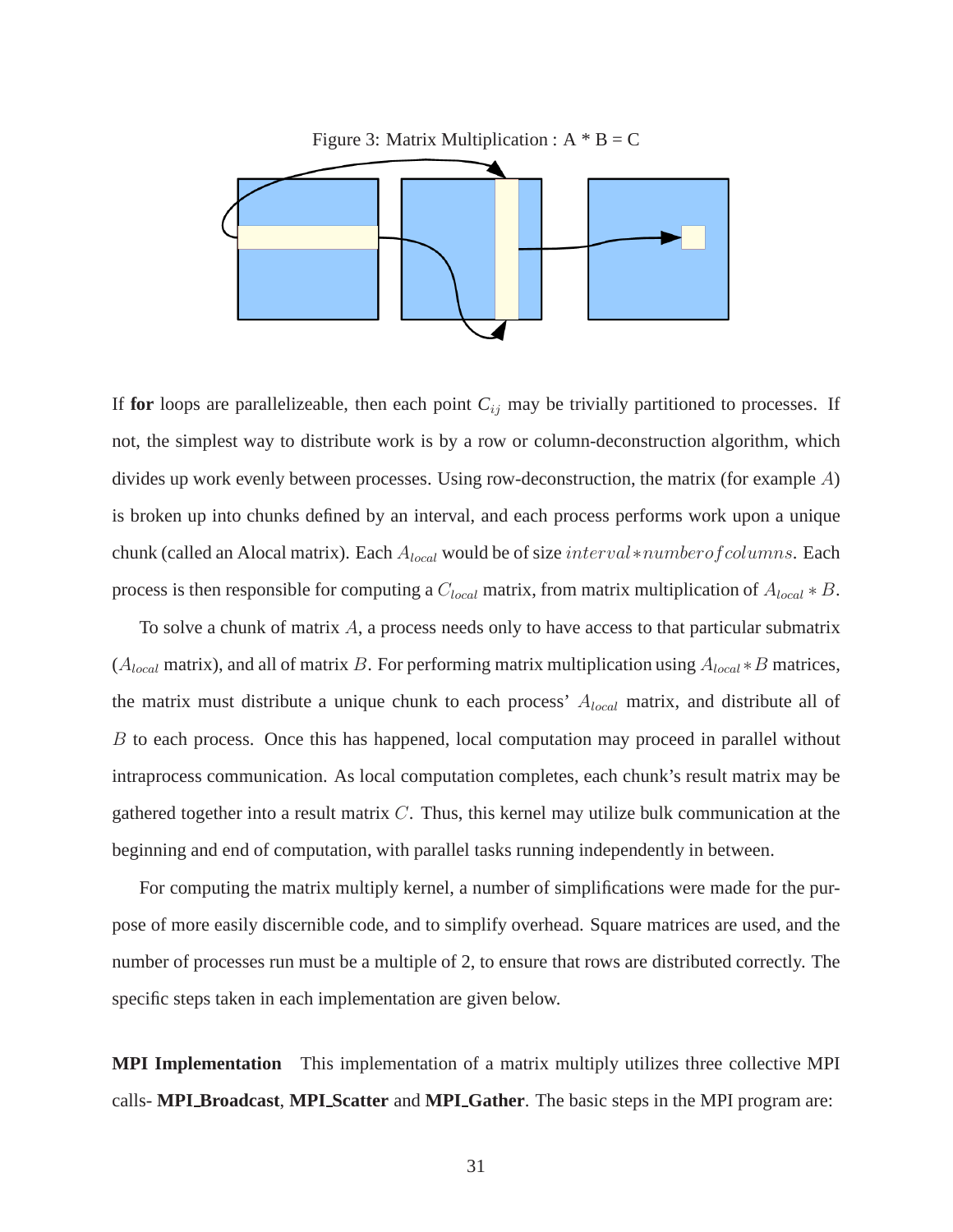- 1. The root process allocates space for matrices *A* and *C*.
- 2. All processes allocate space for matrices *A*local, *C*local, and *B*.
- 3. The root process populates matrices *A* and *B* with values.
- 4. Matrix *B* is broadcast from the root process to all processes.
- 5. Matrix *A* is scattered from the root process among all processes. Each copy of  $A_{local}$  receives part of *A* from the root.
- 6. The *A*local matrix is multiplied with matrix *B* in each process, resulting in a *C*local matrix for each process.
- 7. A collective gather call takes each  $C_{local}$  and gathers it into matrix *C*, residing in the root process.

**Titanium Implementation** Like MPI, Titanium allows use of copy operations to distribute data structures among processes. However, using a global address space (GAS), we can simply view the matrices *A*, *B*, and *C* as global. (They are implicitly global if not specified as local.)

There are two way this problem may then be solved- through GAS-only programming, and through data copying between processes. With the "naive" GAS-only model, each process instantiates a pointer for matrices *A*, *B*, and *C* and then points them to the global matrices *A*, *B*, and *C*. A process only solves for part of *C* by solving a certain number of rows from matrix *A*.

Our basic outline of steps in this code is:

- 1. All processes create pointers *A*, *B*, and *C*. (At the moment these are all null pointers.)
- 2. The root process creates global 2d arrays for matrix *A*, *B*, and *C* and populates them.
- 3. A broadcast call makes the root process's *B* pointer pointed to by all processes' *B* variable. This is repeated for matrices *A* and *C*.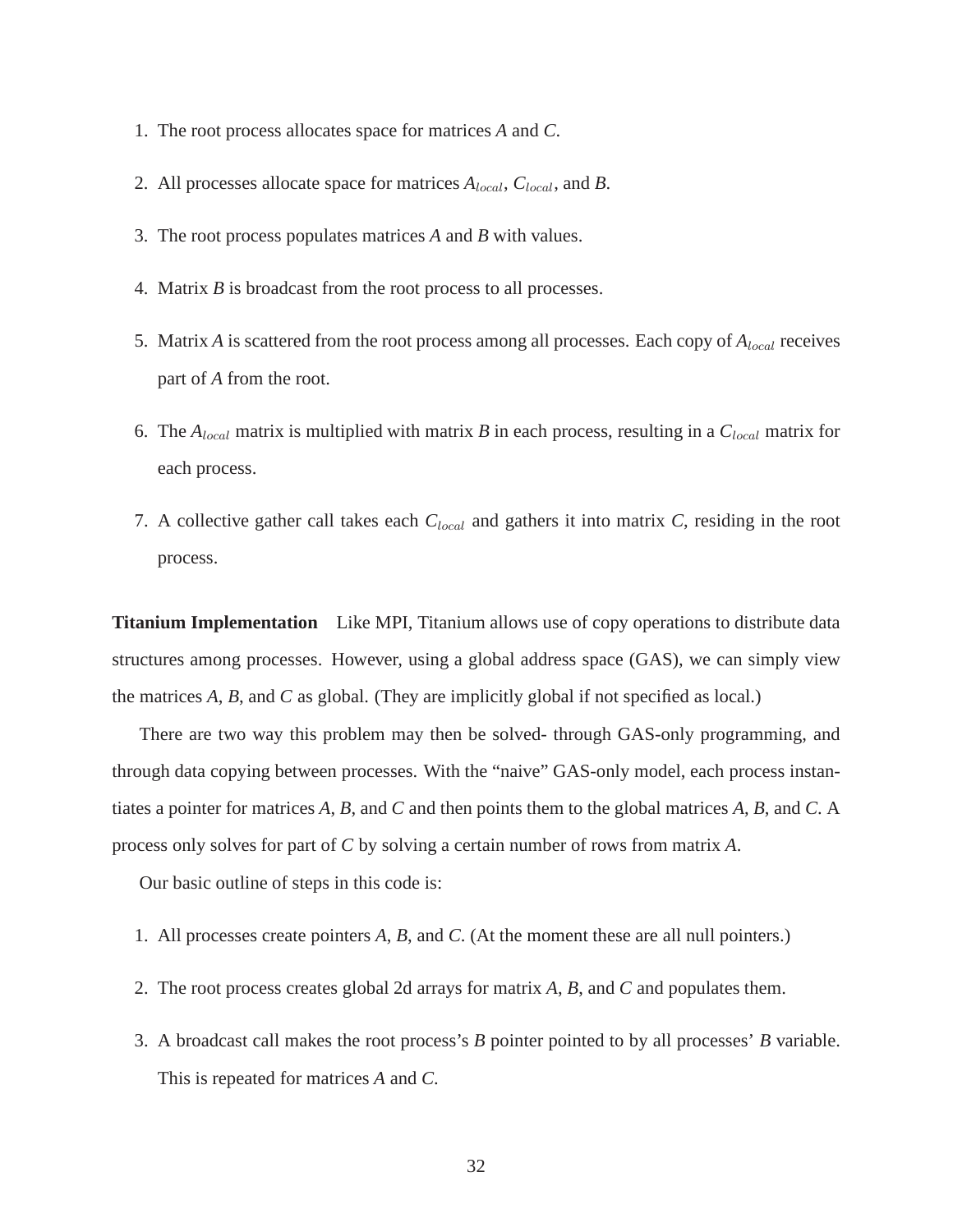4. Each process performs matrix multiplication on a subset of rows of *A*, writing values directly into *C*.

This is a naive approach to code since it uses a global address space only. On shared memory, this application should perform well. However, for distributed memory, Titanium documentation gives methods for copying a global array to local demesnes. A real implementation meant for distributed memory would certainly do this. Because of this, the code will be modified to **copy** array B to all processes, and to copy parts of A into local matrices  $A_{local}$  for each process. Local computation will then proceed independently and sans interprocess communication, much like the MPI code. The local results will be stored in  $C_{local}$  matrices, which are gathered together at the end of computation to produce a final matrix C.

Implementing this requires the creation of additional matrices,  $A_{local}$  and  $C_{local}$ .  $A_{local}$  is for copied parts of *A* C<sub>local</sub> matrices are copied to the root process at the completion of each process's local computation. Thus, our basic steps are:

- 1. All processes create variables  $A, B, C, A_{local}$ , and  $B_{local}$ .
- 2. The root process creates 2d arrays for matrix *A*, *B*, and *C*. It then populates matrices *A* and *B* with values.
- 3. A broadcast call makes the root process's *B* variable pointed to by all processes. This is done for matrices *A*, *B*, and *C*. This is a necessary step to implement the array copy, otherwise processes with null pointers will point to uninitialized arrays.
- 4. A portion of matrix *A* is copied to the  $A_{local}$  matrix in each process's local memory.
- 5. All of matrix *B* is copied to each process's local memory.
- 6. Each process performs matrix multiplication of  $A_{local} * B$ , the results are stored in the local matrices  $C_{local}$ .
- 7.  $C_{local}$ s perform remote writes, copying the local matrices on each process to the correct part of *C* in the root process.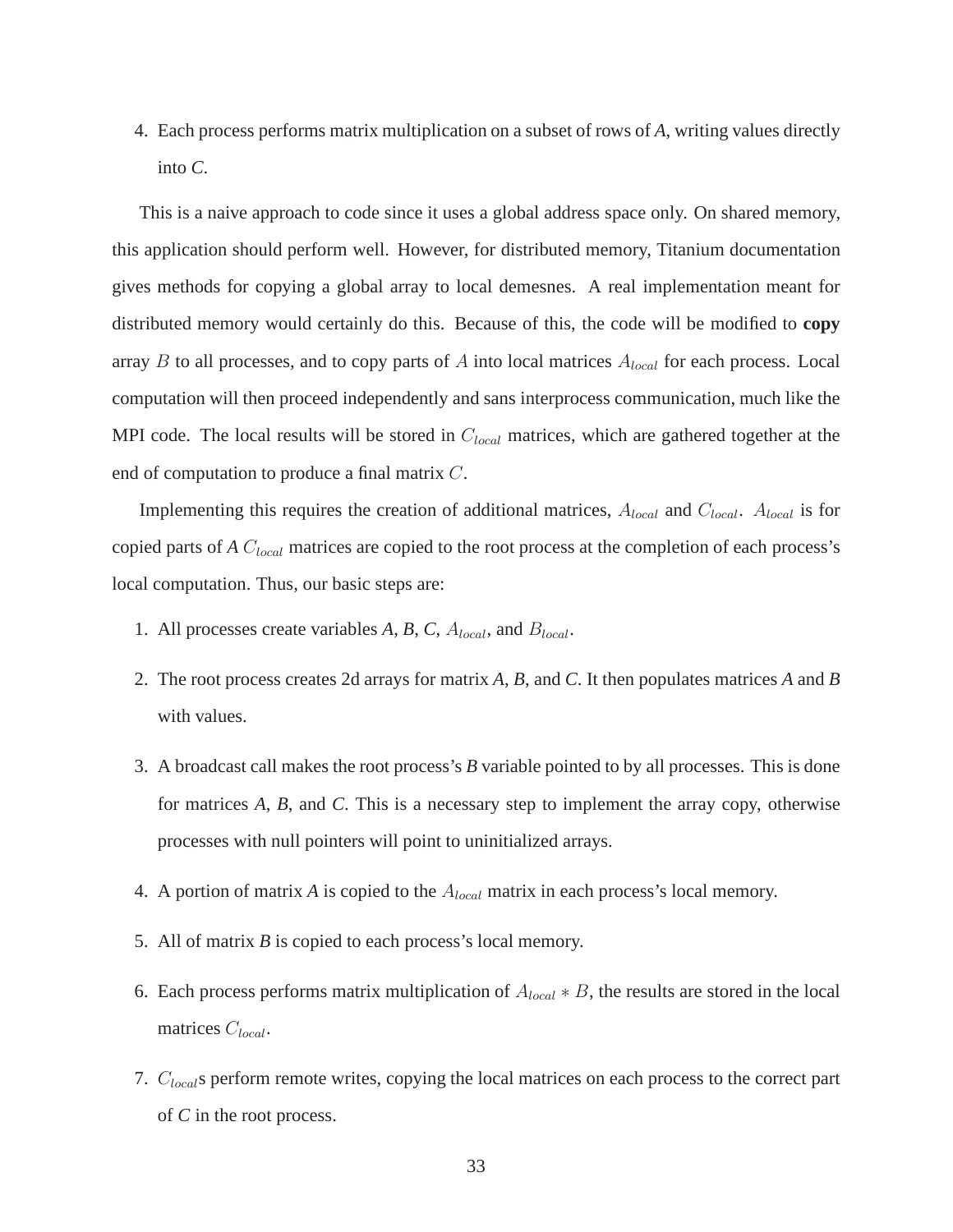**Fortress Implementation** The Fortress code for matrix multiply is implicitly parallel. Since **for** loops are by default parallel, each for loop is evaluated in parallel by implicitly created threads of execution, based upon compiler discretion. Therefore, the Fortress code simply contains a triplet of loops, one to step through the rows of *A*, one to step through the columns of *B*, and one to step through the individual points being added to  $C$ . To prevent concurrent writing to a point  $C_{ij}$  in the matrix, the built-in **atomic...do** statement is used. One could presumably do an optimization using data *distributions*. These were not supported at the time of this research, so this is not an option. So the triplet of **for** loops was used.

The Fortress steps are simply.

- 1. Allocate matrices *A*, *B*, and *C*.
- 2. Use implicitly parallel **for** loops to step through the matrix and compute each point, storing the results in matrix *C*.

# **3.4.2 Matrix Transform**

Like matrix multiplication, the matrix transform code illustrates an important concept in HPC. The matrix multiply code can be heavily computation intensive, with the MPI and refined Titanium code both communicating only at the beginning and end of the program. In contrast, this transform code places a heavy emphasis interprocess communication. This code is written to emulate a communication based application, that must communicate at every step to achieve computation.

The matrix used for the computation, A, is square like in the multiply kernel, with size *N*\**N*. To transform an individual point  $A_{i,j}$ , the value can exchanged be switched with the value  $A_{N-1-i,N-1-j}$ (assuming indexing is from 0).

The emphasis on this matrix transformation kernel is in constantly sending back-and-forth data between processors. This is a kernel that relies entirely on communication. For Titanium, the processes may directly view the matrix as global and get from/put to it. For MPI, the matrix will be divided up into row-spanning chunks among processes and distributed as submatrices. Points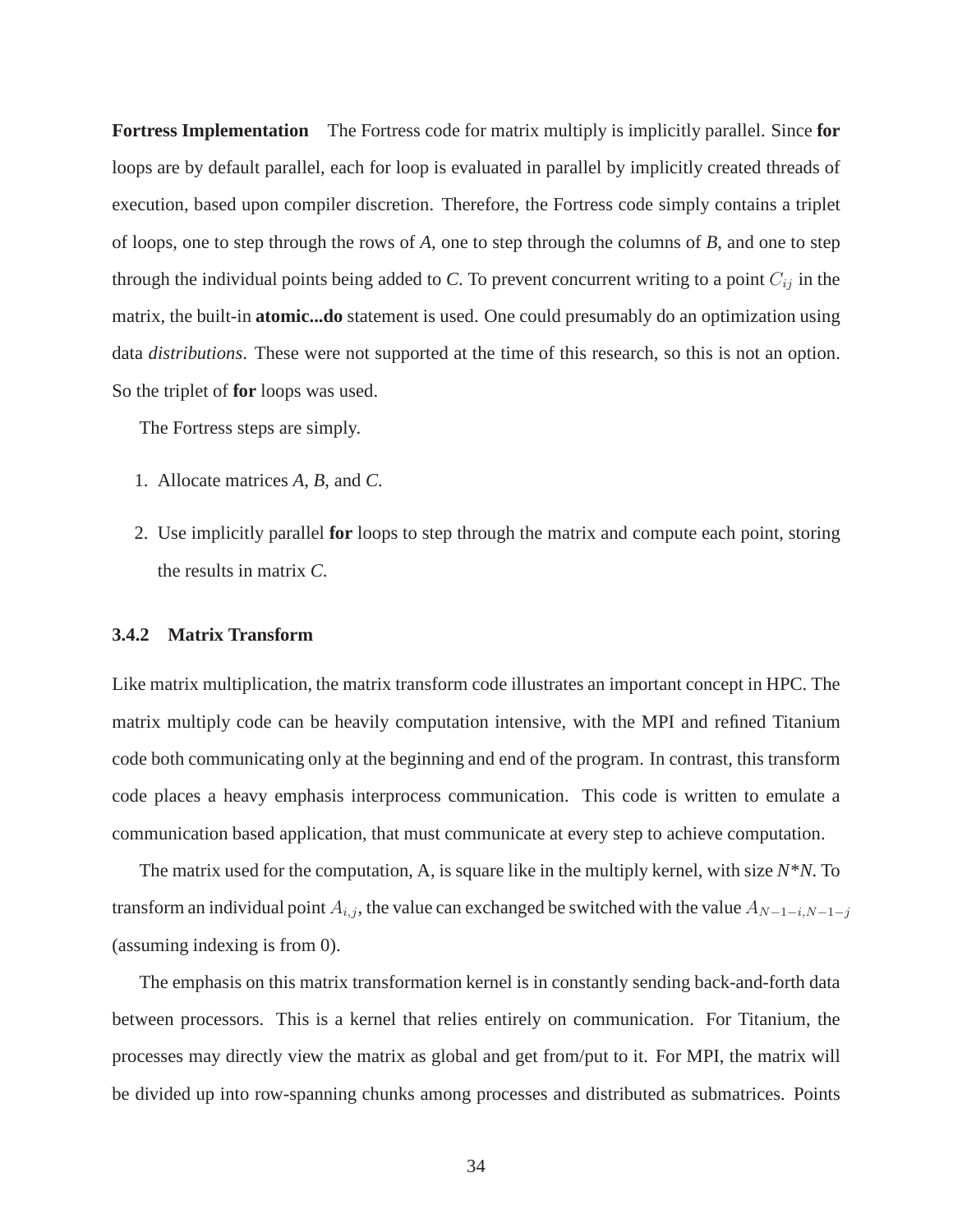



in one chunk will be exchanged with points in another chunk. Because of the way the matrix is partitioned, this communication will require back-and-forth communication. This communication will be pairwise in a "ping-pong" pattern, as each pair of processors exchange matrix values back and forth among their local matrices. When all matrix values have finished transposing among submatrices, the submatrices will be gathered together back on the root process.

For simplicity and to ease bounds checking, the matrix is an  $NxN$  square. The number of processors must be a power of 2, to allow for correct computation.

**MPI Implementation** For MPI, the matrix is scattered in intervals of rows among processes, similar to the matrix multiplication. The  $A_{local}$  matrices are comprised of a set of rows from A in a logical ordering; process with rank 0 gets the first chunk of rows, process 1 the second, etc. To transform an individual point  $A_{i,j}$ , it must be switched with point  $A_{N-1-i,N-1-j}$ . With the scatter partition breaking up rows, every call will require retrieving a remote value, and sending a remote value back to another process. The communication itself will form a kind of ping-pong, back-andforth pattern between processes. Process 0 will communicate with process N-1-0, process 1 will communicate with N-1-1, and so on.

Once all values have been transformed, the matrix will be gathered back to matrix A in the root process. Thus, our basic steps are:

1. All processes allocate space for  $A_{local}$  submatrices.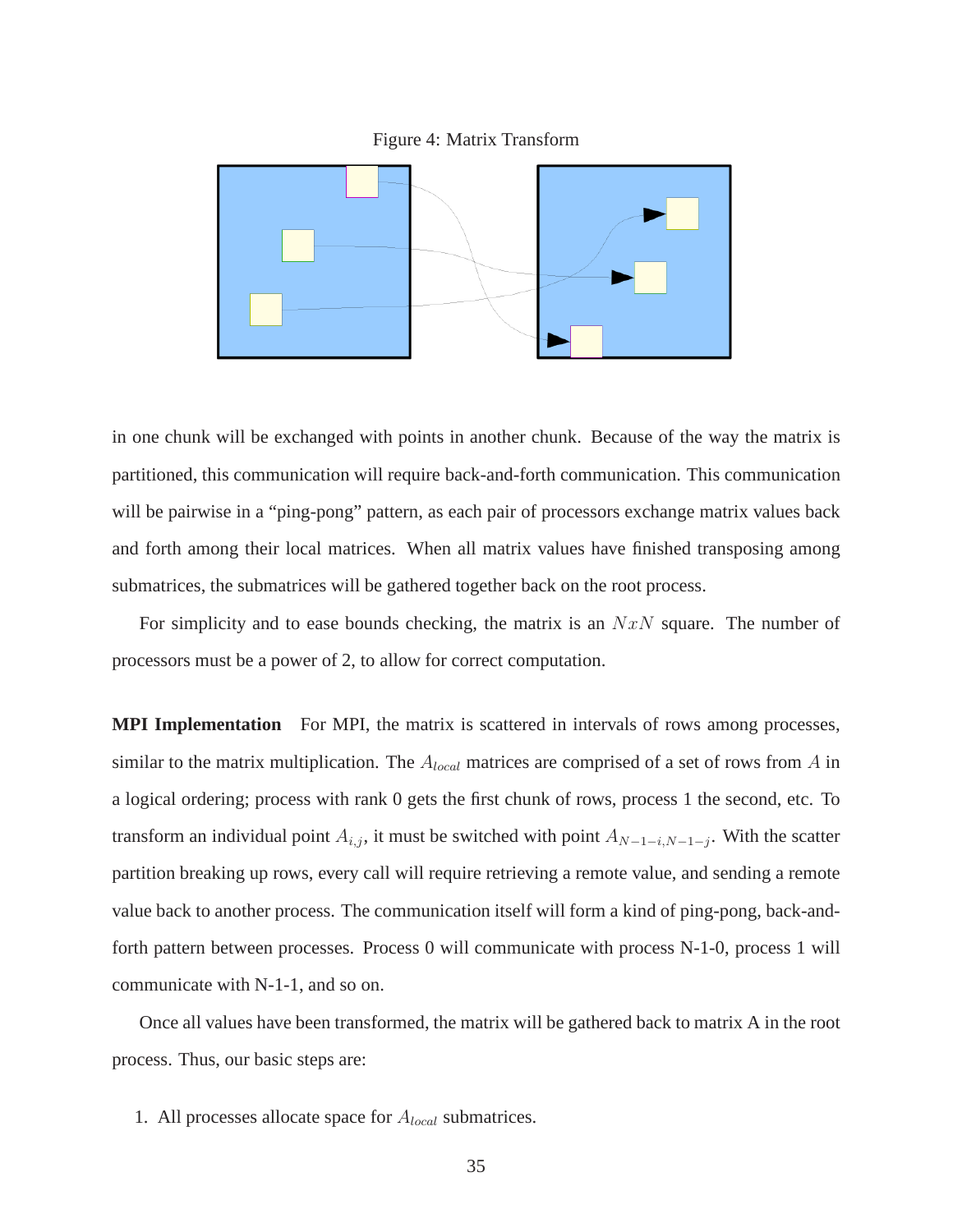- 2. The root process allocates and populates A locally.
- 3. A is scattered among processes, giving each process a filled  $A_{local}$ .
- 4. Processes exchange data back and forth to transform the matrix.
- 5. The transformed submatrices are gathered back to the root process.

There is a different way to implement this algorithm that must be mentioned. A smart scattering of the matrix would send row i and row N-1-i to the same process. Value  $A_{ij}$  could then be switched with value  $A_{N-1-i,N-1-j}$  without interprocess communication. The communication savings would be substantial, and the transform would perform much faster.

However, this way of implementing is purposely avoided. This is because we wish to illustrate productivity and performance where constant communication is forced, as stated above. The point of this kernel is in requiring communication at every step. Therefore, while this simple transform may be more efficiently implemented, we are requiring an algorithm that does back-and-forth communication.

**Titanium Implementation** The Titanium implementation of this can be done by having one global array. Each process may transform a certain set of rows with another set of rows by transparently accessing and exchanging data in the global array. For this, we are allowing a processor to perform point switches both ways between a point  $A_{ij}$  and  $A_{N-1-i,N-1-j}$ . That is, a process may transform all values in row i, and in row N-1-i. Communication will still happen by remote reads and puts to the global matrix. Thus, our basic steps are:

- 1. The root process allocates  $A$  as a global array and populates it.
- 2. All processes may directly do transform operations on A on their specified rows.

Like the MPI code, this transform could be more "smartly" done with copying. Chunks of the matrix could be copied to each processor, and transformed in the same way as the MPI code. However, this does not force communication at every step, and so is avoided.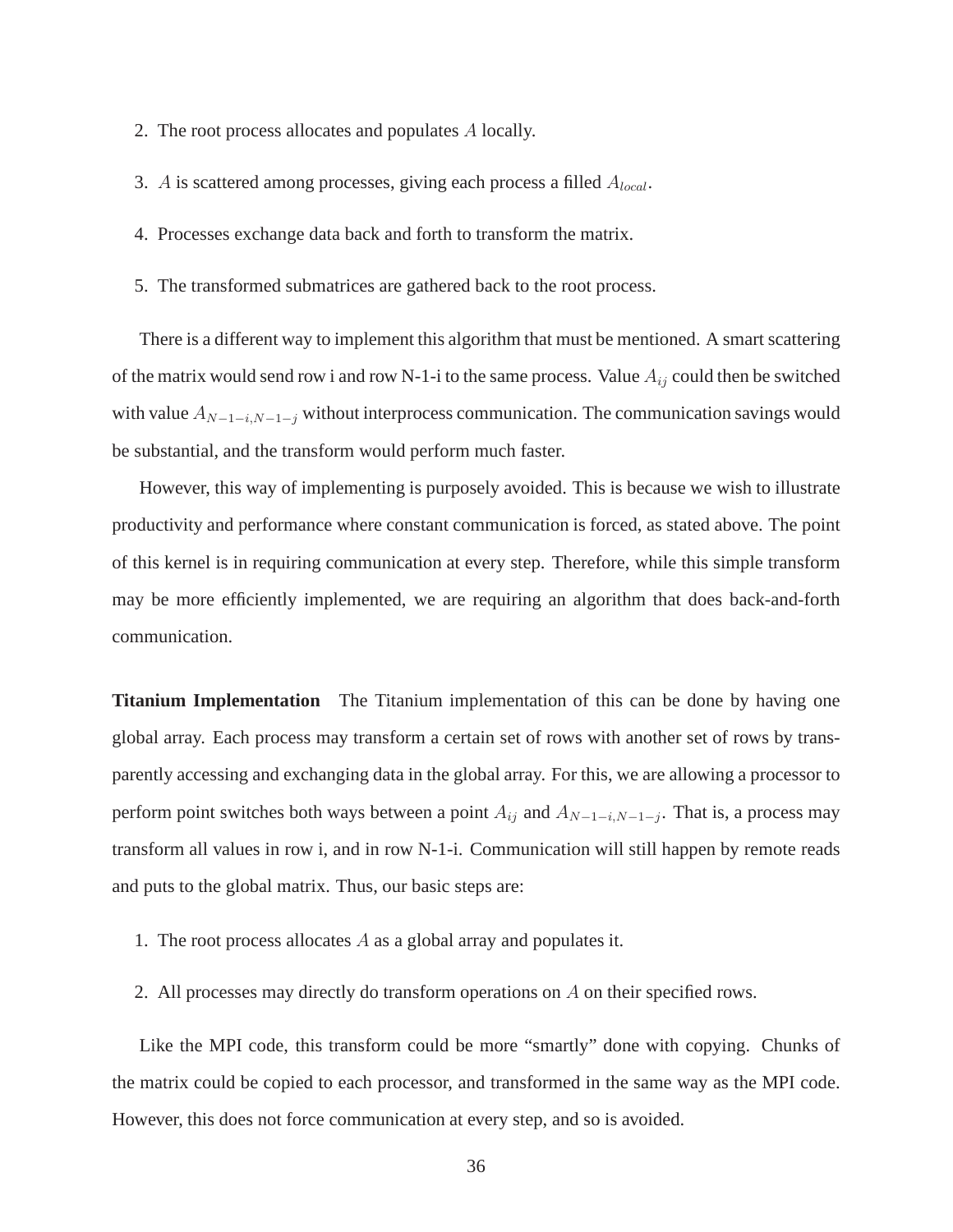**Fortress Implementation** Like matrix multiply, this Fortress kernel makes use of implicitly parallel **for** loops to elicit parallelism. By only looping over upper half of the matrix, the values in the top may be exchanged with values in the bottom. Therefore, using two implicitly parallel loops, the top half or rows, and all columns may be traversed. Each point in this upper half will be exchanged with a value in the lower half, in an **atomic do** statement to ensure concurrency. Since Fortress's loops are implicitly parallel, and may execute out of order, the distribution of tasks to processes is left up to the compiler.

Our basic steps here are:

- 1. Allocate and populate matrix A.
- 2. Using two loops, traverse the top half of the matrix, exchanging values with the bottom half of the matrix.

# **3.5 Closing Methodology Notes**

In the following section we present the results of implementing and benchmarking the kernels. Additionally, we will holistically analyze the results of code development and compare all the results in an evaluative sense, determining which language gives the most performance, and which language is the most programmable.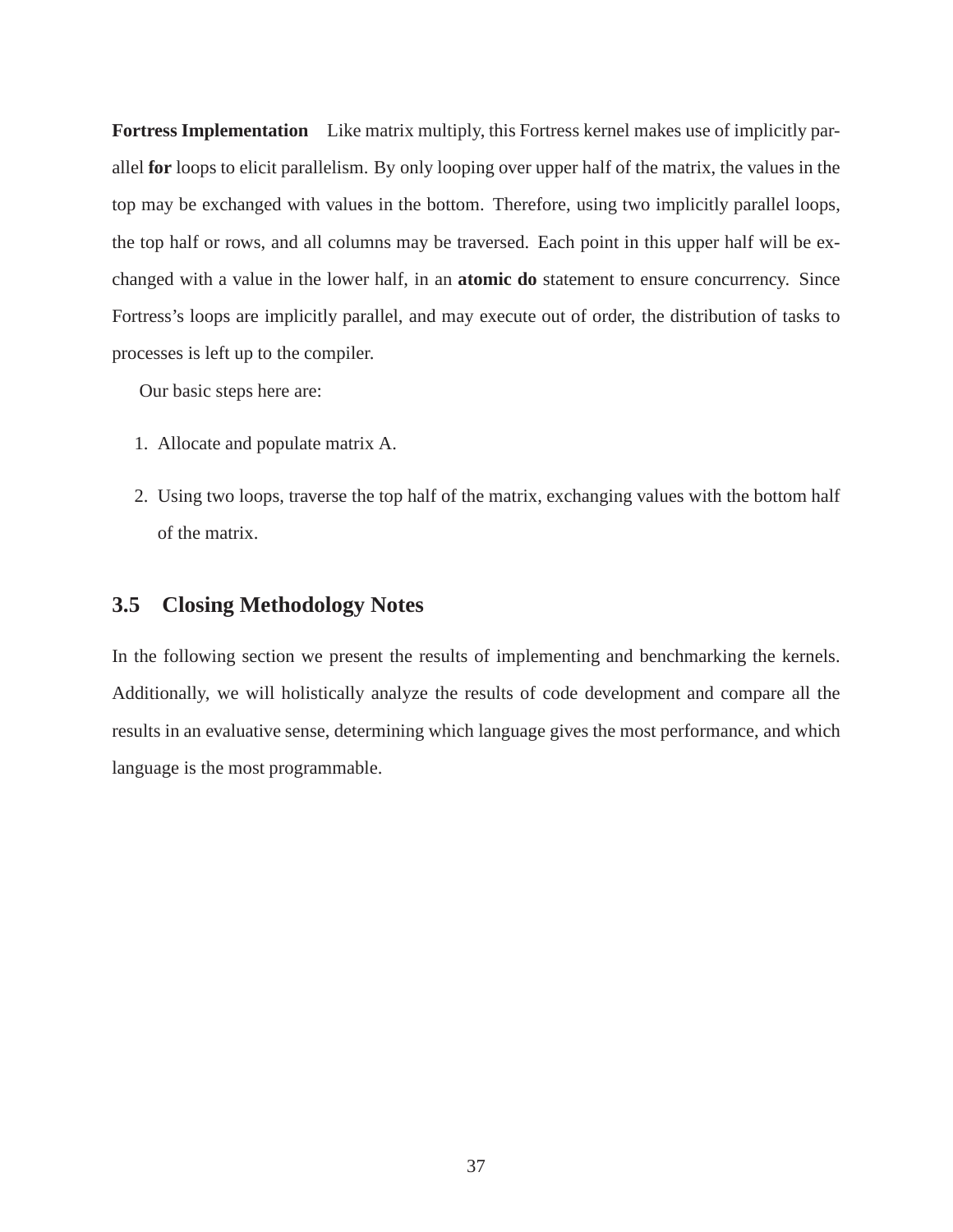# **4 Results and Analysis**

This chapter presents results and analysis of performance and programmability benchmarking. Both MPI and Titanium were extensively tested on a test cluster at the University of Arkansas, Fayetteville. At Fortress's current state of language development and implementation, complete performance testing was not possible. Some basic runtimes were done; and they ruled out the language from any real evaluation. Even though Fortress was not seriously tested, the computational kernels were written, and a limited set of programmability benchmarks were applied to it. MPI and Titanium were evaluated both in performance testing, and in terms of programmability. This allows for a complete holistic characterization for these languages. Testing to the limits of memory was not done though, the largest matrix sizes that were used were 2048x2048. This chapter presents the results of both the benchmarks and the holistic characterizations.

For the multiply code, there are different codes compared. Since Titanium code has been written in both "naive" and "real" implementations, Titanium code is distinguished as either Ti-Naive, or Ti-Real. The MPI code is simply referred to as MPI.

# **4.1 Hardware Setup and Testing Setup**

All runs were performed on "tusk.uark.edu." This is a heterogeneous 16-core cluster consisting of two 8-core nodes, called "Tusk" and "Tusk-Sun." This allows shared memory jobs of up to eight cores on either node, or up to sixteen cores using both nodes for distributed memory jobs. Tusk is an 8-core system consisting of two Intel Xeon quad core L5320 1.86 GHz CPUs. Each processor core has 1MB of cache. Tusk-Sun consists of four dual-core AMD Opteron 8218 Processors. Each CPU is rated at 2.6 GHz, and the system has 1 MB of cache per processor. Also, the cluster is connected with a single 8-port Gigabit Ethernet switch. Each node runs Ubuntu Linux Server edition 7.10. MPICH version 1.1.2 is installed. For some programs the Moab batch scheduler was used to execute jobs.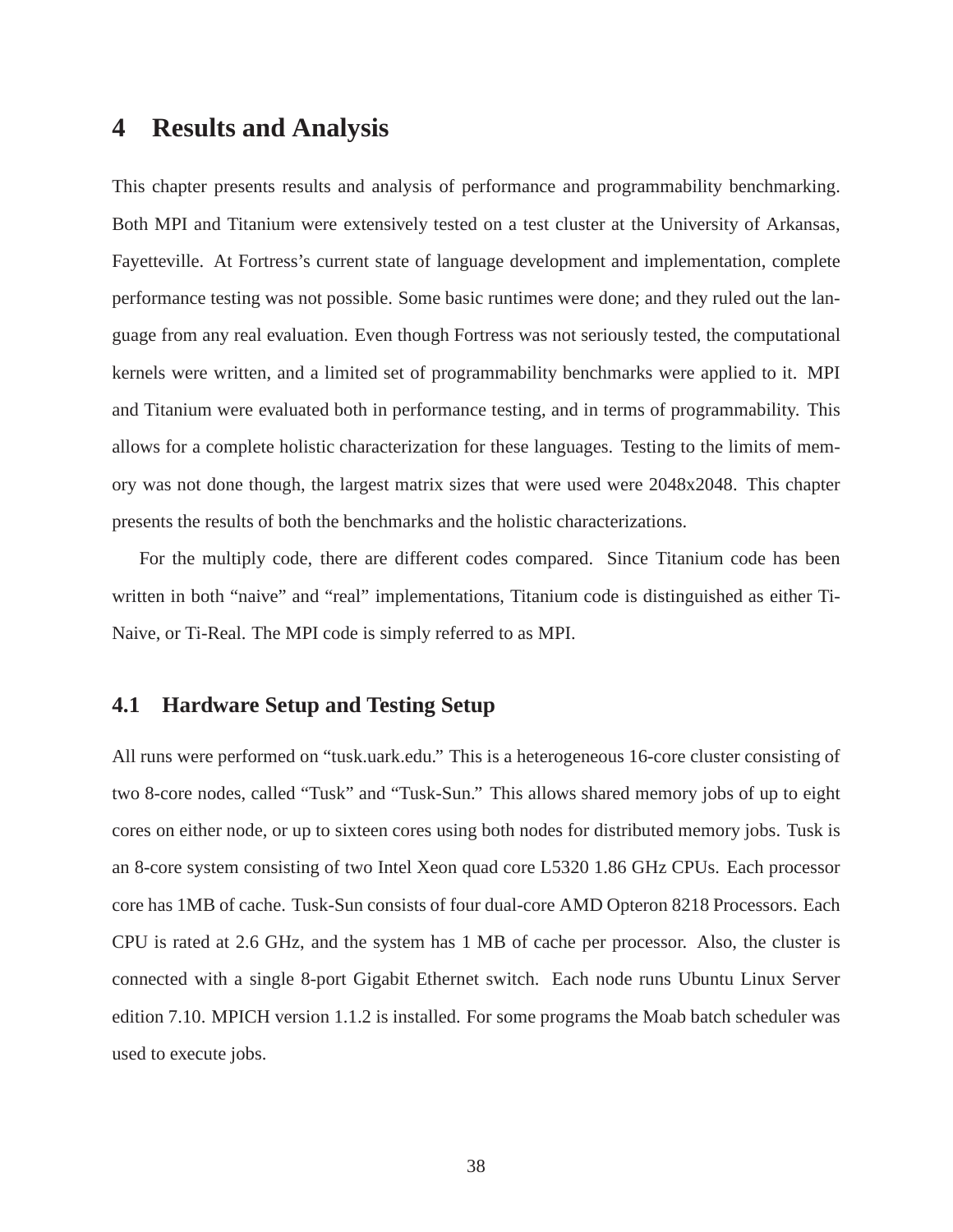**Matrix Setup** For each benchmark, several sizes of square matrices were used. The matrices had sides of length equal to 128, 256, 512, 1024, or 2048. This was hard-coded into the syntax to make it easier to perform productivity analysis. Executables were generated for each needed matrix size. Most shared memory runs were done on Tusk. When doing distributed runs, the cores were divided evenly between Tusk and Tusk-Sun, in a 1 to 1, 2 to 2, 4 to 4, or 8 to 8 ratio.

The matrices used "double" numbers, each of which take up 8 bytes of memory. The size of memory of a matrix could then be represented as  $length * width * 8$  bytes. Matrices of size 128 and 256 were small enough to reside in cache.

Tusk and Tusk-Sun make up a heterogeneous system. They have different CPUs with different cores, cache, and clockspeeds. This is valuable for testing real-life scaling as the different systems perform computation at different speeds. Running a distributed memory job using Tusk and Tusk-Sun means that some part of computation will finish at a faster rate than the other, and be required to wait for the slowest denominator to catch up to barriers or communication. To evaluate the difference between Tusk and Tusk-Sun running shared memory jobs, a set of runs at matrix sizes equal to 256 and 1024 were done on Tusk-Sun. For distinguishing when code is run on Tusk and Tusk-Sun, the prefix T- or TS- is used on code. A matrix of size equal to 256 could fit totally in cache on both systems.

**Titanium Compilation Settings** Titanium code invoked the Titanium compiler by using the tcbuild command. The Titanium compiler was version 3.202 and was built with GCC 4.1.3. For shared memory, code was compiled with the **backend=smp** flag, which compiles specifically for shared memory. For distributed memory, code was compiled using the **backend=mpi-clustersmp** flag, which uses MPI for intranode communication. The GASNet message layer [71] is not currently available on Tusk. It should be noted that the tcbuild command was not invoked with either **–optimize**, nor **–lqi** as options, as the Titanium compiler build was not done with local qualification inference enabling. Code was run either using PBS scripts, or from command line using an **mpirun.mpich** command. Performance was identical using either method to execute the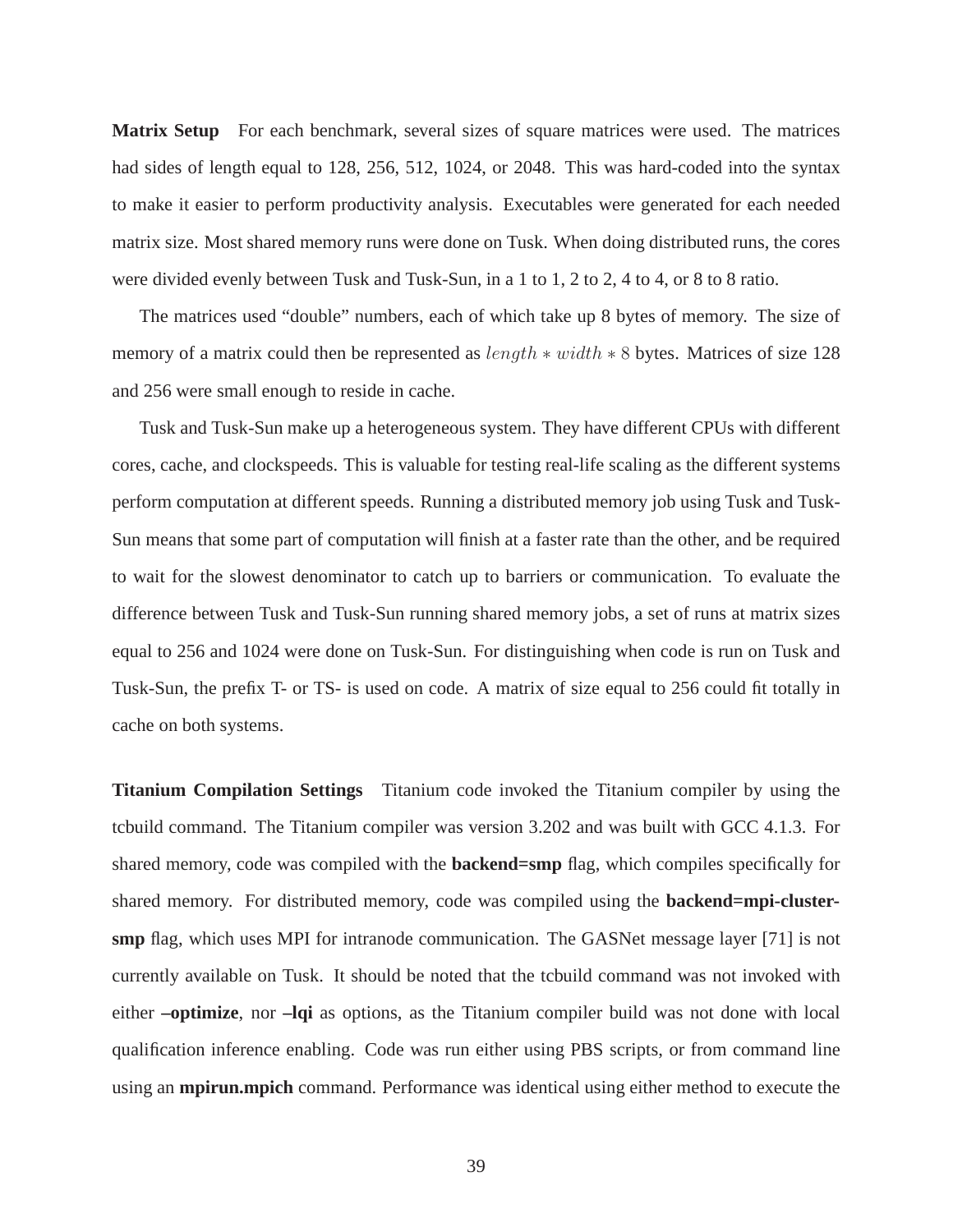application.

**MPI Compilation Settings** MPICH version 1.1.2 was used. MPI files were compiled with **mpicc**, and run using the **mpirun.mpich** command, or by PBS script. PBS scripts were used for most MPI distributed memory jobs.

**Fortress** The Fortress interpreter was called directly by use of the *fortress* command. This parses and evaluates the program, albeit slowly compared to Titanium and MPI's execution. At the time of this research, the limitations imposed by this made performing scalability and performance testing impossible. Also, it was impossible to test process parallelism as the ability to manually control processes was not then implemented in the language core. To that end, the Fortress code is still presented in the index. A limited productivity characterization and usability score for Fortress are calculated, but with Fortress's rapid rate of change, these characterizations may not be valid for long.

# **4.2 Benchmark Results and Analysis**

In this section, we present all code benchmark results and analyze the performance of each. Both shared and distributed memory results are presented for 2, 4, and 8 cores. Additionally, benchmarks with 16 cores from distributed memory testing are presented. Shared memory runs were done on the node Tusk, except for runs distinguished in Section 4.2.3 and 4.2.6 as being done on the node Tusk-Sun.

#### **4.2.1 Shared Memory Multiply Results**

Two Titanium programs were written to do matrix multiplication, a "naive" and a "real" application. These programs are referred to as Ti-Naive and Ti-Real. These programs are compared with the matrix multiply MPI code in the Figures 5 through 9.

As expected during shared memory benchmarks, "Ti-Real" and "Ti-Naive" have similar run-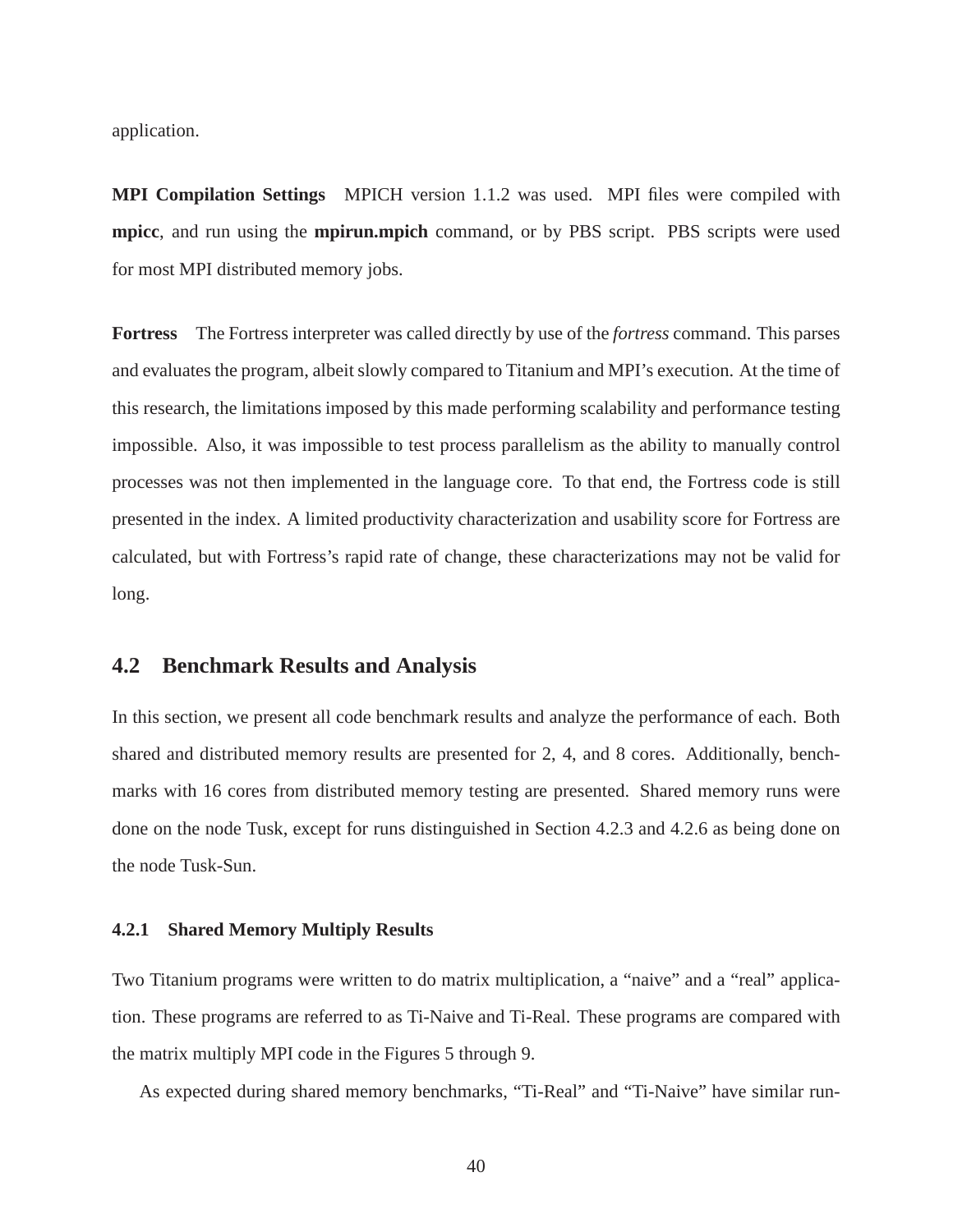time on Figures 5 though 9, showing nearly identical performance and scaling. In an shared memory environment, there is only one memory region, and all processes allocate out of this shared pool [67]. Thus, for all processes to get data from matrix  $A$ , and to put data in matrix  $C$ , only a simple load is required. On shared memory this is a local operation. Note that this is not the case for distributed memory. See the section 4.2.2. Thus the Ti-Naive code is not penalized for its "global" references to arrays , as they are translated into local references.

The Ti-Naive code is slightly faster than Ti-Real on all shared memory runs, as shown in Figures 5 through 9. The reason for this is that Ti-Real does copy operations between matrix A and  $A_{local}$ , B and (local copies of )B, and C and  $C_{local}$ . These copies, while migrating data that is local, still take a small amount of time. The separation between Ti-Real and Ti-Naive exhibits a consistent scale, and thus grows slightly as the matrix size increases from 128∗128 to 2048∗2048. For each copy operation,  $N \times N \times 8$  bytes are copied between local memory addresses, where  $N$ =length of the matrix. Each process will do this twice in a Ti-Real application, once to copy data from A to  $A_{local}$  and once to write data from  $C_{local}$  to the root's C matrix. Additionally, an extra  $N*N*8$  bytes are copied in copying B to B from the root process to "local" B's for each process. The other computation/communication between Ti-Real and Ti-Naive takes the same amount of time.





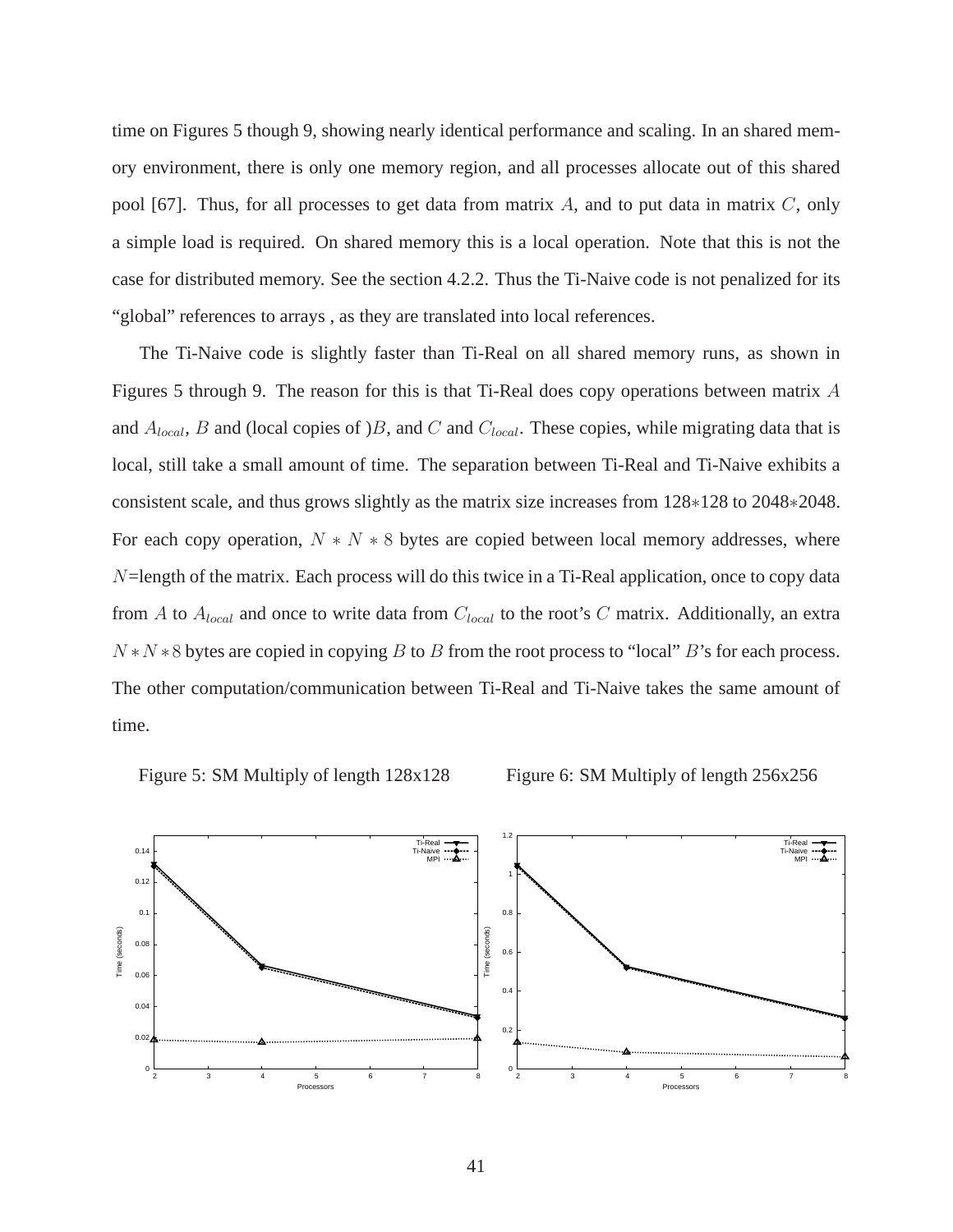**Shared Memory 128x128** Figure 5 shows shows multiplication times of two 128∗128 matrices. The Ti-Real and Ti-Naive code exhibit extremely similar runtime and scaling, nearly 1.97 times as processors double. The MPI code does not showing any scaling at all. The matrix sizes are so small that the time spend allocating local matrices and scattering the matrix among them overrides any gains achieved by parallel computation.

Each Titanium code in Figure 5 runs more slowly than the MPI, approximately 6 times slower for 2 processors, and 1.5 times slower for 8 processors. Since the MPI code doesn't scale at all, the gap between execution time gets smaller as Titanium processors increase.

**Shared Memory 256x256** Figure 6 shows the 256  $*$  256 matrix multiplication. This matrix still fits in cache on Tusk. The runtimes are still extremely fast because of this. The MPI scalability is moderate as well, 1.59 times from 2 to 4 processes, and 1.37 times from 4 to 8 processes. The Titanium code again shows nearly 2x scalability, going from slightly over a second to almost .2 seconds from 2 to 8 cores. According to the  $O(n^3)$  complexity, this code should take 8 times as long to compute as the  $128x128$  matrix code. This is verified by these results. Despite Ti-Real and Ti-Naive code also showing almost exactly the same runtimes, they are still about 7 to 4 times as slow as the corresponding MPI code for a given amount of cores.

Figure 7: SM Multiply of length 515x512

Figure 8: SM Multiply of length 1024x1024

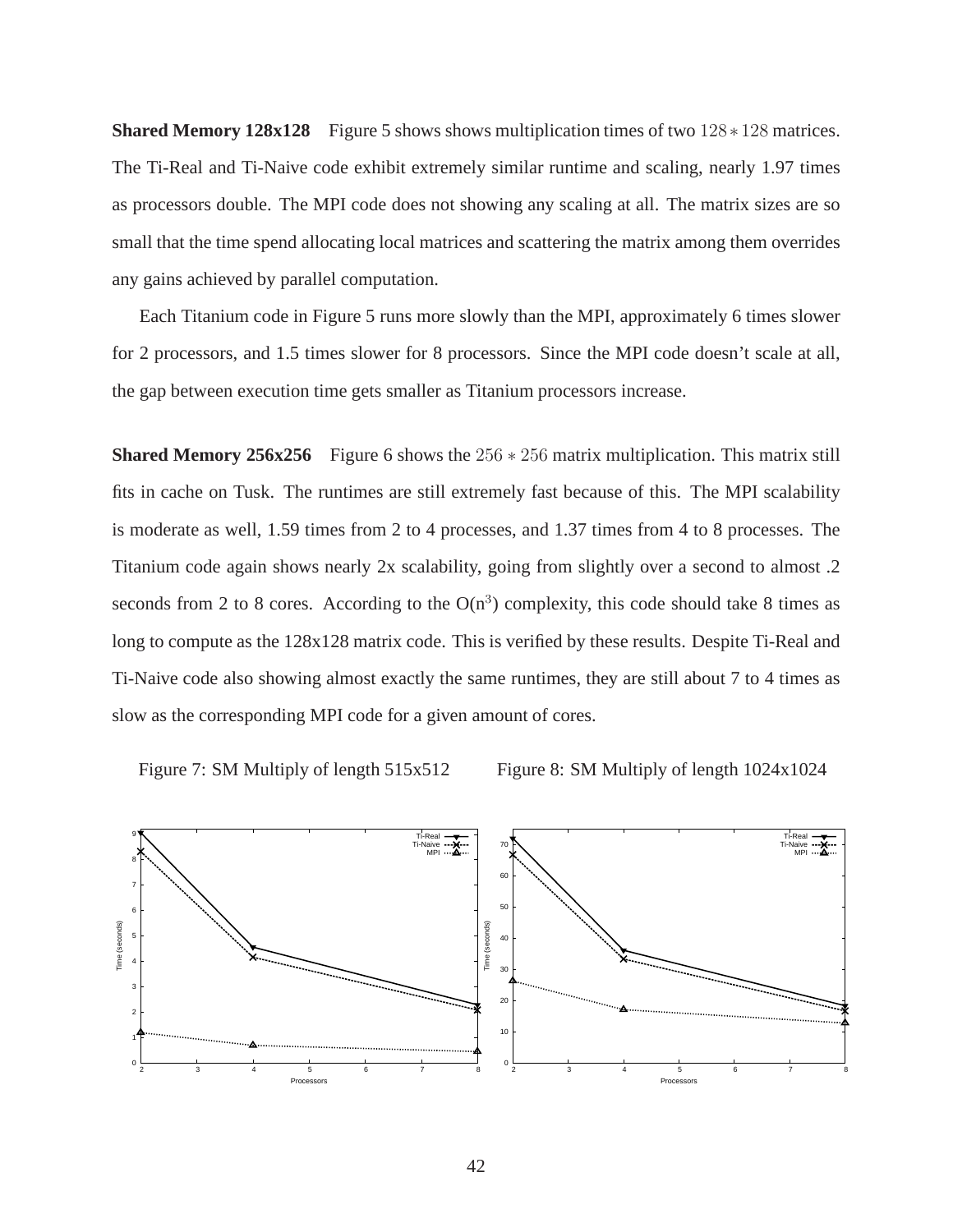**Shared Memory 512x512** Figure 7 shows results of matrix multiply in shared memory when the matrix is too big to fit in cache. MPI runtime on 2 processes is increased to over a second, and times for Titanium are over 8 seconds. This is the first size for shared memory that shows MPI scaling as processor size increases. Runtime for MPI code goes from almost 1.2 seconds to .7 to .4 seconds. This is a little over 1.7x scaling as processors double. The Titanium code still scales like expected, at nearly 1.99x scaling as processors double. According to the  $O(n^3)$  complexity, this code should take 8 times as long to compute as the 256x256 matrix code. This is true for both Titanium and MPI, as they take about 8 times longs to compute. At 2 processes, the MPI code runs around 7 times as fast as the Titanium code, and around 5 times as fast for 8 processes. The better scalability of the Titanium codes closes the ratio a little bit here.

Figure 7 is the first graph to show the distinction between the Ti-Naive and Ti-Real runtime that is easily discernible. In the Ti-Real code, the cost of copying arrays that are larger than cache size hurts its performance, and gives a little bit of a gap between the Ti-Real and Ti-Naive code.

**Shared Memory 1024x1024** Figure 8 exhibits a large jump in timing from Figure 6. The Titanium timings range from around 70 seconds for 2 processors, to just under 20 seconds for 8 processors. The MPI code likewise goes from 26 to 12 seconds runtime. Ti-Real and Ti-Naive experience nearly identical scaling of 1.98x processes double, and take nearly 8 times as long to compute as the 512x512 matrix, thus verifying the  $0(n^3)$  complexity. The MPI code experience scaling of 1.53x from 2 to 4 cores, and 1.34x from 4 to 8 cores. The Titanium runs are between 2.7 times and 1.4 times as slow as the MPI code across the same number of cores.

**Shared Memory 2048x2048** Figure 9 shows the longest runtimes for shared memory matrix multiplication. The Ti-Real code goes from a runtime of around 584 seconds to about 147 seconds, exhibiting 1.98x scaling as cores double. The Ti-Naive code goes from 534.5 to 133.4 seconds, and shows an even better 1.999x scaling as cores double. The MPI code goes from runtimes of 429 to 249 to 180 seconds as cores double, scalings of 1.79x and 1.33x. One very interesting point here is that Titanium's code actually runs faster than MPI's code for 8 cores. With 2 cores, the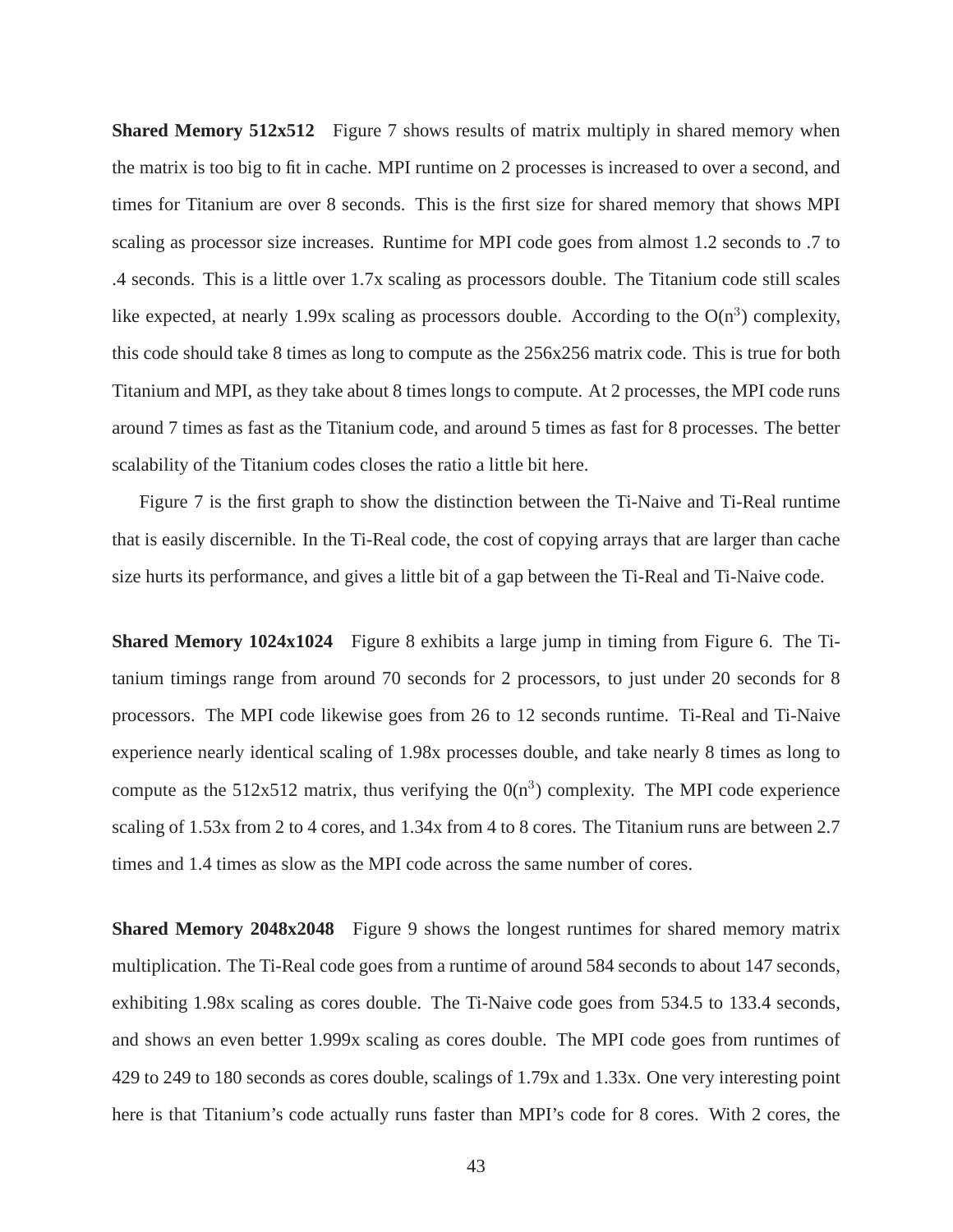Figure 9: SM Multiply of length 2048x2048



Titanium code runs approximately 1.25x-1.36 times as slow as the MPI code, or between 100 and 150 seconds slower. At 4 cores the code is between 55 and 30 seconds slower. At 8 cores the Titanium code is between 40 and 50 seconds faster, or 1.23 times and 1.35 times as fast. This is the only time that this happens in all shared memory multiply runs. As Titanium's scaling is still almost 2x as processors increase, it is able to overtake the MPI code in runtime. The Titanium code also continues to show consistent verification of the  $O(n^3)$  complexity, as the code takes approximately 8 times as long to compute as the 1024x1024 code.

One note will be made here about the difference between Ti-Real and Ti-Naive scaling. With 8 cores doing this problem, the Ti-Naive code runs 1.09 times faster than the Ti code.

**Shared Memory Multiply Notes** For all shared memory runs, Titanium showed excellent scalability, around 1.98x to 1.99x for all runs. The Ti-Naive code showed scalability near 1.999x as cores doubled, and thus was slightly faster at computation as problem size increased. With 8 cores doing 2048x2048 matrices, the Ti-Naive code took about 533 seconds and the Ti-Real code about 583 seconds. The average speedup of Ti-Naive code over Ti-Real code was 1.09x- this speedup is consistent over different problem sizes and cores. It is interesting note that, for shared memory jobs, the more naive GAS-only approach is the programming style that generates faster computation, even if only slightly by a factor of 1.09x.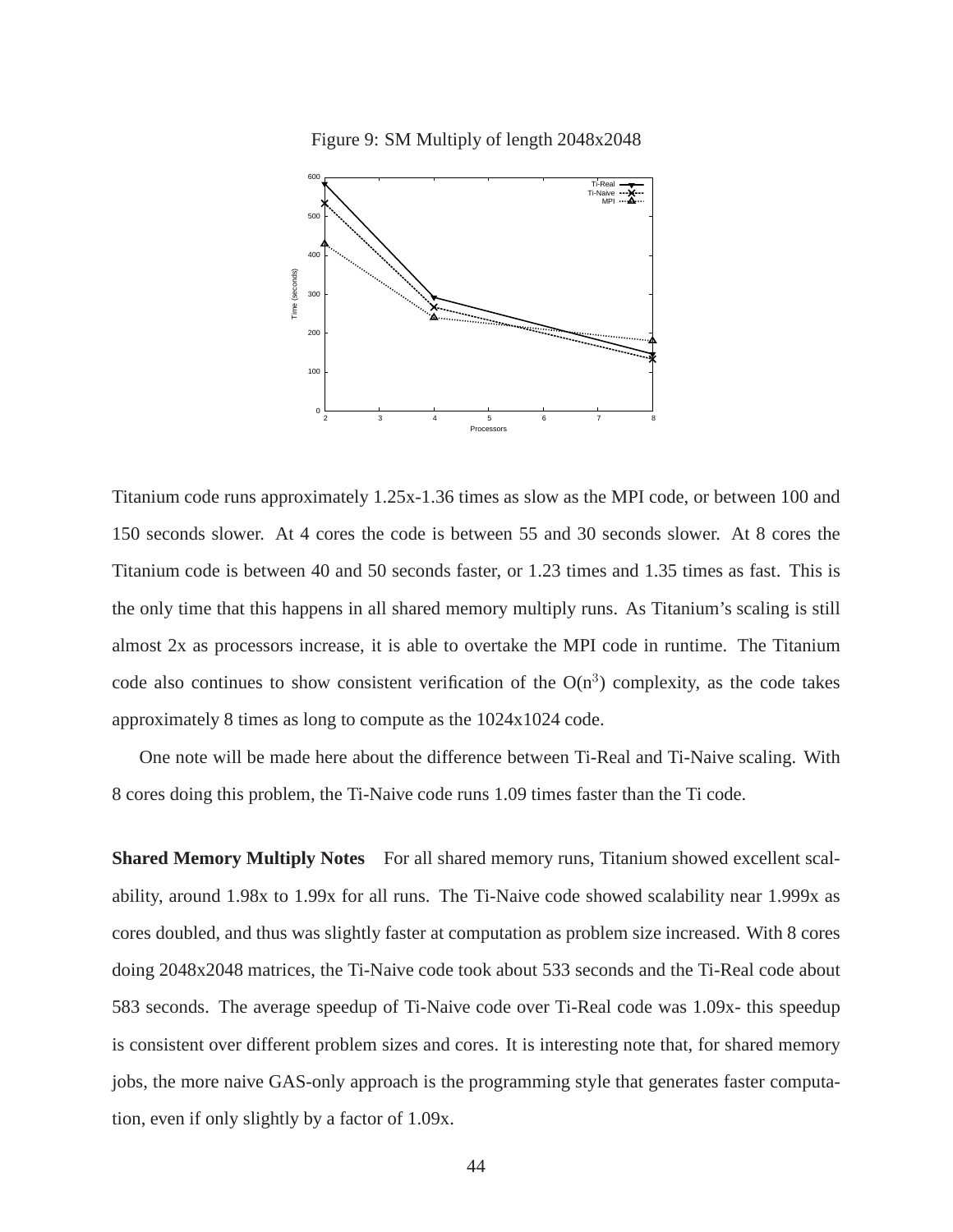When the matrix sizes were above 256x256, the MPI code exhibited scaling from around 1.7x to 1.3x. The fact that MPI could not scale as efficiently as Titanium meant that when the problem size became big enough, and there were enough processes, that the Titanium code would be faster that the MPI code. For our runs, this only happened using 8 cores with matrices sized 2048x2048. It is hypothesized that Titanium will continue to show similar scaling with larger matrix sizes and more processes, as long as memory access is uniform.

## **4.2.2 Distributed Memory Multiply Results**

The matrix multiply kernels were made to be run on distributed memory as well as shared memory. The runtime graphs and analysis are presented in this section. The first analysis deals with the Ti-Naive code on distributed memory. The code exhibited such bad performance it was decided to discontinue running it for shared memory, as runtime for larger problem sizes would quickly cause runtime to get out of hand- taking hours, days, weeks, and even months to perform a single matrix multiply.

This was the only set of distributed runs that the Ti-Naive code. Although Ti-Naive and Ti-Real (called Titanium (Tusk) in figures) have nearly identical performance on shared memory, using a global array is shown to be very costly at times.



Figure 10: DM Multiply of length 128x128 w Naive Titanium Code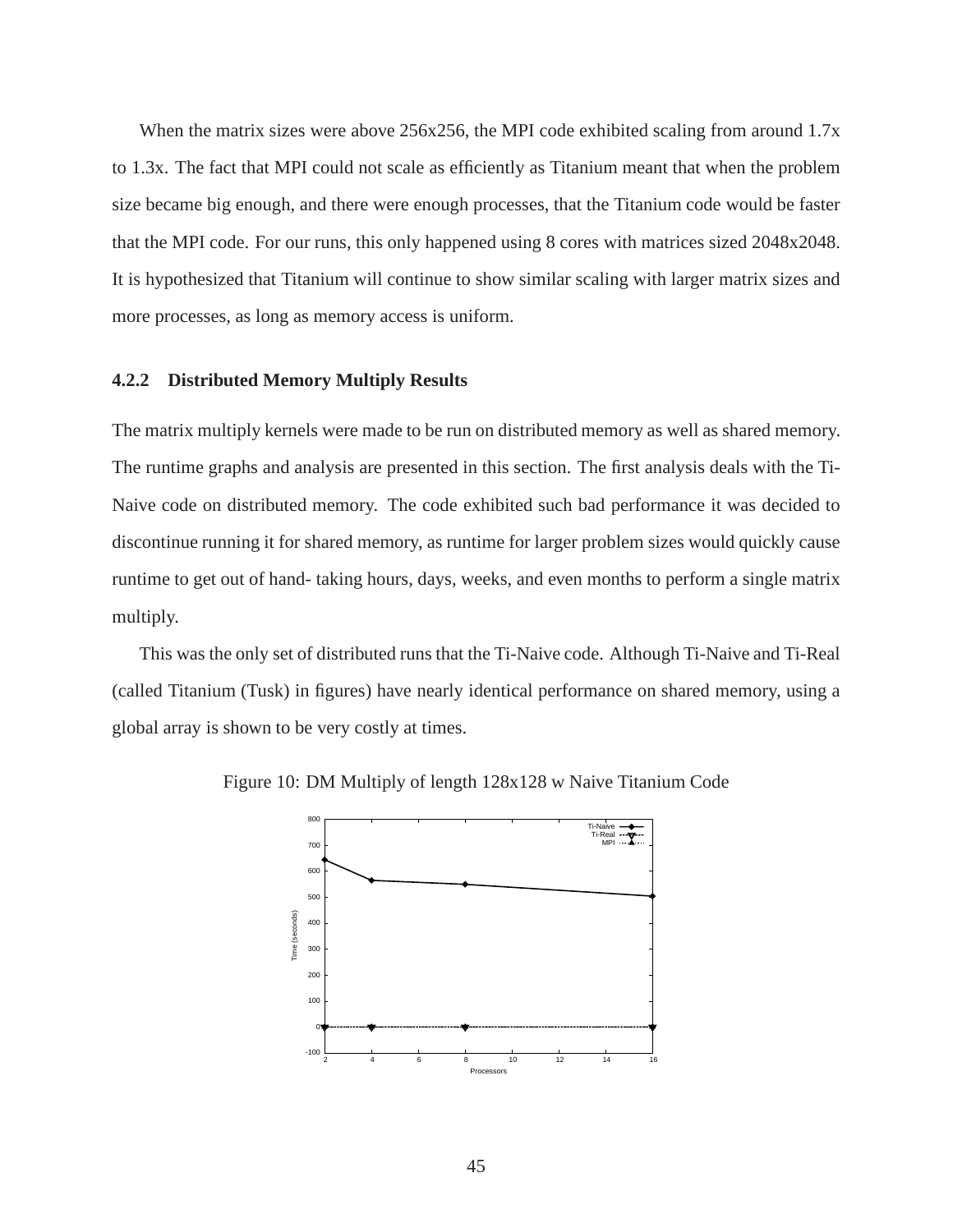**DM 128x128 using Ti-Naive** We will discuss this set of runs first, as this is the only time that Ti-Naive code was tested on distributed memory and message passing. The Ti-Naive code performs very well and exhibits almost 2x scalability in shared memory. However, on distributed memory its use of GAS programming cripples solution's computation performance.

The Ti-Naive code exhibits runtimes from almost 650 seconds for 2 processors to just over 500 seconds with 8 processors, and exhibits no better scalability than 1.14x as cores double (this from 2 to 4 cores). The Ti-Real and Ti-MPI code, discussed in the next paragraph section, both complete computation in under .3 seconds for the same problem.

Although no extensive analysis of the remote calls made is done for all matrix sizes, we will note on it here, due to the extraordinarily bad performance. A 128∗128 matrix has 16,384 elements in it. For solving a point in the result matrix,  $C_{ij}$ , a process through a row of matrix A and a column of matrix B, adding the result to  $C_{ij}$ . This requires N accesses to get values from the A row, N accesses to get values from the B column, and an additional  $2N$  accesses to  $C_{ij}$ , one to get the current value, and then one to put the modified value back into it. Therefore, for multiplying 2  $N*N$  matrices, Ti-Naive code requires  $N*N*N*N*2N$ , or  $2N<sup>4</sup>$  accesses. For our  $128*128$ matrix running on tusk, there are 536,870,912 global calls. For the region that the array resides on, this global call does not take as long as a truly memory-remote call, but there is still overhead associated with doing the global call at all. This is clearly unacceptable for parallel computation.

**DM 128x128** The distributed memory run times of Ti-Real and MPI are presented in Figure 11. The matrices size here is small enough to reside entirely in cache, and runtimes are extremely fast. The MPI code exhibits no scalability at all between processes. The overhead associated with copying the data overwrites any performance gains due to being performed in parallel. The Titanium code shows some scaling from 2-8 cores, although at 16 cores it faces into the same copying overhead that MPI does, and its scalability suffers.

**DM 256x256** Figure 12 shows the results of matrix multiplication with sides of length 256. At this size, the Titanium code shows scaling above 1.9x from 2 to 4, and 4 to 8 cores. From 8 to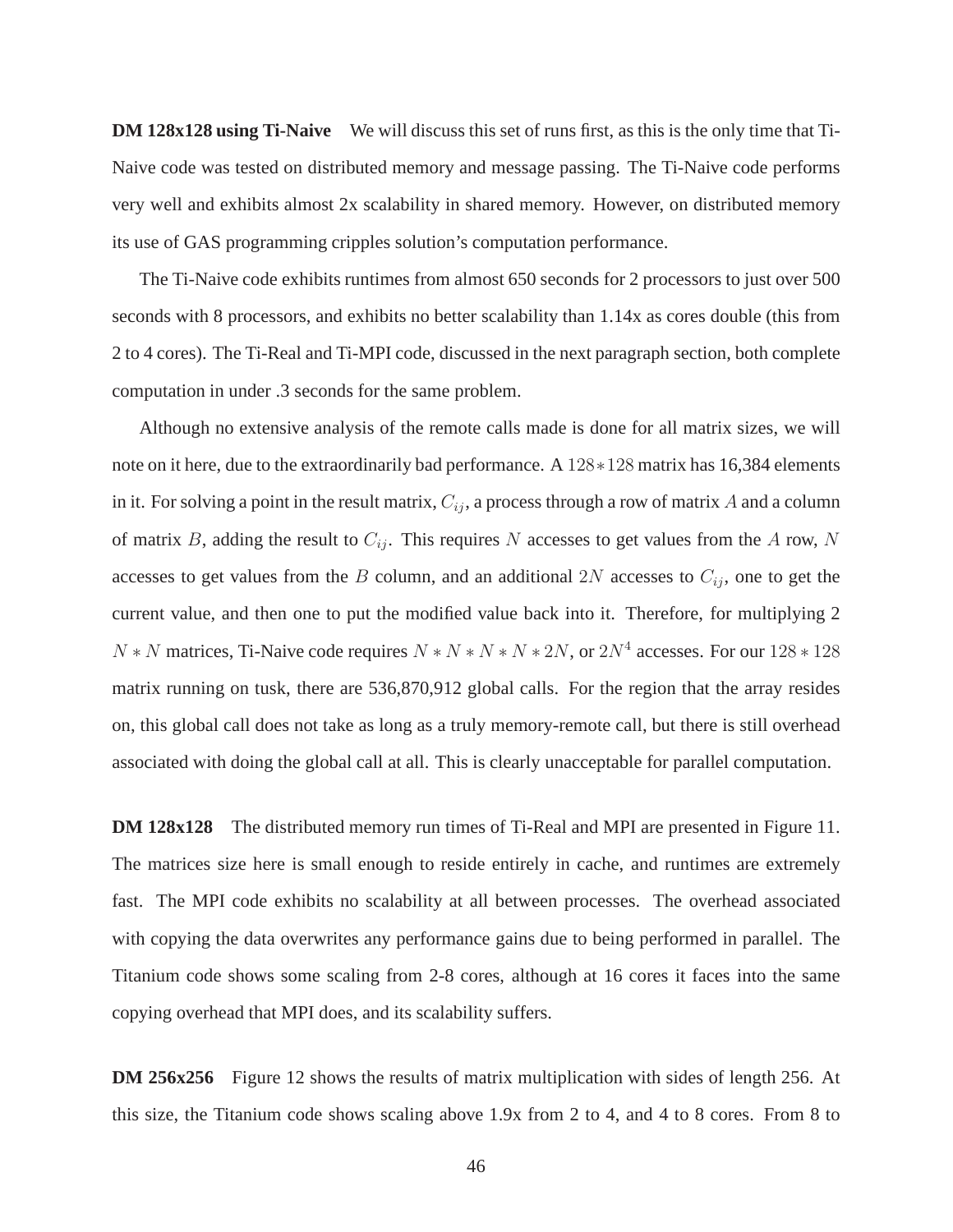

16 processes, its scaling goes down to 1.66x. The MPI code runs scales 1.75x from 2 to 4 cores, and doesn't exhibit scaling after this as cores increase. Running at 2 cores, the Ti-Real code is 10.8 times slower than the MPI code. Since the MPI code does not scale while the Titanium code does, the gap between the Titanium and MPI goes from 1.81 seconds to .1 seconds, as on 16x cores the Titanium code is 2.45 times slower than the MPI code. The Titanium code here takes approximately 8 times as long to compute as the code for the 128x128 matrix, although the MPI code only takes approximately 4 times as long.

Figure 13: DM Multiply of length 512x512

Figure 14: DM Multiply of length 1024x1024

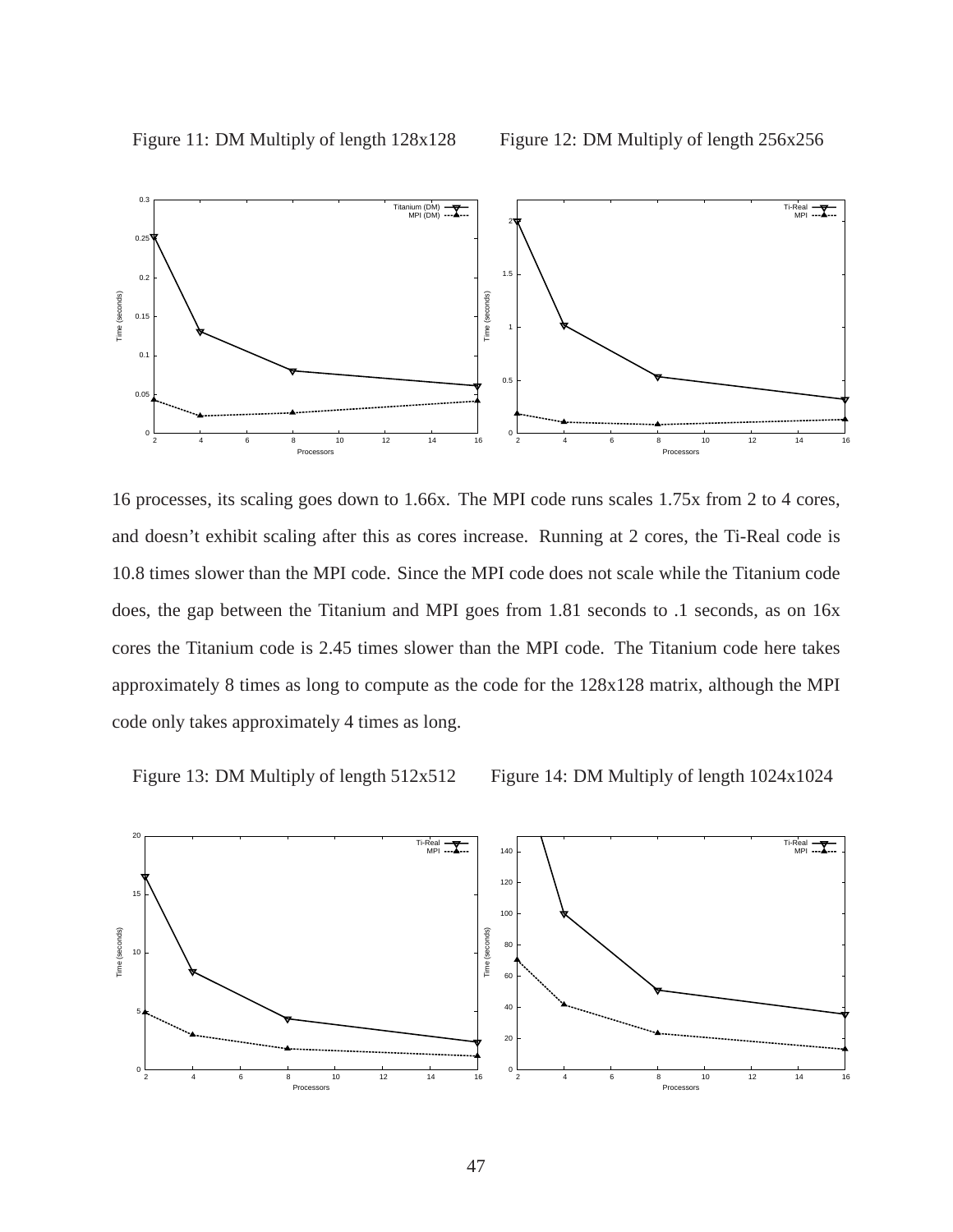**DM 512x512** Figure 13 presents runtimes for  $512x512$  matrices. The Titanium code exhibits scalability above 1.8x as cores double, with its highest being 1.96x from 2 to 4 cores. The MPI code exhibited scaling close to 1.6x as cores increased. At 2 cores, the Titanium code was 3.4 times as slow as the MPI code, this changed to 2 times slower at 16 cores, thanks to Titanium's better scalability. The Titanium code is approximately takes 8 times as long to compute as the 256x256 code, while the MPI code takes about 20 times as long.

**DM 1024x1024** The largest distributed memory runs were done at matrix size 1024 ∗ 1024. The runtime graph is presented in Figure 14. Like all other distributed memory runs, the Titanium code is overall still slower than the MPI code. It still exhibits good scalability though, at a rate of almost 2x per core doubling, except when going from 8 to 16 cores where it only scales by a factor of 1.4x. The MPI code displays a speedup of between 1.7x and 1.8x as cores double. The MPI code is 2.86 times faster than the MPI code at 2 processes, and 2.72 times faster than MPI with 16 cores. The Titanium code takes around 8.75 times as long to compute as the 512x512 code. The MPI code takes around 14 times as long.

**DM Multiply Notes** Although Titanium showed consistently better scalability than MPI on distributed memory, but was still consistently slower overall than MPI. The scaling of Titanium in distributed memory was less for some larger process sizes, notably the 1024 ∗ 1024 matrix where scaling is only 1.4x when going from 8 to 16 cores. The respective MPI scaling at that size matrix from 8 to 16 cores is almost 1.8x.

## **4.2.3 Tusk/Tusk-Sun Multiply Results**

This section compares performance between Tusk and Tusk-Sun doing the multiply code. It is meant to illustrate how the kernels perform on different systems. All runs that were used for the shared memory datasets were based off of runs on Tusk. Distributed runs used half of their processes from Tusk, and half from Tusk-Sun. A subset of the matrices were run on Tusk-Sun as well, and they are presented here. The kernels were run with matrix sizes 256∗256 and 1024∗1024.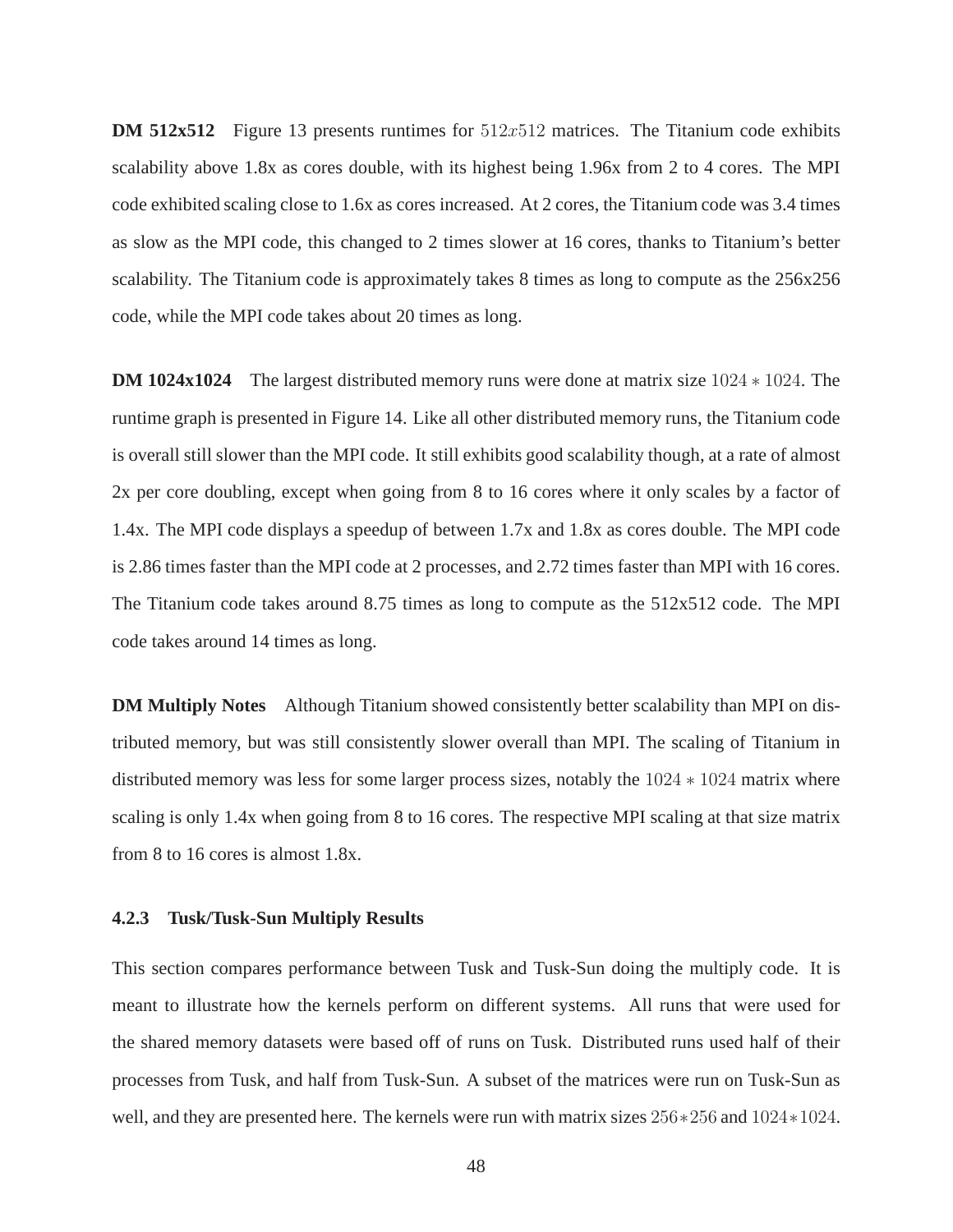The 256 ∗ 256 sized matrices fit in cache on both systems.

Much previously analyzed data comes from the shared memory and DM runs for corresponding matrix size. These runtimes are presented and analyzed in detail in Sections 4.2.1 and . For clarification, runs on Tusk will be referred to as Ti-Real-TU, Ti-Naive-T, or MPI-TU. Distributed memory results are referred to as Ti-Real-DM or MPI-DM for the Multiply Code.

Figure 15: Tusk/Tusk-Sun Comparison Runs - Figure 16: Tusk/Tusk-Sun Comparison Runs - Multiply with length 256 Multiply Matrix 1024



**Tusk/Tusk-Sun Multiply 256x256** Figure 15 presents a number of runtime plots. The only plots previously not analyzed are the ones for plotting TiReal and MPI on Tusk-Sun. These results are referred to as TS-Ti-Real and TS-MPI.

The MPI code across these three runs all are closely clustered together. The Tusk code is slightly faster than the DM- or TS- runs. There is a good reason for this. Since the multiply code is rather computationally intensive (as opposed to communicationally intensive like the transform code), processor computation is the limiting factor in the code. The multiply code distributes data at the beginning of computation and each process independently solves its part of the result. The big limiting factor then is processor speed.

At the end of computation a **gather** call takes all the answer matrices and compiles them to a final result matrix. Completion is not allowed until all processes finish computing their local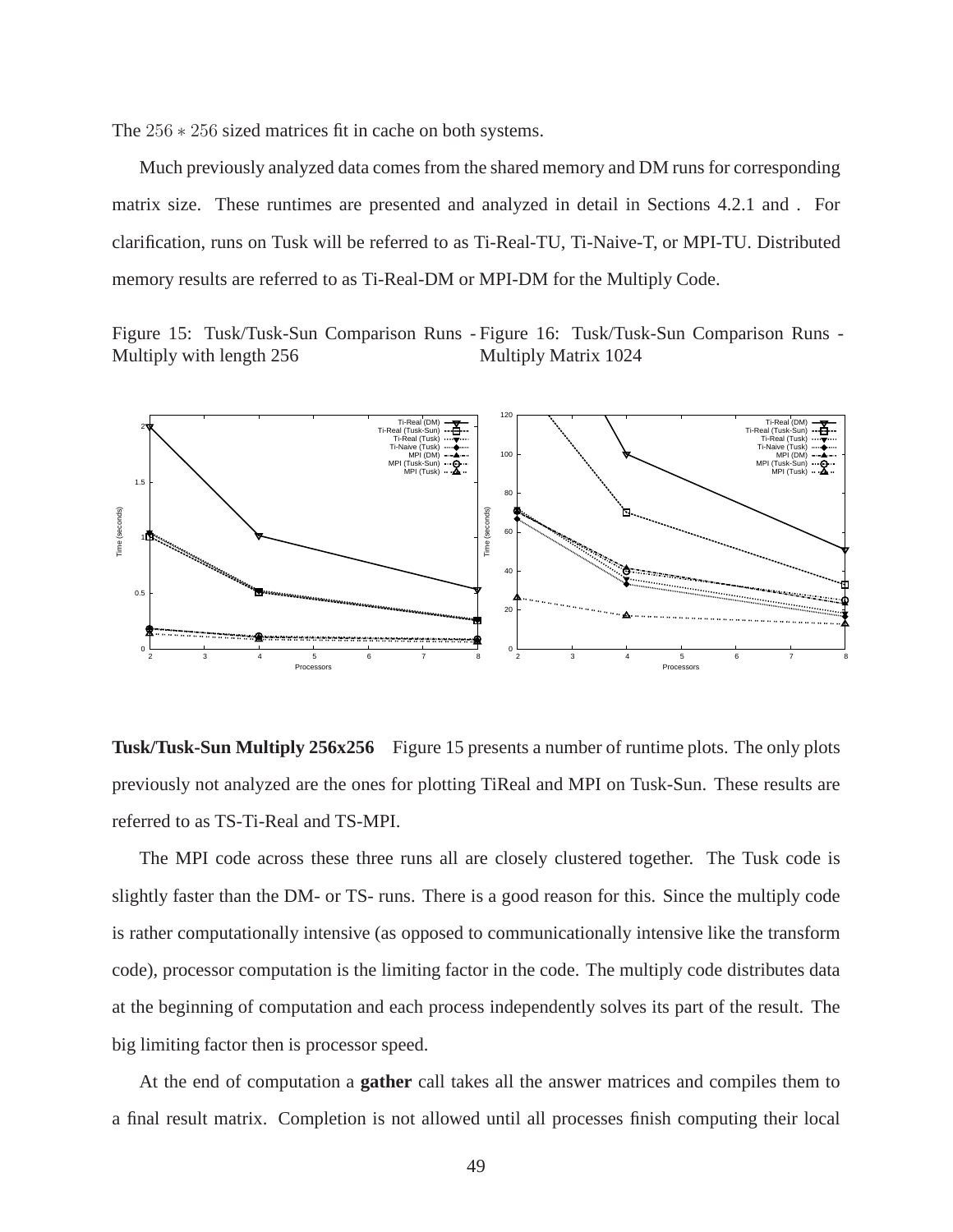answers and copy data to the result matrix. Tusk-Sun computes data more slowly than Tusk as seen by the difference in results between TS-MPI and T-MPI. When doing the DM-MPI job, the local matrices solved by Tusk finish faster than the matrices finished by Tusk-Sun. Since the **gather** call must block for all processes to call before continuing execution, Tusk-Sun limits performance of DM-MPI and DM-Titanium to at least as slow as that of TS-MPI and TS-Ti-Real, respectively.

With small matrices, the difference in TS-MPI and DM-MPI is negligible. When MPI-DM communicates, it must send data over the network. When TS-MPI does so, it goes over the system bus. The data communication of the matrices is small, and so there is not a large difference in times between "local" data transfer that TS-MPI does, and the network communication of MPI-DM. Recall that with small matrices, the ability to scale is limited as well by communication overhead on shared memory and DM runs. This applies to Tusk-Sun runs as well. Since MPI-Tusk communicates over its own local bus, and has a faster computation ability, it has faster runtime.

The Titanium shared memory codes are all almost identical in runtimes. The Ti-Real-T, Ti-Naive, and Ti-Real-TU code all have negligible runtime differences between them. They exhibit similar scalability as the cores are doubled, and all three are notably faster than the Ti-Real-DM code.

**Tusk/Tusk-Sun Multiply 1024x1024** Figure 27 displays results for the larger matrix sized tested on Tusk-Sun- 1024 ∗ 1024. Like the matrix size=256 results, the MPI-TU code runs faster than the TS-MPI and MPI-DM code. The TS-MPI and MPI-DM, which are limited by computation speed, still close together in runtimes and show similar scaling. The MPI-DM code is slightly slower than the TS-MPI code, as its communication is over a network, and not between local memory, as TS-MPI.

The TS-Ti-Real code is surprisingly slower than the Ti-Real-TU code, and very close to the Ti-Real-DM code.

There is a visible difference in runtimes between the Ti-Real-DM and TS-Ti-Real code. Both codes are limited by the computation speed of Tusk-Sun. The TS-Ti-Real code runs entirely on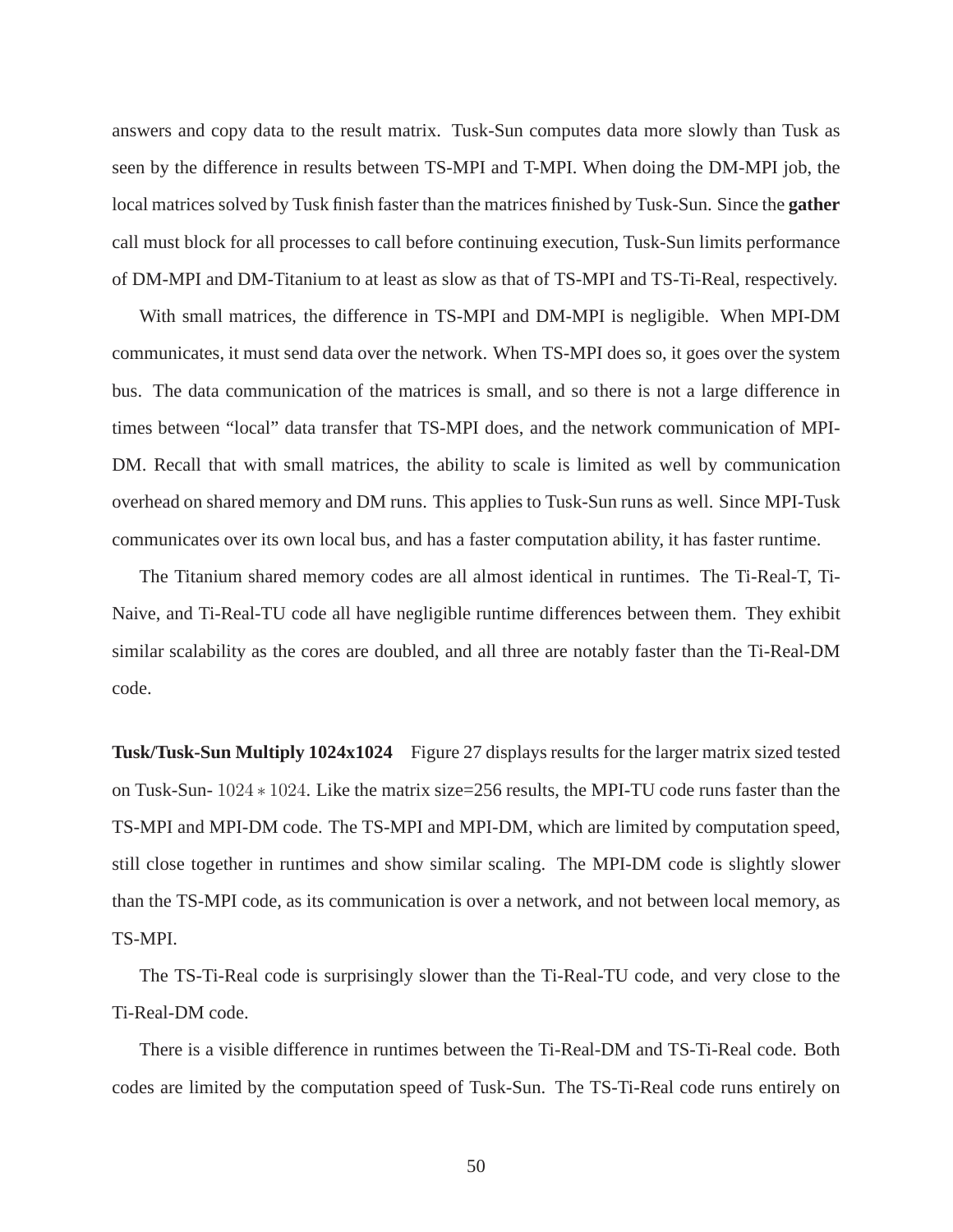Tusk-Sun and only uses its processors. The Ti-Real-DM code runs half on Tusk and half on Tusk-Sun, and uses a **barrier** to wait for all computation to finish. Since the Tusk-Sun computation happens slower than the Tusk computation, it must wait at that long to complete. The overhead of doing global calls as opposed to local copies is now seen, as the -DM code is between 20 and 40 seconds slower than the corresponding TS- code. The Ti-Real-TU code is faster than both of them, as it has faster local computation, and does its communication through local copies.

## **4.2.4 Shared Memory Transform Results**

The matrix transform operation was done with two programs- a ping-pong communicating MPI program and a Titanium program using a global array. Both programs tested heavy communication between different processes and process memory.

The results for the shared memory transform code is below. The Titanium code relies on a global data structure that each process accesses and modifies. On the shared memory, these data accesses are memory loads and stores- extremely fast. Therefore the Titanium code is much, much faster than the corresponding MPI code for all matrix sizes and number of processes. It is difficult to see the runtimes and scaling of the Titanium code in these graphs. The exact timing measurements may be referenced in the Appendix to see validation that the Titanium code does scale.

**Shared Memory Transform 128x128** Figure 17 shows the MPI and Titanium runtimes for doing the transform. The MPI code is much slower than the Titanium code- at 2 cores the MPI code is over 1000 times slower, and is over 300 times slower at 8 cores. This is because the Titanium code ping pongs messages through abstract global references. These are translated to simple loads and stores for the Titanium code, giving it runtimes of around 0.0005 seconds. The Titanium code does not scale between processes at this time, as the overhead with distributing the intervals makes the parallel evaluation gain negligent.

The MPI code, however, does benefit from scaling, exhibiting about a 2x speedup from 2 to 4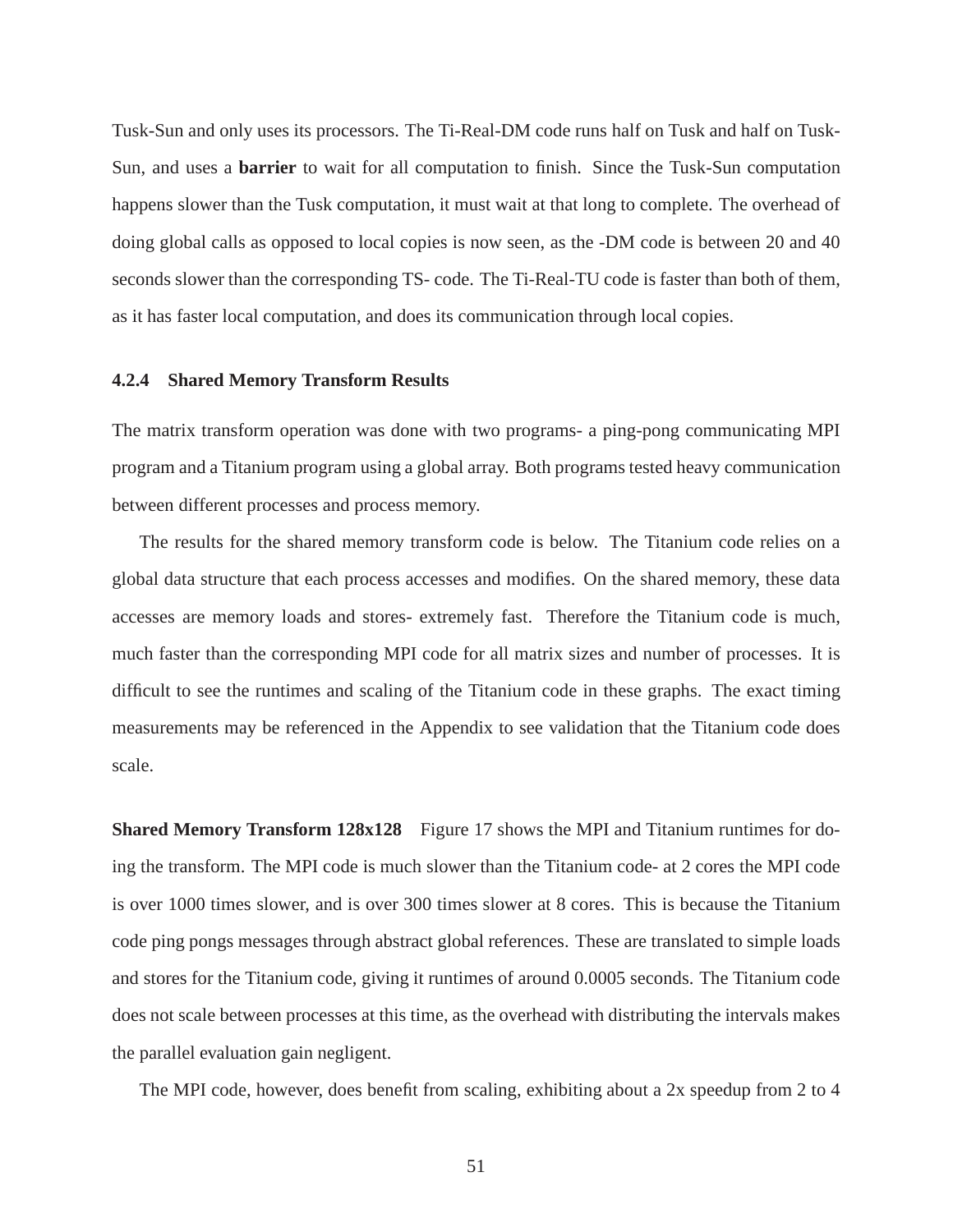

cores, and a 1.5x speedup from 4 to 8 cores. It should be noted however, that the overall runtime is so small, however, that these results may easily differ enough to skew the performance scaling.

**Shared Memory Transform 256x256** The Titanium code is still extremely fast, between 1090 times faster for 2 and 4 cores, and 660 times faster for 8 cores. Although not discernible in the graph, the Titanium runtime does drop slightly, from .0026 to .0014 to .001 seconds, with speedups of 1.82 times and 1.31 times. The MPI code exhibits a 1.99 times and 1.96 times scaling. The Titanium code scales somewhat from 2 to 4 cores (a 1.82 times scaling), therefore Titanium code is still almost 1000 times as fast as the MPI code at 4 cores (specifically, .00140 seconds to 1.39565 seconds). The MPI code exhibits high scalability in this dataset, as doubling processors nearly halves the computation speed. The MPI code here takes 4 times as long to compute as the code for the  $128x128$  matrix, which is consistent with the  $O(n^2)$  complexity of this problem.

**Shared Memory Transform 512x512** Figure 19 shows the runtimes from transforming a 512 ∗ 512 matrix. The Titanium code is fast as expected, having 2x scalability, even with its limited runtime. The MPI code likewise exhibits scaling of near 2x and 1.62x for going from 2 to 4 to 8 processes. The MPI code takes 1200, 1000, and 1050 times as long as the Titanium program to complete. It also takes 4 times as long to compute as the 256x256 MPI code, which is consistent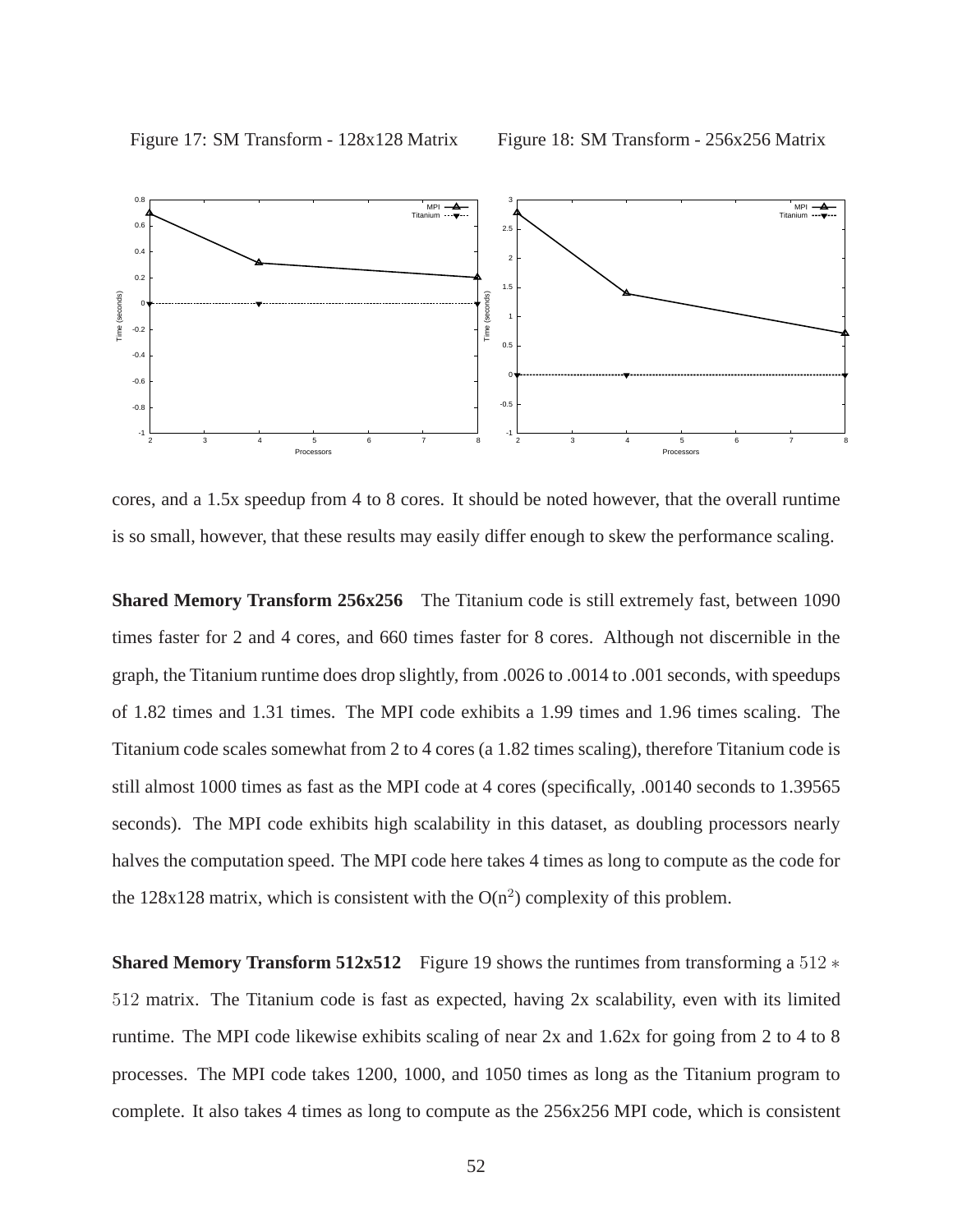

with the  $O(n^2)$  complexity.

**Shared Memory Transform 1024x1024** Figure 20 shows the runtime for a 1024 ∗ 1024 matrix. The Titanium code is between 1400 times and 1200 times as fast as the MPI code, and exhibits  $2x$ scaling as processes increase. The MPI code also exhibits very good scaling near 2x as processes are doubled. The scaling between 2 and 4 processes is actually 2.16x on MPI from 2 to 4 processes. The MPI code approximately takes 4 times as long to compute as the 256x256 MPI code, which is consistent with the  $O(n^2)$  complexity.



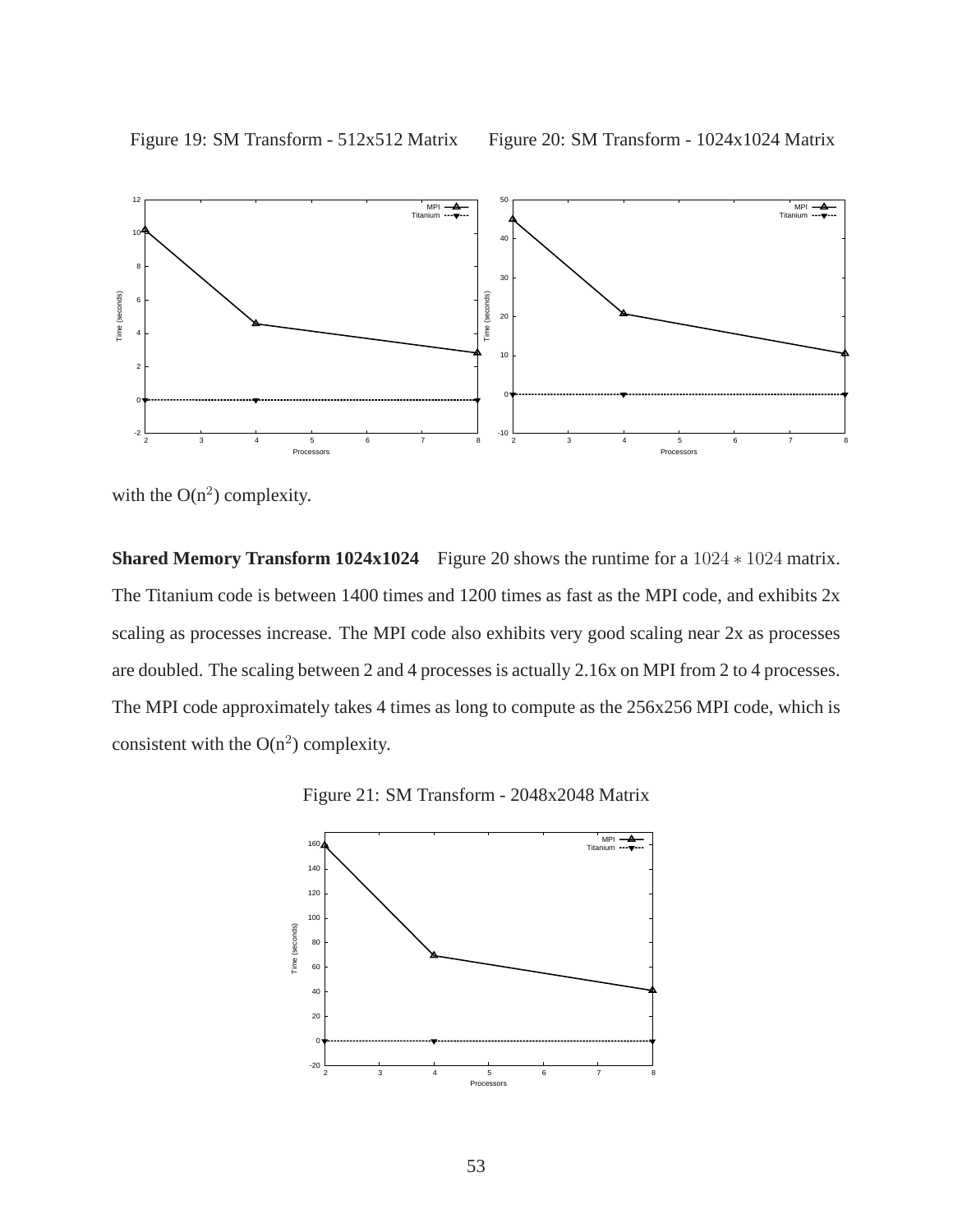**Shared Memory Transform 2048x2048** Figure 21 shows the largest matrix size transposed, 2048x2048. Following all other matrix sizes, the Titanium code was extremely fast- between .13 and .03 seconds. The scaling was also almost perfectly 2x as processes increased.

The MPI code exhibited a 2.27x speedup from 2 to 4 cores. From 4 to cores, it had a 1.7x speedup. The MPI code was in general 1240 times to 1000 times times slower than the Titanium code. The MPI code also displayed consistent  $O(n^2)$  complexity, taking approximately 4 times as long as the 1024x1024 code to compute.

**Shared Memory Transform Notes** The GAS ability of the Titanium code is fully exploited on shared memory, where the global references in this code are simply converted to local references. These references make the matrix transform code trivially fast, as data communication is optimized to be local. The MPI code cannot recognize this though. The standard is not designed to, and therefore all interprocess communication is explicit. The matrix must be decomposed between processes and explicitly transformed through back and forth communication, even though matrix copies reside in local memory reach of other. This is unfortunately a limitation of the MPI standard, and an advantage of the Titanium compiler.

The shared memory transform code demonstrates the ability of the Titanium compiler to optimize communication when jobs are run on shared memory. This makes this communication intensive benchmark run extremely fast on Titanium when global references are used. Unfortunately, remote calls take much longer in distributed memory.

## **4.2.5 Distributed Memory Transform Results**

The Titanium and MPI code port seamlessly to distributed memory. The relative performances between the two kernels across matrix sizes and number of processes is now completely different. Whereas the Titanium compiler cleverly realized that the shared memory code could make global references local, distributed memory affords no such luxury. Global references to the global array are now truly global in Titanium. This therefore does a true distributed-communication test be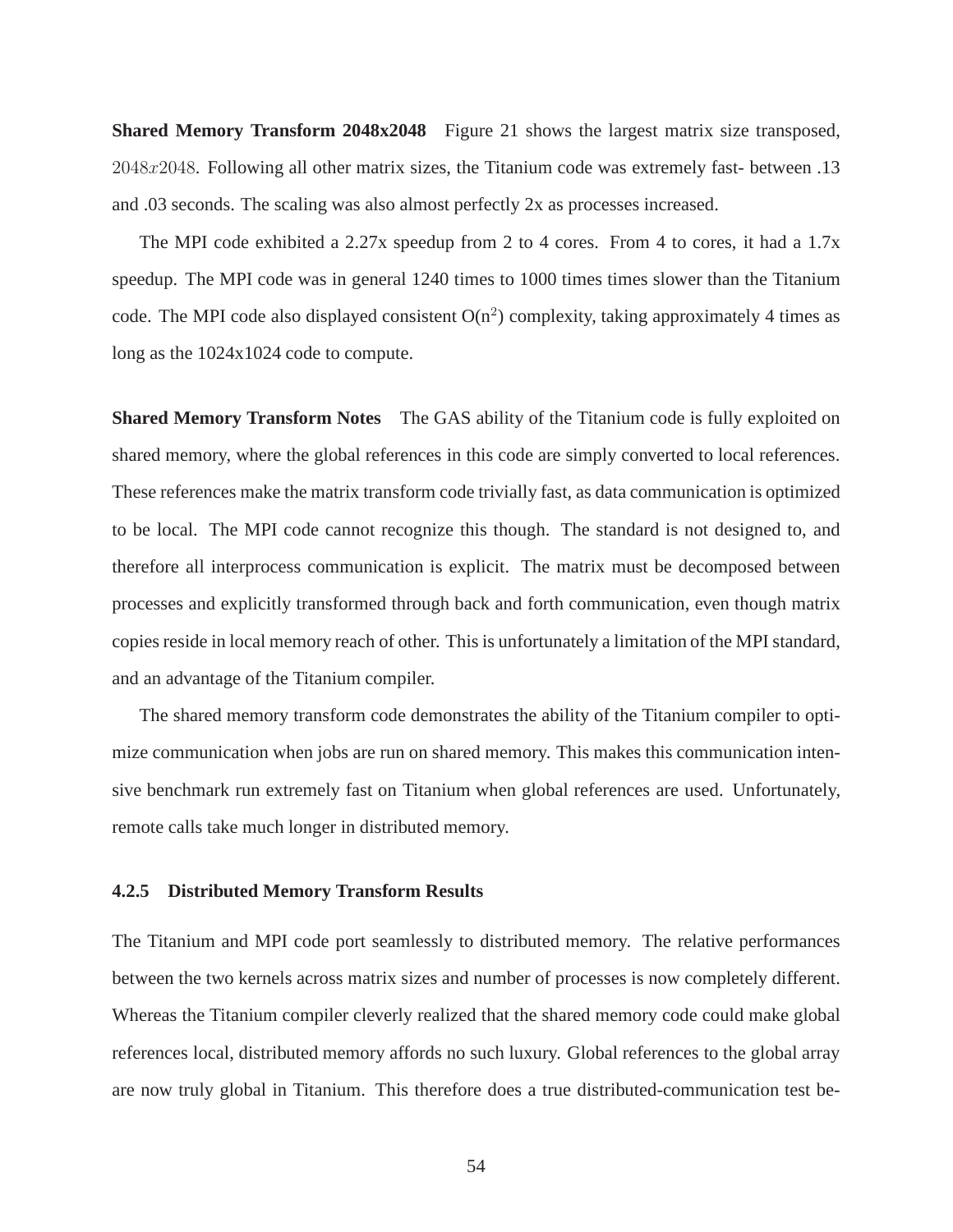tween Titanium and MPI. There are 5 graphs presented displayed the runtimes between the two kernels for the different matrix sizes, Figures 22 through 25.



Figure 22: DM Transform - 128x128 Matrix Figure 23: DM Transform - 256x256 Matrix

**DM Transform - 128x128 Matrix** The runtimes for a 128 ∗ 128 matrix are shown in Figure 22. The Titanium run codes are very different looking than they were on the equivalent shared memory job, even though the code is the same. The Titanium code is now approximately 2.2 times slower than the MPI code across cores, and exhibits decreasing scaling, 1.6x to 1.3x to 1.1x from 2 to 4, to 8, to 16 processes.

The MPI code exhibits moderately better scaling as processes double, 1.8x scaling from 2 to4, 1.6x from 4 to 8 and 1.3x from 8 to 16. This is because the MPI code partitions the array to pairwise communicating processes. The processes only communicate with each other to transpose their submatrices. The Titanium processes do accesses on the global array in the root process's memory region. There is contention for bus access here, and as processes increase, this affects scaling negatively.

**DM Transform - 256x256 Matrix** Figure 23 displays the runtimes for matrix transform of size 256 $x$ 256. Like the 128 $x$ 128 transform, the MPI code exhibits better runtime. It's scalability is also slightly better than Titanium as processes double, 1.75x to 1.56x, 1.57x to 1.3x, and 1.42 to 1.18x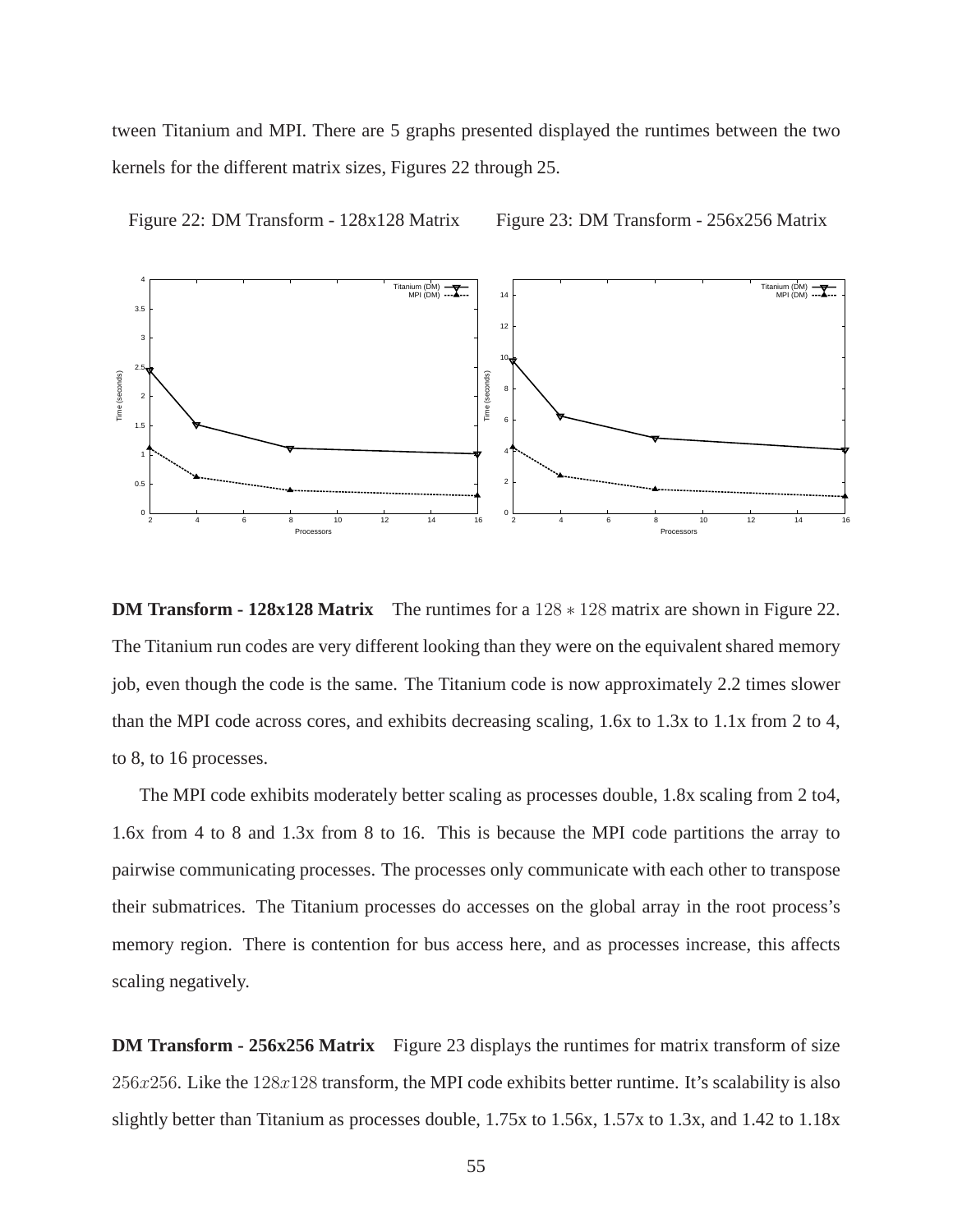Figure 25: DM Transform - 1024x1024 Matrix



as processors go from 2 to 16. The MPI code is between 2.31 and 3.78 times as fast as the Titanium code, as more processors are added this increases slightly due to Titanium's lower scalability. Both codes justify the  $O(n^2)$  complexity of this problem by taking approximately 4 times as long to solve as they did for the 128x128 matrix.

**DM Transform - 512x512 Matrix** Figure 24 shows the transform timings for the 512 ∗ 512 matrix. The Titanium code shows scaling of 1.56x, 1.40 times, and 1.11x between core sets, and the MPI code scaling of 1.65x, 1.72x, and 1.47x. The Titanium is between 2.35 and 4.1 times as slow as the MPI code- this increases as cores go up. Both the MPI and Titanium code take approximately 4 times as long to compute as they did for the 256x256 matrix.

**DM Transform 1024x1024 Matrix** Figure 24 shows the runtimes for the the 1024 ∗1024 matrix. The trends represented by all previous sets hold true for this one as well. MPI is faster and it exhibits better scalability due to its pairwise communication. The MPI code is between 2.38 and 4.1 times as fast, exhibiting scaling of 1.68x, 1.67x, and 1.46x as processes double. The Titanium code has scaling of 1.61x, 1.34x, and 1.11x as processes double. The MPI code takes approximately 4.5 times as long to compute, and the Titanium code takes approximately 4 times as long, which are both consistent with the  $O(n^2)$  complexity.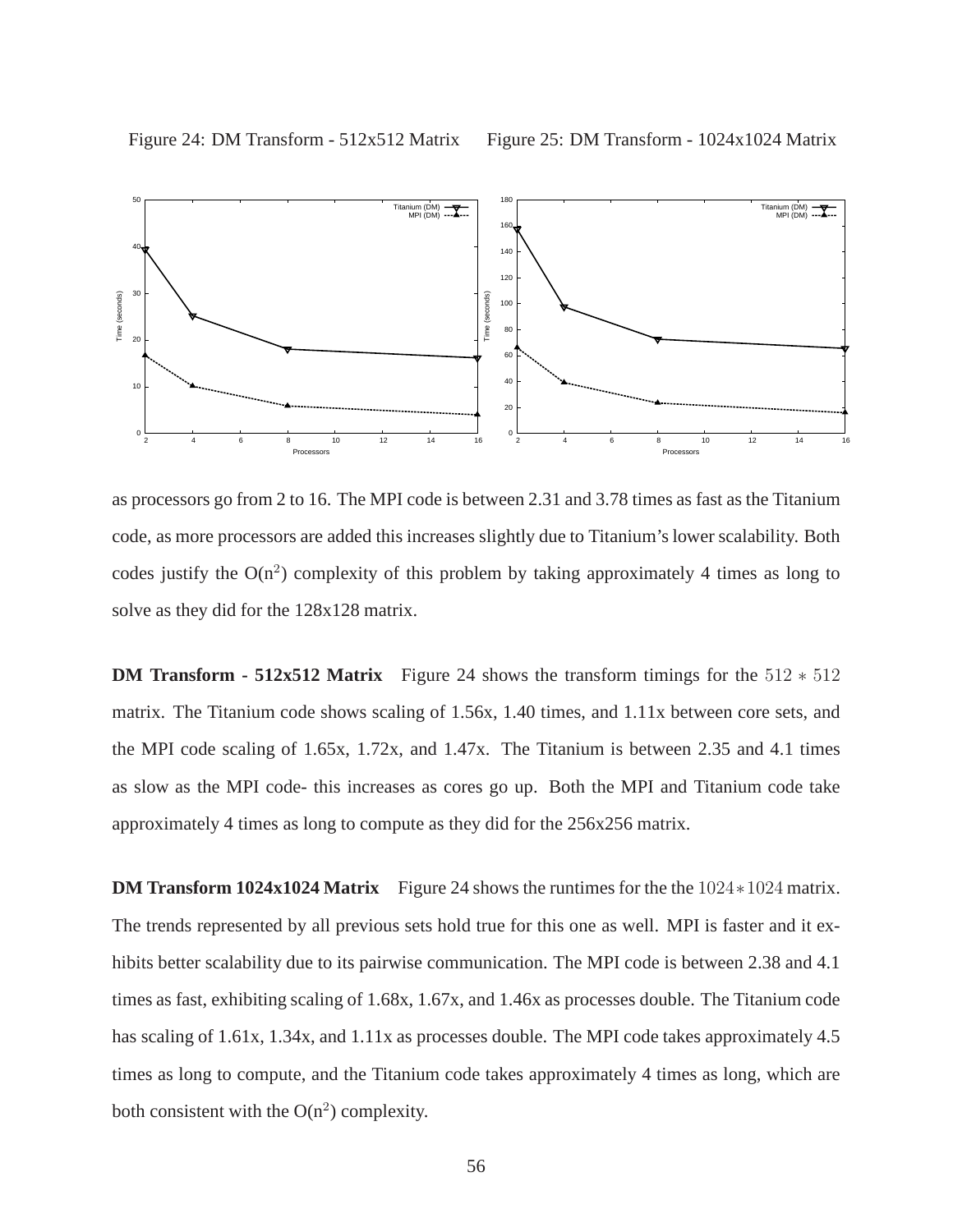Figure 26: DM Transform - 2048x2048 Matrix



**DM Transform - 2048x2048 Matrix** Figure 26 shows the results for the 2048 ∗ 2048 matrix. These results are similar to those in the smaller matrix runs. Titanium had scaling of 1.6x, 1.35x, and 1.08x as processes doubled. The MPI code had scaling of 1.68x, 1.73x, and 1.45x as processes doubled. The MPI code was 2.37x to 4.1x times as fast as the Titanium code. Both the Titanium and MPI code maintained the  $O(n^2)$  complexity, each taking 4 times as long to solve as the  $1024x1024$ matrix.

**DM Transform Notes** The transform code behaved much differently on distributed memory than shared memory. One interesting thing to note is that the MPI code consistently scales better than the Titanium code, especially when processes jump from 8 to 16. The Titanium code scales very poorly at this size. This is because the global array in Titanium resides solely in a single memory region. All processes that are not in this region (half the processes, which reside remotely on the other node) require remote references over the network to get and put data in the matrix. This slows down the scaling, as half the cores are attempting to access a single region of memory.

The MPI code uses pairwise communication between decomposed submatrices. The back and forth communication scales consistently as processes are doubled. Therefore, MPI code as a whole scales better than the Titanium code.

One solution to this Titanium problem is using a truly distributed array that is still global [31].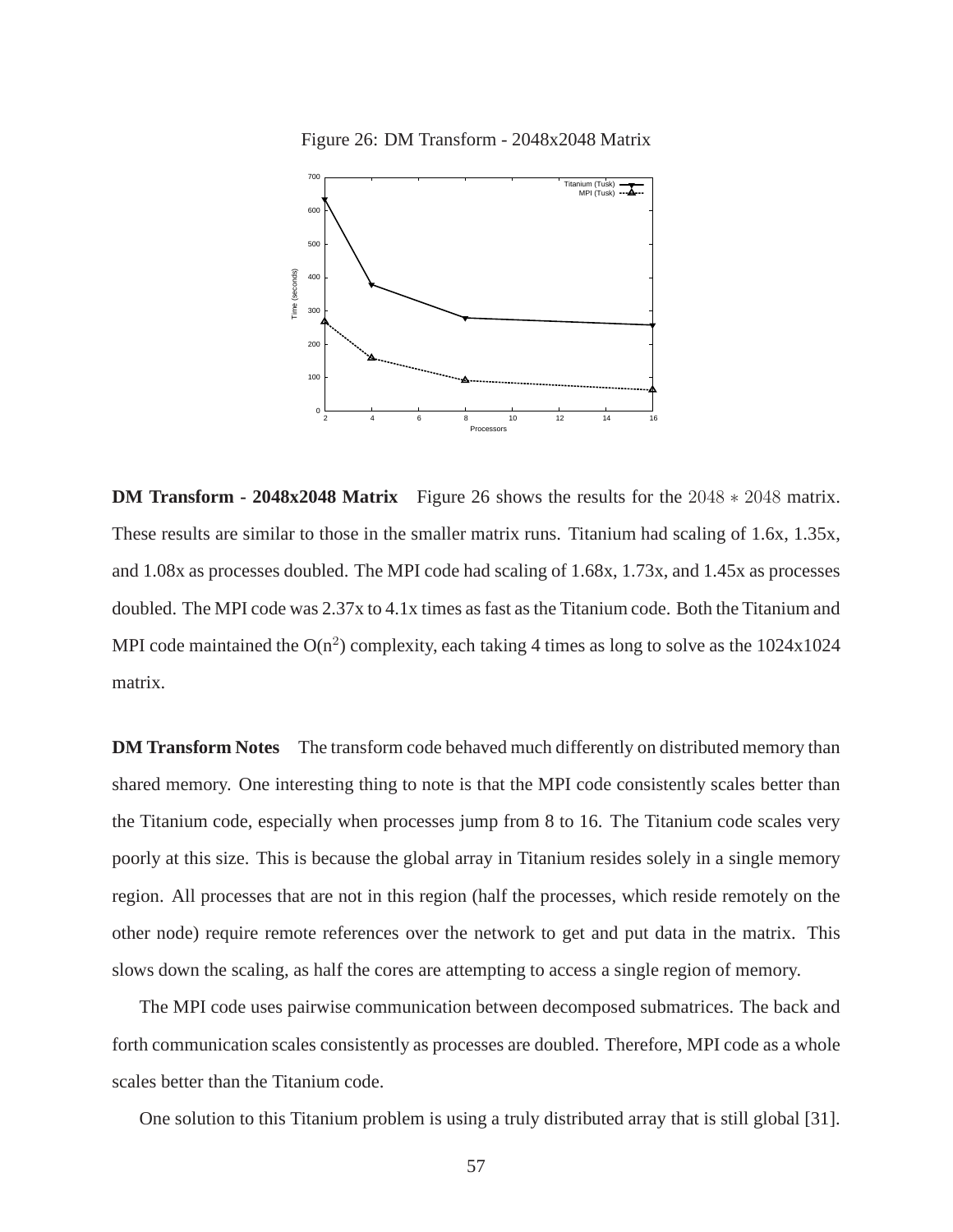A matrix defined as thus would be distributed between regions at startup, but still viewed as local. The Titanium code was not optimized to do this, however, and worse scaling is the result.

# **4.2.6 Tusk/Tusk-Sun Transform Results**

This section is similar to the previous comparison between the Tusk and Tusk-Sun Multiply (4.2.3). In these graphs, there are six plots. Three are for Titanium, and three are for MPI. Each code is run on distributed memory, shared memory on Tusk, and shared memory on Tusk-Sun. They are notated as T-Ti/MPI, TS-Ti/MPI, and DM-Ti/MPI.

Figure 27: Tusk/Tusk-Sun Comparison Runs - Figure 28: Tusk/Tusk-Sun Comparison Runs - Transform of length 256x256 Transform of length 1024x1024



**Tusk/Tusk-Sun Transform 256x256** Figure 27 shows a number of different runs. The two Titanium codes that run on Tusk and Tusk-Sun in shared memory are both extremely fast due to use of local loads and stores. The number of total accesses made is so small that the runtimes between the T-Ti and TS-Ti codes are negligible. On distributed memory, the DM-Ti code is much slower than either shared memory code, taking approximately 10 seconds to compute the matrix transform, compared to less than .003 seconds for the shared memory code.

The T-MPI, TS-MPI, and DM-MPI code all exhibit similar scaling. The performance jumps observed, where T-MPI is faster than TS-MPI, which is faster than DM-MPI, was first observed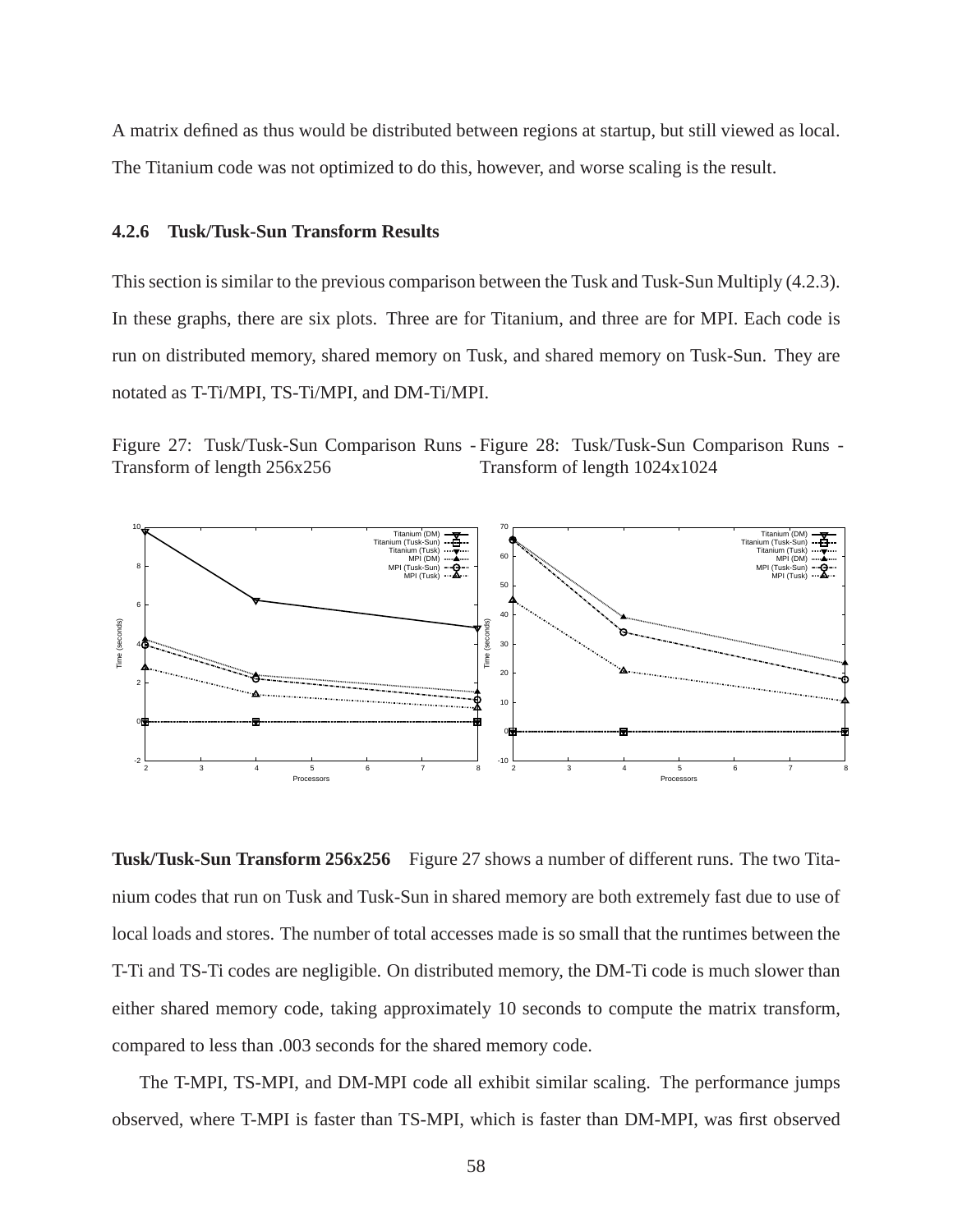on the earlier comparison of multiply comparisons between Tusk and Tusk-Sun. See Figures 15 and 16 for those runtimes. These differences happen because the T-MPI code is processed the fastest. The TS-MPI code requires at least the lowest common processor speed due to a **gather** call collecting data at the end of program completion, and then requires extra speed for remote message passing over the network, as opposed to across a single memory.

**Tusk/Tusk-Sun Transform 1024x1024** Figure 28 shows similar scaling and performance trends to the transform with matrix size=256 ∗ 256. The DM-Ti code is not seen in this graph- with 8 processors its runtime is 72 seconds. The MPI code still exhibits the similar scaling as seen in Figures 27, 15, and 16, with distributed memory being the slowest.

### **4.2.7 Performance Results Notes**

The performance results across differing platforms, matrix sizes, number of cores, and on shared and distributed memory demonstrate some important computational differences between the Titanium and MPI code.

First, the programming model of Titanium is a double-edged sword. The ability to use GAS is an advantage on shared memory runs. A "naive" GAS abstracted Titanium multiply kernel is shown to perform better on shared memory than an optimized "real" application- one that would normally be written following a parallel decomposition model. Additionally, by using the GAS for a matrix transform in shared memory, communication is shown to consistently be almost 1000 times as fast as equivalent MPI code. The Titanium code also shows better scaling for shared memory jobs, getting near 2 times speedup as processes double.

Despite these observations, the Titanium code usually performs more slowly than the MPI though, for shared memory multiply jobs, except in the 2048 ∗ 2048 multiply using 16 processes. This is in our opinion a compiler problem, one that could be fixed with a faster C compiler, as opposed to the gcc compiler used by the Titanium compiler. Further research would be required to validate or refute this.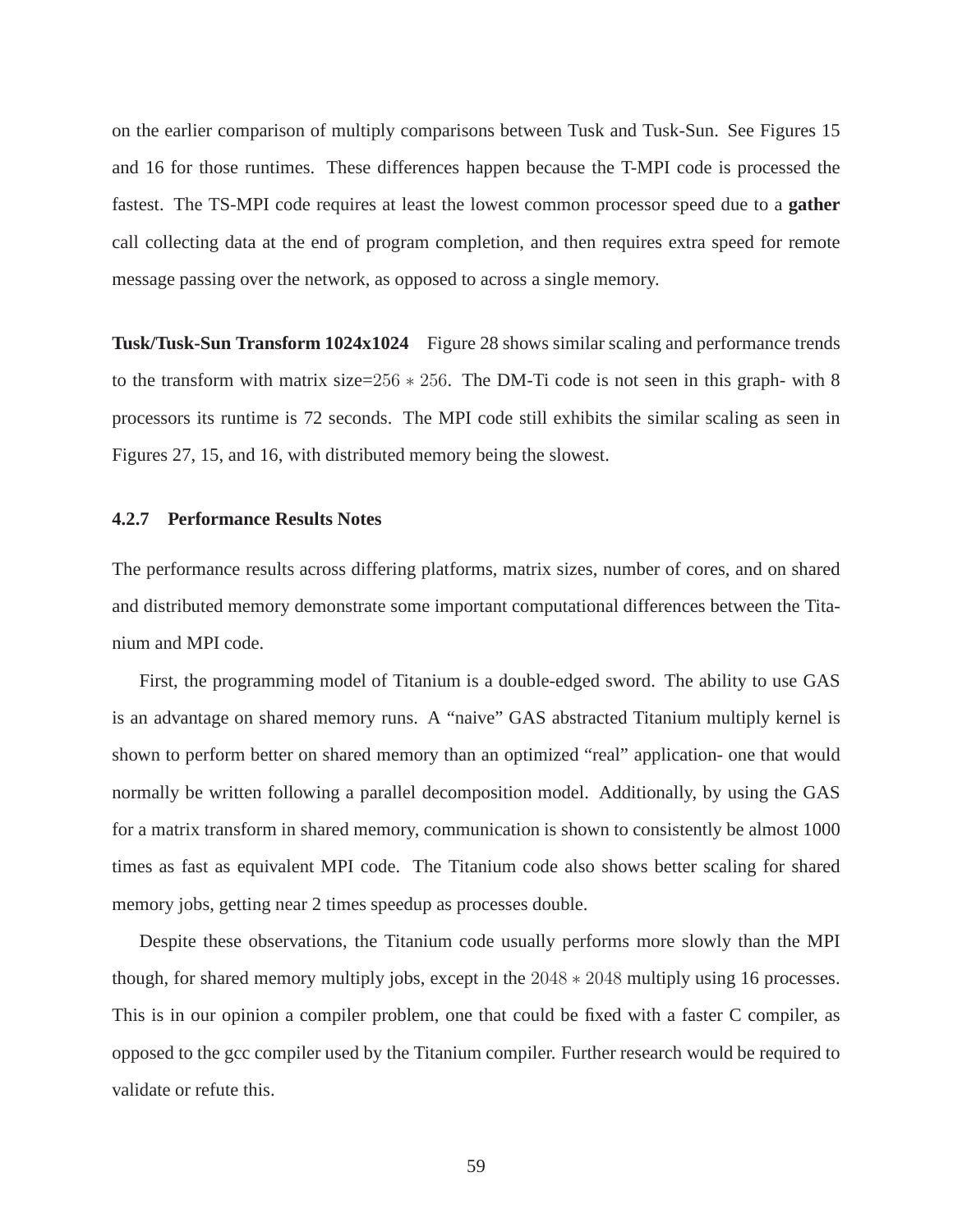When the Titanium and MPI code is compiled and run on distributed memory, the naive Titanium code immediately shows problems with computation efficiency. The problem of the global address space is exposed, and the programming style is exposed as flawed for distributed implementation. One set of distributed runs is done with the naive code. This is sufficient to demonstrate the inefficiency of this model.

By slightly modifying the code to do data copying, the Titanium multiply performs at a comparable runtime level to the MPI code. The distributed runs still slower than the MPI code, but it exhibits the expected scalability of a parallel application.

Once again, this slow performance is hypothesized to be due to the use of unoptimized backend compiler work. The MPI backend was used instead of the GASNet layer recommended by Titanium documentation and research. Using a different backend could improve parallel performance significantly for all distributed runs, but this must be studied in future work.

For distributed memory transform runs, the Titanium code exhibits worse scaling as the number of processes increases. At 16 cores, scalability is very low. The MPI code scales much better, due to its pairwise communication scheme. The Titanium code is slowed by network contention with all remote processes accessing a single region of memory. By distributing the array among memory regions, it is expected that this problem will be resolved, and the Titanium code will have better scalability.

# **4.3 Productivity Results**

This section presents results from programmability testing done on the programs. We first show the lines of code (LoC), number of characters (NoC), and characters per line (CpL) for each application. Then the efficiency equations are applied to get the sequential-to-parallel conversion effort of the MPI and Titanium code. The parallel conceptual complexity is scored for each language, and notes on code development time are given. At the end of this section the results of each benchmark are summed.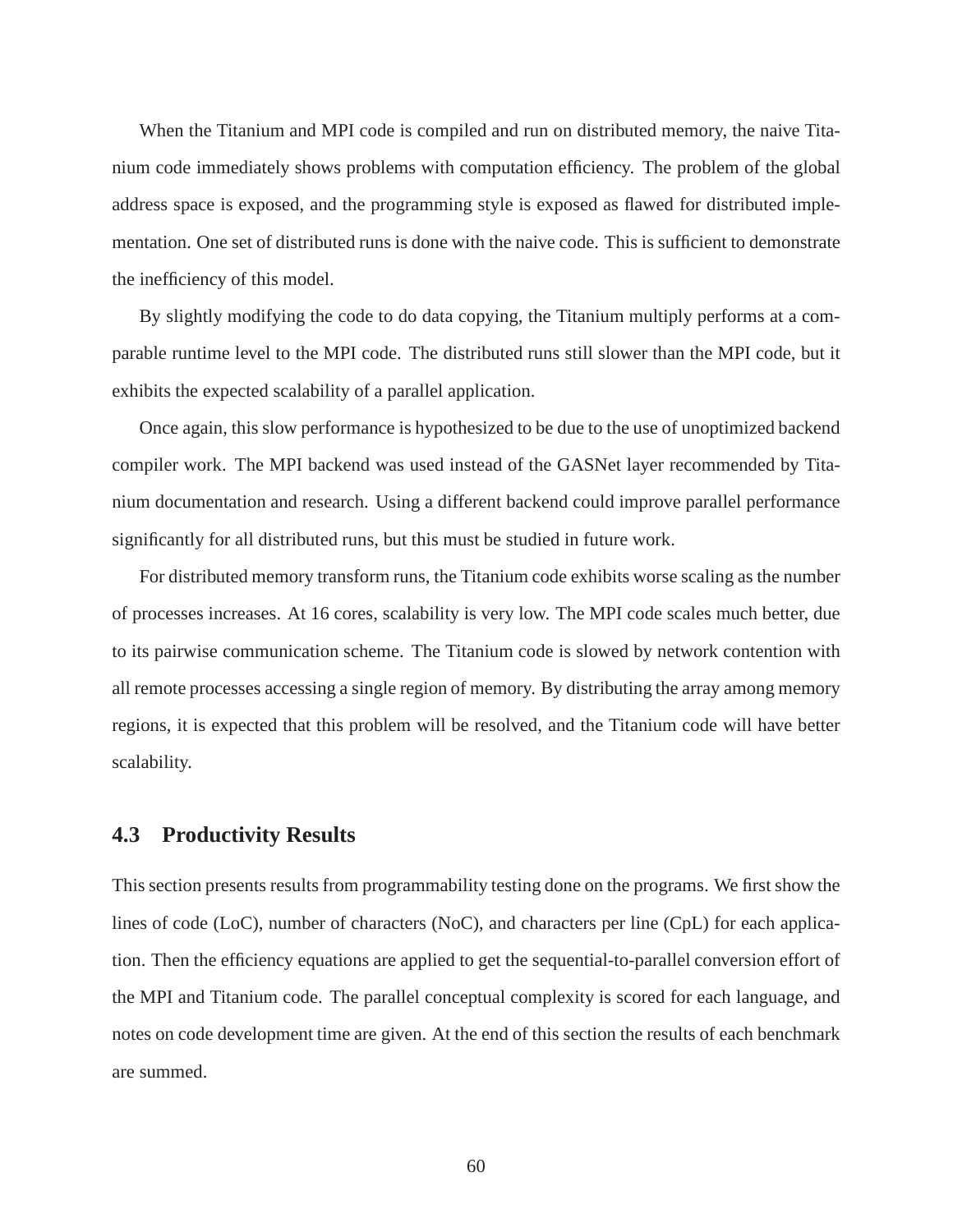## **4.3.1 Lines of Code and Number of Characters**

The lines of code, number of characters, and average number of characters per line are presented here. In both programs, MPI has the most LoC and NoC, by a wide margin. Titanium and Fortress both use fewer lines and characters, even though Titanium has relatively high CpL. One reason that Titanium has Java as a base language is because Java is a compact language [31], and its conciseness is illustrated against C code here.



Figure 30: NoC Multiply

Figure 31: CpL Multiply



Figures 29, 30, and 31 show LoC, NoC, and CpL results for the multiply code. The Titanium code has less LoC than the sequential C code, and much less than the MPI code. The Titanium code LoC is double that of the sequential Java code. Both parallel codes require a good deal of extra lines, with MPI code using 40 additional lines of code, and Ti-Real code an additional 32 LoC. The Ti-Naive code only added 14 LoC from the sequential Java code, and exhibited similar performance to the Ti-Real on shared memory testing.

Figures 32, 33, and 34 are the tables for the Transform code. The Titanium code required 16 additional LoC, and used 317 NoC. The MPI code more than doubles the sequential C LoC, and uses an additional 742 NoC.

The MPI code in both programs exhibited a high increase in LoC and NoC. The CpL actually decreased in both programs, however. This is because of the high number of **for** loops used in coding. Since the coding standards require brackets to reside on their own line, each for loop uses 2 brackets that each reside on their own line. This increases LoC, and lowers CpL as a line only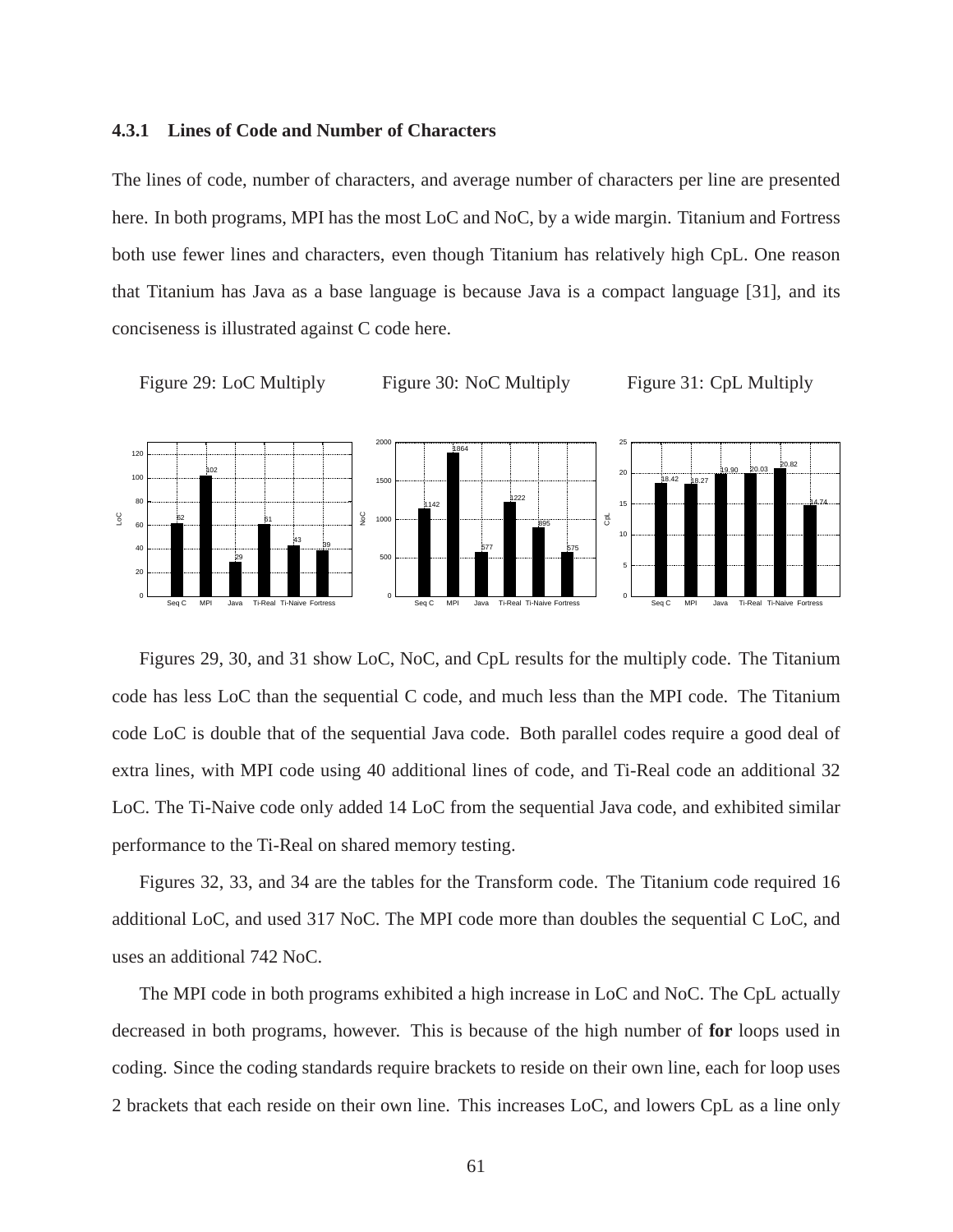

Figure 33: NoC Transform



has 1 character on it. The same standard applies to Titanium, but through use of **foreach** calls, Titanium cuts down on the number of stated loops, and uses less 1 character, bracket lines. In fact, the use of less **for** loops actually helps make the Titanium code have a higher CpL than the Java code in all programs.

Fortress overall has the lowest NoC. As Fortress desires to emulate mathematical notation, it has concisely expressed syntax. NoC was lowered through use of semantics like concise for loops and being able to print by simply using a **print** command, as opposed to **System.out.print** that Java and Titanium use. The semantics for **for** loops are also more concise than those of C or Java/Titanium.

# **4.3.2 Sequential-to-Parallel Conversion Effort**

Sequential-to-parallel conversion displays the effort required to code from a sequential base into parallel. This is communicated through two equations that measure the difference in LoC and NoC between the sequential and parallel versions of code. The evaluated conversion efforts are shown in Table 2.

|                | Multiply   |          |         | Transform  |        |
|----------------|------------|----------|---------|------------|--------|
|                | <b>MPI</b> | Ti naive | Ti-Real | MPI        |        |
| $LoC$ % Effort | 64.5%      | 48.28%   | 110.34% | $116.98\%$ | 43.48% |
| NoC $%$ Effort | 63.22%     | 55.11\%  | 111.79% | 79.61%     | 66.89% |

Table 2: Percent Conversion Efficiencies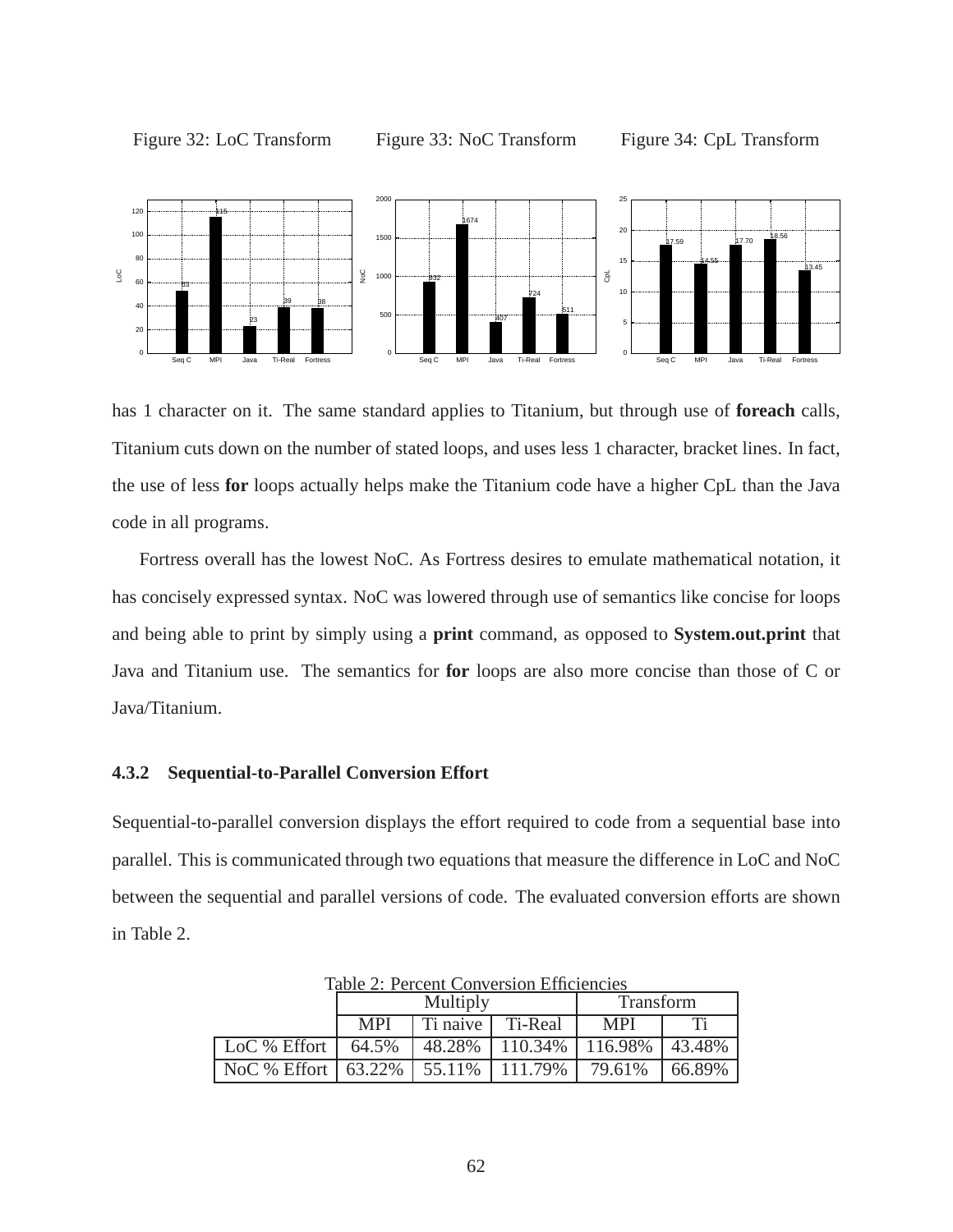The results from Figure 2 show that MPI's transform code requires the most effort into writing new lines of code. The Titanium multiply code requires the most effort in NoC. This makes sense as Titanium utilizes some clever communicationless bounds checking to perform copy operations between processors. This overhead code is the biggest cause of the high percentages for Titanium. See lines 42-53 in Appendix A, Titanium Matrix Multiply, to see the specific code.

Although less LoC were added to Titanium code in both multiply and transform code from Java, the effort percentage is still higher. This is because the base Java code is half of what the base C code is.

#### **4.3.3 Parallel Conceptual Complexity**

In this section, we apply the complexity metrics defined in section 3.2 to the benchmark code, and develop a "score" for each benchmark and language. This benchmark measures the complexity of certain constructs by evaluating their parameters. The tables below break down the parallel conceptual complexity of the codes and give scores for each code. The tables are divided into Work Distributors (WD), Data Distributors (DD), Communicators, Synchronization and Consistency (SC) calls, and other miscellaneous calls.

|        | WD                        | DD | Comm                                                                                        | <b>SC</b> | Misc | Sub To- | Score |
|--------|---------------------------|----|---------------------------------------------------------------------------------------------|-----------|------|---------|-------|
|        |                           |    |                                                                                             |           |      | tals    |       |
| Params |                           |    |                                                                                             |           |      |         |       |
| Calls  |                           |    |                                                                                             |           |      |         | 40    |
| R/S    |                           |    |                                                                                             |           |      |         |       |
|        |                           |    | Notes: Score comes from 2 if, 1 foreach, 3 for, 3 broadcast, 1 barrier, 1 Ti.this Proc, and |           |      |         |       |
|        | 1 Ti.numProcs statements. |    |                                                                                             |           |      |         |       |

Table 3: Titanium Naive Matrix Multiply Parallel Complexity

The basic, "naive" Titanium code has a score of 40, as shown in Table 3. By slightly altering the code to distribute and collect data, the score goes up 48, as shown in Table 4. The modified code uses 3 copy operations to copy data from 2 global arrays into local arrays, and then copy a local array back to part of a global array. This only requires 6 extra parameters, 2 for each copy operation, and keeps the complexity scores very similar.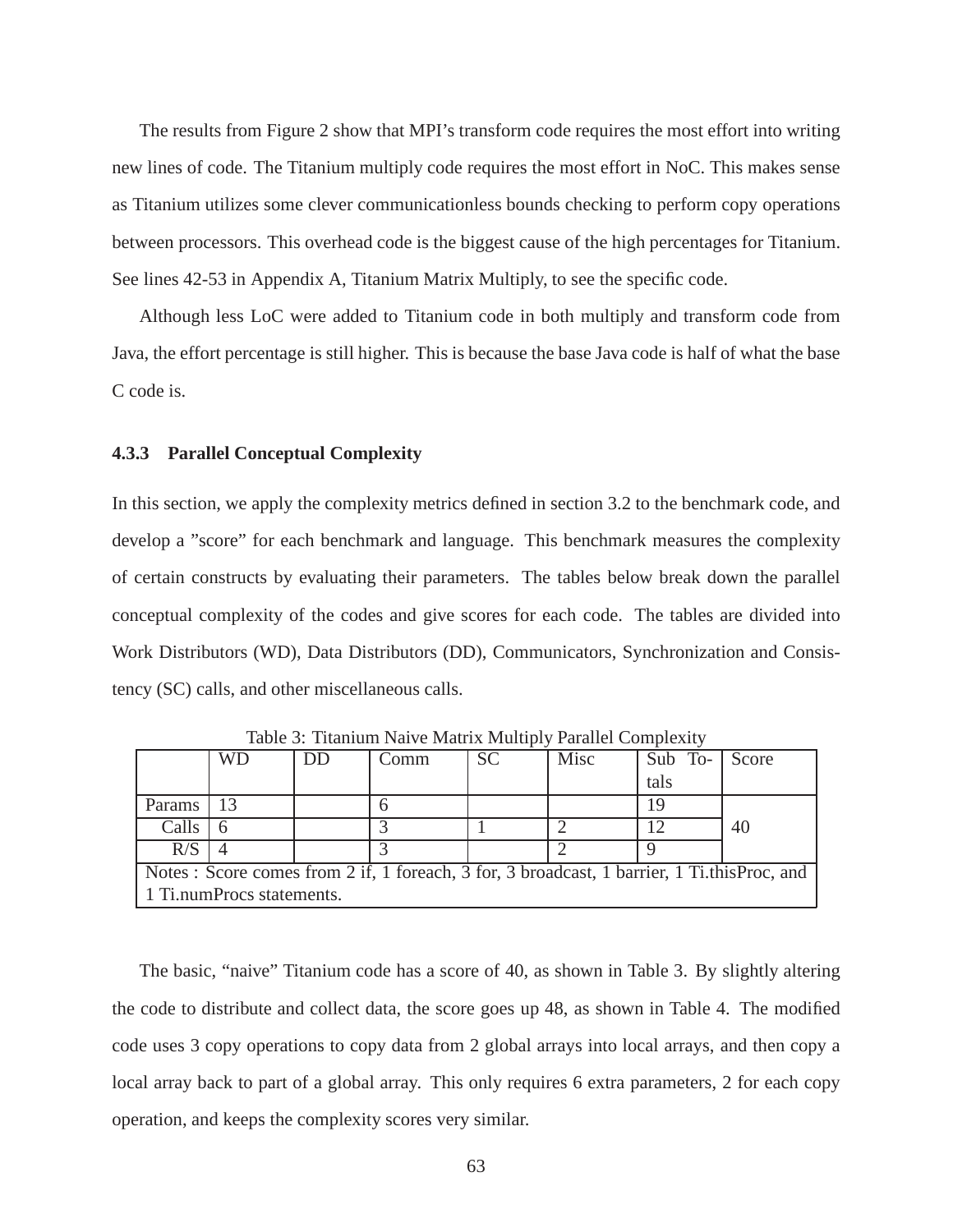|        |                                            |  | $\cdots$ a a version which a version is a version is a version $\beta$                      |           |      |         |       |  |  |
|--------|--------------------------------------------|--|---------------------------------------------------------------------------------------------|-----------|------|---------|-------|--|--|
|        | <b>WD</b>                                  |  | Comm                                                                                        | <b>SC</b> | Misc | Sub To- | Score |  |  |
|        |                                            |  |                                                                                             |           |      | tals    |       |  |  |
| Params |                                            |  |                                                                                             |           |      | 24      |       |  |  |
| Calls  |                                            |  |                                                                                             |           |      |         | 48    |  |  |
| R/S    |                                            |  |                                                                                             |           |      |         |       |  |  |
|        |                                            |  | Notes: Score comes from 2 if, 2 for each, 1 for, 3 local, 3 broadcast, 3 copy, 1 barrier, 1 |           |      |         |       |  |  |
|        | Ti.thisProc, and 1 Ti.numProcs statements. |  |                                                                                             |           |      |         |       |  |  |

Table 4: Titanium Real Matrix Multiply Parallel Complexity

Table 5: Fortress Matrix Multiply Parallel Complexity

|                                                           | WD | DD | Comm |  | Misc | Sub To- Score |   |  |
|-----------------------------------------------------------|----|----|------|--|------|---------------|---|--|
|                                                           |    |    |      |  |      | tals          |   |  |
| Params                                                    |    |    |      |  |      |               |   |  |
| Calls                                                     |    |    |      |  |      |               | ∍ |  |
| R/S                                                       |    |    |      |  |      |               |   |  |
| Notes : Score comes 5 for loops and 1 atomicdo statement. |    |    |      |  |      |               |   |  |

Table 5 shows that Fortress has a score of 21. The Fortress code only uses a set of 3 nested for loops to perform its matrix multiply (the other 2 are for populating the array). An **atomic..do** statement is used to ensure modification consistency when a data point is modified. This keeps Fortress's parallel conceptual complexity extremely low. Besides **the atomic..do** statement, this code looks almost exactly like sequential code. This is very important for Fortress- the languages wants parallelism implicit and sequentialism must be explicitly requested. Therefore its parallel complexity must be low. This is achieved in this code.

|        | <b>WD</b> | DD | Comm                                                       | <b>SC</b> | Misc                                                                             | Sub To- Score |    |
|--------|-----------|----|------------------------------------------------------------|-----------|----------------------------------------------------------------------------------|---------------|----|
|        |           |    |                                                            |           |                                                                                  | tals          |    |
| Params | 24        |    | 21                                                         |           |                                                                                  | 59            |    |
| Calls  |           |    |                                                            |           |                                                                                  | 24            | 91 |
| R/S    |           |    |                                                            |           |                                                                                  |               |    |
|        |           |    |                                                            |           | Notes : Score comes from 3 if, 7 for, 2 malloc, 1 memset, 2 free, 1 MPL Scatter, |               |    |
|        |           |    |                                                            |           | 1 MPLBcast, 1 MPLGather, 1 MPLBarrier, 1 include "mpi.h", 1 MPLInit, 1           |               |    |
|        |           |    | MPLComm_rank, 1 MPLComm_size, and 1 MPLFinalize statement. |           |                                                                                  |               |    |

Table 6: MPI Matrix Multiply Parallel Complexity

The MPI multiply code has a high complexity score- 91, almost double the score for Ti-Real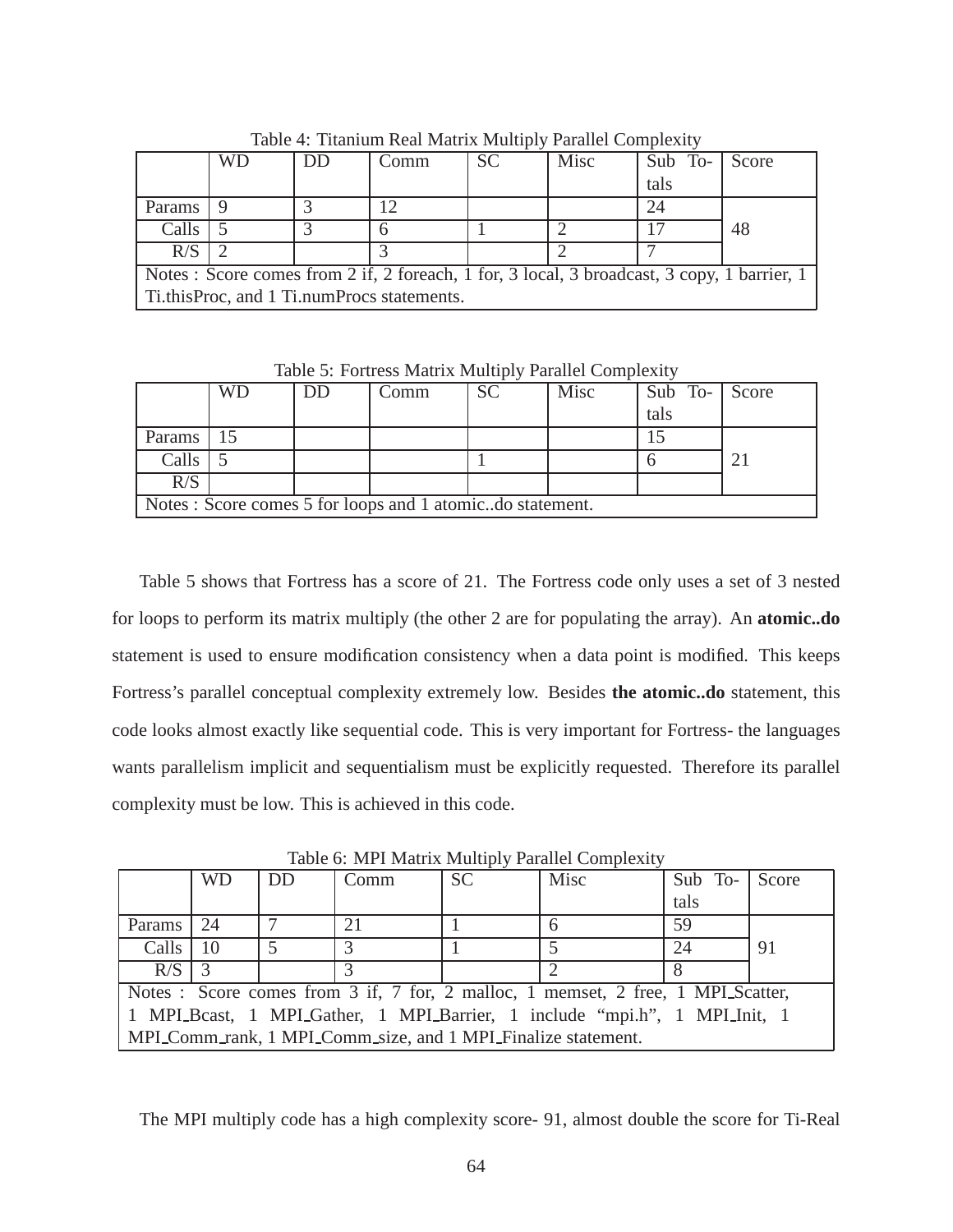code, and triples the Ti-Naive score. Even when the Ti-Real code does array copying similar to the MPI code, the gap is still large. This means that coding parallel operations to do a matrix multiply in MPI is much more complex than in Titanium.

|        | WD                     | DD | Comm                                                                                     | <b>SC</b> | Misc | Sub To- | Score |
|--------|------------------------|----|------------------------------------------------------------------------------------------|-----------|------|---------|-------|
|        |                        |    |                                                                                          |           |      | tals    |       |
| Params |                        |    |                                                                                          |           |      |         |       |
| Calls  |                        |    |                                                                                          |           |      |         | 29    |
| R/S    |                        |    |                                                                                          |           |      |         |       |
|        |                        |    | Notes: Score comes 2 if, 1 foreach, 2 for, 1 broadcast, 1 barrier, 1 Ti.this Proc, and 1 |           |      |         |       |
|        | Ti.numProcs statement. |    |                                                                                          |           |      |         |       |

Table 7: Titanium Matrix Transform Parallel Complexity

The Titanium transform code is 29. The two notable parallel calls here are a **broadcast** and **barrier** call, used to point processes to the global array, and to ensure that all computation has finished at the end of the code. The transform code then uses the GAS provided to do implicit communication. This keeps its score low.

|        | WD | DD | Comm                                                      | <b>SC</b> | Misc | Sub To- Score |  |
|--------|----|----|-----------------------------------------------------------|-----------|------|---------------|--|
|        |    |    |                                                           |           |      | tals          |  |
| Params |    |    |                                                           |           |      | 12            |  |
| Calls  |    |    |                                                           |           |      |               |  |
| R/S    |    |    |                                                           |           |      |               |  |
|        |    |    | Notes : Score comes 4 for loops and 1 atomicdo statement. |           |      |               |  |

Table 8: Fortress Matrix Transform Parallel Complexity

Table 8 shows the complexity score for the Fortress transform code is 17. The transform code is very similar to the Fortress multiply code, requiring 1 less **for** loop than the multiply code. It therefore has a similar score to the multiply code.

The MPI code has a score of 113 for the more communication intensive matrix transform code. The Titanium score is barely more than 1/4 of the MPI transform score.

Part of this is due to the heavy use of **for** loops in the MPI code. Titanium's built-in **foreach** loop that eases bounds checking. Instead of nesting **for** loops, which are expensive in LoC, NoC,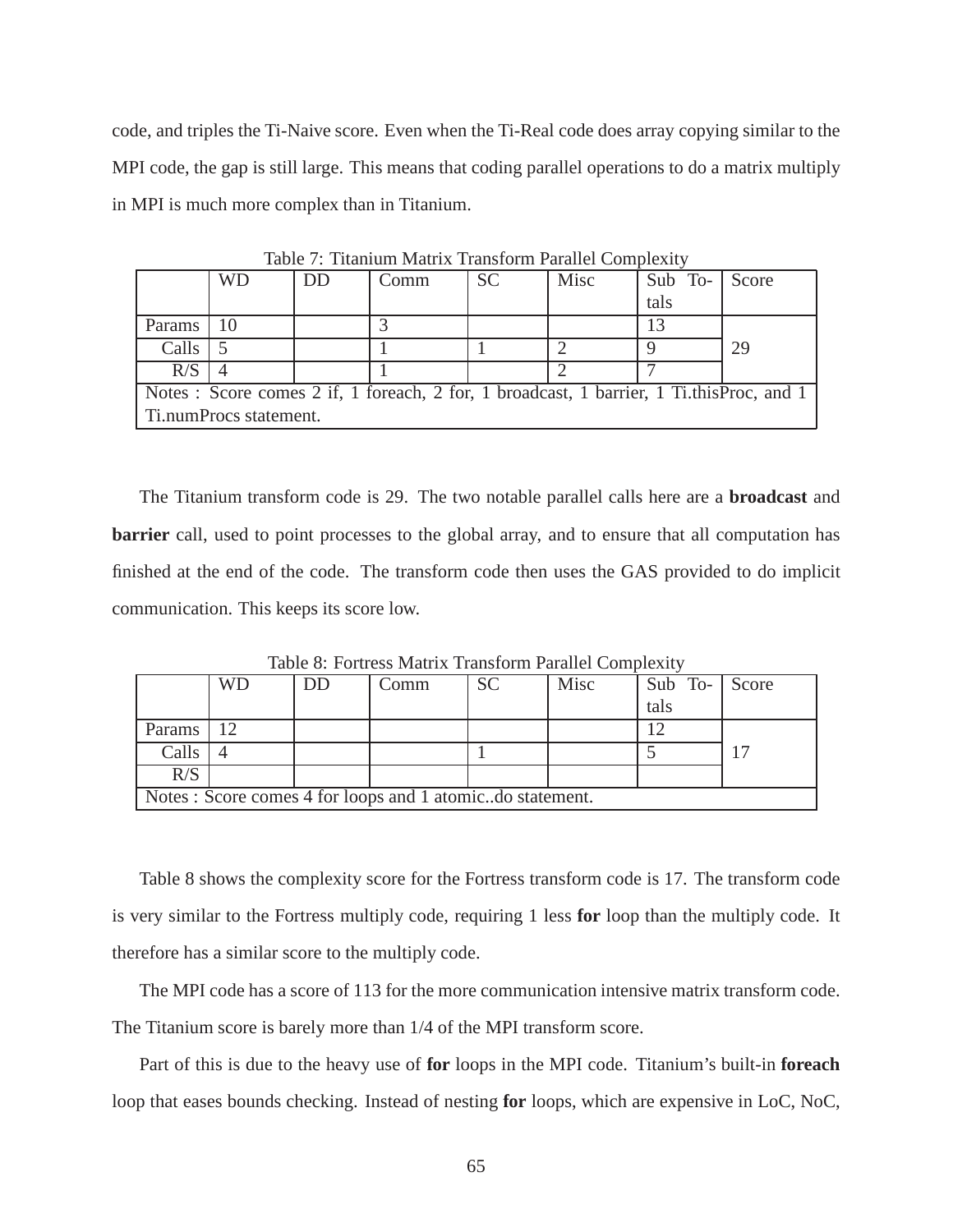|        | WD |  | Comm                                         | <b>SC</b> | Misc                                                                                   | Sub To- | Score |
|--------|----|--|----------------------------------------------|-----------|----------------------------------------------------------------------------------------|---------|-------|
|        |    |  |                                              |           |                                                                                        | tals    |       |
| Params | 23 |  | 42                                           |           |                                                                                        | 78      |       |
| Calls  |    |  |                                              |           |                                                                                        | 25      | 113   |
| R/S    |    |  |                                              |           |                                                                                        | 10      |       |
|        |    |  |                                              |           | Notes: Score comes 2 if, 7 for, 2 malloc, 1 memset, 2 free, 1 MPL Scatter, 2 MPL Send, |         |       |
|        |    |  |                                              |           | 2 MPLRecv, 1 MPLGather, 1 include "mpi.h", 1 MPLInit, 1 MPLComm_rank, 1                |         |       |
|        |    |  | MPL Comm_size, and 1 MPL Finalize statement. |           |                                                                                        |         |       |

Table 9: MPI Matrix Transform Parallel Complexity

and parameters, a **foreach** makes boundary checking handled by the compiler, and makes code shorter and easier to read.

Another advantage for Titanium is that its function calls usually use less variables than similar MPI code. MPI communicators used in these programs have between five and eight parameters in every construct. The most that Titanium has in a communicator is two.

One more thing to note is that by when the naive Titanium code is modified to do data copying, it closely resembles the MPI code's layout and structure. This is meant in the way that it explicitly partitions and scatters the *A* matrix among processes, so each one has a smaller *Alocal* matrix. In this sense, the Titanium code strays completely away from its GAS abilities, and behaves in the same vein as a message passing language by copying parts of data structures, like the MPI code.

#### **4.4 Code Development Time**

As stated in the Methodology section, no strict timers were kept to record code development time. However, this section will lay out three debugging problems that each required a considerable amount of time to overcome. Each problem led to multiple hours of debugging, and required outside assistance for help in a solution. There was one notable problem for each language.

#### **4.4.1 Implementations Problems**

This section will discuss some notable problems that each required a considerable amount of time to overcome. Each problem led to multiple hours of debugging, and required outside assistance for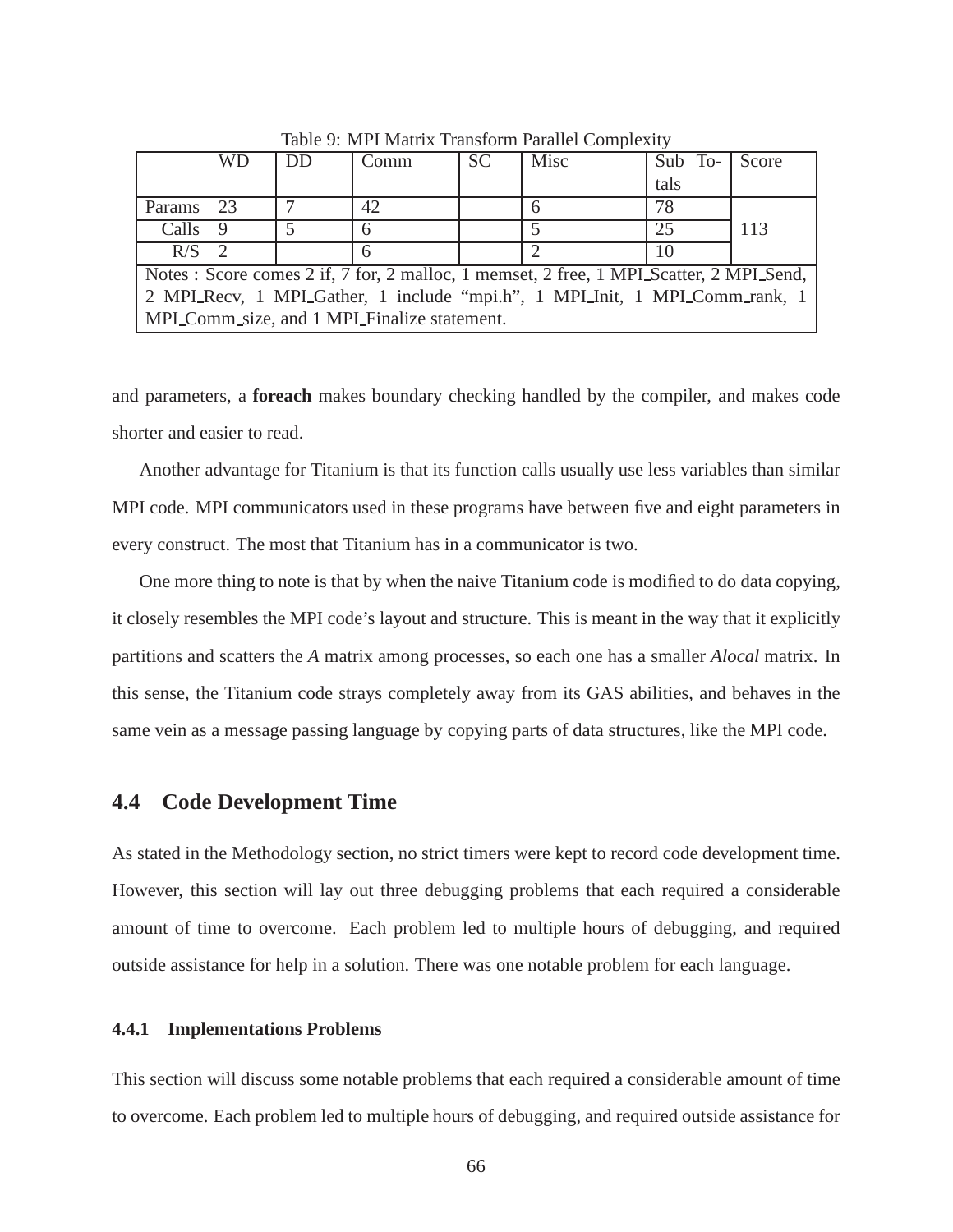help in a solution. There was one notable problem for each language.

**MPI** : The **MPI Scatter** call required numerous hours of debugging, profiling, and testing. The problem encountered with **MPI Scatter** was that it only allocates a contiguous chunk of memory, and the C array was not allocated contiguously. This required a complete rewrite of the array allocation method, after other debugging attempts had failed.

**Titanium** : The **broadcast A from x** call in Titanium takes the pointer A in every process and points it toward the A located in process x. This is a common source of performance faults because all references to A are remote. If A is a pointer to an array located in process x's region, then all array accesses are remote calls as well. This is the problem that the naive Titanium code has when running on distributed memory. This is a difficult to debug problem because it is still a semantically correct way to program, and still maps well to shared memory. There has been Titanium based research into unintentionally referencing global pointers [99, 67].

**Fortress** : The biggest problem with Fortress right now is that only a tiny core of the language is implemented, and a large portion of the language specification does not work. This is said to have changed with the release of Fortress version 1.0 on April 1st, 2008. The lack of available support and reference material for Fortress currently in the community makes for learning a language especially difficult. One particular problem that this work encountered with Fortress is its current inability to cast strings to integers from a command line argument. This is hopefully corrected in the new release.

#### **4.4.2 Productivity Notes**

Titanium and Fortress generally have much better scores in complexity than MPI. The LoC and NoC for these languages is also much lower than MPI. Titanium CpL is generally high, and it has a high score for converting the Java multiply code to a "real" Titanium application. The low scores in parallel complexity heavily favor Titanium over MPI, though. All three programs experienced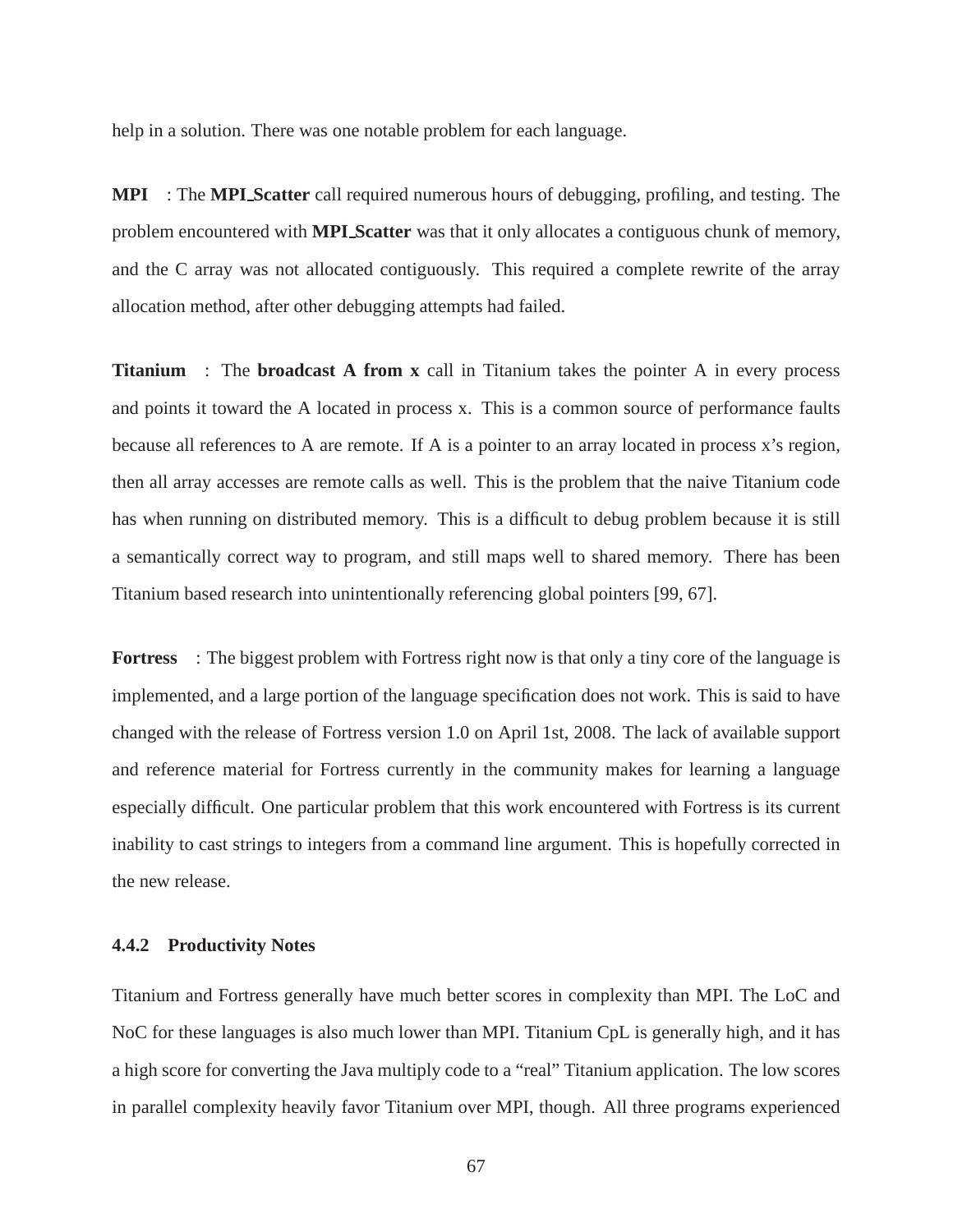some sort of implementation difficulty that requires a workaround, so it can be concluded that development in all three languages can still lead to required debugging. The overall parallel complexity scores, as well as the far lower LoC and NoC, all show that Titanium is an easier parallel model in which to program.

#### **4.5 Holistic Evaluation**

Reviewing the performance trends here, it is notable that both MPI and Titanium can scale in widely different ways depending on implementation and reliance on GAS programming and global variables. Titanium code that relies on GAS in shared memory is actually optimized code, but in distributed memory this code is hurt by the global references.

For distributed matrices, Titanium usually exhibits better scalability for the multiply code, and MPI for the transform code. However, for all distributed runs, MPI is shown to give better performance using this system setup. Therefore, the performance edge is given to MPI, as it usually has faster runtimes, especially for distributed memory.

For productivity measurements such as LoC, conversion effort, and conceptual complexity, Titanium is consistently better than MPI (except for the conversion efficiency of the refined Titanium multiply code). This is especially notable in the parallel conceptual complexity metrics, where MPI is 2-3 times as complex as Titanium. Many people have said that MPI is a complex way to perform parallel computation, and these benchmarks quantify these statements. Therefore, Titanium is determined to be more usable and programmable than MPI, as it receives generally better productivity scores.

It should be noted that Fortress was not evaluated to a final score. It is merely presented in some productivity results. Because Fortress is not a complete standard yet, it is impossible to quantify productivity scores on it. However, implementing some basic metrics on Fortress show that even with only a small subset of the language working, good programmability looks promising. Future work on the language should provide more concrete analysis of both performance and productivity abilities of the language, and provide a better holistic characterization of the language.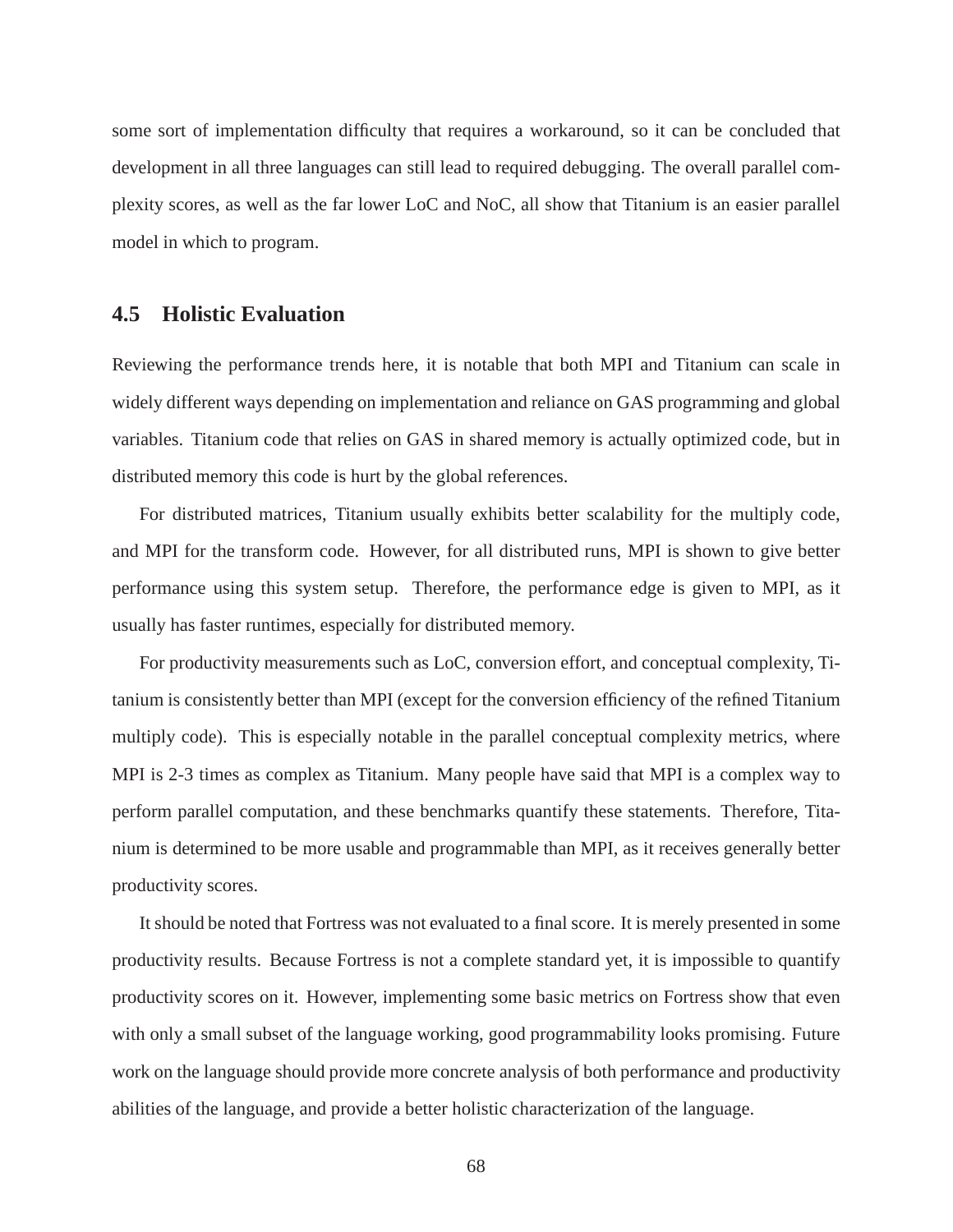## **5 Conclusions and Future Work**

This paper performs research on three parallel programming models, two languages and one standard. It gives a history of HPC and parallel computing, and gives a state of the description on MPI, Titanium, and Fortress.

Titanium and Fortress are parallel languages, and MPI is the message passing standard for HPC. Titanium and MPI use an SPMD style of parallelism by running statically created threads in parallel and communicating by sharing or copying data. Fortress is designed to be implicitly parallel. Currently this is shown through **for** loops and **tuple** operations.

Titanium threads can communicate through a global address space, partitioned among processes, or may copy parts of data structures between memory regions. By using a GAS, Titanium has a shared-memory illusion of programming, where a global variable may be seen by all processes. Titanium is a PGAS language though. Each memory region has local memories as opposed to the global one. Data may be copied or located in local memory. This can have performance advantages in distributed memory.

Two important HPC problems were coded, a matrix multiply and a matrix transform. The multiply stresses computation, and the transform communication.

It is shown that programming a "naive" Titanium multiply kernel using only GAS programming is faster than a refined "real" implementation of the code on a shared memory machine. In distributed memory, using "naive" GAS-only programming leads to intense performance degradation. For large and complex programs that implement both shared data structures and copying, special care must be taken to ensure that GAS references to variables are not done at such a rate that they impede performance in the way that the multiply kernel did. Debugging global variables can be extremely difficult, and further research has been done on this [99], because a semantically correct program with undesired global accesses is difficult to spot. By using the "real" Titanium kernel, the multiply kernel performs well and shows reasonable scaling on distributed memory.

The Titanium transform kernel exhibits less scalability than the MPI transform kernel as cores increase in distributed memory. This is because the MPI code communicates in a pair-wise way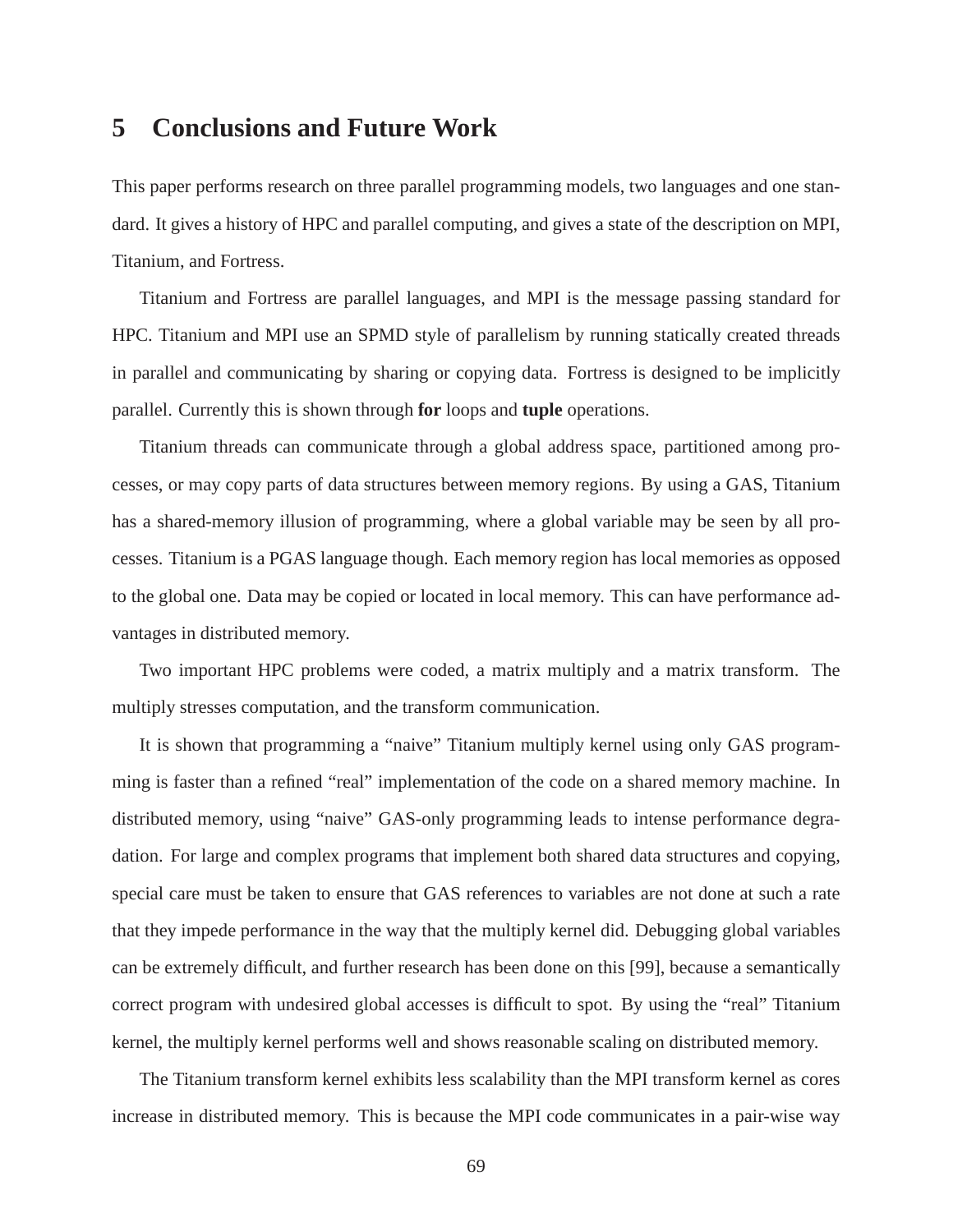over the network, and the Titanium code communicates with the data structure that was in only one process region. The same code in shared memory averages about 1000 times the speed of the MPI code, due to its compiler optimization. Global accesses are changed to local ones.

Titanium is usually slower than MPI in most runs, except for the shared memory transforms. It is likely that a better compiler build will increase Titanium performance, but further work needs to be done. It is possible that using different build options with the Titanium compiler, such as the Intel C compiler, or using the GASNet messaging layer, can bring Titanium's runtimes closer to or even below MPI's. It has been shown that one-sided communication paradigms are faster than two-way MPI [66], but to do so, they must make use of "smart" data partitioning and locality, as opposed to a "naive," purely GAS-based approach.

It is also reasonable to scale the programs to larger problems sets to further test scalability. Titanium's distributed memory scalability is close to MPI's, with both programs exhibiting slightly less scalability as the number of processes increases from 8 to 16 cores. Tusk and Tusk-Sun only comprise 16 cores. We do not scale beyond that.

In regards to productivity testing, it is shown that Titanium is more programmable and productive than MPI, and that Fortress shows great promise as a productivity language. The current state of Fortress cripples full productivity and performance testing. Future work can glean more about these characteristics.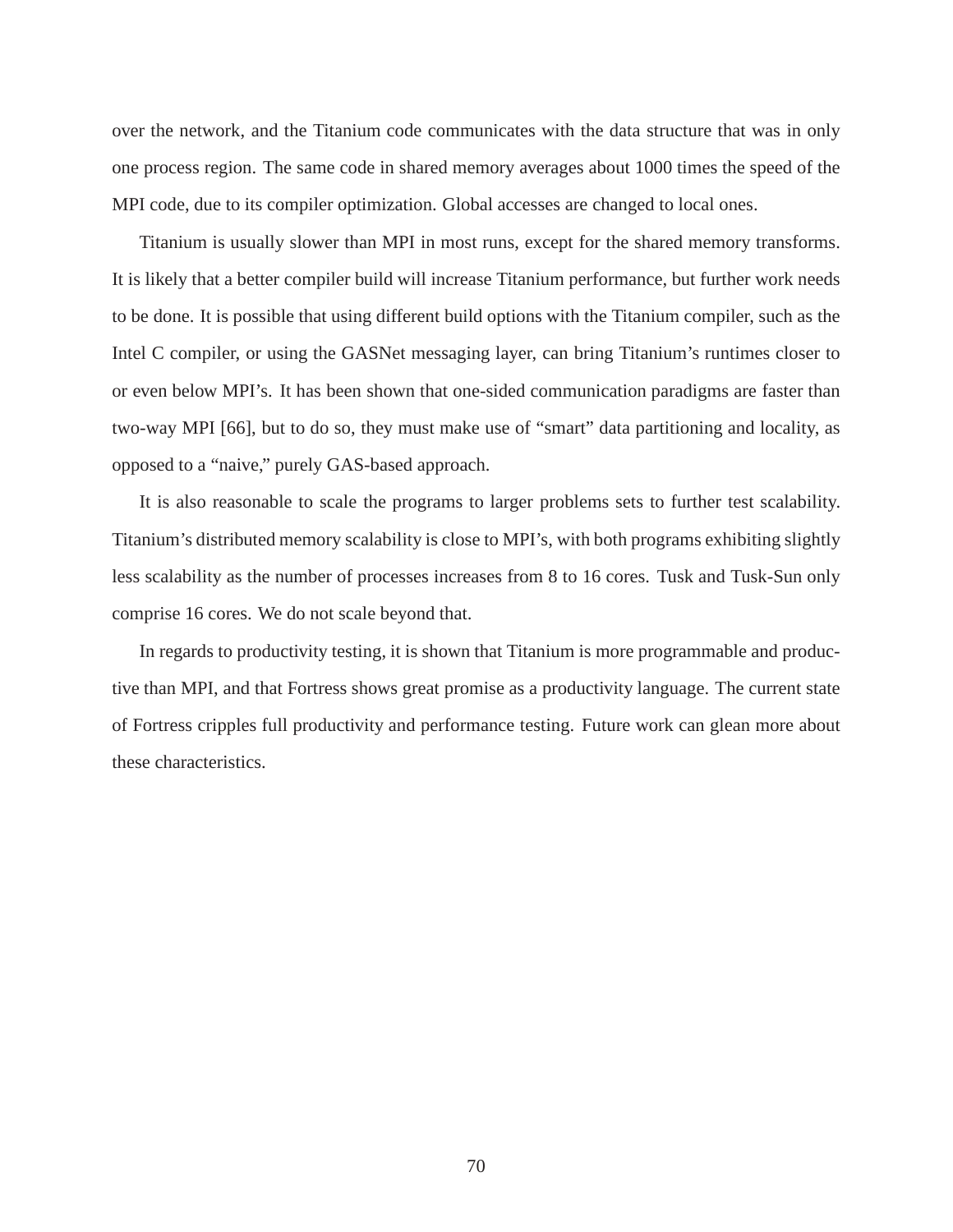# **6 Appendix A : Program Code**

### **6.1 Fortress Code for Matrix Multiplication**

```
1 component mm
2 export Executable
3
4 make_matrix(m:ZZ32, n:ZZ32): Array[\RR64, (ZZ32,ZZ32) \] =
5 array[\R{84}\m{m,n}6
7 (*
8 print_matrix(rows:ZZ32, cols:ZZ32, mat:Array[\RR64, (ZZ32,ZZ32)\]):() = do
9 println "printing"
10 for i <- seq(0#rows)
11 do
12 for j <- seq(0#cols)
13 do
14 print mat[i,j] " "
15 end
16 println " "
17 end
18 end
19 *20
21 run(args:String...):()=do
22 N :ZZ32 = 256
23 tt:RR64 := (t2 - t1) / 10ˆ6
24
25 println "Creating matrices with sides of length " N
26 A = make_matrix(N,N) (* create matrices *)
27 B = make_matrix(N,N)
28 C = make_matrix(N,N)
29
30 for i <- 0#N-1
31 do (*) Populate matrices *)<br>32 for j \leq -0 \text{#N} - 1for j \le 0 \# N-133 do
34 A[i,j] := i+j35 B[i,j] := i+j36 C[i, j] := 0<br>37 end
      37 end
38 end
39
40 println "Doing matrix multiply" (* Start timing *)<br>41 t1 := nanoTime()
   t1 := nanofime()42 for i<- 0#N-1 (* Do matrix multiplication *)
43 do
      for j \leftarrow 0 \# N-145 do
46 for k <- 0#N-1
47 do
          atomic
49 do
50 C[i,j] := C[i,j] + A[i,k] B[k,j]51 end
52 end
      53 end
54 end
55 t2 := nanofime() (* Stop timing *)
56 tt := (t2 - t1) / 10^657 println "Time to complete matrix multiplication = " (tt/1000.0) " seconds"<br>58 end
    58 end
59 end
```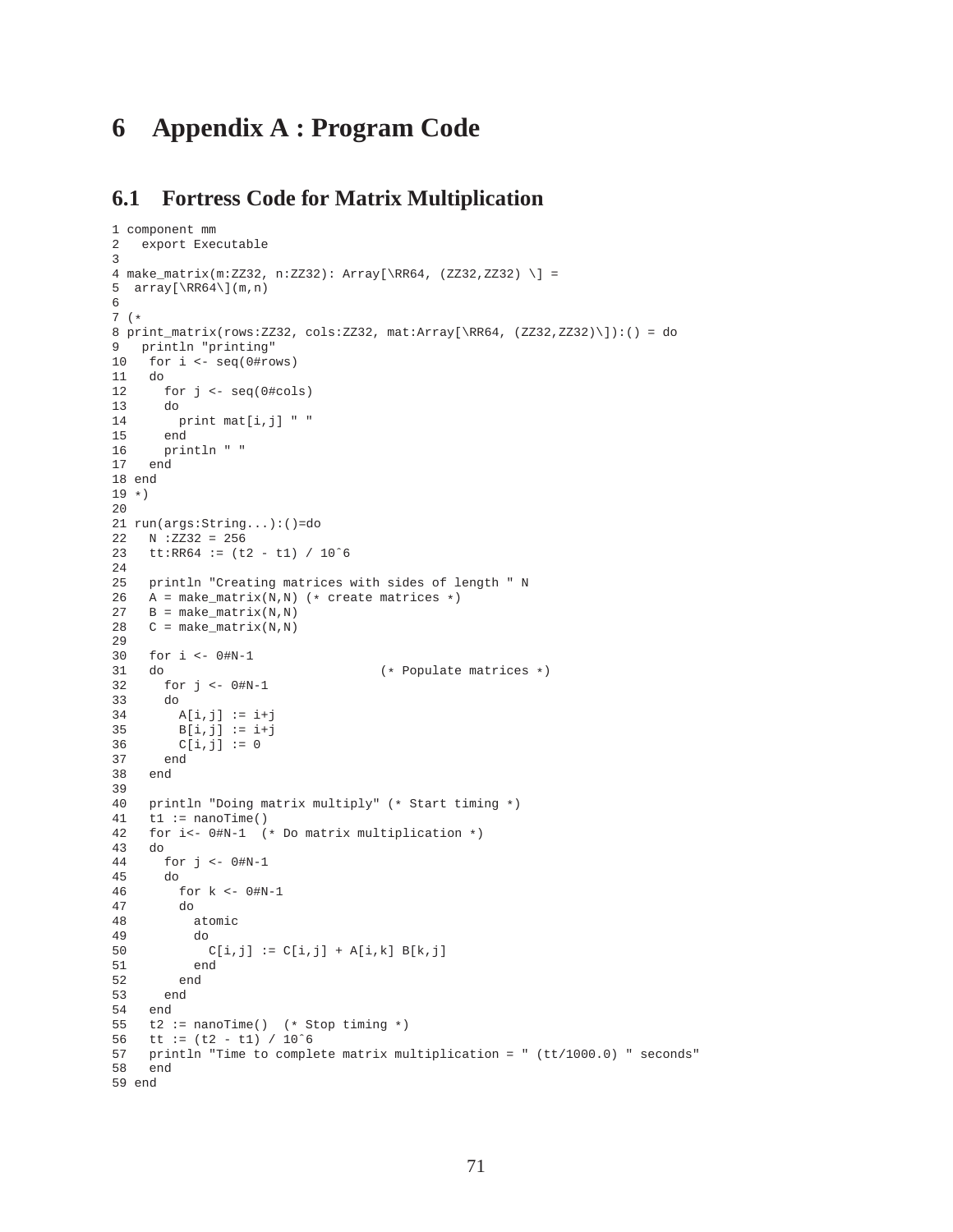### **6.2 Fortress Code for Matrix Transform**

```
1 component transform
2 export Executable
3
4 make_matrix(m:ZZ32, n:ZZ32): Array[\RR64, (ZZ32,ZZ32) \] =
5 array[\RRS4\](m,n)6
7 (*
8 print_matrix(rows:ZZ32, cols:ZZ32, mat:Array[\RR64, (ZZ32,ZZ32)\]):() = do
9 println "printing"
10 for i <- seq(0#rows) do
11 for j <- seq(0#cols) do
12 print mat[i,j] "
13 end
14 println " "
15 end
16 end
17 *)
18
19 run(args:String...):()=do
20
21 N :ZZ32 = 512
22
23 println "Creating matrix with sides of length " N
24 A = make_matrix(N,N)
25
26 for i <- 0#N-1
27 do (* Populate matrices *)<br>28 for i \le 0 #N-1
28 for j <- 0#N-1
       29 do
30 A[i, j] := (N i) + j31 end
32 end
33 println "Doing matrix transform"
34 t1 := nanoTime()
35 for i <- 0#N-1<br>36 do
36 do (*) Do rotate *)<br>37 for j \le -0#N-1
      for j \leftarrow 0 \# N-138 do
39 atomic
40 do
         temp:ZZ32:=A[i,j]42 A[N-1-i,N-j-1] = A[i,j]43 A[i,j] = temp44 end
45 end
    end
47 t2 := nanoTime()
48 tt := (t2 - t1) / 10ˆ6
49
50 println "Time to complete matrix multiplication = " (tt/1000.0) " seconds"
51
52 end
53 end
```
## **6.3 Sequential Java Code for Matrix Multiplication**

```
1 public class mm
\begin{matrix} 2 \\ 3 \end{matrix}.<br>public static void main(String[] args)
4 {
5 // variables
6 int N = 512; // matrices are size NxN
7 double[][] A; // instantiate matrices
8 double[][] B;
```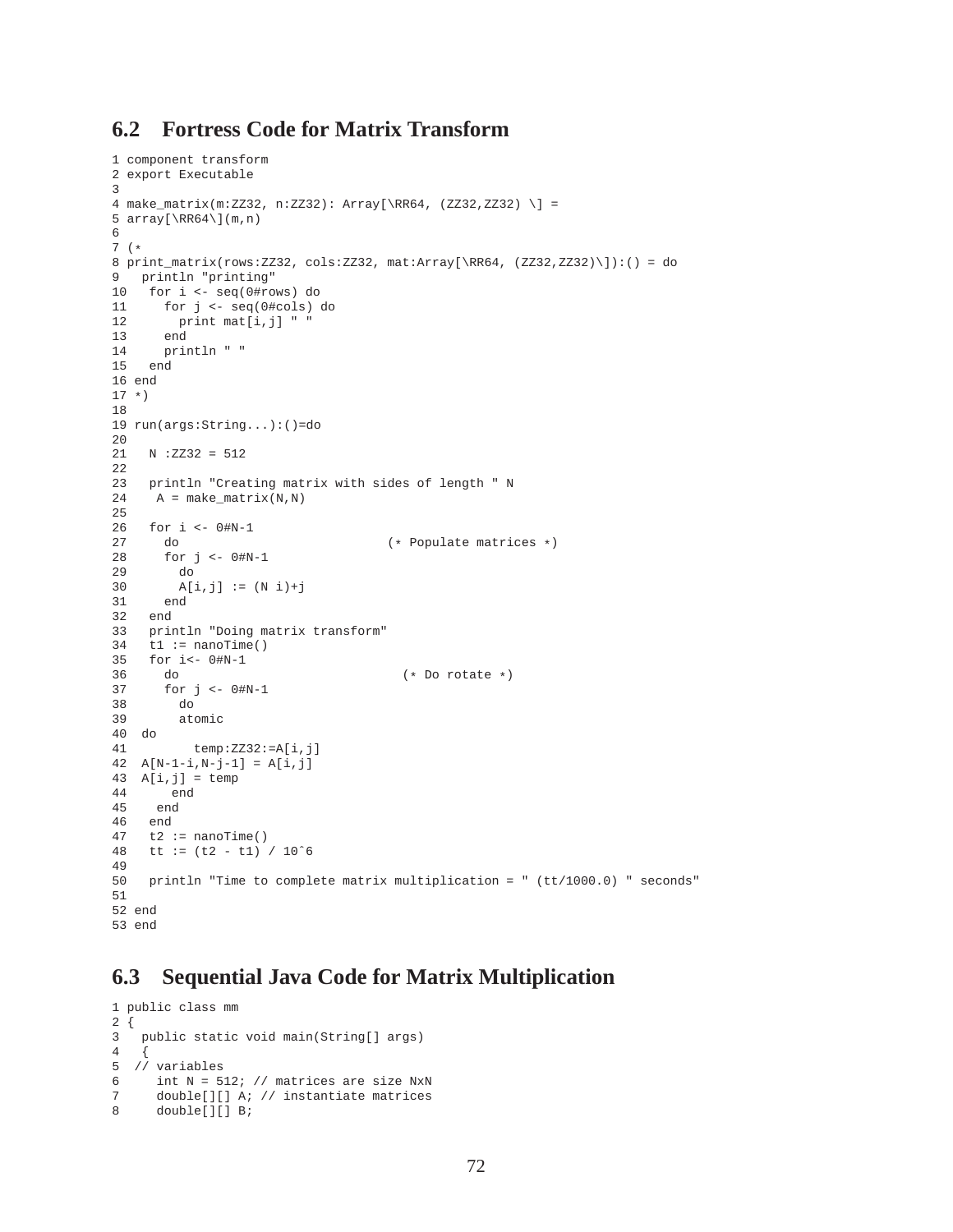```
9 double[][] C;
10
11 System.out.println("Creating matrices of size "+N);
12 A = new double[N][N];13 B = new double[N][N];14 C = new double[N][N];
15
16 for(int i=0;i\le N;i++)
17 for(int j=0; j<N;j++)18 {
19 A[i][j]=(i+j); // populate A
20 B[i][j]=(i+j); // populate B
21 C[i][j]=0.0; // zero C
22 }
23
24 System.out.println("Doing matrix multiply.");
25 double t1 = System.currentTimeMillis(); // start timing
26 for(int i=0;i<N;i++) // do matrix multiply
27 for(int k=0;k<N;k++)
28 for(int j=0; j< N; j++)<br>29 C[i][j] += A[i][k]*B[k][j
29 C[i][j] += A[i][k]*B[k][j];<br>30 double t2 = System.cu
            30 double t2 = System.currentTimeMillis(); // stop timing
31
32 System.out.println("Time to complete matrix multiplication = "+(t2-t1)/1000);
33 }
34 }
```
### **6.4 Sequential Java Code for Matrix Transform**

1 class transform 2 3 public static void main(String[] args) 4 5 // variables 6 int N; 7 double[][] a; 8 N = 512; 9 a = new double[N][N]; // our matrix 10 11 for(int i=0;i<sub>i</sub>N;i++) 12 for(int j=0;j<sub>i</sub>N;j++) 13 a[i][j]=i\*N+j; // populate A 14 15 double t1 = System.currentTimeMillis(); // start timing 16 for(int i=0;i<sub>1</sub>N/2;i++) 17 for(int j=0;j<sub>1</sub>N;j++) 18 19 double temp = a[i][j]; // switch 2 points 20 a[i][j] = a[N-1-i][N-1-j]; 21 a[N-1-i][N-1-j] = temp; 22 23 double t2 = System.currentTimeMillis(); // stop timing 24 /\* 25 for(int i=0;i<sub>i</sub>N;i++) 26 27 for(int j=0;j<sub>i</sub>N;j++) 28 System.out.print(a[i][j]+" "); 29 System.out.println(""); 30 31  $*/$  32 System.out.println("Time to complete matrix rotate = "+(t2-t1)/1000); 33 34

### **6.5 Sequential C Code for Matrix Multiply**

```
1 #include <stdio.h>
2 #include <stdlib.h>
3 #include <string.h>
4 #include <time.h>
5 //void print_matrix(int, int, double**);
6 double **allocate_matrix(int,int);
7 void deallocate_matrix(double **array, int row_dim);
8
9 main(int argc, char *argv[])
10 {
11 // variables
12 double ** A; \frac{1}{2} our 3 matrices<br>13 double ** B;
13 double ** B;<br>14 double ** C;
14 double ** C;<br>15 int N = 512;
     int N = 512; // matrices are NxN
16 int i; \frac{1}{17} int i;
    int j;
18 int k;
19 clock_t t1; // timing variables<br>20 clock_t t2;
     clock_t t2;
21 float ratio = 1./CLOCKS_PER_SEC;
22
23 printf("Creating matrices of size %d\n",N);
24 A = allocate_matrix(N,N); // allocate matrices
25 B = allocate_matrix(N,N);
```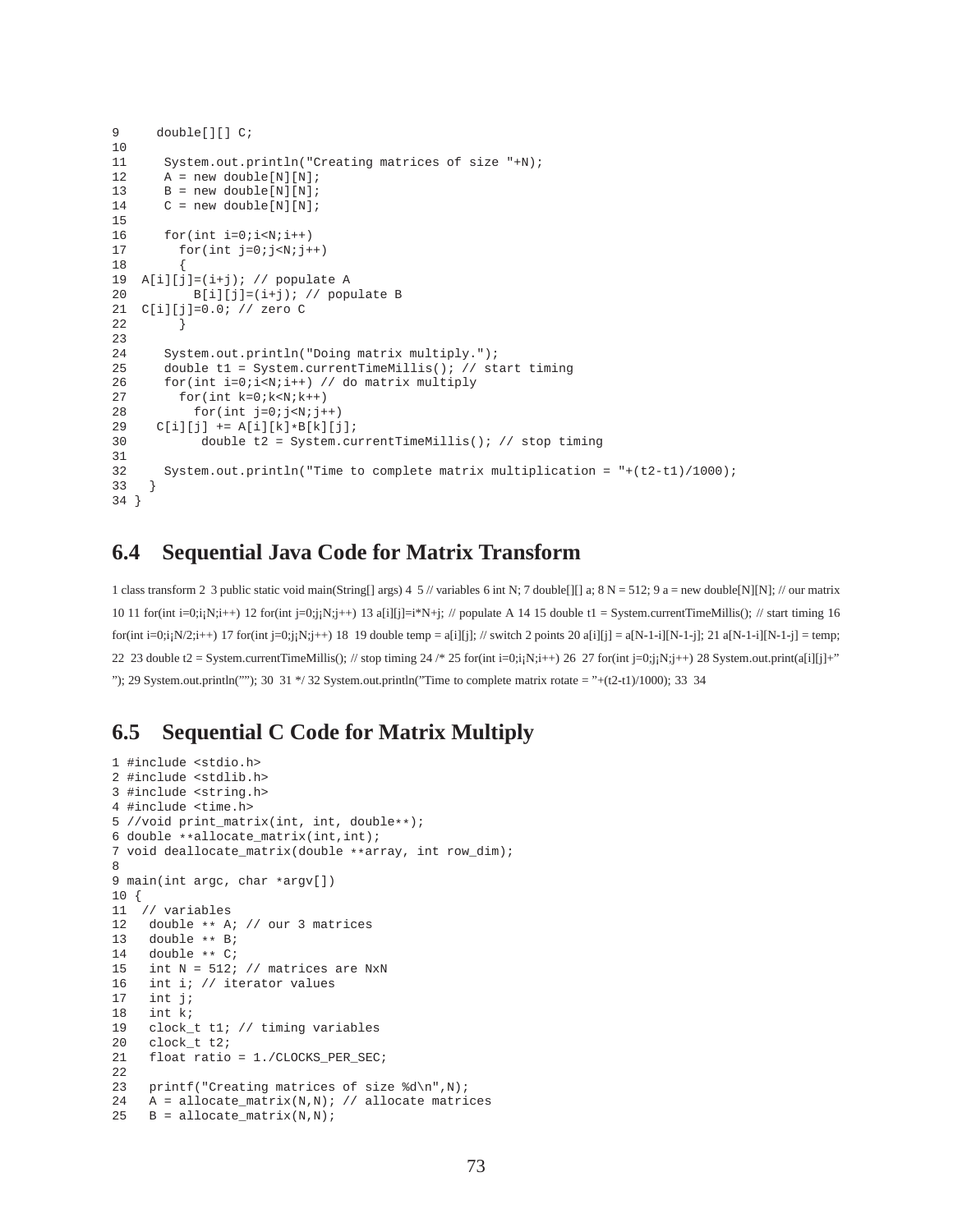```
26 C = \text{alloc\_matrix}(N, N);27 for(i = 0; i < N; i++)<br>
28 for(i = 0; i < N; i++)for(j = 0; j < N; j++)29 {
30 A[i][j] = (i+j); // populate A<br>31 B[i][j] = (i+j); // populate BB[i][j] = (i+j); // populate B32 C[i][j] = 0.0; // zero C<br>33 }
33 }
34
35 printf("Doing matrix multiply\n");<br>36 t1 = clock(); // start timing
     t1 = clock(); // start timing
37 for(i = 0; i < N; i++) // do matrix multiply<br>38 for(j = 0; j < N; j++)
      for(j = 0; j < N; j++)39 for(k = 0; k < N; k++)40 C[i][j] += A[i][k] * B[k][j];<br>41 t2 = clock(); // stop timing
     t2 = clock(); // stop timing
42
43 printf("Time to complete matrix multiplication
= f seconds\n", ratio*(long)t1 + ratio*(long)t2);
\frac{44}{45}deallocate_matrix(A,N); // deallocate matrices46 deallocate_matrix(B,N);
47 deallocate_matrix(C,N);
48 }
49 // common C methods
50 double **allocate_matrix(int rows, int cols)
51 {
52 int i;
53 double **mat;<br>54 double *mat2;
    double *mat2;
55
56 mat2= (double *)malloc(rows*cols * sizeof(double));
57 memset(mat2,0,rows*cols*sizeof(double));
58 mat=(double **)malloc(rows*sizeof(double *));<br>59 for(i=0;i<rows;i++){
    for(i=0,i<rows;i++)60 mat[i]=&(mat2[i*cols]);61 }
62 return mat;
63 }
64
65 void deallocate_matrix(double **array, int row_dim)
66 {
67 int i;
68 for(i=1; i<row\_dim; i++)<br>69 array[i]=NULL;array[i]=NULL;
70 free(array[0]);
71 free(array);
72 }
73 /*
74 // pretty print a matrix
75 void print_matrix(int rows, int cols, double **mat)
76 {
     int i;
78 int j;
79
80 for(i=0; i< rows;i++)81 {
82 printf("%g",mat[i][0]);
83 for(j=1;j < \text{cols}; j++)84 {
85 printf(", %g ", mat[i][j]);<br>86 }
86<br>87
       print(f("\n');88 }
89 }
90 */
91
92
```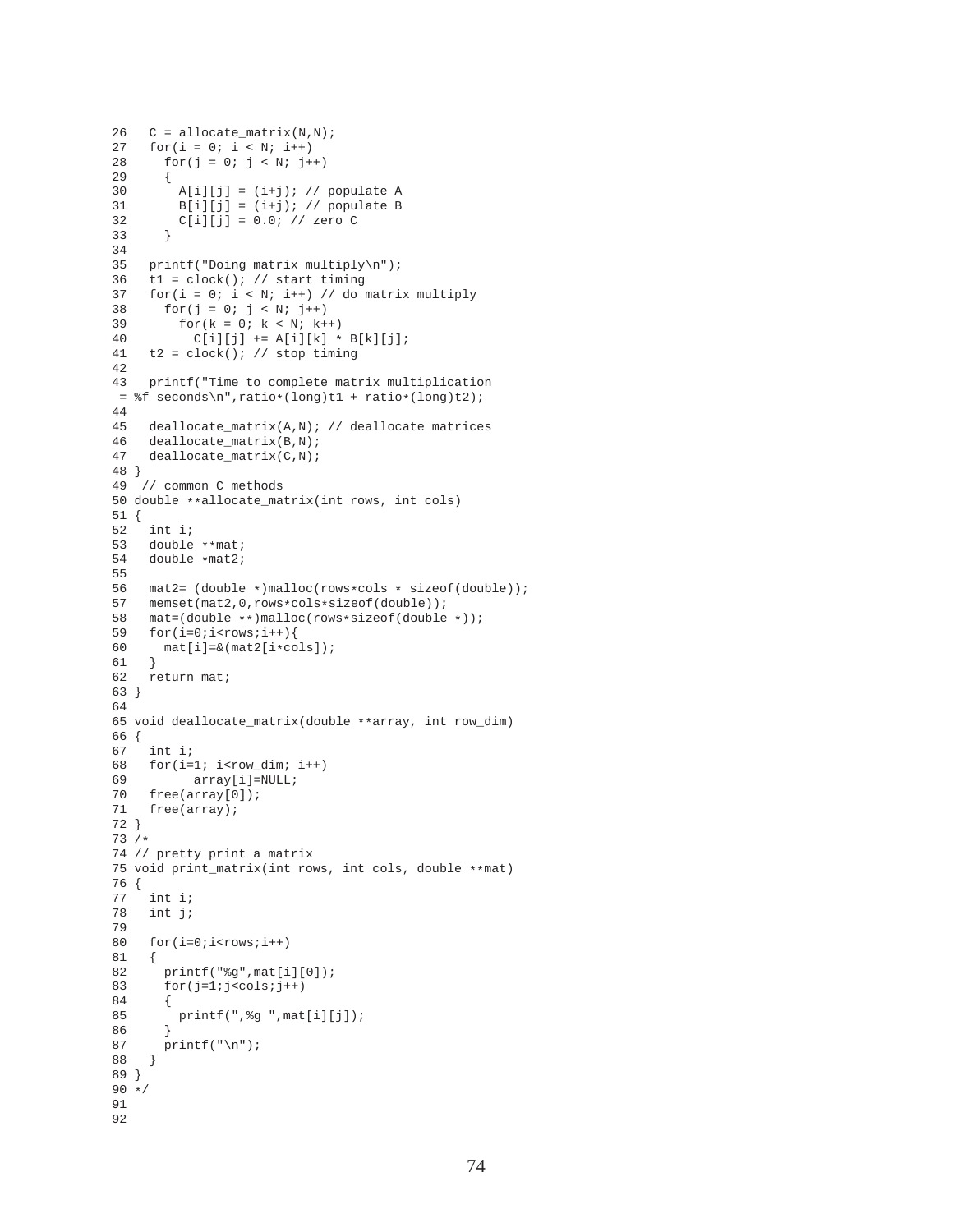### **6.6 Sequential C Code for Matrix Transform**

```
1 #include <stdio.h>
2 #include <time.h>
3 #include <stdlib.h>
4 #include <string.h>
5
6 //void print_matrix(int, int, double**);
7 double **allocate_matrix(int,int);
8 void deallocate_matrix(double **, int);
9
10 main(int argc, char * argv[])
11 {
12 // variables
13 int N = 8; // matrix is NxN size
14 double ** a;
15 int i; // iterator values
16 int j;<br>17 double
    double temp;
18 clock_t t1;
19 clock_t t2;
20 float ratio = 1.0/CLOCKS_PER_SEC;
\frac{21}{22}a = \text{allocate matrix}(N,N); // \text{ allocate matrix}23
24 for(i = 0; i < N; i++) // populate matrix<br>25 for(j = 0; j < N; j++)
      for(j = 0; j < N; j++)26 a[i][j] = i*N+j;27
28 t1 = clock(); // start timing
29 for(i = 0; i < N/2; i++) // do transform
30 for(j = 0; j < N; j++)31 {
32 temp = a[i][j];33 a[i][j] = a[N-1-i][N-1-j];34 a[N-1-i][N-1-j] = temp;35 }<br>36 t2
    t2 = clock(); // stop timing
37
38 printf("Time to do transform = %f seconds\n",ratio*(long)t1 + ratio*(long)t2);
39 deallocate_matrix(a,N);
40 }
41
42 double **allocate_matrix(int rows, int cols)
43 {
44 int i;
45 double **mat;<br>46 double *mat2;
46 double *mat2;<br>47 mat2 = (doublemat2= (double *)malloc(rows*cols * sizeof(double));
48 memset(mat2,0,rows*cols*sizeof(double));
49 mat=(double **)malloc(rows*sizeof(double *));
50 for(i=0; i< rows;i++)51 {
52 \text{mat}[i]=\&(\text{mat2}[i*\text{cols}]);53 }<br>54 r_0return mat;
55 }
56
57 void deallocate_matrix(double **array, int row_dim)
58 {
59 int i;
60 for(i=1; i<row\_dim; i++)<br>61 array[i]=NULL;array[i]=NULL;
62 free(array[0]);
63 free(array);
64 }
65
66 /*
```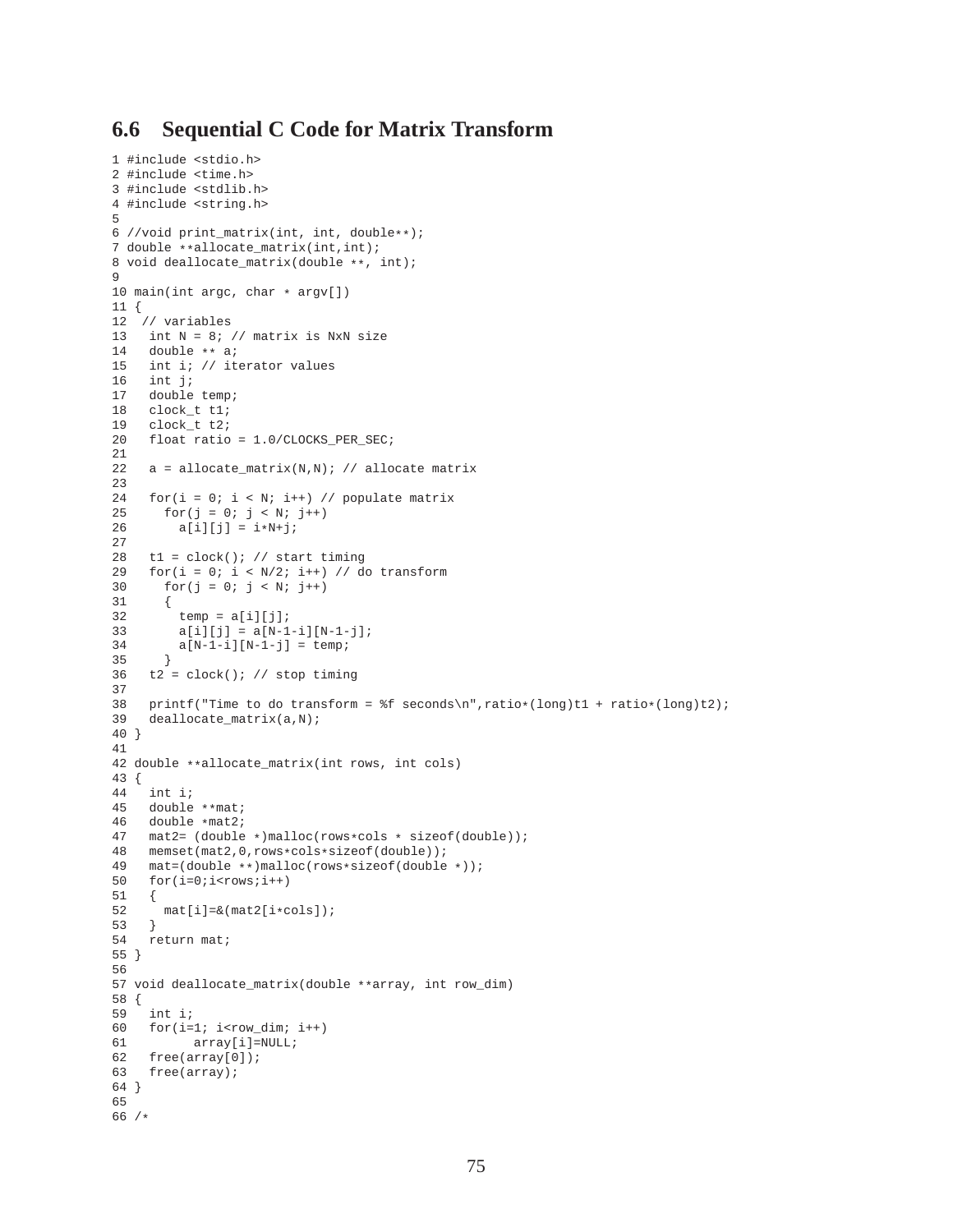```
67 void print_matrix(int rows, int cols, double **mat)
68 {
      int i;
70 int j;
71
72 for(i=0; i<rows;i++)\begin{array}{c} 73 \\ 74 \end{array}printf("eq",mat[i][0]);75 for(j=1:j<cols:j++)\begin{array}{c} 76 \\ 77 \end{array}printf(",%g ",mat[i][j]);<br>}
78 }
        printf("\n\rightharpoonupn");
80 }
81 }
82 */
```
### **6.7 "Naive" Titanium Code (Ti-Naive) for Matrix Multiply**

```
1 public class mm_naive
2 {
3 public static void main(String[] args)
\frac{4}{5}5 // variables
6 int single N; // matrices are NxN
7 int rank = Ti.thisProc(); // titanium variables<br>8 int size = Ti.numProcs();
      int size = Ti.numProcess();
9 Timer t = new Timer();<br>10 N = 512; // our matri
      N = 512; // our matrix is size NxN
11 int interval = N / size; // number of rows of Alocal and Clocal
12
13 // create multidimensional arrays
14 Point<2> 1 = [0, 0];<br>15 Point<2> h = [N, N];
       Point<2> h = [N, N];
16 RectDomain<2>r = [ 1 : h ];
17 double [2d] A = new double[r]; // matrices default to global
18 double [2d] B = new double[r];
19 double [2d] C = new double[r];
20
21 if(rank==0) // root process populates matrices
\begin{array}{c} 22 \\ 23 \end{array}System.out.println("Creating matrices with sides of length = "+N);
24 System.out.println(" Interval for each process = "+interval);
25 foreach(p in A.domain())
26 { // populate A
27 A[p] = p[1] + p[2]; // populate A
28 B[p]=p[1]+p[2]; // populate B
29 C[p]=0; // zero C
30 }
31 System.out.println("Doing parallel matrix multiply.");
32 t.start();
33 }
34
35 B = broadcast B from 0; // super inefficient... every
36 A = broadcast A from 0; // reference is a remote read..<br>37 C = broadcast C from 0; // not good for distributed mem
       C = broadcast C from 0; // not good for distributed memory
38<br>39
39 for(int i=interval*rank;i<interval*rank+interval;i++) // do multiplication for(int k = 0; k < N;k++)
         for(int k = 0; k < N;k++)
41 for(int j=0;j<N;j++)42 C[i, j] += A[i, k] * B[k, j];
43
44 Ti.barrier(); // barrier ensures completion
45 if(rank==0)
\begin{array}{c} 46 \\ 47 \end{array} {
         t.stop();
```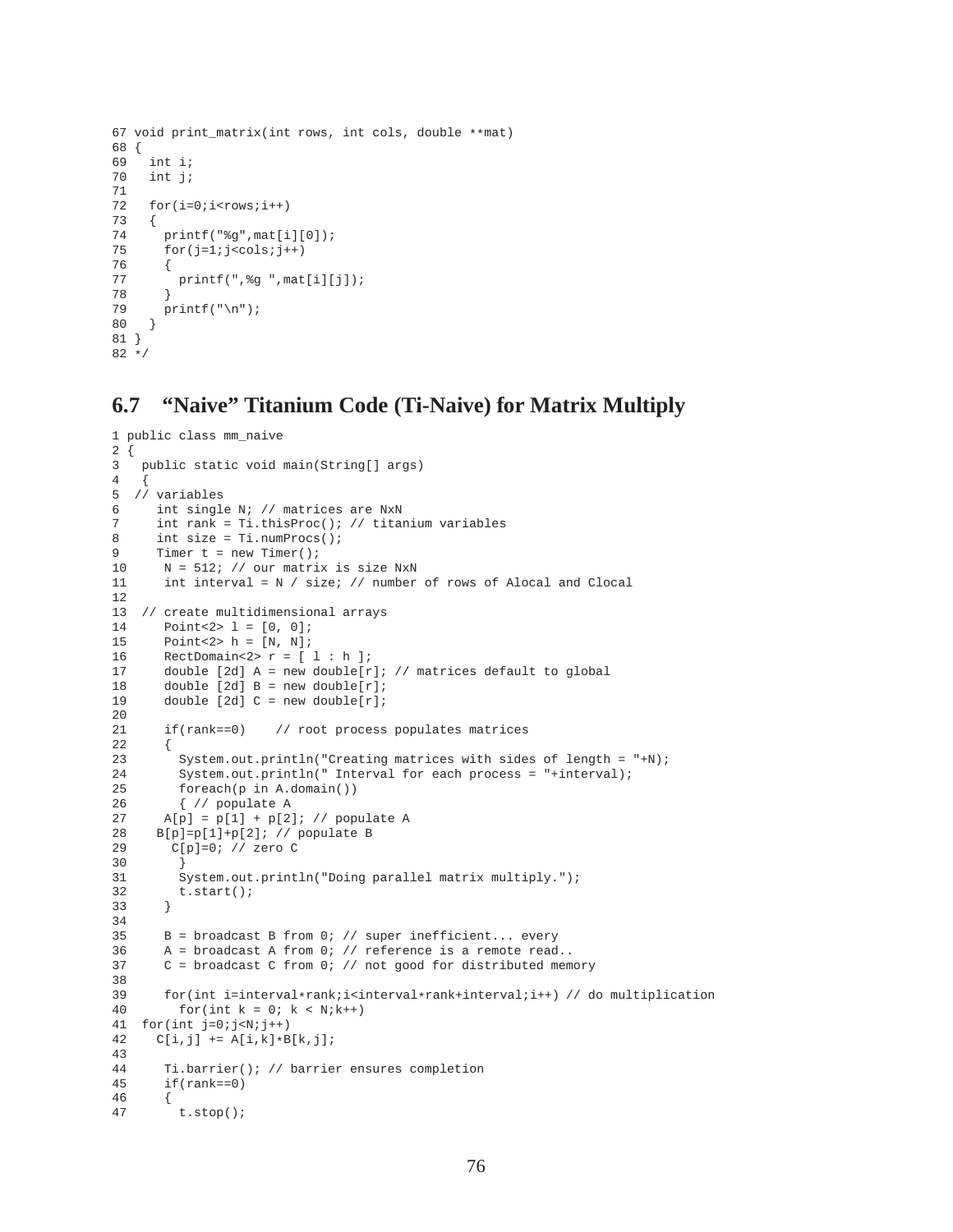```
48 System.out.println("Time to complete matrix multiplication
and communication = "+t.secs() + " seconds");;
49 }
50 }
51 }
```
### **6.8 "Real" Titanium Code (Ti-Real) for Matrix Multiplication**

```
1 public class mm
2 {
3 public static void main(String[] args)
4 {
5 // variables
6 int N; // matrices are NxN
7 int rank = Ti.thisProc(); // titanium variables
8 int size = Ti.numProcs();
9 Timer t = new Timer(); // timer object
10 N = 512; // our matrix is size NxN
11 int interval = N / size; // number of rows of Alocal and Clocal
12
13 // create multidimensional arrays
14 Point<2> 1 = [0, 0];
15 Point<2> h = [N, N];
16 RectDomain<2> r = [ 1 : h ];
17 double [2d] A; // matrices default to global
18 double [2d] B;<br>19 double [2d] C;
       double [2d] C;
\frac{20}{21}if(rank==0) // root process populates matrices
22 {
23 System.out.println("Creating matrices with sides of length = "+N);
24 System.out.println(" and local matrices with lengths of rows = "+interval);
25 A = new double[r]; // instantiate matrices<br>26 B = new double[r];
26 B = new double[r];<br>27 C = new double[r];
         C = new double[r];28 foreach(p in A.domain())
29 {
30 A[p] = p[1] + p[2]; // populate A
31 B[p]=(p[1]+p[2]); // populate B
32 C[p]=0; // zero C
\begin{array}{ccc} 33 & & & \\ 34 & & & S \end{array}System.out.println("Distributing matrices and doing matrix multiply");
35 t.start(); // start timing
36 }
37 Ti.barrier();
38 A = broadcast A from 0; // doing this gives each process
39 B = broadcast B from 0; // a pointer to A,B, and C, so we can
40 C = broadcast C from 0; // do a copy operation
41
42 int startIndex = rank * interval; // local bounds handling,<br>43 int endIndex = startIndex+interval-1; // each process copie
       int endIndex = startIndex+interval-1; // each process copies a unique
44 Point<2> startPoint = [ startIndex, 0 ]; // portion of A to its Alocal<br>45 point<2> endPoint = [ endIndex N ];
       Point<2> endPoint = [ endIndex, N ];
46 RectDomain<2> myPart = [startPoint:endPoint];
\frac{47}{48}double [2d] local Alocal = new double[myPart]; // create local arrays
49 double [2d] local Blocal = new double[r];<br>50 double [2d] local Clocal = new double[myP.
       double [2d] local Clocal = new double[myPart];
51
52 Alocal.copy(A.restrict(myPart)); // copy A to Alocal matrices
53 Blocal.copy(B); // copy B to Blocal matrices
54
55 foreach(p in Alocal.domain()) // do local matrix multiplication
56 {
57 Clocal[p] = 0;
58 for(int k=0;k<N;k++)
```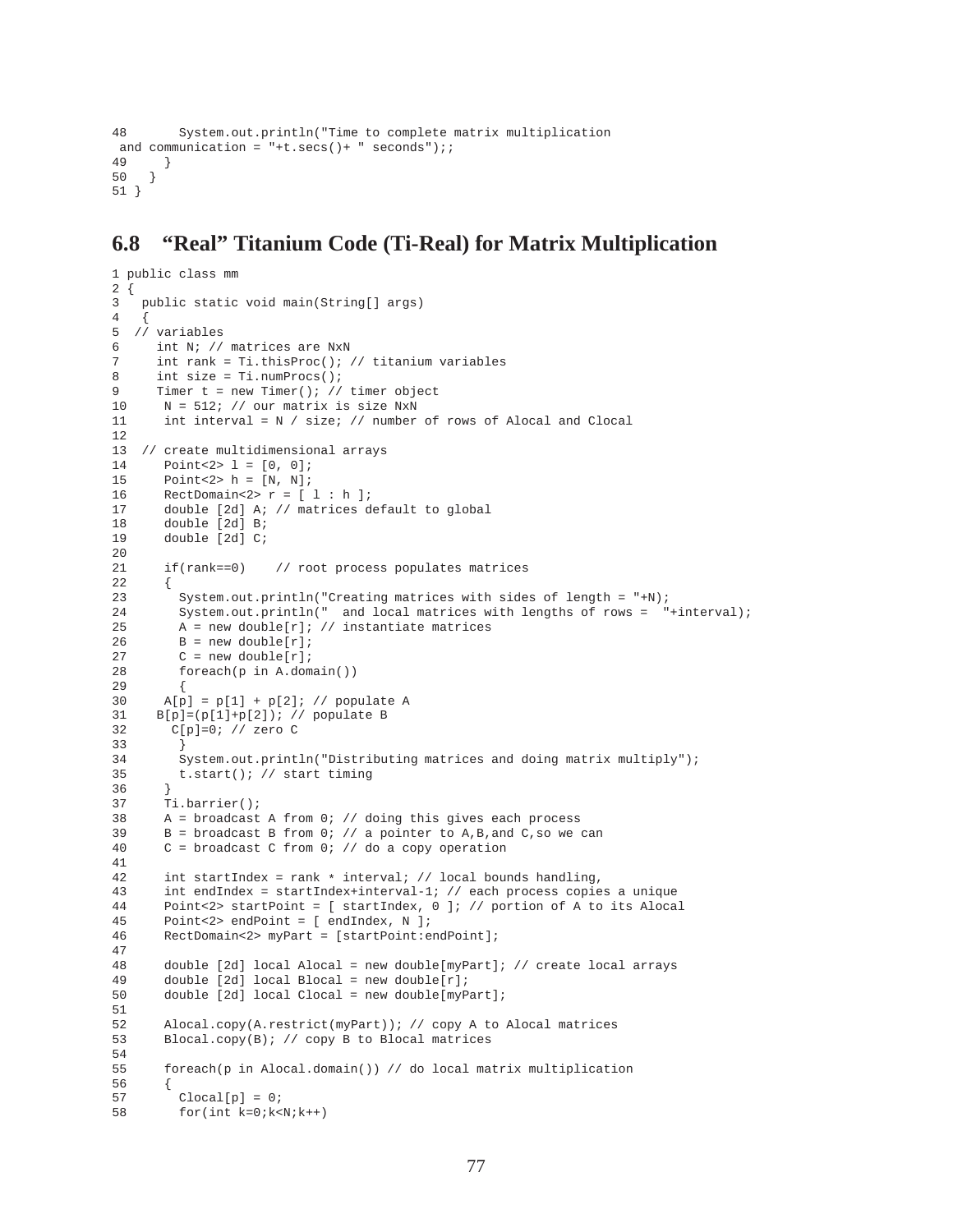```
59 Clocal[p] += Alocal[p[1],k]*Blocal[k,p[1]];
60 }
61
62 C.copy(Clocal); // copy Clocals to C (in proc 0)
63 Ti.barrier(); // barrier ensures all processes finish
64 if(rank==0)
65 {
66 t.stop(); // stop timing
67 System.out.println("Time to complete matrix multiplication
and communication = "+t.secs()+ " seconds");
68 }
69 }
70 }
```
### **6.9 Titanium Code for Matrix Transform**

```
1 public class transform
\frac{2}{3} {
   public static void main(String[] args)
4 {
5 // variables
6 int N; // matrices are NxN
7 int rank = Ti.thisProc(); // titanium variables<br>8 int size = Ti numProcs();
     int size = Ti.numProcess();
9 Timer t = new Timer(); // timer object
10 N = 2048;<br>11 int interval = N / size; 1/ each process responsible
                                         // each process responsible for an
12 // interval of the matrix
13
14 Point<2> l = [0, 0]; // create matrix
15 Point<2> h = [N, N];
16 RectDomain<2>r = [ 1 : h ];
17 double [2d] a = new double[r]; // matrix defaults to global
18
19 if(rank==0) // root process populates matrix
\begin{matrix} 20 \\ 21 \end{matrix}System.out.println("Creating matrices with sides of length = "+N);
22 System.out.println(" Interval for each process = "+interval);
23 foreach(p in a.domain()) // populate A
24 a[p] = p[1] + p[2];25 System.out.println("Doing matrix transform");<br>26 t.start(); // start timing
        t.start(); // start timing
27 }
28
29 a = broadcast a from 0; // point all processes to the matrix
30
31 for(int i = interval*rank/2; i <interval*rank/2+interval/2;i++) // do transform<br>32 for(int i=0;i<N;i++)
        for(int j=0;j<N;j++)33 {
34 double temp = a[i,j];
35 a[i, j] = a[N-1-i, N-1-j];36 a[N-1-i,N-1-j] = temp;<br>37
        37 }
38
39 Ti.barrier(); // barrier to ensure completion 40 if(rank==0)
      if(rank==0)41 {<br>4242 t.stop(); // stop timing
43 System.out.println("Time to tranpose = ");
44 System.out.println(t.secs());
45 }
46 }
47 }
```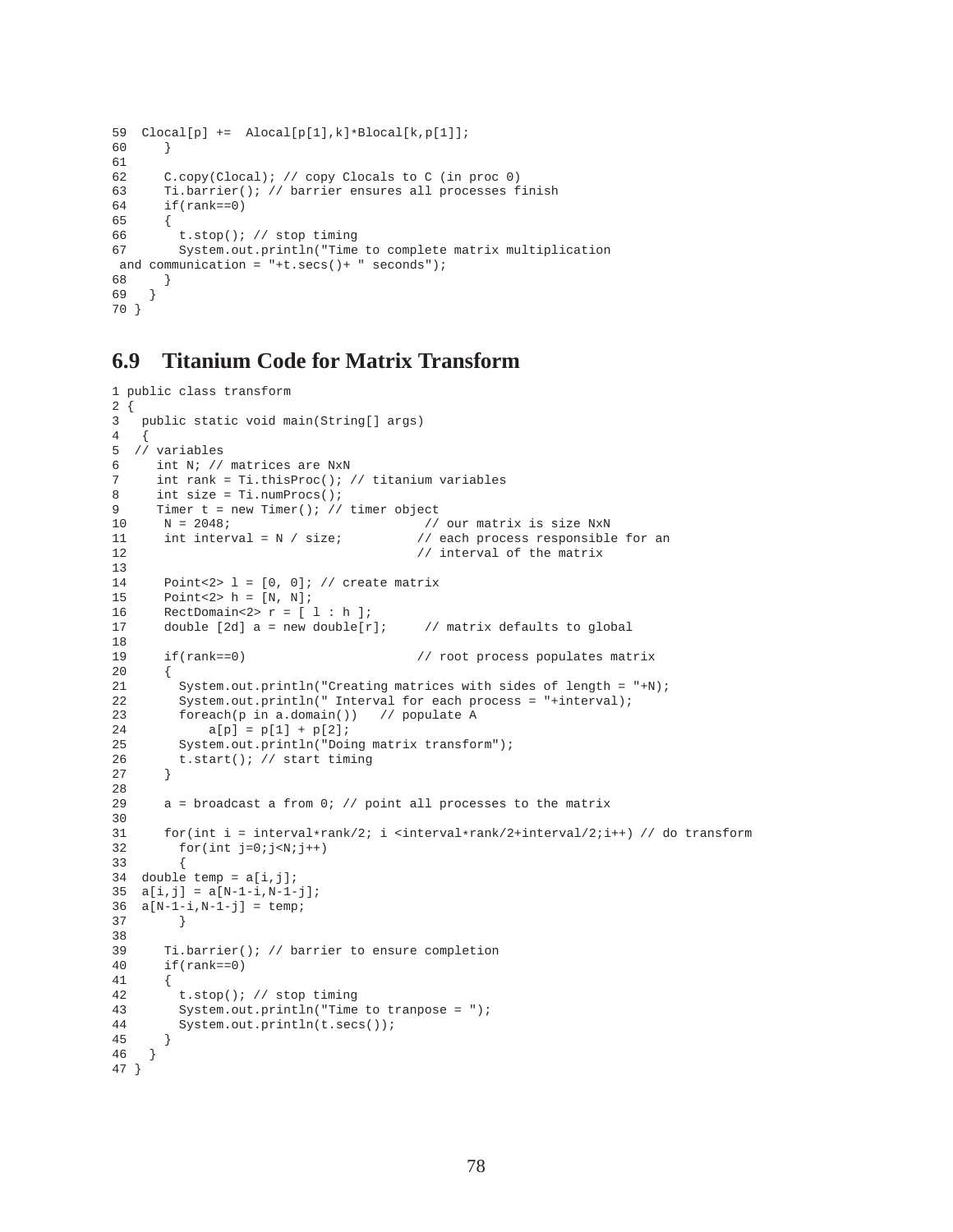### **6.10 MPI Code for Matrix Multiplication**

```
1 #include <stdio.h>
2 #include <string.h>
3 #include <stdlib.h>
4 #include <mpi.h>
5 //void print_matrix(int, int, double**);
6 double **allocate_matrix(int,int);
7 void deallocate_matrix(double **array,int row_dim);
8
9 main( int argc, char **argv )
10 {
11 // variables
12 double **A; // our 3 matrices<br>13 double **B;
13 double **B;<br>14 double **C;
14 double **C;<br>15 int N = 102
    int N = 1024; // matrices are NxN
16 int i; // iterator variables<br>17 int j;
     int j;
18 int k;
19 double t1; // timing variables
20 double t2;
21 // additional MPI variables<br>22 double **Alocal: // local mati
22 double **Alocal; // local matrices<br>23 double **Clocal;
23 double **Clocal;<br>24 int rank; // pro
24 int rank; // process rank<br>25 int size; // number of pro
    int size; // number of processes
26 int interval; // number of rows of Alocal and Clocal
27
28 MPI_Init(&argc,&argv); // start up MPI
29 MPI_Comm_rank(MPI_COMM_WORLD,&rank); // find each process's rank
30 MPI_Comm_size(MPI_COMM_WORLD,&size); // find number of processes
31 interval=N/size; // interval to go over
32
33 if(rank==0)
34 {
35 printf("Number of processes: \frac{35}{10}, size);<br>36 printf("Creating matrices with sides of le
       printf("Creating matrices with sides of length d\pi',N);
37 printf(" and submatrices of size d*d\n\infty, interval,N);<br>38
    \{39
40 B=allocate_matrix(N,N); // every process alloctes for B, Alocal, and Clocal
41 Alocal=allocate_matrix(interval,N);
42 Clocal=allocate_matrix(interval,N);
43
44 if(rank==0) { // only process 0 allocates for A and C
45 A=allocate_matrix(N,N); // only 0 allocates matrices A and C<br>46 C=allocate_matrix(N,N);
       C=allocate_matrix(N,N);
47 for(i=0; i < N; i++)48 for (i=0; j<N; j++)49 {
50 A[i][j]=(i+j); // populate A
51 B[i][j]=(i+j); // populate B
52 }
53 printf("Distributing matrices and doing matrix multiply.\n\pi");<br>54 tl=MPI_Wtime(); // start timing
       54 t1=MPI_Wtime(); // start timing
55 }
56 // Scatter matrix A among processes
57 // Matrix A will be distributed into
58 // local Apart matrices of size (interval)xN
59 MPI Scatter(A[0],interval*N,MPI DOUBLE, Alocal[0],
interval*N,MPI_DOUBLE,0,MPI_COMM_WORLD);
6061 // Broadcast matrix B to everybody
62 // so every process has a local copy
63 MPI_Bcast(*B,N*N,MPI_DOUBLE, 0, MPI_COMM_WORLD);
64 for(i=0;i<interval;i++) // each process does its own local
65 for(j=0;j<N;j++) // matrix muliply
```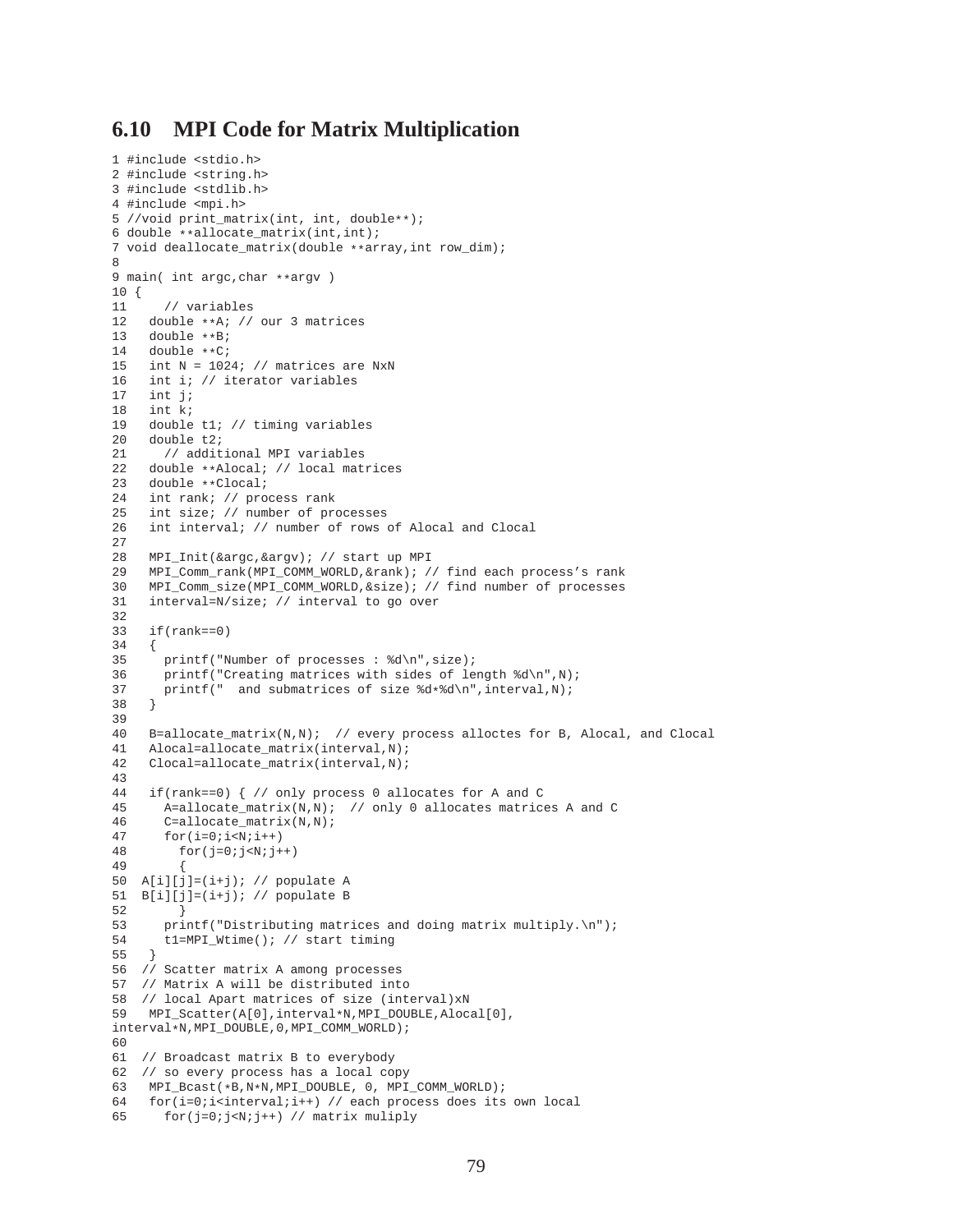```
66 \{ // Alocal * B = Clocal<br>67 Clocal[i][j]=0.0;
67 \text{Clocal}[i][j]=0.0;<br>68 \text{for}(k=0:k<N; k++)for(k=0; k<N; k++)69 \text{Cloud}[i][j]+=\text{Alocal}[i][k]*B[k][j];<br>70 }
      \}71 // MPI_Gather takes the Clocal matrices and
72 // gathers them in C on process 0
73 MPI_Gather(Clocal[0],interval*N,MPI_DOUBLE,C[0],
interval*N,MPI_DOUBLE,0,MPI_COMM_WORLD);
74 MPI_Barrier(MPI_COMM_WORLD);<br>75 if(rank==0)
     if(rank==0)76 {
       t2 = MPI Wtime();
78 printf("Time to complete matrix multiplication
and communication = f seconds\n",t2-t1);
79 deallocate matrix(A,N); // only process 0 deallocates A and C
80 deallocate_matrix(C,N);
81 }
82 deallocate_matrix(Clocal,interval); // everyone deallocates Alocal,
83 deallocate_matrix(Alocal,interval); // Clocal, and B<br>84 deallocate matrix(B,N);
     deallocate_matrix(B,N);
85 MPI_Finalize(); // Close down MPI environment
86 }
87
88 double **allocate_matrix(int rows, int cols)
89 {
90 int i;
91 double \ast \ast mat;<br>92 double \ast mat?;
    double *mat2;
93
94 mat2= (double *)malloc(rows*cols * sizeof(double));
95 memset(mat2,0,rows*cols*sizeof(double));
96 mat=(double **)malloc(rows*sizeof(double *));<br>97 for(i=0;i<rows;i++){
97 for(i=0; i< rows;i++) {<br>98 mat[i]=& (mat2[i*comat[i]=\&(mat2[i*cols]);99<br>100
     return mat;
101 }
102 void deallocate_matrix(double **array, int row_dim)
103 {
104 int i;
105 for(i=1; i<row dim; i++)
106 array[i]=NULL;
107 free(array[0]);<br>108 free(array);
      free(array);
109 }
110 /*
111 void print_matrix(int rows, int cols, double **mat)
\begin{array}{ll} 112 & \{ \\ 113 & \end{array}int i;
114 int j;
115 for(i=0; i< rows;i++)116 printf("%g",mat[i][0]);
117 for(j=1;j<cols;j++)118 printf(", \frac{1}{3}g", mat[i][j]);<br>119 }
119 }
120 printf("\n");<br>121 }
121 }
122 }
123 * /
```
### **6.11 MPI Code for Matrix Transform**

```
1 #include <stdio.h>
2 #include <string.h>
3 #include <stdlib.h>
```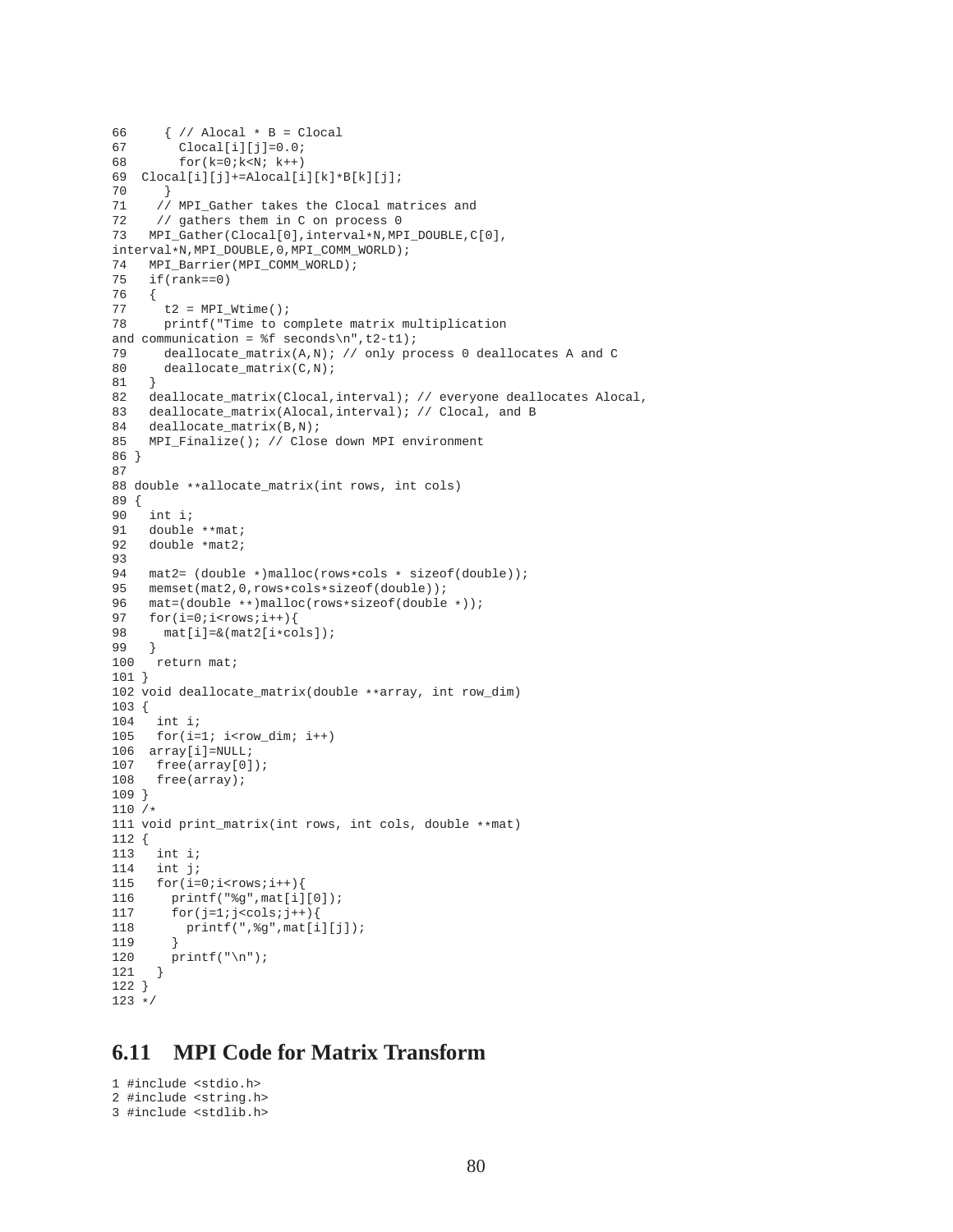```
4 #include <mpi.h>
5
6 //void print_matrix(int,int,double **);
7 double **allocate_matrix(int,int);
8 void deallocate_matrix(double **array, int row_dim);
9
10 main(int argc, char * argv[])
11 {
12 // variables
13 int N = 2048; // matrix is NxN size<br>14 double ***;
    double **a;
\frac{15}{16}int i; // iterator values
17 int j;
18 double temp; // temp value
19 double t1;
20 double t2;
21 // additional MPI variables
22 double **alocal; \frac{1}{2} local matrix<br>23 int rank; \frac{1}{2} process rank
23 int rank; // process rank<br>24 int size; // number of pro
     int size; // number of processes
25 int interval; // number of rows of Alocal
26 int buddy;
27 MPI_Status status; // needed for MPI_Recv calls
28
29 MPI_Init(&argc, &argv); // start up MPI
30 MPI_Comm_rank(MPI_COMM_WORLD, &rank); // find each process's rank
31 MPI_Comm_size(MPI_COMM_WORLD, &size); // number of processes
32 interval = N / size; // interval to go over
33 buddy = size - 1 - rank; // each process finds its buddy
34<br>35alocal = allocate_matrix(interval, N); // all processes allocate for Alocal
36
37 if(rank==0)
38 {
39 a = allocate_matrix(N,N); // only process 0 allocates A<br>40 for(i = 0; i < N; i++)
      for(i = 0; i < N; i++)
41 for(j = 0; j < N; j++)42 a[i][j] = i*N+j ; // populate matrix<br>43 t1 = MPT Wtime(); // start timing
       t1 = MPI\_Wtime(); // start timing
44 }
45 // Scatter matrix A among processes
46 // Matrix A will be distributed into
47 // local Apart matrices of size (interval)xN
48 MPI_Scatter(a[0],interval*N,MPI_DOUBLE,alocal[0],
interval*N,MPI_DOUBLE,0,MPI_COMM_WORLD);
49
50 if(rank % 2 == 0) // even numbered process work-
51 \{  // send a variable and receive\n52  for (i = 0; i < interval; i++) \}for(i = 0; i < interval; i++) // one back
53 for(j = 0; j < N; j++)54 {
55 MPI_Send(&alocal[i][j],1,MPI_DOUBLE,buddy,0,MPI_COMM_WORLD);
56 MPI_Recv(&alocal[i][j],1,MPI_DOUBLE,buddy,0,MPI_COMM_WORLD,&status);
57 }
58 }
59 else // rank 8 2 == 1 // odd numbered process work-
60 { // receive a variable and
61 for(i = interval-1; i>=0; i--) // send one back
62 for(j = N-1; j >=0; j --)
63 {
64 MPI_Recv(&temp,1,MPI_DOUBLE,buddy,tag,MPI_COMM_WORLD,&status);
65 MPI_Send(&alocal[i][j],1,MPI_DOUBLE,buddy,tag,MPI_COMM_WORLD);
66 alocal[i][j] = temp;
67<br>68 }
68 }
69 // MPI_Gather takes the Alocal matrices and
70 // gathers them in A on process 0
```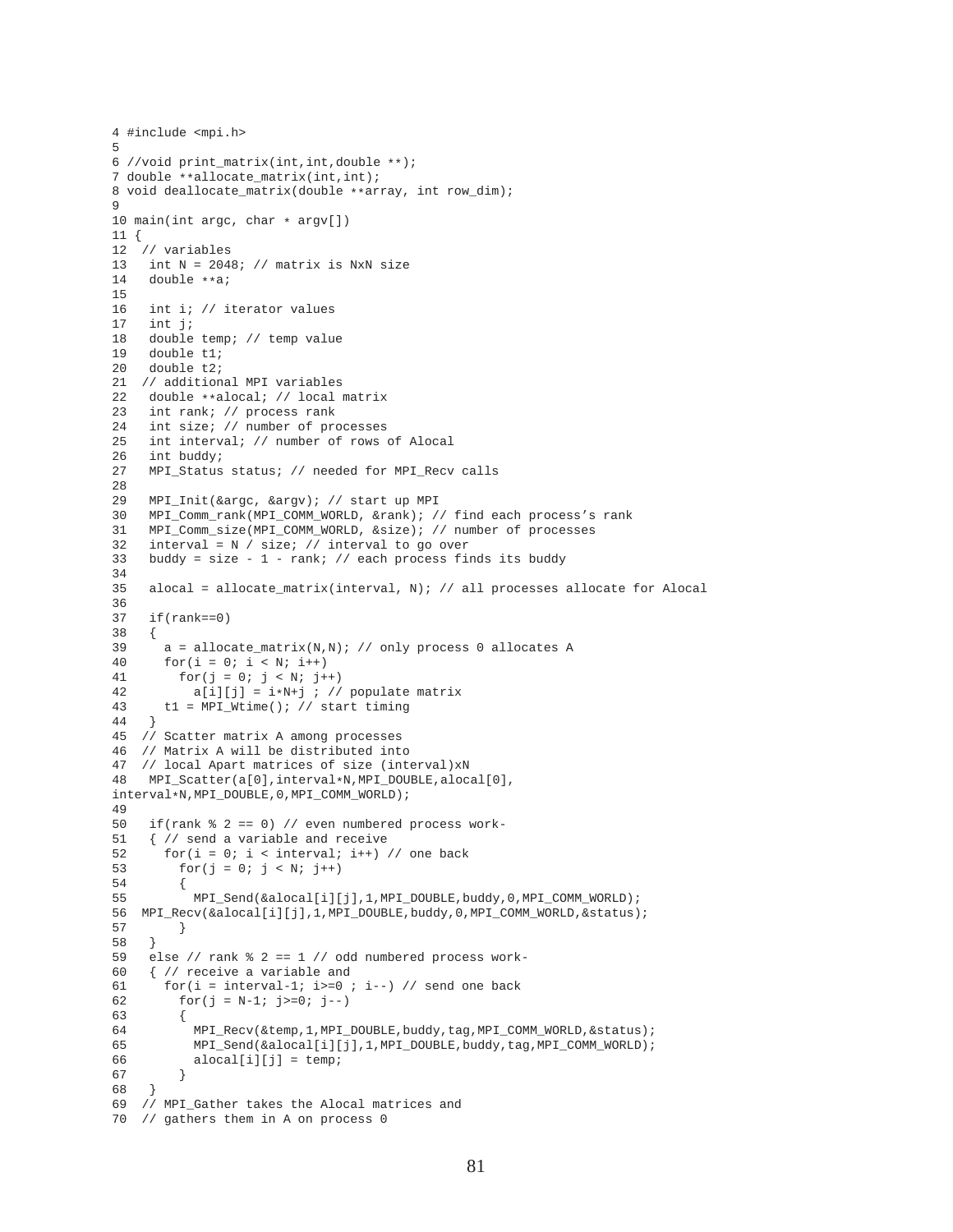```
71 MPI Gather(alocal[0],N*interval,MPI_DOUBLE,a[0],
N*interval,MPI_DOUBLE,0, MPI_COMM_WORLD);
72
73 if(rank==0)
74 {
75 t2 = MPI_Wtime(); // stop timing
76 printf("Time for transform = f seconds\n",t2-t1);<br>77 deallocate matrix(a.N); // only process 0 dealloca
       deallocate_matrix(a,N); // only process 0 deallocates A
78 }
79 deallocate_matrix(alocal,interval); // everyone deallocates Alocal<br>80 MPI Finalize(); // Close down MPI environment
     MPI Finalize(); // Close down MPI environment
81 }
82
83 double **allocate_matrix(int rows, int cols)
84 {
85 int i;
86 double **mat;<br>87 double *mat2;
    double *mat2;
88
89 mat2= (double *)malloc(rows*cols * sizeof(double));<br>90 memset(mat2,0,rows*cols*sizeof(double));
     90 memset(mat2,0,rows*cols*sizeof(double));
91 mat=(double **)malloc(rows*sizeof(double *));
92 for(i=0; i< rows;i++)93 mat[i]=&(mat2[i*cols]);94 }
95 return mat;
96 }
97
98 void deallocate_matrix(double **array, int row_dim)
99 {
100 int i;
101 for(i=1; i<row_dim; i++)
102 array[i]=NULL;
103 free(array[0]);
104 free(array);
105 }
106
107 /*
108 void print_matrix(int rows, int cols, double **mat)
109 {
110 int i;
111 int j;
112
113 for(i=0:i<rows:i++){<br>114 print(f"\g", mat[i]
      printf("g'',mat[i][0]);115 for(j=1:j<cols;j++)116 print([",\g",mat[i][j]);<br>117 }
117 }
118 printf("\n");<br>119 }
119 }
120 }
121 */
```
# **7 Appendix B : Runtime Results**

This appendix presents the timing results done for the purposes of performance testing. The tables are grouped into multiplication and transform sets. Each set is broken up into shared and disributed memory (SM or DM) for either the Titanium or MPI codes. Within each table, the matrix size is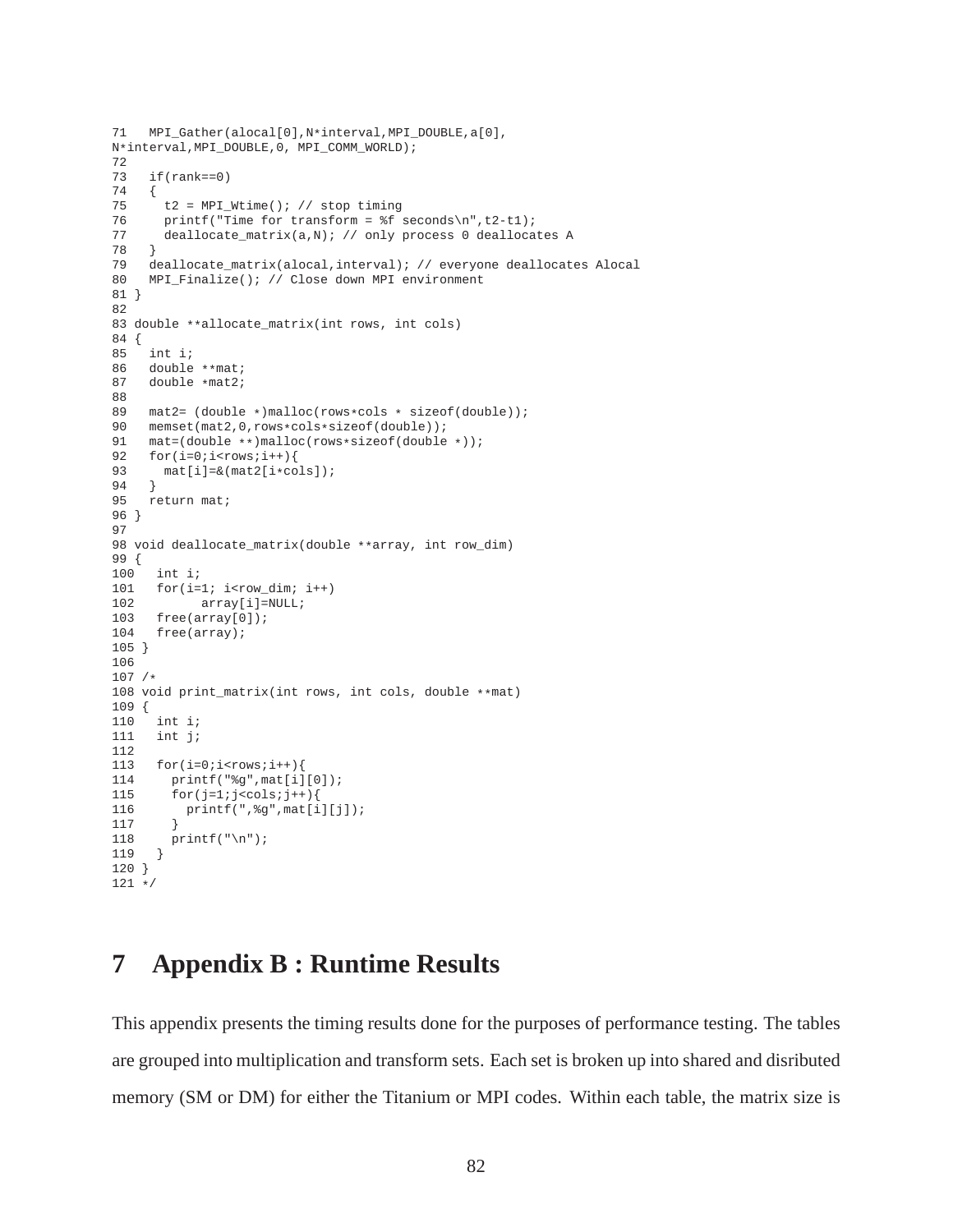given by an "N=" notation, and the left side of the table denotes the number of processes used, either 2, 4, 8, or 16 (in DM). The corresponding right half of the table are the resulting runtimes, in seconds.

# **7.1 Multiplication Runtimes**

### **7.1.1 SM MPI**

|   | $N = 128$ | $N = 256$ |         | $N = 512$ |         | $N = 1024$ |   |          | $N = 2048$ |           |
|---|-----------|-----------|---------|-----------|---------|------------|---|----------|------------|-----------|
|   | 01855     |           | 0.13671 |           | 1.18994 |            |   | 26.27783 |            | 428.61914 |
| 4 | 01708     | 4         | 0.08593 |           | 0.68847 |            | 4 | 17.07666 |            | 239.85498 |
| 8 | 01953     |           | 0.06250 |           | 0.44482 |            | 8 | 12.78466 |            | 180.03515 |

### **7.1.2 SM Ti-Real**

|           | $N = 128$ |  | $N = 256$ |   | $N = 512$ |  |   | $N = 1024$ |   | $N = 2048$ |
|-----------|-----------|--|-----------|---|-----------|--|---|------------|---|------------|
| $\bigcap$ | 0.13197   |  | .04984    |   | 9.06815   |  | ⌒ | 72.10291   |   | 583.92459  |
| 4         | 0.06658   |  | 0.52681   | 4 | 4.55791   |  | 4 | 36.14697   | 4 | 292.06047  |
| 8         | 0.03404   |  | 0.26616   | O | 2.28854   |  | 8 | 18.34434   |   | 146.46946  |

### **7.1.3 SM Ti-Naive**

|   | $N = 128$ |   | $N = 256$ |
|---|-----------|---|-----------|
| 2 | 0.13023   | 2 | 1.04116   |
| 4 | 0.06508   |   | 0.52017   |
| 8 | 0.03287   | 8 | 0.25983   |

|   | $N = 512$ |
|---|-----------|
| 2 | 8.32400   |
|   | 4.16212   |
| 8 | 2.08140   |

| $N=1024$ |          |  |  |  |  |  |
|----------|----------|--|--|--|--|--|
| 2        | 66.83434 |  |  |  |  |  |
| 4        | 33.35030 |  |  |  |  |  |
| 8        | 16.69746 |  |  |  |  |  |

|   | $N = 2048$ |
|---|------------|
| 2 | 533.53498  |
| 4 | 266.83239  |
| 8 | 133.40978  |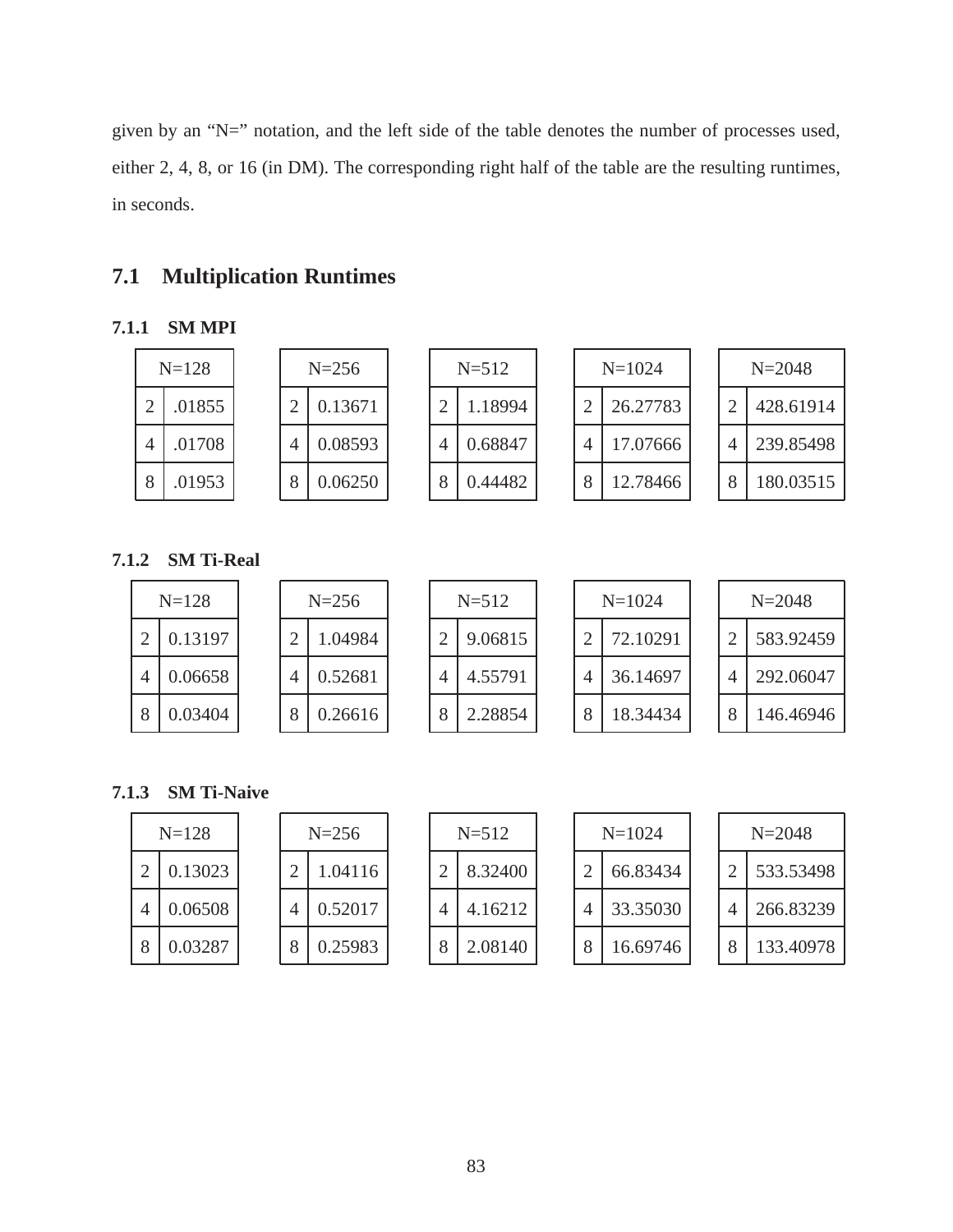### **7.1.4 SM Ti-Real**

| $N = 128$ |         | $N = 256$ |  | $N = 512$ |  | $N = 1024$ |         |   | $N = 2048$ |  |           |
|-----------|---------|-----------|--|-----------|--|------------|---------|---|------------|--|-----------|
|           | 0.13023 |           |  | .04116    |  |            | 8.32400 |   | 66.83434   |  | 533.53498 |
| 4         | 0.06508 |           |  | 0.52017   |  |            | 4.16212 | 4 | 33.35030   |  | 266.83239 |
|           | 0.03287 |           |  | 0.25983   |  |            | 2.08140 | 8 | 16.69746   |  | 133.40978 |

### **7.1.5 DM MPI**

| $N = 128$ |         |  |  |  |  |
|-----------|---------|--|--|--|--|
| 2         | 0.04296 |  |  |  |  |
| 4         | 0.02246 |  |  |  |  |
| 8         | 0.02636 |  |  |  |  |
| 16        | 0.04150 |  |  |  |  |

| $N = 256$                   |         |  |  |  |  |
|-----------------------------|---------|--|--|--|--|
| $\mathcal{D}_{\mathcal{A}}$ | 0.18554 |  |  |  |  |
| 4                           | 0.10595 |  |  |  |  |
| 8                           | 0.08300 |  |  |  |  |
| 16                          | 0.13085 |  |  |  |  |

|    | $N = 512$ |  |  |  |  |  |
|----|-----------|--|--|--|--|--|
| 2  | 4.87402   |  |  |  |  |  |
| 4  | 2.96142   |  |  |  |  |  |
| 8  | 1.78027   |  |  |  |  |  |
| 16 | 1.16064   |  |  |  |  |  |

| $N = 1024$ |         |  |  |  |
|------------|---------|--|--|--|
| 2          | 70.3999 |  |  |  |
| 4          | 41.5986 |  |  |  |
| 8          | 23.2465 |  |  |  |
| 16         | 13.0468 |  |  |  |

**7.1.6 DM Ti-Real**

|    | $N = 128$ |  |  |  |  |
|----|-----------|--|--|--|--|
| 2  | 0.25329   |  |  |  |  |
| 4  | 0.13098   |  |  |  |  |
| 8  | 0.08042   |  |  |  |  |
| 16 | 0.06110   |  |  |  |  |

|    | $N = 256$ |  |  |  |  |
|----|-----------|--|--|--|--|
| 2  | 2.00124   |  |  |  |  |
| 4  | 1.02044   |  |  |  |  |
| 8  | 0.53530   |  |  |  |  |
| 16 | 0.32069   |  |  |  |  |

| $N = 512$                  |         |  |  |  |
|----------------------------|---------|--|--|--|
| 16.54163<br>$\overline{2}$ |         |  |  |  |
| 4                          | 8.40617 |  |  |  |
| 8                          | 4.35345 |  |  |  |
| 16                         | 2.35468 |  |  |  |

| $N = 1024$                  |           |  |  |  |  |
|-----------------------------|-----------|--|--|--|--|
| 200.99825<br>$\mathfrak{D}$ |           |  |  |  |  |
| 4                           | 100.19784 |  |  |  |  |
| 8                           | 51.05700  |  |  |  |  |
| 16                          | 35.54844  |  |  |  |  |

## **7.1.7 DM Ti-Naive**

| $N=128$ |           |  |  |  |
|---------|-----------|--|--|--|
| 2       | 644.53131 |  |  |  |
| 4       | 565.15021 |  |  |  |
| 8       | 549.74546 |  |  |  |
| 16      | 504.23612 |  |  |  |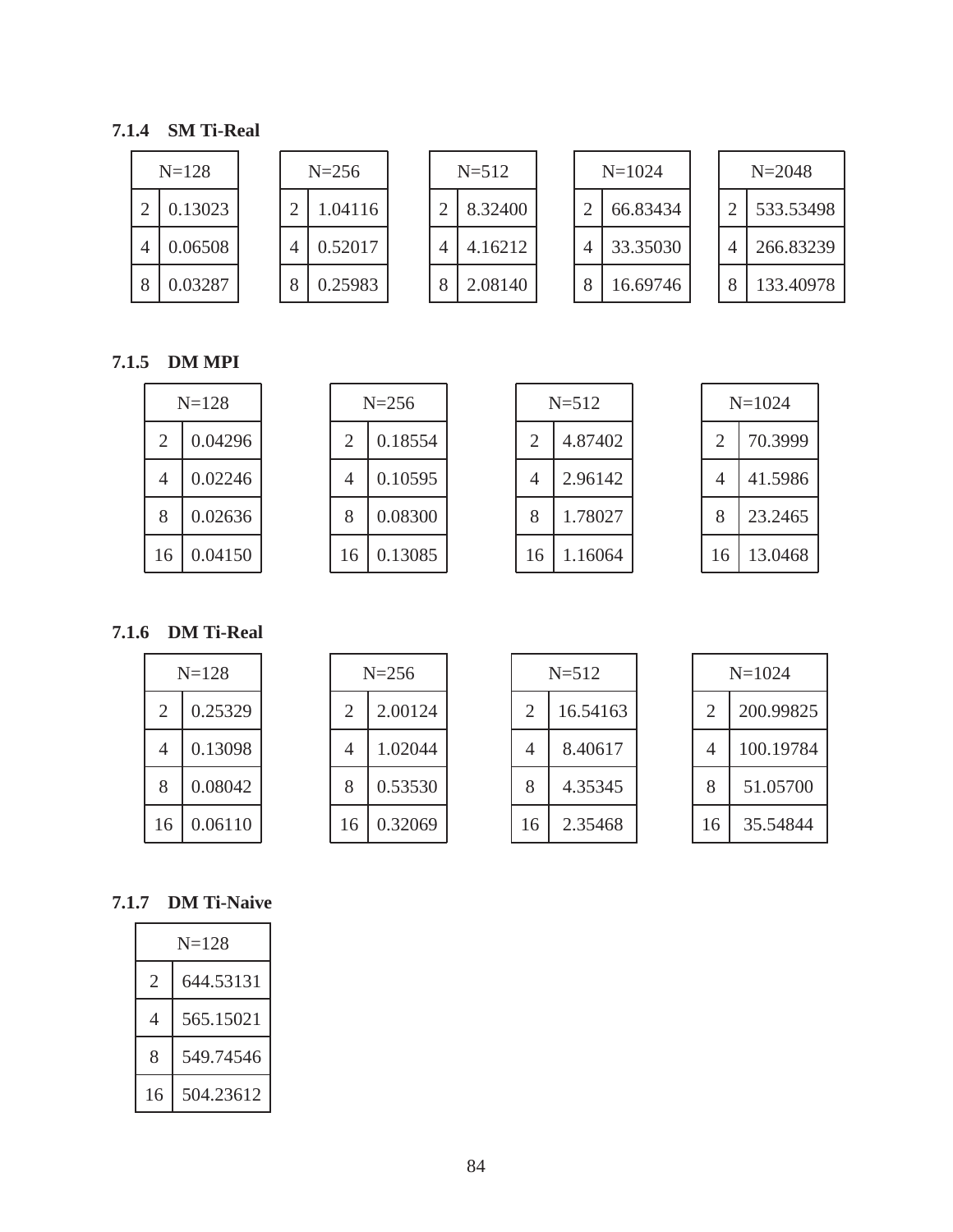### **7.1.8 TS-MPI**

|                | $N = 256$ |                             | $N=1024$ |
|----------------|-----------|-----------------------------|----------|
| 2              | 0.18017   | $\mathcal{D}_{\mathcal{L}}$ | 70.92020 |
| $\overline{A}$ | 0.11523   | 4                           | 39.92431 |
| 8              | 0.08837   | 8                           | 25.04785 |

## **7.1.9 TS-Ti-Real**

|                             | $N = 256$ |                             | $N=1024$  |
|-----------------------------|-----------|-----------------------------|-----------|
| $\mathcal{D}_{\mathcal{L}}$ | 1.01042   | $\mathcal{D}_{\mathcal{L}}$ | 140.21077 |
| 4                           | 0.51061   | 4                           | 70.20393  |
| 8                           | 0.25621   | 8                           | 33.04511  |

# **7.2 Transform Runtimes**

### **7.2.1 SM MPI**

|   | $N = 128$ |  | $N = 256$ |   | $N = 512$ |   | $N = 1024$ |  | $N = 2048$ |
|---|-----------|--|-----------|---|-----------|---|------------|--|------------|
| ◠ | 0.69531   |  | 2.77734   |   | 10.19363  | ⌒ | 44.95256   |  | 159.02994  |
| 4 | 0.31347   |  | 1.39564   | 4 | 4.56770   | 4 | 20.74497   |  | 69.50846   |
| 8 | 0.20117   |  | 0.71191   | 8 | 2.81975   | 8 | 10.49023   |  | 41.11551   |

### **7.2.2 SM Titanium**

|   | $N = 128$ |  | $N = 256$ |  | $N = 512$ |  | $N = 1024$ |  | $N = 2048$ |
|---|-----------|--|-----------|--|-----------|--|------------|--|------------|
|   | 0.00068   |  | 0.00255   |  | 0.00837   |  | 0.03219    |  | 0.12833    |
| 4 | 0.00048   |  | 0.00140   |  | 0.00457   |  | 0.01612    |  | 0.06405    |
| 8 | 0.00063   |  | 0.00107   |  | 0.00268   |  | 0.00867    |  | 0.03417    |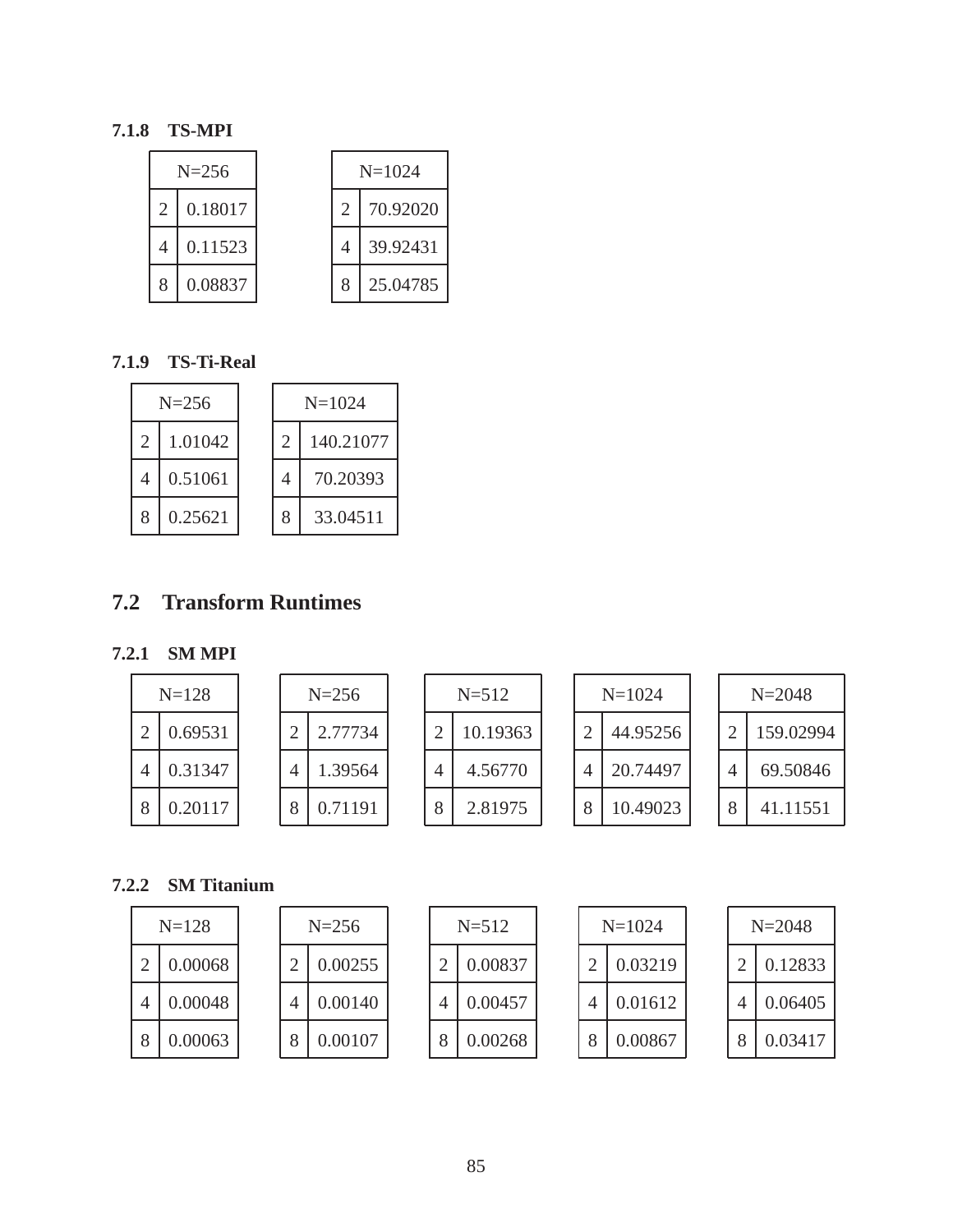### **7.2.3 DM MPI**

|                | $N = 128$ |                | $N = 256$ |    | P |
|----------------|-----------|----------------|-----------|----|---|
| $\overline{2}$ | 1.11523   | $\overline{2}$ | 4.23632   | 2  |   |
| 4              | 0.62011   | 4              | 2.40429   |    |   |
| 8              | 0.39160   | 8              | 1.53222   |    |   |
| 16             | 0.30078   | 16             | 1.07910   | 16 |   |

|    | $N = 512$ |  |
|----|-----------|--|
| 2  | 16.67968  |  |
| 4  | 10.10677  |  |
| 8  | 5.86979   |  |
| 16 | 3.98307   |  |

| $N=1024$ |          |  |  |  |  |  |
|----------|----------|--|--|--|--|--|
| 2        | 66.00651 |  |  |  |  |  |
| 4        | 39.17057 |  |  |  |  |  |
| 8        | 23.42968 |  |  |  |  |  |
| 16       | 15.98437 |  |  |  |  |  |

|                | $N = 2048$ |
|----------------|------------|
| $\mathfrak{D}$ | 267.17317  |
| 4              | 158.35026  |
| 8              | 91.32682   |
| 16             | 62.85807   |

## **7.2.4 DM Titanium**

|    | $N = 128$ |    | $N = 256$ |    | $N = 512$ |    | $N = 1024$ |    | $N = 2048$ |
|----|-----------|----|-----------|----|-----------|----|------------|----|------------|
| っ  | 2.45000   |    | 9.80000   |    | 39.36402  |    | 157.40089  |    | 635.39621  |
| 4  | 1.52135   | 4  | 6.24960   | 4  | 25.19878  | 4  | 97.58733   | 4  | 379.23796  |
| 8  | 1.11541   | 8  | 4.83559   | 8  | 18.04365  | 8  | 72.62399   | 8  | 279.02332  |
| 16 | 1.01922   | 16 | 4.08406   | 16 | 16.16923  | 16 | 65.53650   | 16 | 257.77633  |

### **7.2.5 TS-MPI**

|                | $N = 256$ |   | $N=1024$ |
|----------------|-----------|---|----------|
| 2              | 3.95117   |   | 65.65917 |
| $\overline{4}$ | 2.21386   | 4 | 34.05468 |
| 8              | 1.13346   | 8 | 17.83496 |

## **7.2.6 TS-Titanium**

| $N = 256$ |         |  |  |  |  |
|-----------|---------|--|--|--|--|
| 2         | 0.00257 |  |  |  |  |
|           | 0.00143 |  |  |  |  |
| 8         | 0.00107 |  |  |  |  |

| $N=1024$      |         |  |  |  |  |
|---------------|---------|--|--|--|--|
| $\mathcal{L}$ | 0.03219 |  |  |  |  |
|               | 0.01612 |  |  |  |  |
| 8             | 0.00867 |  |  |  |  |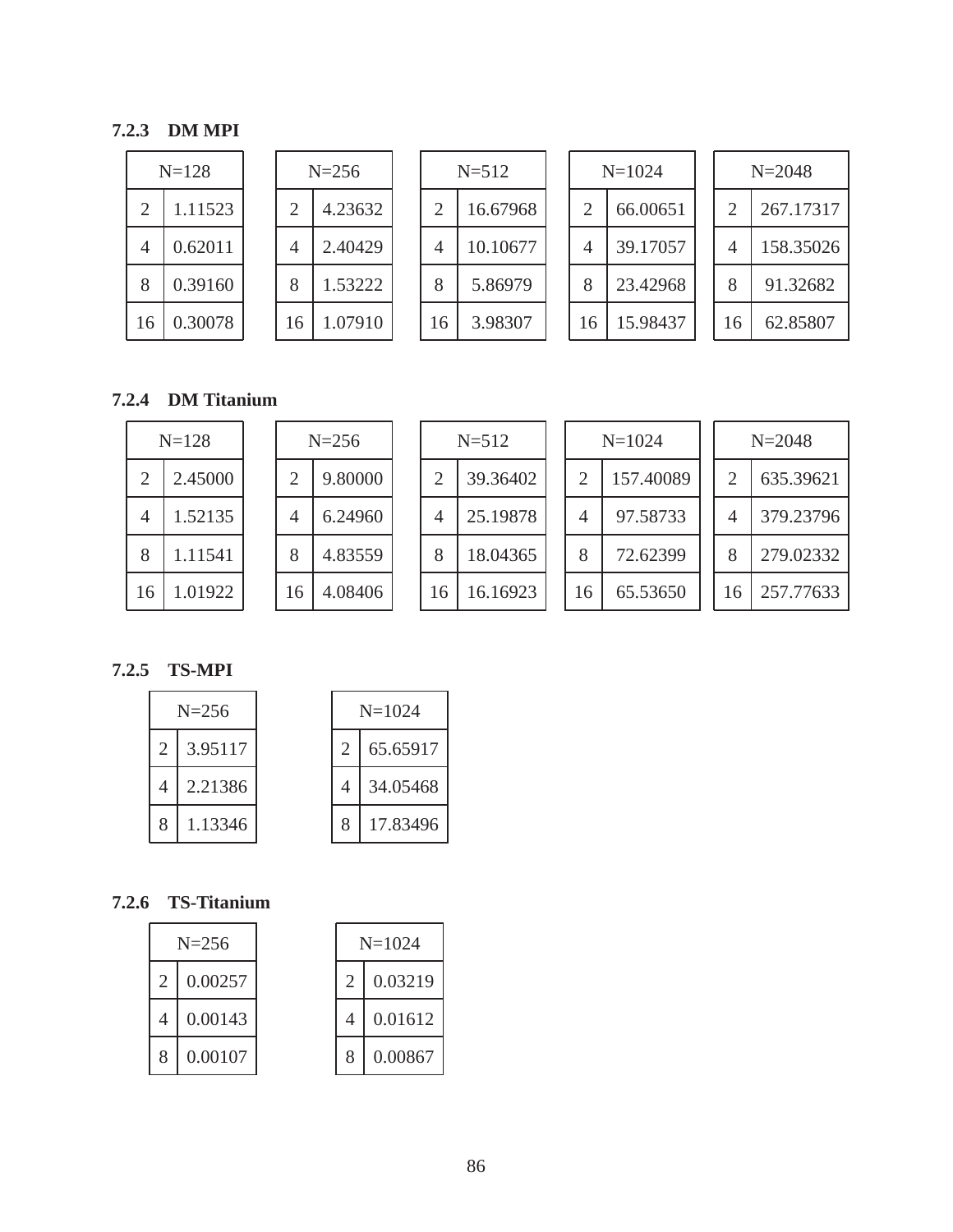# **References**

- [1] L. V. Kalé, "New Parallel Programming Abstractions and the Role of Compilers," in IPDPS, 2006.
- [2] M. Weiland, "Chapel, Fortress and X10: Novel Languages for HPC," tech. rep., The University of Edinburgh, October 2007.
- [3] Kathy Yelick, Luigi Semenzato, Geoff Pike, Carleton Miyamoto, Ben Liblit, Arvind Krishnamurthy, Paul Hilfinger, S. Graham, D. Gay, P. Colella, and A. Aiken, "Titanium: A High-Performance Java dialect," in ACM 1998 Workshop on Java for High-Performance Network Computing, (New York, NY 10036, USA), ACM Press, 1998.
- [4] E. Allen, D. Chase, J. Hallett, V. Luchango, J.-W. Maessen, S. Ryu, and G. L. S. Jr., "The Fortress Language Specification."
- [5] J. Kepner and D. Koester, "HPCS Application Analysis and Application," 23 September 2003.
- [6] L. Prechelt, "An Empirical Comparison of Seven Programming Languages," Computer, vol. 33, no. 10, pp. 23–29, 2000.
- [7] M. Felleisen, "On the Expressive Power of Programming Languages," in ESOP '90 3rd European Symposium on Programming, Copenhagen, Denmark (N. Jones, ed.), vol. 432, pp. 134–151, New York, N.Y.: Springer-Verlag, 1990.
- [8] J. Cai and R. Paige, "Towards Increased Productivity of Algorithm Implementation," SIGSOFT Softw. Eng. Notes, vol. 18, no. 5, pp. 71–78, 1993.
- [9] P. J. Landin, "The next 700 programming languages," Commun. ACM, vol. 9, no. 3, pp. 157– 166, 1966.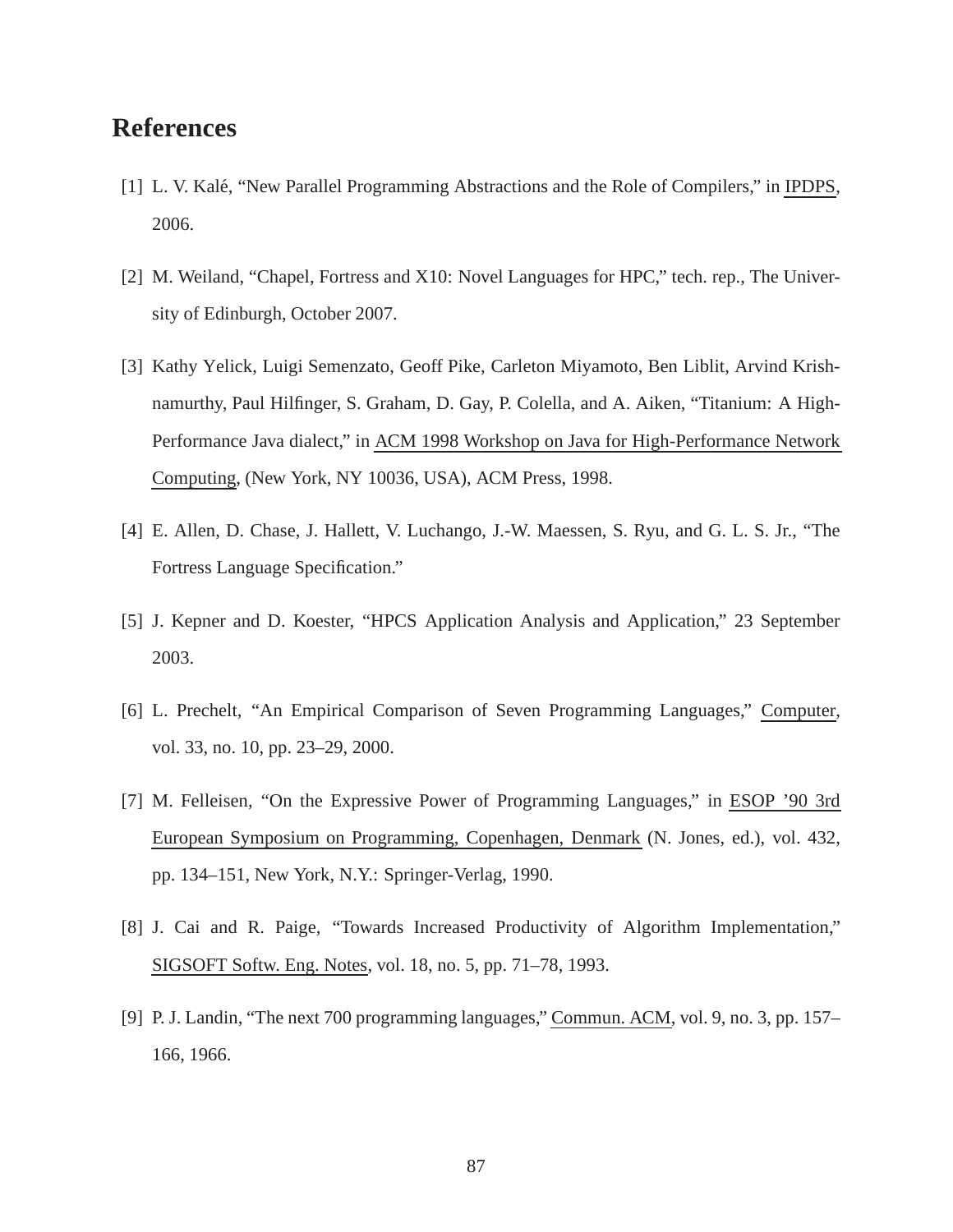- [10] D. H. Bailey, E. Barszcz, J. T. Barton, D. S. Browning, R. L. Carter, L. Dagum, R. A. Fatoohi, P. O. Frederickson, T. A. Lasinski, R. S. Schreiber, H. D. Simon, V. Venkatakrishnan, S. K. Weeratunga, and S. K. Weeratunga, "The NAS Parallel Benchmarks– Summary and Preliminary Results," in Supercomputing '91: Proceedings of the 1991 ACM/IEEE conference on Supercomputing, (New York, NY, USA), pp. 158–165, ACM, 1991.
- [11] J. J. Dongarra, "The LINPACK Benchmark: An Explanation," in Proceedings of the 1st International Conference on Supercomputing, (New York, NY, USA), pp. 456–474, Springer-Verlag New York, Inc., 1988.
- [12] A. Petitet, R. C. Whaley, J. Dongarra, and A. Cleary, "HPL A Portable Implementation of the High-Performance Linpack Benchmark for Distributed-Memory Computers."
- [13] P. R. Luszczek, D. H. Bailey, J. J. Dongarra, J. Kepner, R. F. Lucas, R. Rabenseifner, and D. Takahashi, "The hpc challenge (hpcc) benchmark suite," in SC '06: Proceedings of the 2006 ACM/IEEE conference on Supercomputing, (New York, NY, USA), p. 213, ACM, 2006.
- [14] B. Wilkinson and M. Allen, Parallel Programming: Techniques and Applications Using Networked Workstations and Parallel Computers. Upper Saddle River, NJ, USA: Prentice-Hall, Inc., 1999.
- [15] S. Gill, "Parallel Programming," Computer Journal, vol. 1, pp. 2–10, April.
- [16] J. Holland, "A Universal Computer Capable of Executing an Arbitrary Number of Subprograms Simultaneously," vol. 16, pp. 108–113, 1959.
- [17] M. Conway, "A Multiprocessor System Design," vol. 4, pp. 139–146, 1963.
- [18] G. M. Amdahl, "Validity of the Single Processor Approach to Achieving Large Scale Computing Capabilities," in Readings in Computer Architecture, (San Francisco, CA, USA), pp. 79–81, Morgan Kaufmann Publishers Inc., 2000.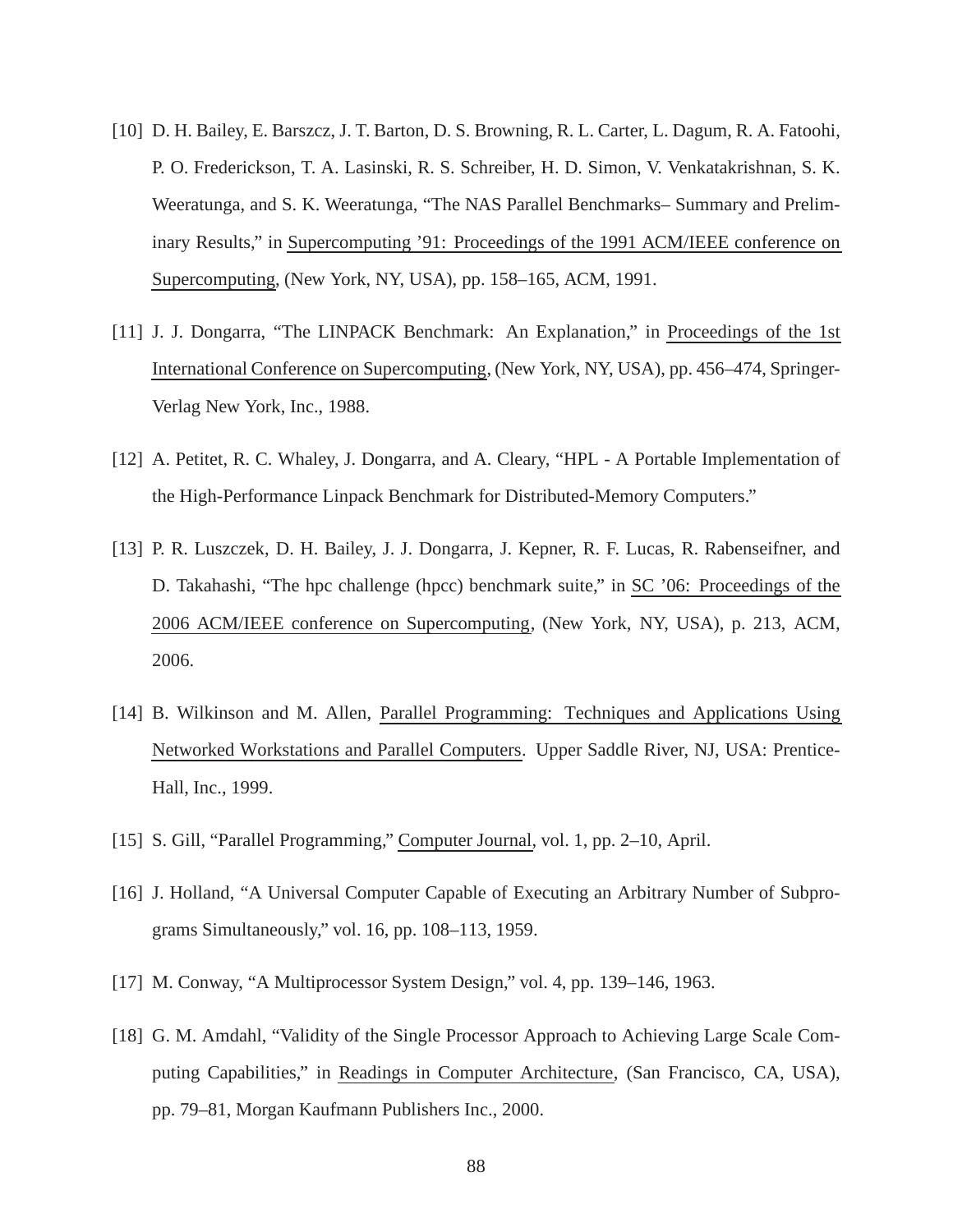- [19] A. Bernstein, "Analysis of Programs for Parallel Processing," Electronic Computers, IEEE Transactions on, vol. EC-15, no. 5, pp. 757–763, Oct. 1966.
- [20] M. Flynn, "Some Computer Organizations and Their Effectiveness," IEEE Trans. on Comput., vol. C-21, pp. 948–960, 9 Septmber 1972.
- [21] S. L. Graham, M. Snir, and e. Cynthia A. Patterson, Getting Up to Speed: The Future of Supercomputing. The National Academies Press, 2004. Report of National Research Council of the National Academies Sciences.
- [22] Beowulf Cluster Computing with Linux. Cambridge, MA, USA: MIT Press, 2002.
- [23] D. B. Loveman, "High Performance Fortran," IEEE Parallel and Distributed Technology, vol. 01, no. 1, pp. 25–42, 1993.
- [24] B. L. Chamberlain, S.-E. Choi, E. C. Lewis, C. Lin, L. Snyder, and W. D. Weathersby, "ZPL: A Machine Independent Programming Language for Parallel Computers," IEEE Transactions on Software Engineering, vol. 26, no. 3, pp. 197–211, 2000.
- [25] G. E. Blelloch, "NESL: A Nested Data-Parallel Language (Version 2.6)," tech. rep., Pittsburgh, PA, USA, 1993.
- [26] B. Carpenter and G. Fox, "HPJava: A Data Parallel Programming Alternative," Computing in Science and Engg., vol. 5, no. 3, pp. 60–64, 2003.
- [27] L. Dagum and R. Menon, "OpenMP: An Industry-Standard API for Shared-Memory Programming," IEEE Computational Science and Engineering, vol. 05, no. 1, pp. 46–55, 1998.
- [28] W. D. Hillis and J. Guy L. Steele, "Data Parallel Algorithms," Commun. ACM, vol. 29, no. 12, pp. 1170–1183, 1986.
- [29] K. Kennedy, C. Koelbel, and H. Zima, "The Rise and Fall of High Performance Fortran: An Historical Object Lesson," in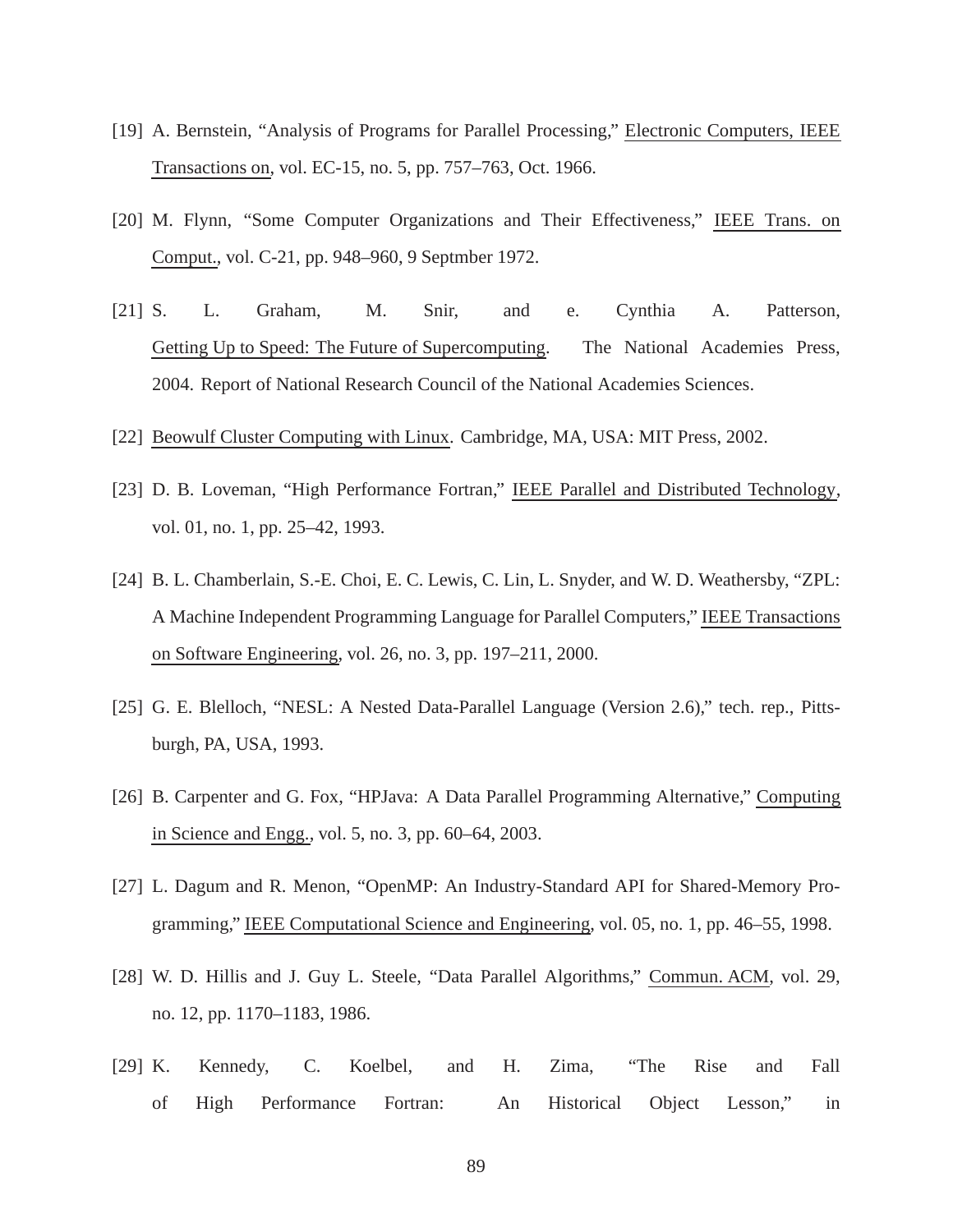HOPL III: Proceedings of the third ACM SIGPLAN conference on History of programming languages, (New York, NY, USA), pp. 7–1–7–22, ACM, 2007.

- [30] P. Mehrotra, "Invited Lecture: Data Parallel Programming: The Promises and Limitations of High Performance Fortran," in ACPC, p. 114, 1993.
- [31] K. Yelick, P. Hilfinger, S. Graham, D. Bonachea, J. Su, A. Kamil, K. Datta, P. Colella, and T. Wen, "Parallel Languages and Compilers: Perspective From the Titanium Experience," Int. J. High Perform. Comput. Appl., vol. 21, no. 3, pp. 266–290, 2007.
- [32] F. Mueller, "A library implementation of POSIX threads under Unix," in Proceedings of theWinter 1993 USENIX Technical Conference and Exhibition, (San Diego, CA, USA), pp. 29–41, 1993.
- [33] E. Tilevich and Y. Smaragdakis, "Portable and efficient distributed threads for Java," in Middleware '04: Proceedings of the 5th ACM/IFIP/USENIX international conference on Middleware, (New York, NY, USA), pp. 478–492, Springer-Verlag New York, Inc., 2004.
- [34] M. P. I. F. MPIF, "MPI-2: Extensions to the Message-Passing Interface." Technical Report, University of Tennessee, Knoxville, 1996.
- [35] L. V. Kale and S. Krishnan, "CHARM++: A Portable Concurrent Object Oriented System Based on C++," tech. rep., Champaign, IL, USA, 1993.
- [36] C. Kesselman, "High performance parallel and distributed computation in compositional CC++," SIGAPP Appl. Comput. Rev., vol. 4, no. 1, pp. 24–26, 1996.
- [37] J. J. Dongarra, S. W. Otto, M. Snir, and D. Walker, "An Introduction to the MPI Standard," tech. rep., Knoxville, TN, USA, 1995.
- [38] K. Parzyszek, Generalized portable shmem library for high performance computing. PhD thesis, Ames, IA, USA, 2003. Co-Major Professor-Ricky A. Kendall and Co-Major Professor-Robyn R. Lutz.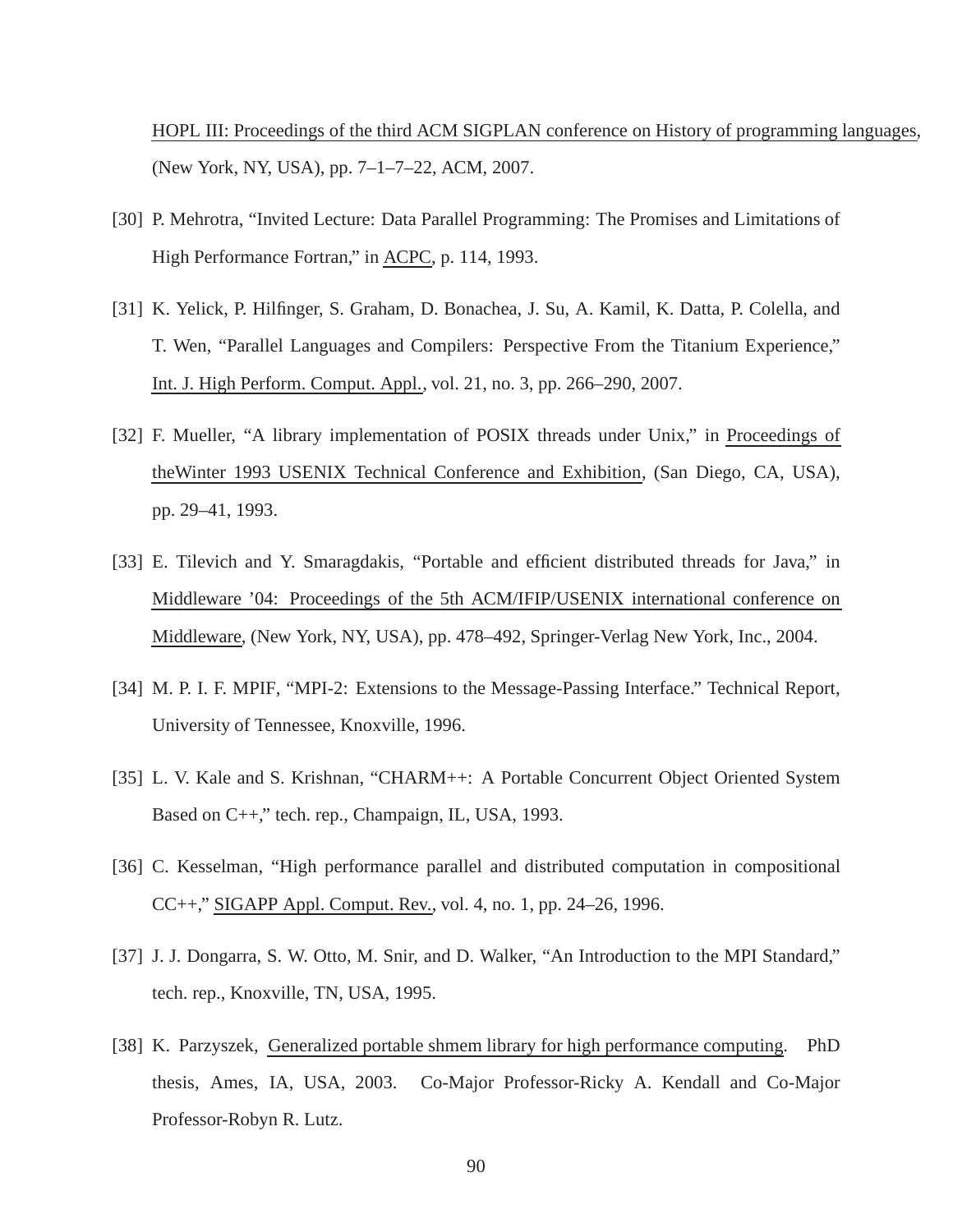- [39] P. N. Hilfinger, D. Bonachea, D. Gay, S. Graham, B. Liblit, G. Pike, and K. Yelick, "Titanium Language Reference Manual," tech. rep., Berkeley, CA, USA, 2001.
- [40] M. W. Mutka and M. Livny, "The Available Capacity of a Privately Owned Workstation Environment," Perform. Eval., vol. 12, no. 4, pp. 269–284, 1991.
- [41] D. A. Patterson, D. E. Culler, and T. E. Anderson, "A case for NOW (networks of workstation)," in PODC '95: Proceedings of the Fourteenth Annual ACM Symposium on Principles of Distributed Computing, (New York, NY, USA), p. 17, ACM, 1995.
- [42] S. Zhou, X. Zheng, J. Wang, and P. Delisle, "Utopia: a Load Sharing Facility for Large, Heterogeneous Distributed Computer Systems," Software - Practice and Experience, vol. 23, no. 12, pp. 1305–1336, 1993.
- [43] M. Baker, "Cluster Computing White Paper," 2000.
- [44] V. S. Sunderam, "PVM: A Framework for Parallel Distributed Computing," Concurrency, Practice and Experience, vol. 2, no. 4, pp. 315–340, 1990.
- [45] W. Gropp, E. Lusk, and A. Skjellum, Using MPI (2nd ed.): Portable Parallel Programming with the Message-Passing Interface. Cambridge, MA, USA: MIT Press, 1999.
- [46] W. Gropp and E. Lusk, "Goals Guiding Design: PVM and MPI."
- [47] J. J. Dongarra, S. W. Otto, M. Snir, and D. Walker, "A Message Passing Standard for MPP and Workstations," Communications of the ACM, vol. 39, no. 7, pp. 84–90, 1996.
- [48] W. Gropp, "Learning from the Success of MPI," in HiPC '01: Proceedings of the 8th International Conference on High Performance Computing, (London, UK), pp. 81–94, Springer-Verlag, 2001.
- [49] D. Bouillet, "Advantages Of Pthreads For Interprocess Communication."
- [50] G. J. Narlikar, "Pthreads for Dynamic and Irregular Parallelism," pp. ??–??, 1998.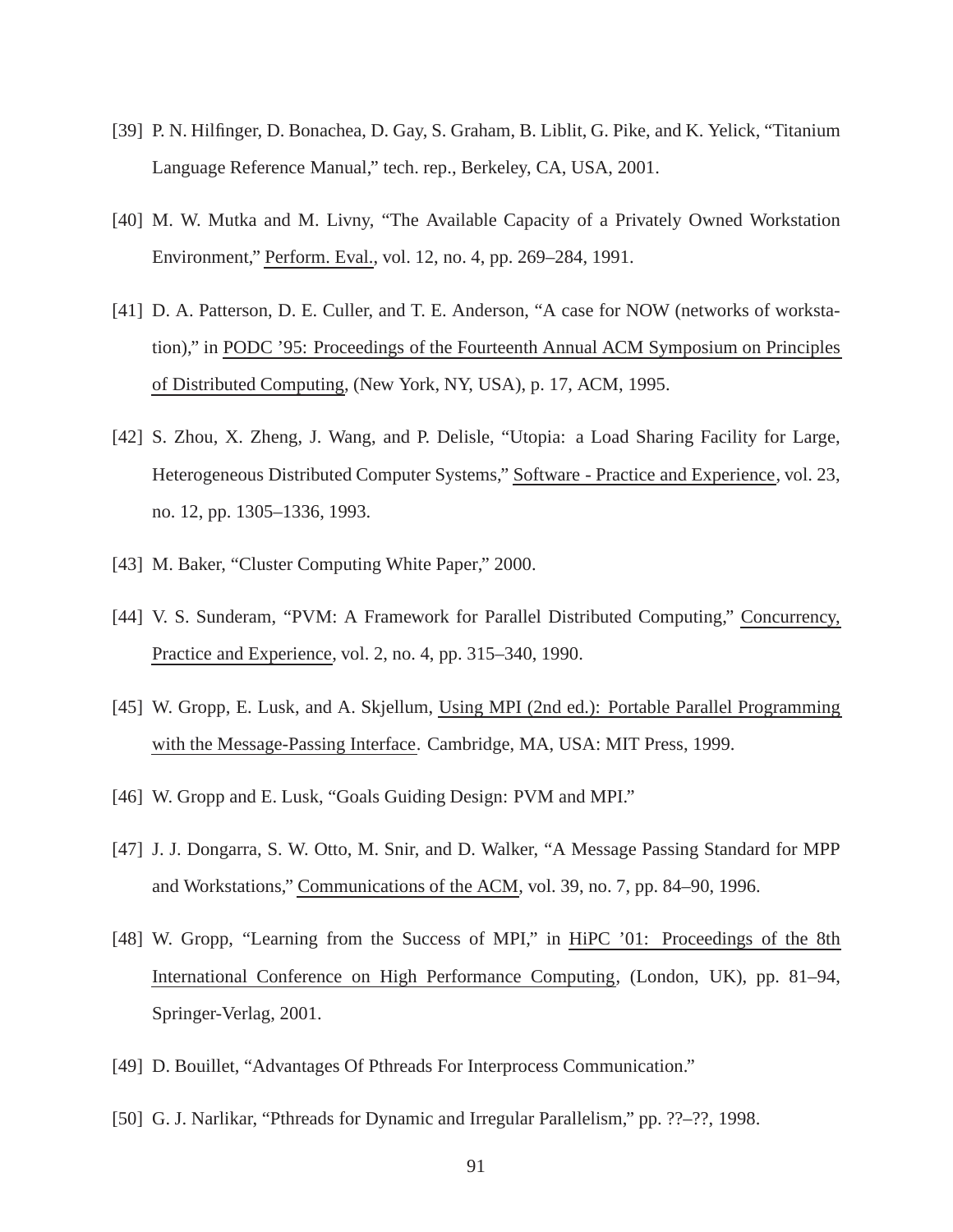- [51] B. Kuhn, P. Petersen, and E. O'Toole, "OpenMP Versus Threading in C/C++," Concurrency - Practice and Experience, vol. 12, no. 12, pp. 1165–1176, 2000.
- [52] M. SuB, A. Podlich, and C. Leopold, "Observations on the Publicity and Usage of Parallel Programming Systems and Languages: A Survey Approach," tech. rep., University of Kassel, Wilhelmhöher Allee 73, D-34121 Kassel, Germany, 2007.
- [53] H.-H. Wang, K.-C. Li, K.-J. Wang, and S.-H. Lu, "On the Design and Implementation of an Effective Prefetch Strategy for DSM Systems," The Journal of Supercomputing, vol. 37, pp. 91–112(22), July 2006.
- [54] M. Chapman and G. Heiser, "Implementing Transparent Shared Memory on Clusters Using Virtual Machines," in ATEC'05: Proceedings of the USENIX Annual Technical Conference 2005 on USENIX Annual Technical Conference, (Berkeley, CA, USA), pp. 23–23, USENIX Association, 2005.
- [55] R. Lottiaux, P. Gallard, G. Vallee, C. Morin, and B. Boissinot, "OpenMosix, OpenSSI and Kerrighed: A Comparative Study," in CCGRID '05: Proceedings of the Fifth IEEE International Symposium on Cluster Computing and the Grid (CCGrid'05) - Volume 2, (Washington, DC, USA), pp. 1016–1023, IEEE Computer Society, 2005.
- [56] C. Amza, A. L. Cox, S. Dwarkadas, P. Keleher, H. Lu, R. Rajamony, W. Yu, and W. Zwaenepoel, "Treadmarks: Shared Memory Computing on Networks of Workstations," Computer, vol. 29, no. 2, pp. 18–28, 1996.
- [57] B. N. Bershad, M. J. Zekauskas, and W. A. Sawdon, "The Midway Distributed Shared Memory System," tech. rep., Pittsburgh, PA, USA, 1993.
- [58] M. R. Eskicioglu and T. A. Marsland, "Shared Memory Computing on SP2: JIAJIA Approach," in CASCON '98: Proceedings of the 1998 conference of the Centre for Advanced Studies on Collaborative research, p. 12, IBM Press, 1998.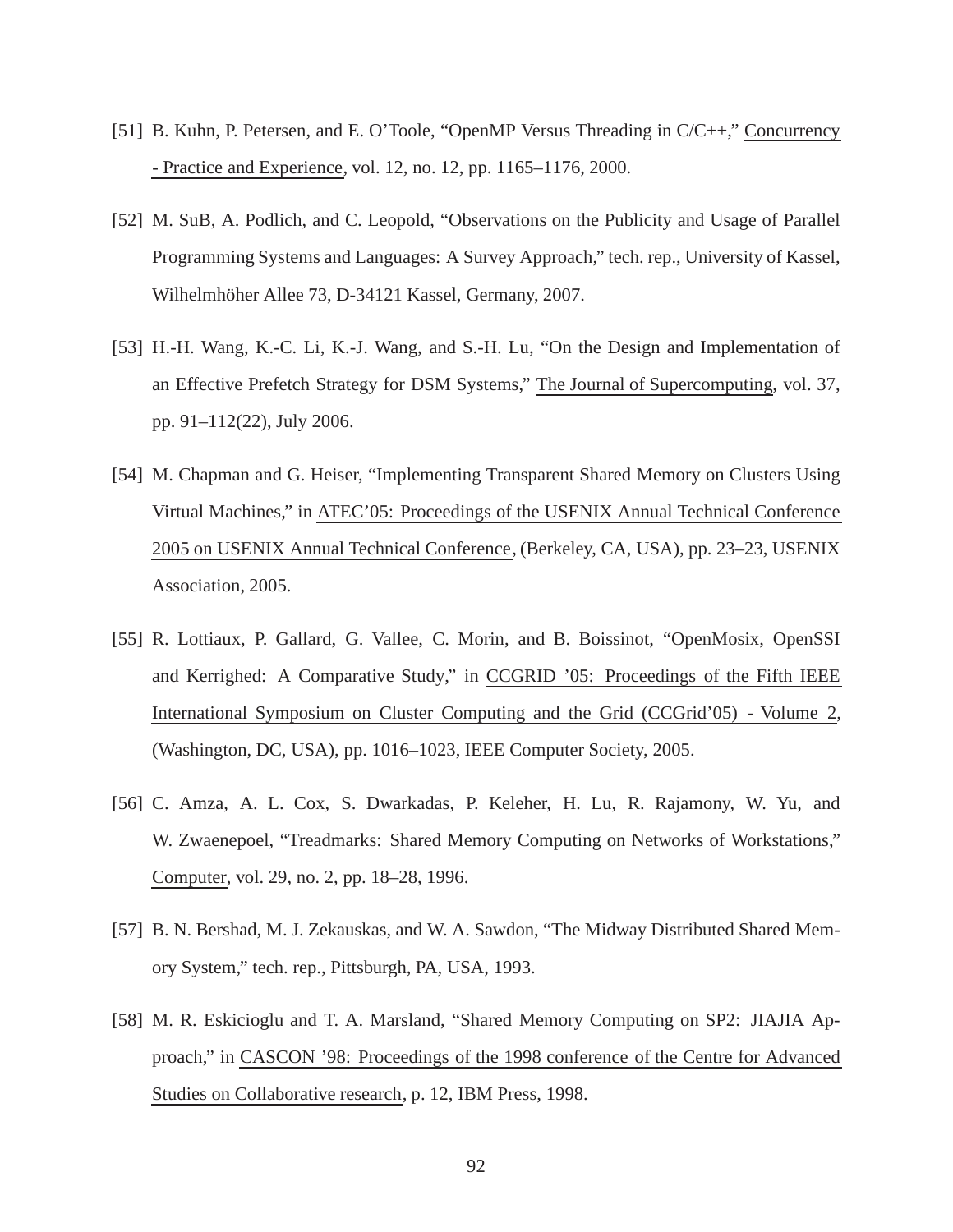- [59] K. Gharachorloo, M. Sharma, S. Steely, and S. V. Doren, "Architecture and Design of AlphaServer GS320," SIGARCH Comput. Archit. News, vol. 28, no. 5, pp. 13–24, 2000.
- [60] J. Laudon and D. Lenoski, "The SGI Origin: a ccNUMA Highly Scalable Server," SIGARCH Comput. Archit. News, vol. 25, no. 2, pp. 241–251, 1997.
- [61] S. HZ, S. JP, O. L, and B. R, "Message Passing and Shared Address Space Parallelism on an SMP Cluster," Parallel Computing, vol. 29, pp. 167–186, 2003.
- [62] E. Strohmaier, J. J. Dongarra, H. W. Meuer, and H. D. Simon, "Recent Trends in the Marketplace of High Performance Computing," Parallel Comput., vol. 31, no. 3+4, pp. 261–273, 2005.
- [63] B. Chamberlain, D. Callahan, and H. Zima, "Parallel programmability and the chapel language," Int. J. High Perform. Comput. Appl., vol. 21, no. 3, pp. 291–312, 2007.
- [64] Sun, "Sun Labs Programming Language Research Group." Fortres website.
- [65] C. Bell, W.-Y. Chen, D. Bonachea, and K. Yelick, "Evaluating support for global address space languages on the Cray X1," in ICS '04: Proceedings of the 18th annual international conference on Supercomputing, (New York, NY, USA), pp. 184–195, ACM, 2004.
- [66] K. Yelick, D. Bonachea, W.-Y. Chen, P. Colella, K. Datta, J. Duell, S. L. Graham, P. Hargrove, P. Hilfinger, P. Husbands, C. Iancu, A. Kamil, R. Nishtala, J. Su, M. Welcome, and T. Wen, "Productivity and Performance Using Partitioned Global Address Space ]Languages," in PASCO '07: Proceedings of the 2007 international workshop on Parallel symbolic computation, (New York, NY, USA), pp. 24–32, ACM, 2007.
- [67] B. Liblit, "Local Qualification Inference for Titanium," Aug. 26 1998. CS263/CS265 semester project report.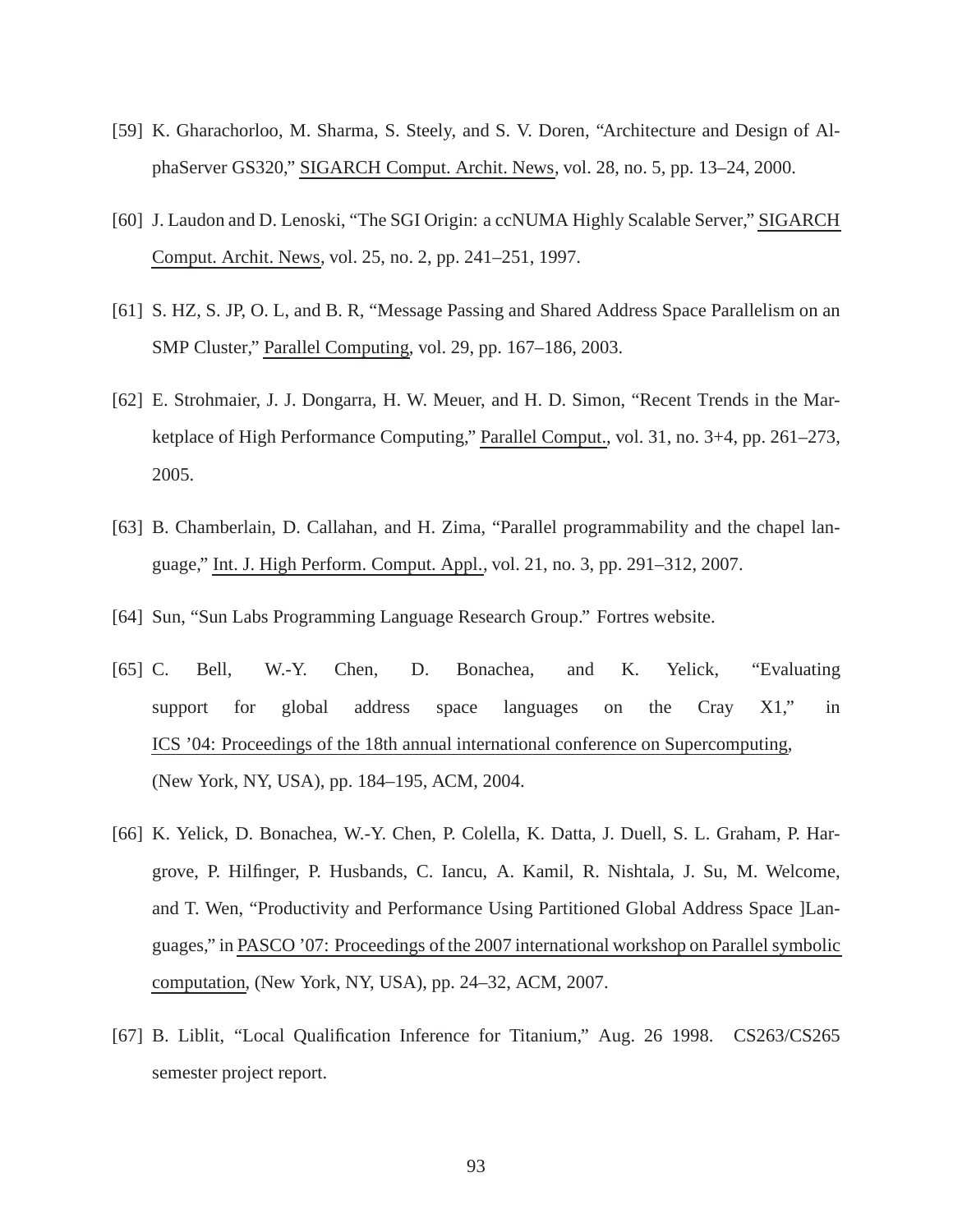- [68] R. W. Numrich and J. Reid, "Co-array Fortran for Parallel Programming," SIGPLAN Fortran Forum, vol. 17, no. 2, pp. 1–31, 1998.
- [69] U. Consortium, "UPC Language Specifications, v1.2," tech. rep., 2005.
- [70] D. Bonachea and J. Duell, "Problems with Using MPI 1.1 and 2.0 as Compilation Targets for Parallel Language Implementations," in 2nd Workshop on Hardware/Software Support for High Performance Scientific and Engineering Computing (SHPSEC-03), 2003.
- [71] D. Bonachea, "GASNet Specification, v1.1," tech. rep., Berkeley, CA, USA, 2002.
- [72] W. Gropp and E. Lusk, "Dynamic process management in an MPI setting," pp. 530–533, 1995.
- [73] W. Gropp, E. Lusk, N. Doss, and A. Skjellum, "A High-Performance, Portable Implementation of the MPI Message Passing Interface Standard," Parallel Computing, vol. 22, pp. 789– 828, Sept. 1996.
- [74] G. Burns, R. Daoud, and J. Vaigl, "LAM: An Open Cluster Environment for MPI," in Proceedings of Supercomputing Symposium, pp. 379–386, 1994.
- [75] L. Dalcín, R. Paz, and M. Storti, "MPI for Python," J. Parallel Distrib. Comput., vol. 65, no. 9, pp. 1108–1115, 2005.
- [76] J. Willcock, A. Lumsdaine, and A. Robison, "Using MPI with C# and the common language infrastructure," in JGI '02: Proceedings of the 2002 joint ACM-ISCOPE conference on Java Grande, (New York, NY, USA), pp. 238–238, ACM, 2002.
- [77] B. Carpenter, G. Fox, S.-H. Ko, and S. Lim, "mpiJava 1.2: API Specification."
- [78] E. Ong, "MPI Ruby: Scripting in a Parallel Environment," Computing in Science and Engg., vol. 4, no. 4, pp. 78–82, 2002.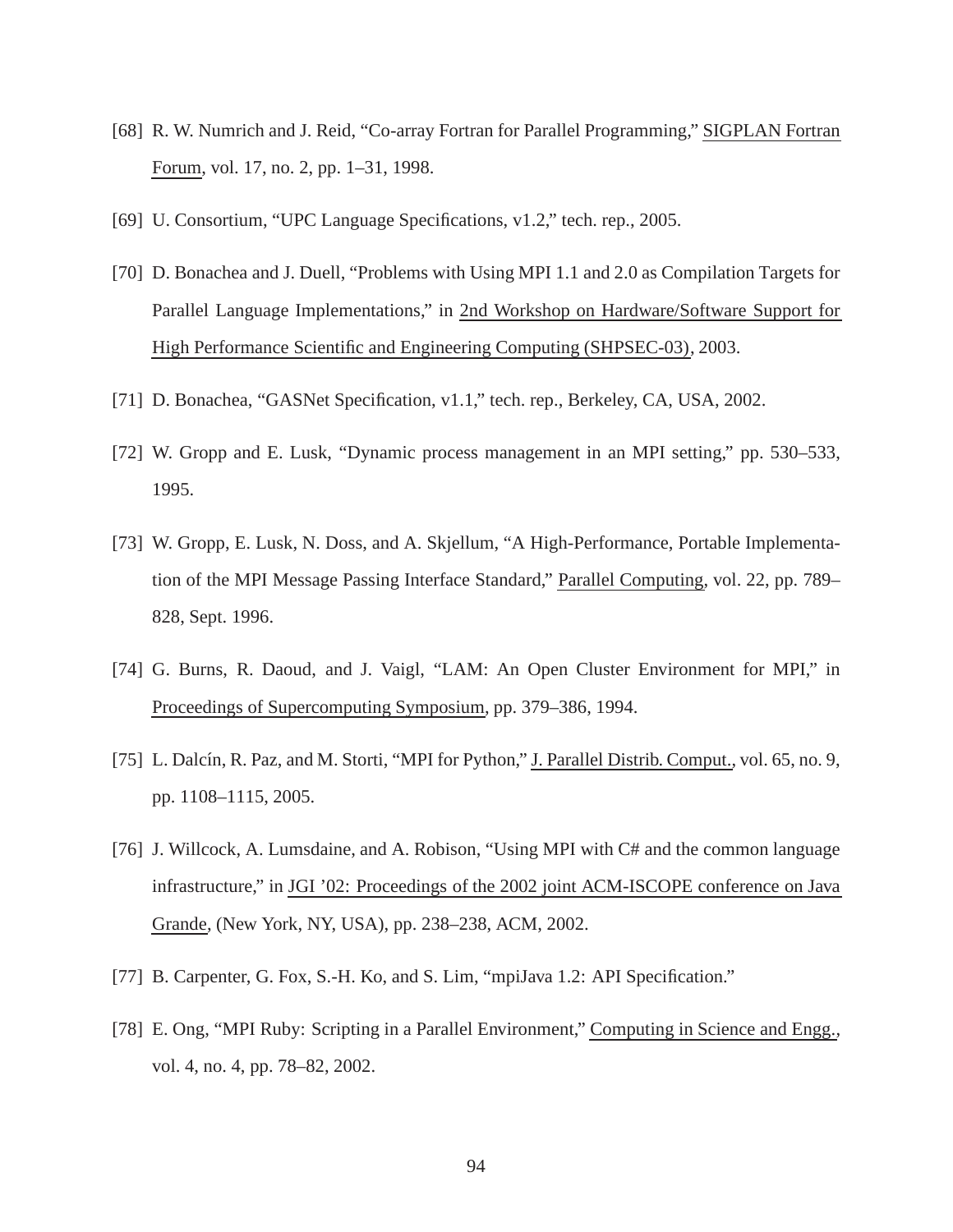- [79] K. Asanovic, R. Bodik, B. C. Catanzaro, J. J. Gebis, P. Husbands, K. Keutzer, D. A. Patterson, W. L. Plishker, J. Shalf, S. W. Williams, and K. A. Yelick, "The Landscape of Parallel Computing Research: A View from Berkeley," Tech. Rep. UCB/EECS-2006- 18, Electrical Engineering and Computer Sciences, University of California at Berkeley, http://www.eecs.berkeley.edu/Pubs/TechRpts/2006/EECS-2006-183.html, December 2006.
- [80] D. B. Skillicorn and D. Talia, "Models and languages for parallel computation," ACM Computing Surveys, vol. 30, no. 2, pp. 123–169, 1998.
- [81] P. B. Hansen, "An Evaluation of the Message-Passing Interface," SIGPLAN Not., vol. 33, no. 3, pp. 65–72, 1998.
- [82] D. E. Culler, A. C. Arpaci-Dusseau, S. C. Goldstein, A. Krishnamurthy, S. Lumetta, T. von Eicken, and K. A. Yelick, "Parallel programming in Split-C," in Supercomputing, pp. 262– 273, 1993.
- [83] W. W. Carlson and J. M. Draper, "Distributed data access in AC," SIGPLAN Not., vol. 30, no. 8, pp. 39–47, 1995.
- [84] K. Datta, "The NAS Parallel Benchmarks in Titanium," Tech. Rep. UCB/EECS-2006-5, EECS Department, University of California, Berkeley, Jan 2006.
- [85] G. Balls, "A Finite Difference Domain Decomposition Method Using Local Corrections for the Solution of Poisson's Equation," 1999.
- [86] P. McCorquodale and P. Colella, "Implementation of a Multilevel Algorithm for Gas Dynamics in a High-Performance Java Dialect."
- [87] G. Pike, L. Semenzato, P. Colella, and P. N. Hilfinger, "Parallel 3D Adaptive Mesh Refinement in Titanium," in PPSC, 1999.
- [88] E. Givelberg and K. Yelick, "Distributed Immersed Boundary Simulation in Titanium," SIAM J. Sci. Comput., vol. 28, no. 4, pp. 1361–1378, 2006.